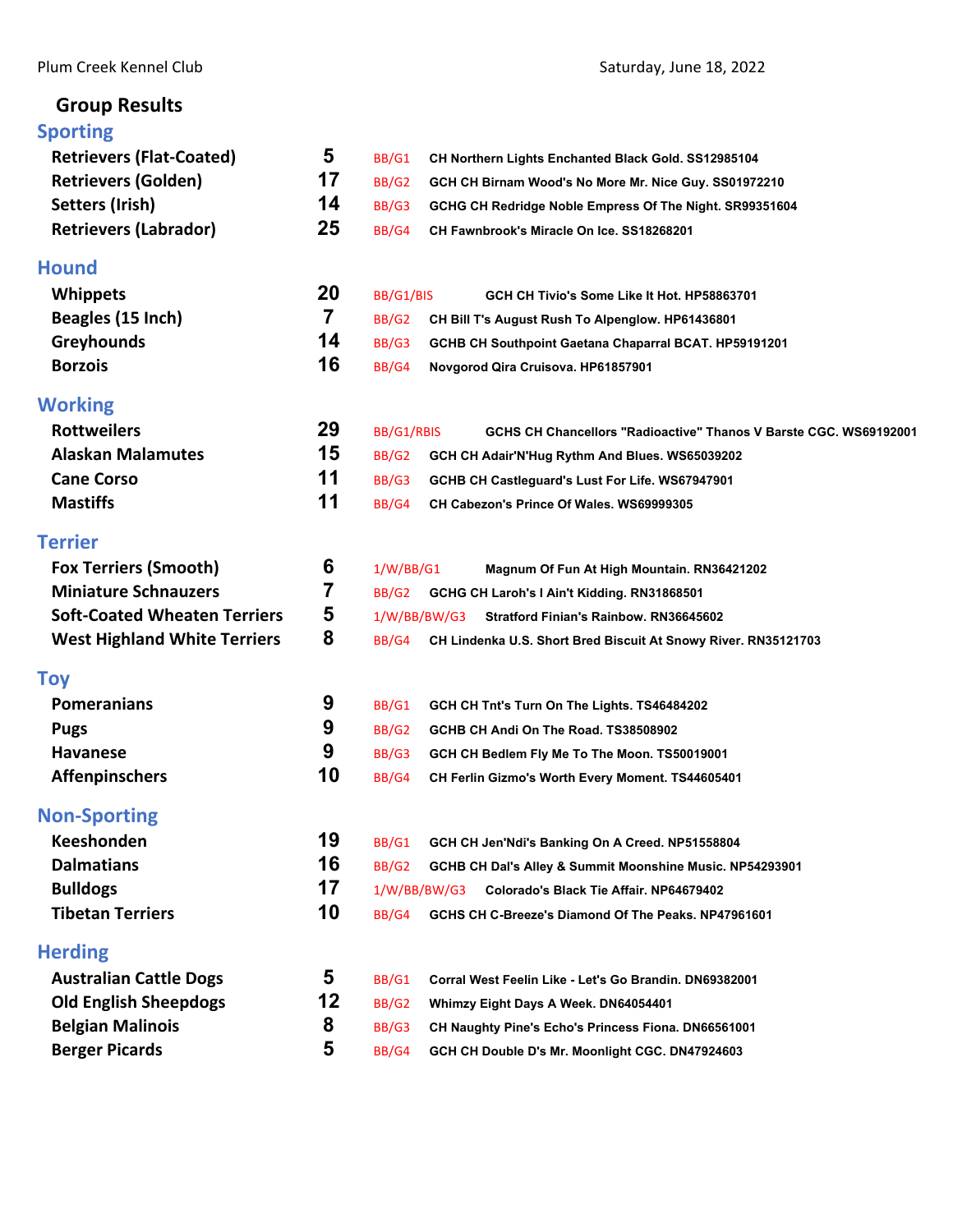# **Owner Handled Group Results**

| <b>Sporting</b>                       |    |                  |                                                                                  |
|---------------------------------------|----|------------------|----------------------------------------------------------------------------------|
| <b>Retrievers (Golden)</b>            | 17 | OHBB/OHG1/OHRBIS | GCH CH Birnam Wood's No More Mr. Nice Guy. SS01972210                            |
| <b>Spaniels (Cocker) Ascob</b>        | 6  | OHBB/OHG2        | CH Mardi Gras Twist N Shout, SS25763501                                          |
| <b>Nederlandse Kooikerhondjes</b>     | 7  | OHBB/OHG3        | GCH CH Silverskates My One And Ohno BN RI BCAT. SS18621201                       |
| <b>Retrievers (Labrador)</b>          | 25 | OHBB/OHG4        | CH Fawnbrook's Miracle On Ice. SS18268201                                        |
| Hound                                 |    |                  |                                                                                  |
| <b>Basenjis</b>                       | 7  | OHBB/OHG1        | GCHB CH Sonbar's Justa Grand Torino. HP52595201                                  |
| Beagles (15 Inch)                     | 5  | OHBB/OHG2        | GCH CH Trulisco Mirray I Reckon So. HP57509802                                   |
| <b>Scottish Deerhounds</b>            | 6  |                  | OHBB/OHG3 CH Blue Moon Chase Farm Breagha BCAT CGCA CGCU TKN. HP59438107         |
| Dachshunds (Longhaired)               | 5  | OHBB/OHG4        | CH Longdogia's The Perfect Fit. HP61891901                                       |
| Working                               |    |                  |                                                                                  |
| <b>Samoyeds</b>                       | 32 | OHBB/OHG1        | GCH CH Saratoga's Catching Snowflakes CGC TKN. WS66697002                        |
| <b>Bullmastiffs</b>                   | 8  |                  | OHBB/OHG2 GCHS CH T-Boldt's These Boots Are Made For Walkin BCAT CGC. WS61531103 |
| <b>Akitas</b>                         | 16 | OHBB/OHG3        | GCHB CH Sundevil's Fresh Squeezed CGCA CGCU TKN. WS63362504                      |
| <b>Siberian Huskies</b>               | 16 | OHBB/OHG4        | GCH CH Kayenta's Xolar Flare. WS55744503                                         |
| <b>Terrier</b>                        |    |                  |                                                                                  |
| <b>Miniature Schnauzers</b>           | 10 | OHBB/OHG1        | CH Tivoli's Sound Of My Soul. RN36271001                                         |
| <b>Staffordshire Bull Terriers</b>    | 7  | OHBB/OHG2        | GCHS CH Juggernaut's Chart A Course Sulu. RN29075103                             |
| <b>Australian Terriers</b>            | 6  | OHBB/OHG3        | Roachan's Tequila Sunrise. RN36207802                                            |
| <b>Scottish Terriers</b>              | 5  | OHBB/OHG4        | CH Chyscott's Ringmaster. RN33227002                                             |
| <b>Toy</b>                            |    |                  |                                                                                  |
| <b>Shih Tzu</b>                       | 10 | OHBB/OHG1        | Soaring Spirit Goddess Of The Stars. TS52999801                                  |
| <b>Havanese</b>                       | 9  | OHBB/OHG2        | GCH CH Bedlem Fly Me To The Moon. TS50019001                                     |
| <b>Chihuahuas (Long Coat)</b>         | 9  | OHBB/OHG3        | GCH CH Powder River's Hot N Sticky. TS47851902                                   |
| Poodles (Toy)                         | 12 | OHBB/OHG4        | GCH CH Krystal Hi This Is Me @ Roundabout. PR20925601                            |
| <b>Non-Sporting</b>                   |    |                  |                                                                                  |
| <b>Bulldogs</b>                       | 17 | OHBB/OHG1        | Colorado's Black Tie Affair, NP64679402                                          |
| <b>Poodles (Standard)</b>             | 26 | OHBB/OHG2        | GCH CH Amethyst Peak Double Black Diamond. PR22065001                            |
| <b>French Bulldogs, Best of Breed</b> | 16 | OHBB/OHG3        | GCH CH Delmobull Qi'Ra Of Four Hawks. NP57822501                                 |
| <b>Schipperkes</b>                    | 19 | OHBB/OHG4        | CH Tumbleweed's Angel In Our Midst At Barbil. NP56366301                         |
| <b>Herding</b>                        |    |                  |                                                                                  |
| <b>Australian Cattle Dogs</b>         | 5  | OHBB/OHG1/OHBIS  | Corral West Feelin Like - Let's Go Brandin, DN69382001                           |
| <b>Belgian Sheepdogs</b>              | 5  |                  | OHBB/OHG2 GCH CH Liswyn's Encomium Of Blue Moon RI FDC FCAT ACT1 SCN SIN THDN    |
| <b>Belgian Tervuren</b>               | 11 |                  | OHBB/OHG3 GCHS CH Beowulf's Card Shark RA PT DCAT ACT1 SWM TT DN43066803         |
| <b>Belgian Malinois</b>               | 8  | OHBB/OHG4        | CH Naughty Pine's Echo's Princess Fiona. DN66561001                              |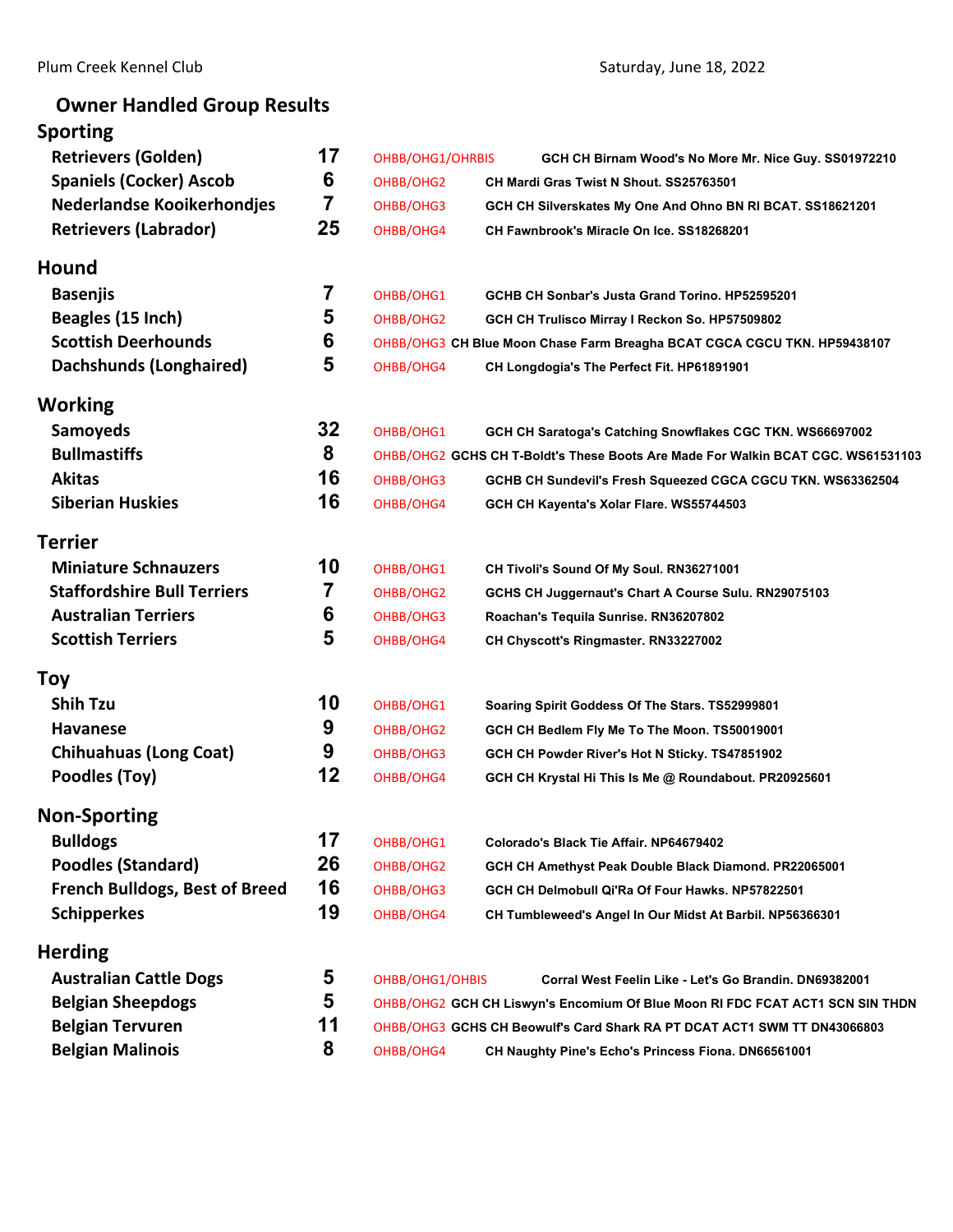<span id="page-2-0"></span>7034 Dr. Karen M Ericson

## **Brittanys**

#### **Brittanys, Bred‐By‐Exhibitor (Adult) Dogs**

| 5      | AB                              | Tj's Kickin' Up Dust. SR99294405<br>3/15/2017 Breeder: Jessica Carlson. Sire: NFC DC AFC Tequila's Joker Dam: DC AFC Alar's Dirty<br>Dancer, Owner: Jessica Carlson.                                                      |
|--------|---------------------------------|---------------------------------------------------------------------------------------------------------------------------------------------------------------------------------------------------------------------------|
|        | <b>Brittanys, Open Dogs</b>     |                                                                                                                                                                                                                           |
| 7      | AB                              | NAFC GFC GAFC FC AFC Anj's Ohio Hellion. SR85588506<br>11/18/2014 Breeder: Daniel Riedl, Sire: DC AFC Grand Junction Jake Dam: NAGDC GAFC FC AFC<br>High Hopes Little Ann. Owner: Mike Poehler.                           |
|        |                                 | <b>Brittanys, Bred-By-Exhibitor (Adult) Bitches</b>                                                                                                                                                                       |
| 6      | 1/W                             | Alar's Sun Dancer, SS10600801<br>2/23/2019 Breeder: Jessica Carlson. Sire: NAFC GFC GAFC FC AFC Spanish Corral's Sonny Patch<br>Dam: DC AFC Alar's Dirty Dancer. Owner: Jessica Carlson.                                  |
|        | <b>Brittanys, Open Bitches</b>  |                                                                                                                                                                                                                           |
| 8      | 1/R                             | <b>FC Miss. Behavin', SS02348902</b><br>10/15/2017 Breeder: Jim Carter D.V.M Sire: NAFC GFC GAFC FC AFC Spanish Corral's Sonny Patch<br>Dam: Destiny Willbemyne. Owner: Samantha James Dan Dodson.                        |
|        | <b>Brittanys, Best of Breed</b> |                                                                                                                                                                                                                           |
| 10     | <b>BB</b>                       | GCH CH Fyrbyrd Leave A Message. SS22468005                                                                                                                                                                                |
|        | <b>OHBB</b>                     | 11/21/2020 Breeder: Kellie L Miller/Ellen Ewart/Sara Taylor/David Hoskins. Sire: GCH CH Ory's Absolute<br>Catch At Fyrebyrd CGC TKN Dam: CH Fyrebyrd's Pen My Luck. Owner: Sara Taylor Kellie L Miller Roxanne<br>Bashor. |
| Judge: |                                 |                                                                                                                                                                                                                           |
|        |                                 | 7034 Dr. Karen M Ericson                                                                                                                                                                                                  |
|        |                                 | Nederlandse Kooikerhondjes                                                                                                                                                                                                |
|        |                                 | Nederlandse Kooikerhondjes, Best of Breed                                                                                                                                                                                 |
| 5      | <b>SEL</b>                      | CH Carousel Silver Skates Heiden In Plain Sight RN BCAT. SS16509701<br>10/30/2019 Breeder: Deborah Bean/Joyce B Weichsl/Betty Wathne. Sire: CH Ambermoon Brink Of                                                         |

Superbowl Dreams CM2 UD BN GO RA NAP NJP CA DCAT CGC TKI Dam: GCH CH Black Amiikos On A Carousel CA DCAT. Owner:Jennifer Methlie.  **7** BB **GCH CH Silverskates My One And Ohno BN RI BCAT. SS18621201** OHBB/OHG3 5/12/2020 Breeder: Jennifer Methlie. Sire: CH Ambermoon Brink Of Superbowl Dreams CM2 UD BN GO RA NAP NJP CA DCAT CGC TKI Dam: CH Amazing Catarina Haarlem Van Den Iserman Hoeve CM CD

#### Judge:

7034 Dr. Karen M Ericson

## **Pointers (German Shorthaired)**

## **Pointers (German Shorthaired), American Bred Dogs**

 **7** 1/W/OS **Crosspoint's Odyssey Texas Ranger. SS17131901** 2/29/2020 Breeder: Mr. Charles L Bullock Jr.. Sire: DC NAGDC AFC Odyssey's Cool-J Callen Dam: Crosspoint's Odyssey Caledonia Braveheart MH. Owner:Charles Bullock.Agent: Sarah Luther

## **Pointers (German Shorthaired), Best of Breed**

## **6** BB **GCHB CH Summit's Four Fans Of Freedom JH. SS01719501**

BN GN RA BCAT CGC TKI. Owner:Jennifer Methlie.

10/18/2017 Breeder: Melissa L Emmett. Sire: CH Ludlam's Mr. Weinland Dam: GCHG CH Summit's Love The View From Above. Owner:Melissa L Emmett.Agent: Colton Johnson

Judge:

7034 Dr. Karen M Ericson

## **Retrievers (Chesapeake Bay)**

## **Retrievers (Chesapeake Bay), Bred‐By‐Exhibitor (Adult) Dogs**

## **5** 1/R **Akcomi Matthew Son Of Bruin. SS28756901**

5/11/2021 Breeder: Renee L Wolfe/Asia Thompson/Darian Babnick. Sire: Chestnut Hills Bruin Dam: GCHB CH Akcomi Rocky Mountain High. Owner:Renee Wolfe.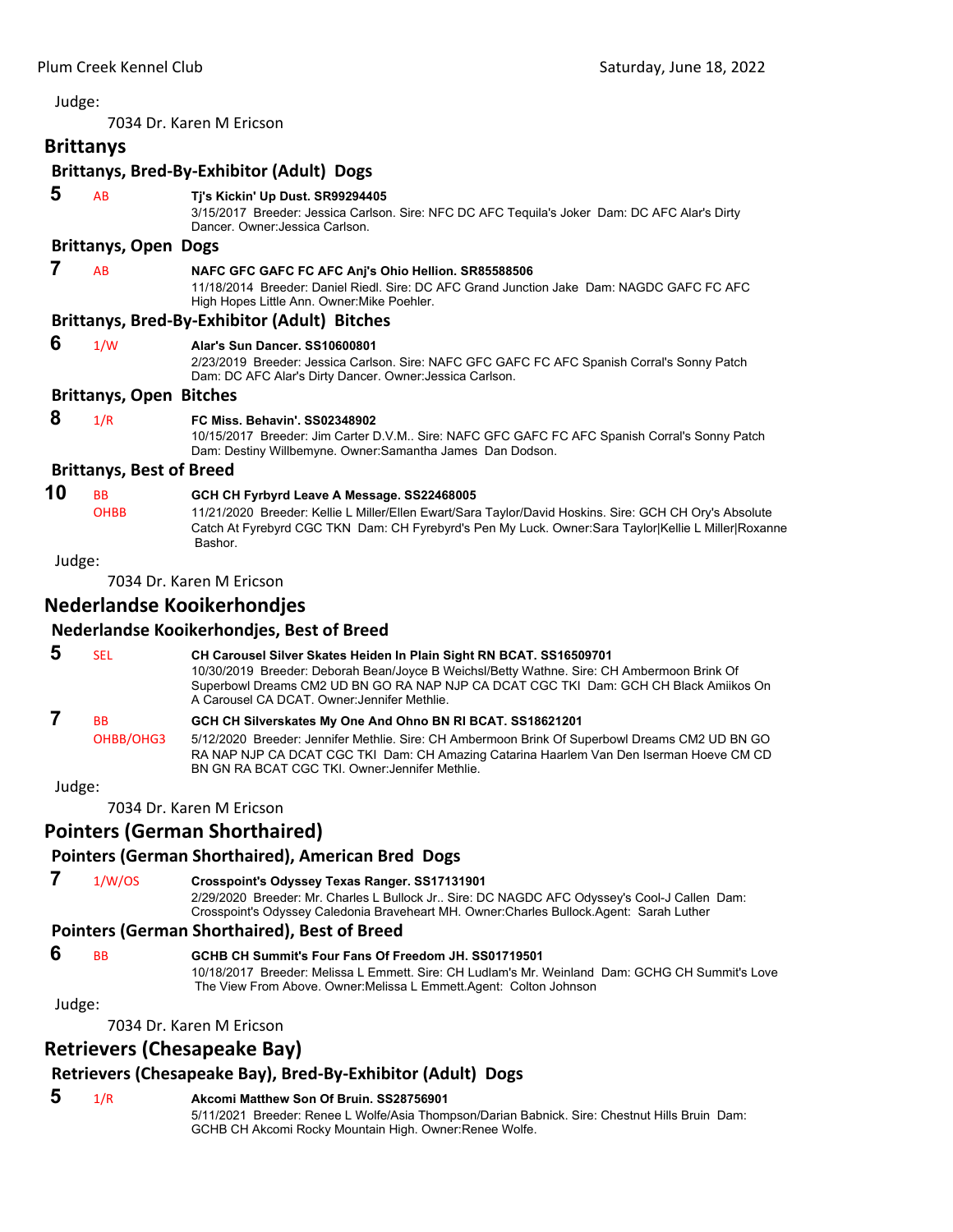#### **Retrievers (Chesapeake Bay), Open Dogs**

#### **7** 1/W/BB/BW **Twin Oaks Star Hunter SH. SR99290006**

OHBB 5/16/2017 Breeder: Daniel Hitchcock/Megan Hitchcock. Sire: Buckshot's General Bradley Dam: Hitchcocks Liberty Bell. Owner:Tiffany McGhin.

#### Judge:

7034 Dr. Karen M Ericson

#### **Retrievers (Curly‐Coated)**

#### **Retrievers (Curly‐Coated), Best of Breed**

#### **7** BB **CH Tyneside's Midnight Romance. SS08008908**

7/27/2018 Breeder: Victor Hewer/Clark Hale. Sire: CH Stormacre Take A Bow CGC Dam: Sun Devil Heat Wave At Mystcurl. Owner:Victor Hewer Clark Hale . Rich Mysliwiec Jr

Judge:

7034 Dr. Karen M Ericson

## **Retrievers (Flat‐Coated)**

#### **Retrievers (Flat‐Coated), Best of Breed**

| -5 | BB/G1       | <b>CH Northern Lights Enchanted Black Gold. SS12985104</b>                                  |
|----|-------------|---------------------------------------------------------------------------------------------|
|    | <b>OHBB</b> | 7/7/2019 Breeder: Heather Dawson. Sire: GCHG CH Gamekeepers Prince Charming RN JH Dam: GCHS |
|    |             | CH Almanza Strike A Pose CGC TKN. Owner:Kathryn Wallis Adam Wallis Bryonna Thompson.        |

## **6** OS **GCH CH Blacfriar Learning To Fly RI CGCA TKN. SS01513606**

10/11/2017 Breeder: Dr. Rachel T Hill. Sire: GCHG CH Blacfriar Bartholomew Cubbins CD BN GN RE JH NA NAJ DJ Dam: GCH CH Blacfriar Trivial Pursuit CD RE JH AX AXJ MXP MJP OF XFP T2BP DS DJ. Owner:Dana Pelto |Jessica Pelto .

Judge:

7633 Mr. James E Taylor

## **Retrievers (Golden)**

#### **Retrievers (Golden), American Bred Dogs**

 **9** 1/W/BW **Canty Glenbrook Ben There Done That. SS13184201** 6/11/2019 Breeder: Marcy Werner/Doug Werner. Sire: CH Glenbrook Br's Ben Nevis Gold Dam: Canty Glenbrook Wildflower Of The Rockies. Owner:Marcy Werner.

#### **Retrievers (Golden), Open Dogs**

**11** AB **Marshell Wyatt Earp TKN. SS18060301** 3/27/2020 Breeder: Lia Stavich/Michelle Stavich/Christine Harp. Sire: Glaciers Summer In The City Dam: Opk's Brin Shining Coast To Coast. Owner:Derek Loveland|Lisa Stavich. Tiffany Marzulf

#### **Retrievers (Golden), Puppy (9‐12 Months) Bitches**

| 8  | 1/R                      | Amore Doro's Bombay Sapphire Dreams. SS27793601                                                                                                                                                                                                                                                |
|----|--------------------------|------------------------------------------------------------------------------------------------------------------------------------------------------------------------------------------------------------------------------------------------------------------------------------------------|
|    |                          | 7/9/2021 Breeder: Michelle Stavich/Ashley Dibble. Sire: GCHP CH Hillock's Jack Daniel'S RA JH CA<br>RATN CGC Dam: Truestar's Dreams Do Come True. Owner: Michelle Stavich Derek Loveland. Tiffany<br>Marzulf                                                                                   |
| 10 | $\overline{\phantom{a}}$ | Canty Glenbrook Ben's Last Straw-Berri. SS28191801<br>7/1/2021 Breeder: Marcy Werner/Doug Werner. Sire: CH Glenbrook Br's Ben Nevis Gold Dam: Canty<br>Glenbrook Wildflower Of The Rockies. Owner: Marcy Werner.                                                                               |
|    |                          | Retrievers (Golden), 12-18 Months Bitches                                                                                                                                                                                                                                                      |
| 12 | <b>EX</b>                | Cor Auri Copper Queen Of The Nile. SS28534703<br>4/13/2021 Breeder: Jennifer Greer/Kimberly A Kelley. Sire: GCHS CH Hicountry Glenbrook's Slide'N Nta<br>Home Dam: Sunbolyn's Blind Love. Owner: Jennifer W Greer Drew Greer.                                                                  |
|    |                          | Retrievers (Golden), Bred-By-Exhibitor (Adult) Bitches                                                                                                                                                                                                                                         |
| 14 | <b>AB</b>                | O Golly Miss Molly CGCA. SS09168201<br>11/7/2018 Breeder: Stephanie Dawn Bowen/Mike Bowen. Sire: GCH CH Relay's Tee It Hi - N - Let It Fly JH<br>Dam: Goldlink All That Jazz CGCA. Owner: Stephanie Bowen Mike Bowen.                                                                          |
|    |                          | Retrievers (Golden), American Bred Bitches                                                                                                                                                                                                                                                     |
| 18 | $\overline{2}$           | Boca Gold Hicountry's D Twists & D Turns. SS16672004<br>12/7/2019 Breeder: Michele Karen Whitney/Ciera Gallagher/Gloria Chu. Sire: GCH CH Saffire's Yellow<br>Flicker Beat DJ Dam: GCHB CH Boca Gold's Quarterly Dividends. Owner: Jennifer DeLaurent Jacqueline<br>Morasco   Tiffany Marzluf. |
| 20 | 1/W                      | Shyan's Snow Storm. SS22740302<br>6/6/2020 Breeder: Susan Maloch. Sire: GCH CH Shyan's Blu Christmas Dam: Shyan's Tessa Rose of<br>Sharon. Owner: Michelle Stavich Derek Loveland. Tiffany Marzulf                                                                                             |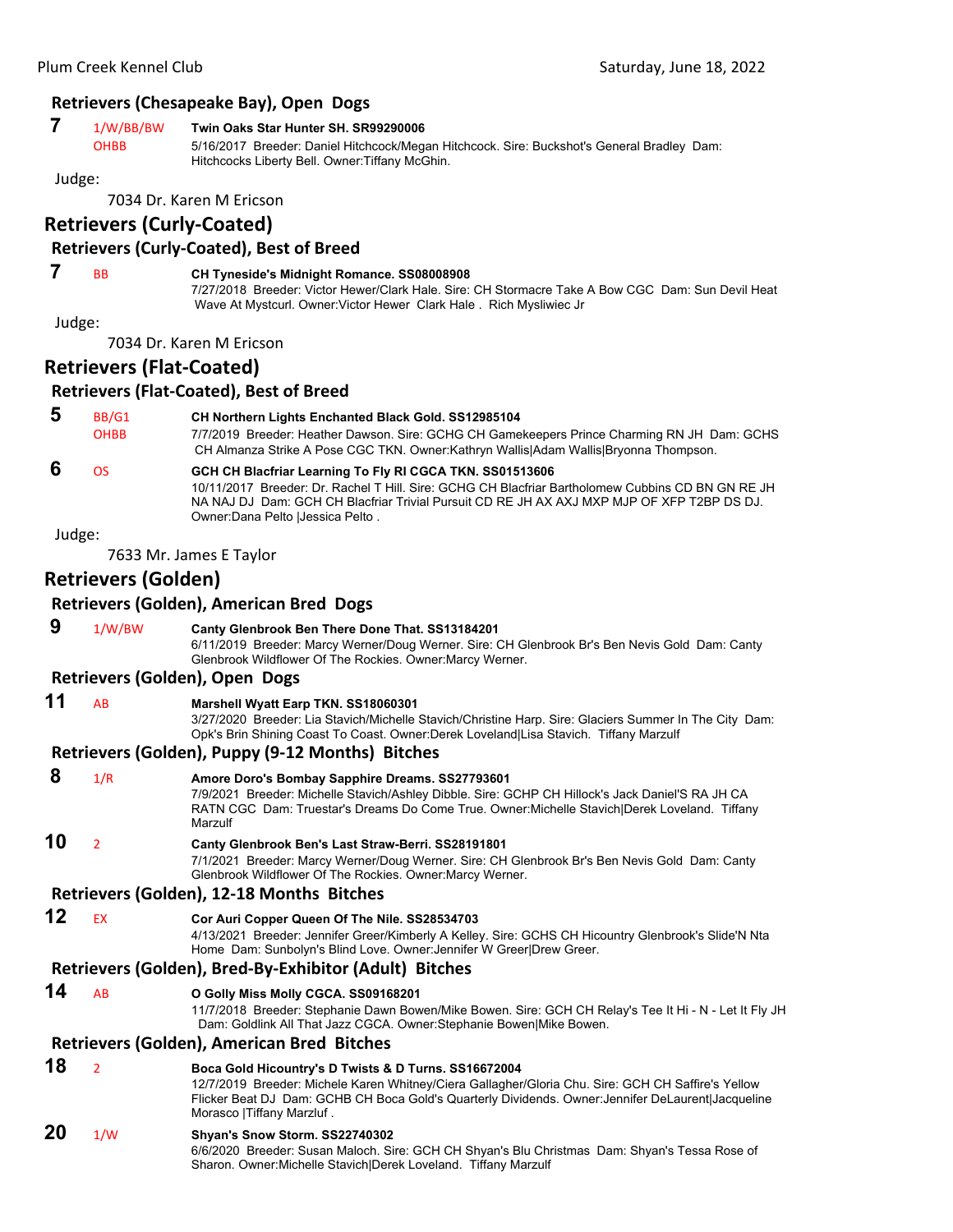#### **Retrievers (Golden), Open Bitches**

| - 7/25/2016 Breeder: Donald Carson/Vickie Carson/Barbara A Lafontano. Sire: GCH CH Relay's Tee It Hi                                                                                                  |
|-------------------------------------------------------------------------------------------------------------------------------------------------------------------------------------------------------|
|                                                                                                                                                                                                       |
|                                                                                                                                                                                                       |
| 4/12/2019 Breeder: Sylvia Donahey-Feeney/William Feeney. Sire: CH Summits Fireline Public Outcry<br>Dam: CH Birnam Wood's Totally Ribbiting. Owner:Dawn Hill Laurie Jordan Fenner Sylvia Donahey Dick |
|                                                                                                                                                                                                       |
| 5/14/2020 Breeder: Jennifer Greer/Kimberly A Kelley. Sire: GCHG CH Jetoca's Twistin' The Night Away                                                                                                   |
|                                                                                                                                                                                                       |
|                                                                                                                                                                                                       |
|                                                                                                                                                                                                       |

# OHBB/OHG1/O 9/18/2017 Breeder: Dick Hill/Dawn Hill/Sylvia Donahey. Sire: GCH CH Birnam Wood's Xavier Applause

```
HRBIS Dam: Birnam Wood's Tic Tac Toad. Owner:Dawn Hill|Dick Hill|Sylvia Donahey. 
28 OS Captivate's Ring Of Fire @ Hicountry. SS14414405
                      9/6/2019 Breeder: Marianne Miller. Sire: GCHB CH Goldrox Sunnydreams Fire Starter Dam: CH 
                      Captivate's Falling Head Over Heels. Owner:Jennifer DeLaurent|Tiffany Marzluf .
```
Judge:

7034 Dr. Karen M Ericson

## **Retrievers (Labrador)**

#### **Retrievers (Labrador), Bred‐By‐Exhibitor (Puppy) Dogs**

 **5** 1/R **Union Hill's Captain Fantastic. SS30050901**

10/29/2021 Breeder: Paul Guttenberg/Jeleen Guttenberg. Sire: GCHG CH Mainland Little Ricky Ricardo Dam: CH Janrod's Stealing The Spotlight At Union Hill. Owner:Paul Guttenberg|Jeleen Guttenberg.

#### **Retrievers (Labrador), Bred‐By‐Exhibitor (Adult) Dogs**

 **7** AB **Winnie The Pooh's. Kodiak Bear. SS17155001** 2/18/2020 Breeder: Elisabeth G Stonington. Sire: Sunshine's Mallard Drake Dam: Winnie The Pooh's Samantha. Owner:Elisabeth Stonington.

#### **Retrievers (Labrador), Open Black Dogs**

#### **9** <sup>1</sup> **Remingtons Doc Severinsen. SS17292901**

9/28/2019 Breeder: Barbara Randle. Sire: Remingtons Simerdown's Blue By You Dam: CH Boradors Remingtons Waltzing M. Owner:Dave Menapace.

#### **Retrievers (Labrador), Open Yellow Dogs**

- **15** AB **Bandalier'z Moonshine Maczammy Mahoney Lou Baby. SS10160301** 1/11/2019 Breeder: Norma Janke/Annell Mook. Sire: Amigas' Higgins Dam: CH Bandalier's Delilah Lou Baby. Owner:Norma Janke|Annell Mook.
- **17** 1/W **Kellyn's Give Me Liberty. SS15231108** 10/21/2019 Breeder: Mr. Greg Lynch/Patricia Kelly-Lynch. Sire: CH Kellyn's Champagne Classique Dam: Kellyn's Wild Irish Rose. Owner:Greg Lynch |Patricia Kelly-Lynch.Agent: Kathryn Wallis
- **19** AB **Sunshine's Mallard Drake. SS05908702** 4/18/2018 Breeder: Mrs. CAROL BRADY. Sire: Copperstill Lincoln Logs Dam: GCH CH Sunshine's Spirit Of Summer. Owner:Elisabeth Stonington.

#### **Retrievers (Labrador), Puppy (6‐9 Months) Bitches**

#### **6** <sup>1</sup> **Winnie The Pooh's Lady Of The Night. SS31397601**

12/18/2021 Breeder: Elisabeth Stonington. Sire: GCHG CH Barton Creeks Night Moves Dam: Winnie The Pooh's Victoria. Owner:Elisabeth Stonington.

#### **Retrievers (Labrador), 12‐18 Months Bitches**

 **8** <sup>1</sup> **Armory's Built With Purpose RN CGC TKN. SS26343802** 4/14/2021 Breeder: Katie Moore. Sire: Moonlit's Hunter Of The Night SH CGC Dam: Encore's Super Black Eagle In Armory RN JH CGCA CGCU TKA. Owner:Katie Moore.

## **Retrievers (Labrador), Bred‐By‐Exhibitor (Puppy) Bitches**

#### **10** <sup>1</sup> **Union Hill's Gold Dust Woman. SS30050902**

10/29/2021 Breeder: Paul Guttenberg/Jeleen Guttenberg. Sire: GCHG CH Mainland Little Ricky Ricardo Dam: CH Janrod's Stealing The Spotlight At Union Hill. Owner:Paul Guttenberg|Jeleen Guttenberg.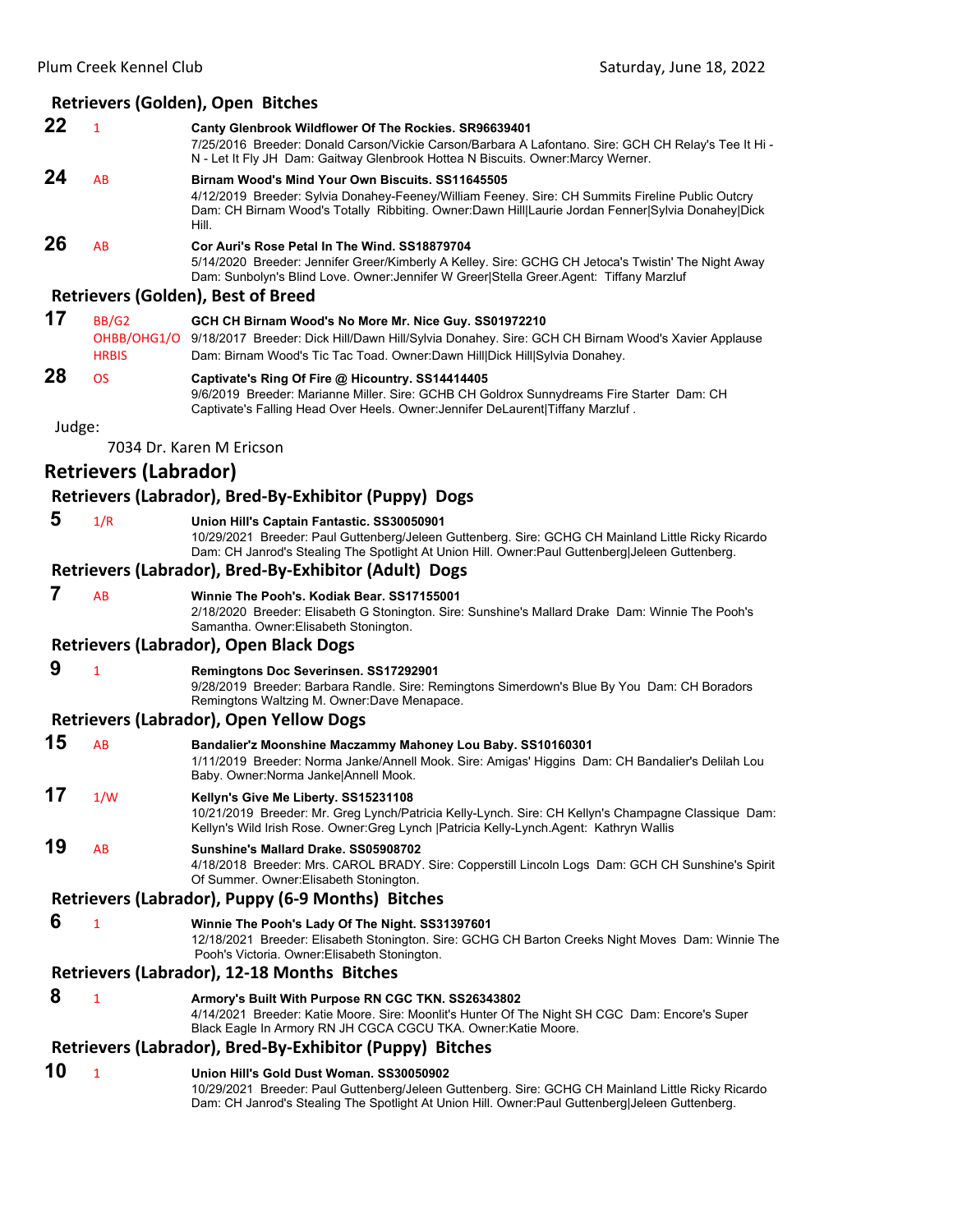|        |                           | Retrievers (Labrador), Bred-By-Exhibitor (Adult) Bitches                                                                                                                                                                                                                               |
|--------|---------------------------|----------------------------------------------------------------------------------------------------------------------------------------------------------------------------------------------------------------------------------------------------------------------------------------|
| 12     |                           | Winnie The Pooh's Victoria. SR97080901<br>12/19/2016 Breeder: Elisabeth Stonington. Sire: GCH CH Simerdown's Sovereign Dam: Winnie The<br>Pooh's So Fine. Owner: Elisabeth Stonington.                                                                                                 |
| 14     |                           | Pendragon Eatonlane Amaryllis. SS00916801<br>6/15/2017 Breeder: Kay D White/Lynn E White/Denise Hamel. Sire: CH Beechcrofts Formal Attire Dam:<br>GCH CH Eatonlane Pendragon Violet. Owner:Denise Hamel Kay White Lynn White.                                                          |
| 16     | $\overline{2}$            | Sunshine's Spirit In The Sky. SS05908703<br>4/18/2018 Breeder: Mrs. CAROL BRADY. Sire: Copperstill Lincoln Logs Dam: GCH CH Sunshine's Spirit<br>Of Summer. Owner: carol j brady.                                                                                                      |
| 18     | 1/W/BW                    | Fawnbrook's Uptown Girl. SS14144002<br>6/6/2019 Breeder: Dan Hunter. Sire: GCH CH Fawnbrook's On Sabbatical From Littenheid Dam:<br>Chablais Soaring Above Clouds. Owner: Dan Hunter.                                                                                                  |
| 20     | 3                         | Canyon's Work That Skirt CGC TKN. SS20520602<br>8/17/2020 Breeder: Jen Cordero/David Cordero. Sire: GCH CH Simerdowns Spin Doctor Dam: CH<br>Hayshaker Tickled Pink At Canyon CGCA TKN. Owner: Jen Cordero.                                                                            |
| 26     | 4                         | Mjcranch Special Agent Riley. SS23569601<br>12/9/2020 Breeder: Michael Curiel/Jill Curiel. Sire: GCHB CH Mar-Moye Special Agent Gibbs Dam:<br>Micranch Touch Of Trouble. Owner: Michael and Jill Curiel.                                                                               |
|        |                           | <b>Retrievers (Labrador), Open Black Bitches</b>                                                                                                                                                                                                                                       |
| 28     | 1/R                       | Sunshine's Midnight Sonata. SS05908701<br>4/18/2018 Breeder: Mrs. CAROL BRADY. Sire: Copperstill Lincoln Logs Dam: GCH CH Sunshine's Spirit<br>Of Summer. Owner: carol j brady.                                                                                                        |
|        |                           | <b>Retrievers (Labrador), Open Chocolate Bitches</b>                                                                                                                                                                                                                                   |
| 22     | $\mathbf{1}$              | Dream Chaser's Twinkle Toes. SS22139801<br>10/27/2020 Breeder: Judy Berthold. Sire: Ridge View Toblorone Dam: Dream Chaser's A Lotta Class Wit<br>A Lil Bit Of Sass. Owner: Judy Berthold.                                                                                             |
|        |                           | <b>Retrievers (Labrador), Open Yellow Bitches</b>                                                                                                                                                                                                                                      |
| 30     | $\mathbf{1}$              | Simerdowns Trophy Wife. SS24202106<br>10/31/2020 Breeder: Pamela Bailey/Linda Vaughn. Sire: CH Caer Bren Mr Pickwick JH Dam:<br>Simerdowns Breezy Girl. Owner: Linda Vaughn. Agent: Sarah Luther                                                                                       |
|        |                           | <b>Retrievers (Labrador), Best of Breed</b>                                                                                                                                                                                                                                            |
| 21     |                           | GCH CH Mjcranch Plumb Tuckered Out Huntin' For Trouble. SR89753103<br>8/27/2015 Breeder: Jill Curiel/Michael Curiel. Sire: GCHS CH Gateway's Nothin' But Trouble Dam:<br>Mjcranch Bailey's Splendid Essence. Owner: Michael and Jill Curiel.                                           |
| 23     | <b>SEL</b>                | CH Fawnbrook's Prince (Formally Known As Fat Boy). SS14144001<br>6/6/2019 Breeder: Dan Hunter. Sire: GCH CH Fawnbrook's On Sabbatical From Littenheid Dam:<br>Chablais Soaring Above Clouds. Owner: Dan Hunter.                                                                        |
| 25     | <b>BB/G4</b><br>OHBB/OHG4 | CH Fawnbrook's Miracle On Ice, SS18268201<br>6/6/2019 Breeder: Dan Hunter. Sire: GCH CH Fawnbrook's Let's Cruise Foxys JH Dam: Chablais Soaring<br>Above Clouds, Owner: Dan Hunter,                                                                                                    |
| 34     |                           | CH Remingtons Night Fury CGCA CGCU. SR92485101<br>11/11/2015 Breeder: Barb Randle. Sire: CH Remingtons Snowwoods On To Fame Dam: Remingtons<br>Ruka, Owner: Gloria and Marisa Perez.                                                                                                   |
| 36     | <b>SEL</b>                | CH Edlyn Maidstone Meant To Be. SS06554601<br>7/12/2018 Breeder: Erin McRobb and Diane McClurg. Sire: GCH CH Zinfndel Lengley's Big Papi Dam:<br>GCHS CH Edlyn Maidstone I Like The Sound Of That. Owner: Barbara Randle.                                                              |
| 38     | <b>OS</b>                 | CH Union Hill's Sole Proprietor. SS10076201<br>12/22/2018 Breeder: Paul Guttenberg/Jeleen Guttenberg/Stefanie J Perrine. Sire: CH Scarlaw Everso<br>Ledendary JH Dam: GCH CH Everso's Little Sure Shot At Union Hill JH. Owner: Paul Guttenberg Jeleen<br>Guttenberg Stefanie Perrine. |
| Judge: |                           |                                                                                                                                                                                                                                                                                        |

7034 Dr. Karen M Ericson

## **Retrievers (Nova Scotia Duck Tolling)**

## **Retrievers (Nova Scotia Duck Tolling), Puppy (9‐12 Months) Dogs**

 **5** AB **Manitou Aspen High Country Adventure. SS28763601** 7/1/2021 Breeder: Cynthia K. Lindemer/Grant Lindemer/Katie Kupfer Johnson. Sire: GCHS CH Dochara's Son Of A Gun CD RN JH Dam: GCHB CH Manitou Heavens Above CD. Owner:Eric Johnson|CYNTHIA K. LINDEMER.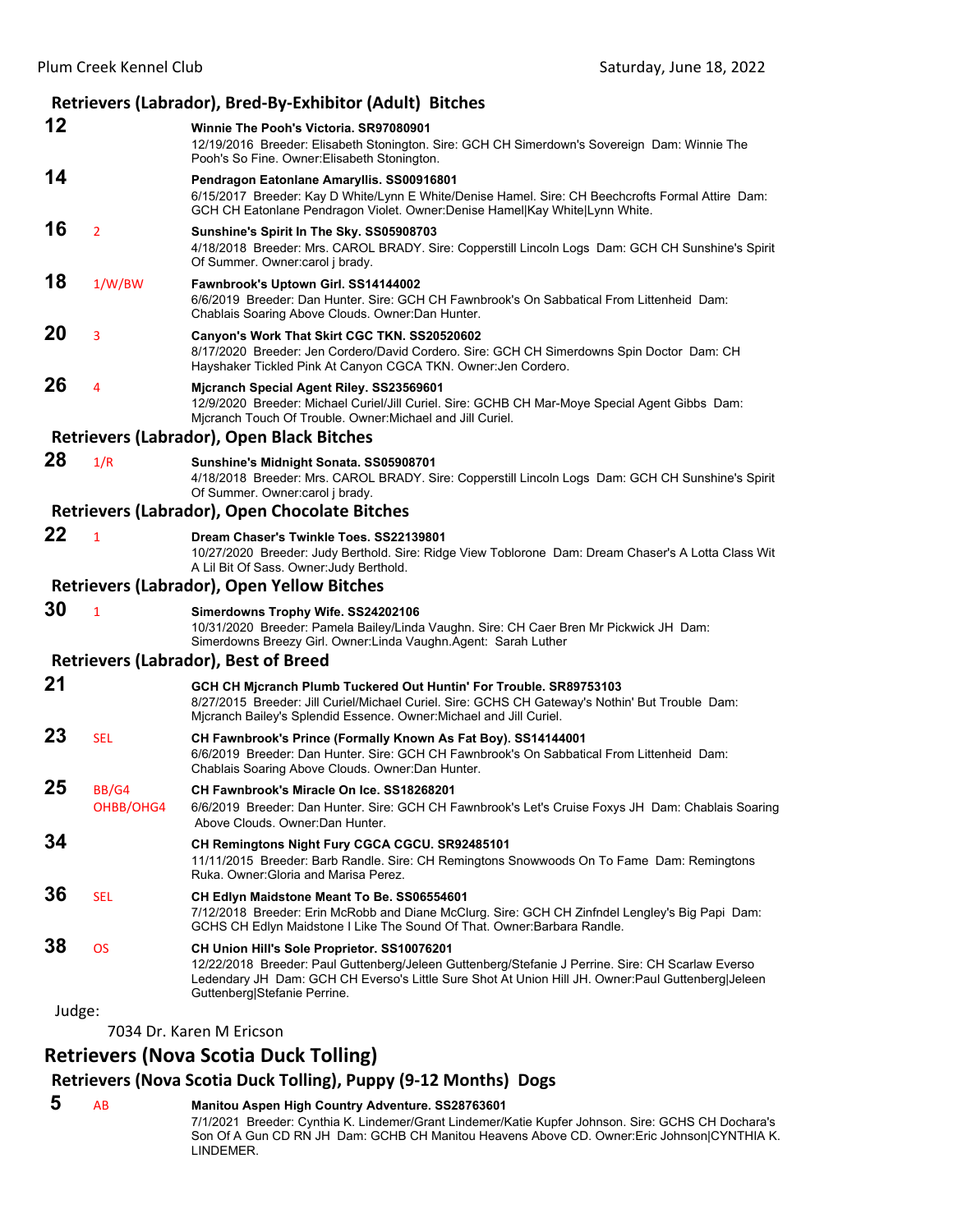#### Plum Creek Kennel Club **Creek Kennel Club Saturday, June 18, 2022 Retrievers (Nova Scotia Duck Tolling), 12‐18 Months Dogs 7** <sup>1</sup> **San Juan's First Charlie Day. SS26636701** 5/12/2021 Breeder: Stephanie Jones. Sire: CH Gb's Protecting The Stars-N-Stripes Beekauz CD RN JH SHU WCX Dam: CH Sproul's Spirit I'M Incredible RI CGC. Owner:Hannah Zamudio|Stephanie Jones. **Retrievers (Nova Scotia Duck Tolling), Best of Breed 9** SEL **GCHS CH Dochara's Son Of A Gun CD RN JH. SR84116205** 6/25/2014 Breeder: ROSEANNE ROCHA/Brad Bunger. Sire: CH Tollchester's All Fire'D Up Dam: CH Dochara's Kissed By The Sun. Owner:Wendy Shumway|Randy Harrold. **11** BB **GCHB CH Foxbrooke's The Mountains Are Calling RN. SS14630402** OHBB 8/13/2019 Breeder: Dena Hamblin/Miss Kristin Lawless/Kathryn H Wilson. Sire: GCHS CH Foxbrooke's Polo Red RN CA DJ DN CGC Dam: CH Avatar's Heavenly Solace At Pikkinokka BCAT THDN DN CGC TKN. Owner:Laura Griffin|Kyle Griffin|Kristin Lawless|Katy Truman. **15 CH High Country's Manitou Wilderness Hunter. SS18238201** 3/11/2020 Breeder: Cynthia K. Lindemer/Grant Lindemer/Katie Kupfer. Sire: GCHS CH Dochara's Son Of A Gun CD RN JH Dam: GCH CH Manitou Shine Like A Diamond CD. Owner:Wendy Shumway|Randy Harrold. Judge: 7034 Dr. Karen M Ericson **Setters (Irish) Setters (Irish), 12‐18 Months Bitches 6** AB **Galewinns Keliaire Wildfire. SS24514802** 2/18/2021 Breeder: Kim Lamontagne. Sire: GCH CH Galewinns Ball Of Fire Dam: Keliaire Keepin A Secret. Owner:Pam Gale1|Heidi Oneill. **Setters (Irish), Bred‐By‐Exhibitor (Adult) Bitches 8** 1/W **Phantassie N' Sovereign First Date. SS17264302** 10/10/2019 Breeder: Lynn Hill/Tiffany Marzluf. Sire: GCHB CH Galewinns Rio Grande Dam: GCHB CH Dust In The Wind II. Owner:Kim Robertson|Tiffany Marzluf. **Setters (Irish), Open Bitches 10** 1/R **Analainn's My Girl. SS18701801** 4/2/2020 Breeder: Gail Miller. Sire: GCH CH Kinloch's Back Burn Dam: CH Analainn's Jealous Sea. Owner:Gail Miller.Agent: Monica Lamontagne **Setters (Irish), Best of Breed 12** SEL **GCHB CH Captiva Brilliant Cut. SR92075604** 10/14/2015 Breeder: Jillian Taylor/Craig Cooper. Sire: GCHS CH Chamberlaynes Mutiny O'Captiva Dam: CH Captiva's Marilyn Monroe. Owner:Lynn Hill.

**14** BB/G3 **GCHG CH Redridge Noble Empress Of The Night. SR99351604** 5/20/2017 Breeder: Lissa L Tiffany. Sire: CH Redridge Northern X'Change Dam: Redridge Justice's Redhot Witness. Owner:Lissa Tiffany .Agent: Monica Lamontagne

**16** AB **GCH CH Galewinns Simma Down. SS17147402** 1/30/2020 Breeder: Pam Gale/Shea Gale. Sire: GCHB CH Galewinns Rio Grande Dam: GCH CH Galewinns Redtale Fun Is Good OA NAJ. Owner:Pam Gale1|Shea Gale.

Judge:

7034 Dr. Karen M Ericson

## **Setter (Irish) Red & White**

#### **Setter (Irish) Red & White, Bred‐By‐Exhibitor (Adult) Bitches**

 **6** AB **Nyastar's Spark A New Flame. SS25534806**

4/7/2021 Breeder: Kellyn Miller/Lynne Krause. Sire: Nyastar's From The Ashes And Embers Dam: CH Nyastar's Ohh How She Sparkles. Owner:Lynne R Krause|Kellyn Miller.

#### **Setter (Irish) Red & White, Best of Breed**

| -5 | CH Nyastar's Forged In The Fires Of Playlist. SS24214001         |
|----|------------------------------------------------------------------|
|    | 11/5/2020 Prooder: Kellyn Miller/Derker Lourier/Kimberly Lourier |

11/5/2020 Breeder: Kellyn Miller/Parker Lourier/Kimberly Lourier. Sire: Nyastar's From The Ashes And Embers Dam: CH Nyastar's 000 Lollie Lolliepop. Owner:Lynne R Krause|Kellyn Miller.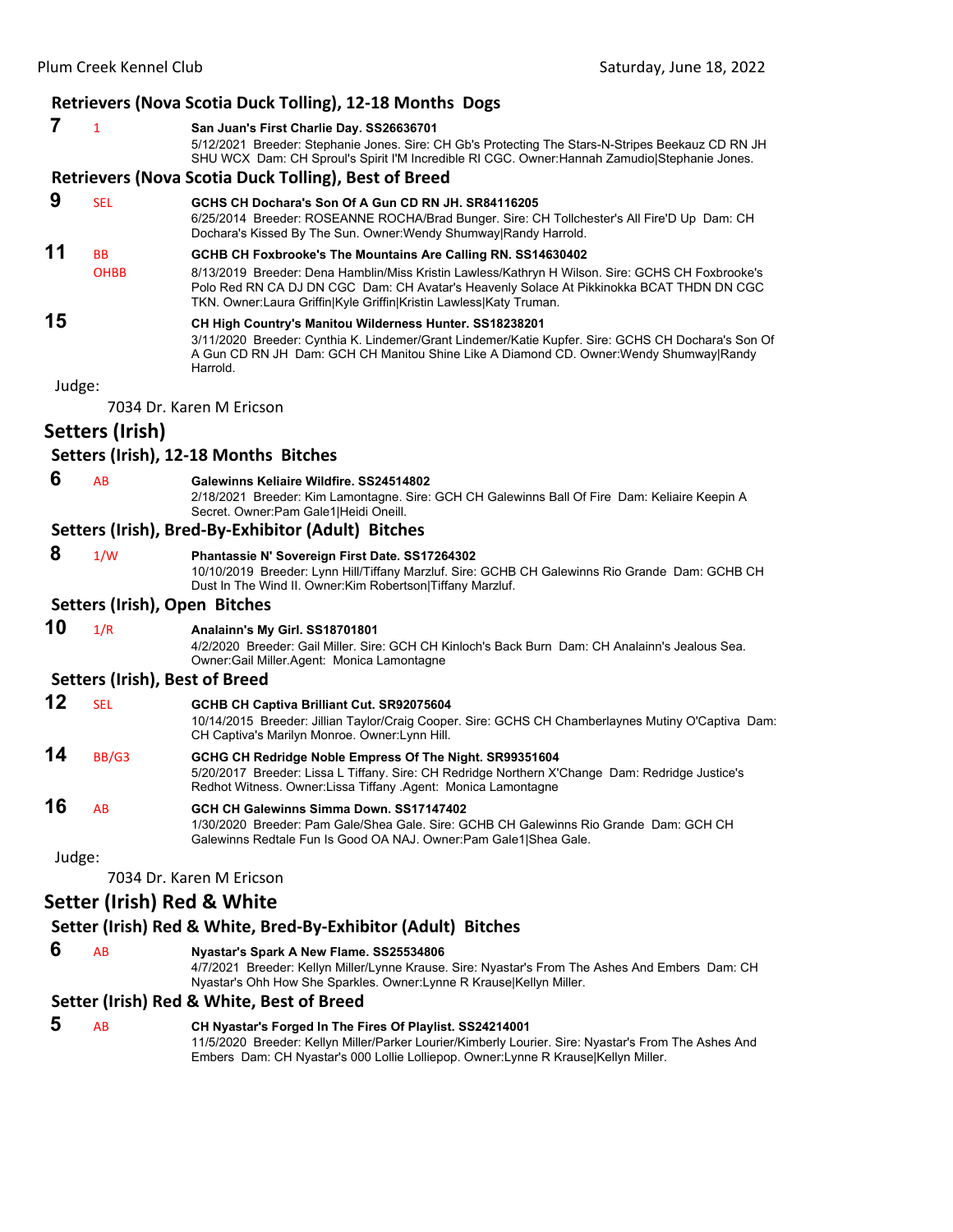| Judge: |                                  |                                                                                                                                                                                                                                                                                 |
|--------|----------------------------------|---------------------------------------------------------------------------------------------------------------------------------------------------------------------------------------------------------------------------------------------------------------------------------|
|        |                                  | 7034 Dr. Karen M Ericson                                                                                                                                                                                                                                                        |
|        | <b>Spaniels (Clumber)</b>        |                                                                                                                                                                                                                                                                                 |
|        |                                  | Spaniels (Clumber), Puppy (6-9 Months) Bitches                                                                                                                                                                                                                                  |
| 6      | 1/W/OS                           | Chequamegon's Just So Prim & Proper TKN. SS31462303<br>9/22/2021 Breeder: Kellyn Miller/Mitchell Rollins. Sire: Chequamegon's Living Legacy Dam:<br>Chequamegon's Just Duck It All. Owner: Tyler Pemble Madeline Lucas Kellyn Miller.                                           |
|        |                                  | <b>Spaniels (Clumber), Best of Breed</b>                                                                                                                                                                                                                                        |
| 5      | ВB<br><b>OHBB</b>                | GCH CH Shogun's Royal Blackheath. SS08310001<br>10/8/2018 Breeder: Helen T Marshall/Jan Sutherland. Sire: GCH CH Shoguns Coded In Cobol JH Dam:<br>CH Shogun's Sierra Sue JH. Owner:Kathryn Marshburn Richard Marshburn.                                                        |
| Judge: |                                  |                                                                                                                                                                                                                                                                                 |
|        |                                  | 7034 Dr. Karen M Ericson                                                                                                                                                                                                                                                        |
|        | <b>Spaniels (Cocker) Black</b>   |                                                                                                                                                                                                                                                                                 |
|        |                                  | Spaniels (Cocker) Black, Puppy (9-12 Months) Bitches                                                                                                                                                                                                                            |
| 6      | 1/W                              | Mardi Gras Princess Of The Springs. SS29074301<br>8/14/2021 Breeder: Nancy Fuselier D.V.M./Rosemary Logrie. Sire: GCHP CH Silverhall Strike Force<br>Dam: GCH CH Mardi Gras Moonlight Serenade. Owner:Nancy Fuselier DVM Mary Bugg Rosemary Logrie.                             |
|        |                                  | Spaniels (Cocker) Black, Bred-By-Exhibitor (Puppy) Bitches                                                                                                                                                                                                                      |
| 8      | 1/R                              | Mardi Gras Midnight Masquerade. SS31935101<br>10/5/2021 Breeder: Rosemary Logrie. Sire: GCH CH Mardi Gras Bobby Socks BN RN Dam: GCH CH<br>Mardi Gras Dancin' Shoes RN. Owner: Rosemary Logrie.                                                                                 |
|        |                                  | <b>Spaniels (Cocker) Black, Best of Breed</b>                                                                                                                                                                                                                                   |
| 5      | BB                               | GCH CH Mardi Gras Black Diamond In The Ruff. SS08960501<br>11/18/2018 Breeder: Rosemary Logrie. Sire: GCHG CH Mardi Gras Black Tie Affair RAE MX MXS MXJ<br>MJS OF T2B CGC TKN ATT Dam: CH Twilight N Willowcrk She's Everything. Owner: David Jefferson<br>Patricia Jefferson. |
| 10     | <b>OS</b><br><b>OHBB</b>         | GCH CH Mardi Gras Dancin' Shoes RN. SS08960504<br>11/18/2018 Breeder: Rosemary Logrie. Sire: GCHG CH Mardi Gras Black Tie Affair RAE MX MXS MXJ<br>MJS OF T2B CGC TKN ATT Dam: CH Twilight N Willowcrk She's Everything. Owner:Rosemary Logrie.                                 |
| 12     | <b>SEL</b>                       | CH Mardi Gras Dance Til Dawn. SS21194204<br>9/3/2020 Breeder: Rosemary Logrie. Sire: CH Mardi Gras Singular Sensation BN RA Dam: GCH CH<br>Mardi Gras Radio City Rockette RE AX AXJ NF. Owner: Rosemary Logrie.                                                                 |
| Judge: |                                  |                                                                                                                                                                                                                                                                                 |
|        |                                  | 7034 Dr. Karen M Ericson                                                                                                                                                                                                                                                        |
|        | <b>Spaniels (Cocker) Ascob</b>   |                                                                                                                                                                                                                                                                                 |
|        |                                  | <b>Spaniels (Cocker) Ascob, Best of Breed</b>                                                                                                                                                                                                                                   |
| 5      | ВB                               | CH Mardi Gras Mr. Saturday Night. SS21469601<br>8/27/2020 Breeder: Rosemary Logrie. Sire: GCHP CH Foley's Frat Party CGC Dam: GCH CH Mardi<br>Gras Tangerine Honey. Owner: lan Levenson Elizabeth Levenson Rosemary Logrie.                                                     |
| 6      | <b>OS</b><br>OHBB/OHG2           | CH Mardi Gras Twist N Shout. SS25763501<br>3/27/2021 Breeder: Rosemary Logrie. Sire: GCH CH Mardi Gras Bobby Socks BN RN Dam: CH Mardi<br>Gras Memorable Allure. Owner: Rosemary Logrie.                                                                                        |
| Judge: |                                  | 7034 Dr. Karen M Ericson                                                                                                                                                                                                                                                        |
|        | <b>Spaniels (English Cocker)</b> |                                                                                                                                                                                                                                                                                 |
|        |                                  | Spaniels (English Cocker), Bred-By-Exhibitor (Adult) Dogs                                                                                                                                                                                                                       |
| 5      | 1/R                              | Star-Vue's Hoist The Colours. SS27259202<br>5/22/2021 Breeder: Nancy L Praiswater/Anna L Praiswater. Sire: Winfree Angel On Fire Dam: CH Star-<br>Vue's Mona Lisa. Owner: Nancy Praiswater Anna Praiswater.                                                                     |
|        |                                  |                                                                                                                                                                                                                                                                                 |

# **Spaniels (English Cocker), Open Dogs**<br>**7** 1/W/BW/OS Winfree Angel On Fire. SS

#### **7** 1/W/BW/OS **Winfree Angel On Fire. SS04060001**

12/9/2017 Breeder: Lisa M Ross. Sire: GCH CH Blueprint Winfree Party Waggin Dam: CH Winfree Brenaba Not That Kind Of Angel. Owner:Nancy Praiswater|Anna Praiswater.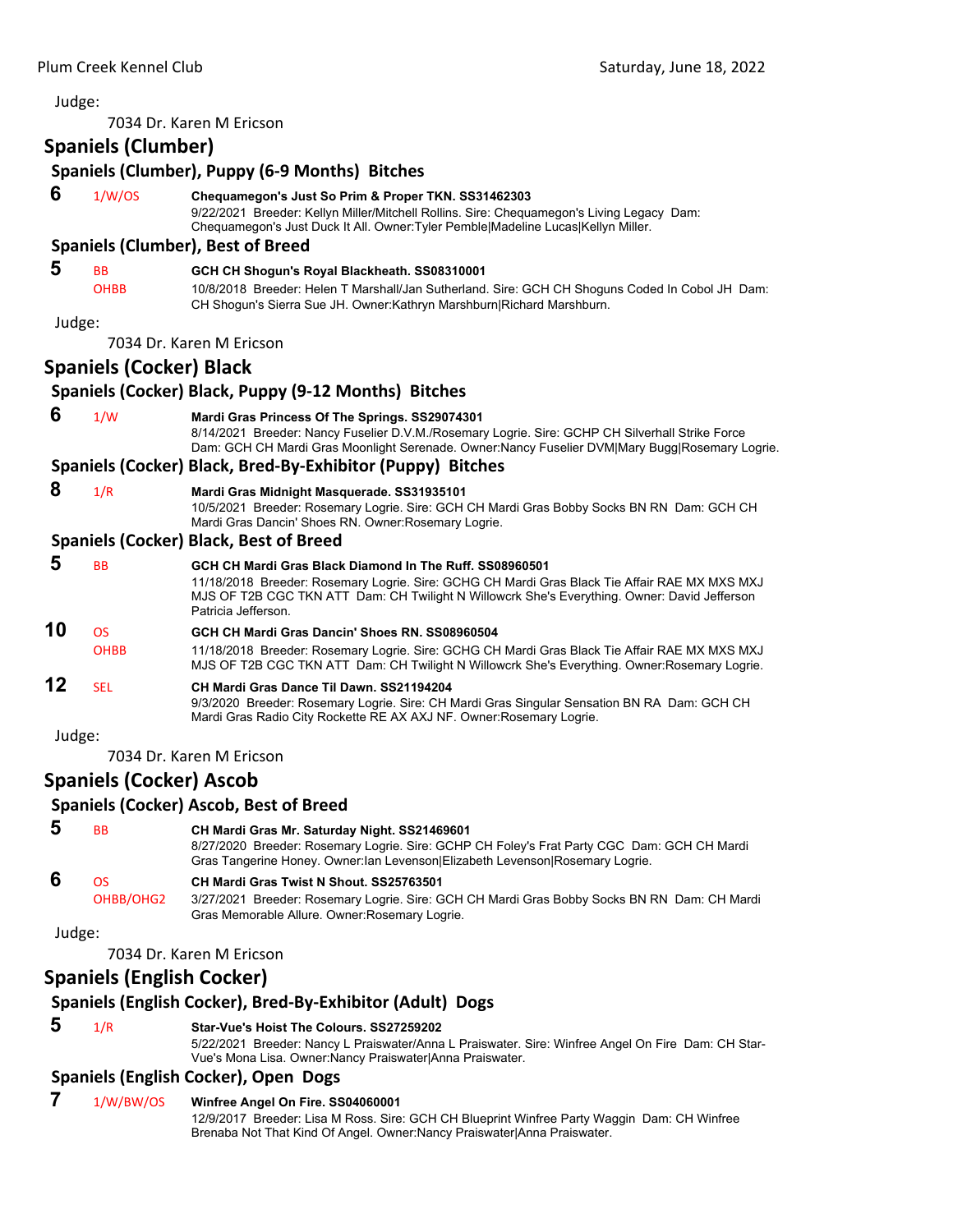#### **Spaniels (English Cocker), 12‐18 Months Bitches**

#### **6** 1/R **Star-Vue's Sirens Song. SS27259201** 5/22/2021 Breeder: Nancy L Praiswater/Anna L Praiswater. Sire: Winfree Angel On Fire Dam: CH Star-Vue's Mona Lisa. Owner:Nancy Praiswater|Anna Praiswater. **Spaniels (English Cocker), Bred‐By‐Exhibitor (Adult) Bitches 8** 1/W **Star-Vue's Mockingjay At Brigadoon. SS04367701** 1/16/2018 Breeder: Kristin Alford/Nancy L Praiswater. Sire: CH Star-Vue's Brown Is The New Blue Dam: CH Star-Vue's Unspoken Desire. Owner:Kristin Alford|Nancy Praiswater. **10** <sup>2</sup> **Star-Vue's Meadowlark. SS25474802** 2/13/2021 Breeder: Nancy L Praiswater/Anna L Praiswater. Sire: CH Star-Vue's Brown Is The New Blue Dam: CH Star-Vue's Hart Of Dixie. Owner:Nancy Praiswater|Anna Praiswater. **Spaniels (English Cocker), Best of Breed 12** BB **CH Star-Vue's Velveteen Rabbit At Brigadoon. SS11491001** OHBB 10/24/2018 Breeder: Kristin Alford/Nancy L Praiswater. Sire: GCHB CH Star-Vue's Victory Dance Dam: CH Star-Vue's Unspoken Desire. Owner:Kristin Alford|Nancy Praiswater.

Judge:

6039 Mr. Robert L Robinson

## **Spaniels (Field)**

#### **Spaniels (Field), Open Dogs**

#### **7** 1/W/OS **Wyldkatz Rafael Son Of Rival. SS21762203**

8/7/2020 Breeder: Daphne Stover/Virginia Cox/Larry Cox. Sire: GCHS CH Wyldkatz Rival Of Kings BN RA CA BCAT ACT1 SCN SBN CGCA TKI VHMA Dam: Winfarthing Wyldkatz Runzwyld CGC TKI. Owner:Linda Avila|Daphne Stover.

#### **Spaniels (Field), Best of Breed**

#### **6** BB **CH Pridemark's All I Want For Christmas CGC. SS22952203**

10/16/2020 Breeder: Tammy Osborn. Sire: Orion El Roan SH Dam: CH Pridemark Coming Up Roses. Owner:Carole Williams.

#### Judge:

7633 Mr. James E Taylor

#### **Spaniels (Welsh Springer)**

## **Spaniels (Welsh Springer), Bred‐By‐Exhibitor (Puppy) Bitches**

#### **6** 1/R **Wyld Wynd's Places To Go. SS31513101**

12/6/2021 Breeder: Deb Wood/Meghen Riese-Bassel. Sire: GCH CH Rocksprings The Bare Necessities Dam: CH Statesman's Moonshine Maiden. Owner:Deb Wood.

#### **Spaniels (Welsh Springer), Open Bitches**

 **8** 1/W/OS **Statesman's Fish Out Of Water VHMA. SS09937709**

OHBB 1/26/2019 Breeder: Susan Riese/Meghen Riese-Bassel. Sire: GCHB CH Welford's Jesmond Waterfall Dam: CH Statesman's Goldikova. Owner:Jenna Dockweiler.

#### **Spaniels (Welsh Springer), Best of Breed**

#### **5** BB **GCH CH Rocksprings The Bare Necessities. SS15829302**

10/10/2019 Breeder: Katherine Goodrich / Rick Berry / Christina Bunn / . Sire: GCHB CH Welford's Jesmond Waterfall Dam: GCH CH Rocksprings Royailes Meadow Sweet. Owner:Katherine Goodrich|Rick Berry|Christina Bunn.

Judge:

6039 Mr. Robert L Robinson

#### **Spinone Italiano**

#### **Spinone Italiano, American Bred Dogs**

 **5** 1/W/BB **Dry Grass Kultainen Kaveri JH. SS00768806** OHBB 5/29/2017 Breeder: Debra T Forry/Charles C Forry. Sire: Oleandro Spinone Del Mucrone Dam: GCH CH Dry Grass Dagenham Girl. Owner:Timothy Andrew Ahopelto|Vicki Ahopelto|Deborah Forry.

#### **Spinone Italiano, Open Dogs**

 **7** AB **Dry Grass Bugatti's All About The Dancing Elephant CGCA CGCU TKN. SS13505502** 6/28/2019 Breeder: Michelle Brustein/David Brooks/Pam Folz/Duane Folz. Sire: GCH CH Dry Grass Hearts Of The Hearts BN RN JH CGCA CGCU Dam: GCH CH Couchfields Zara Del Mucrone. Owner:Susie Pool|Debby Forry.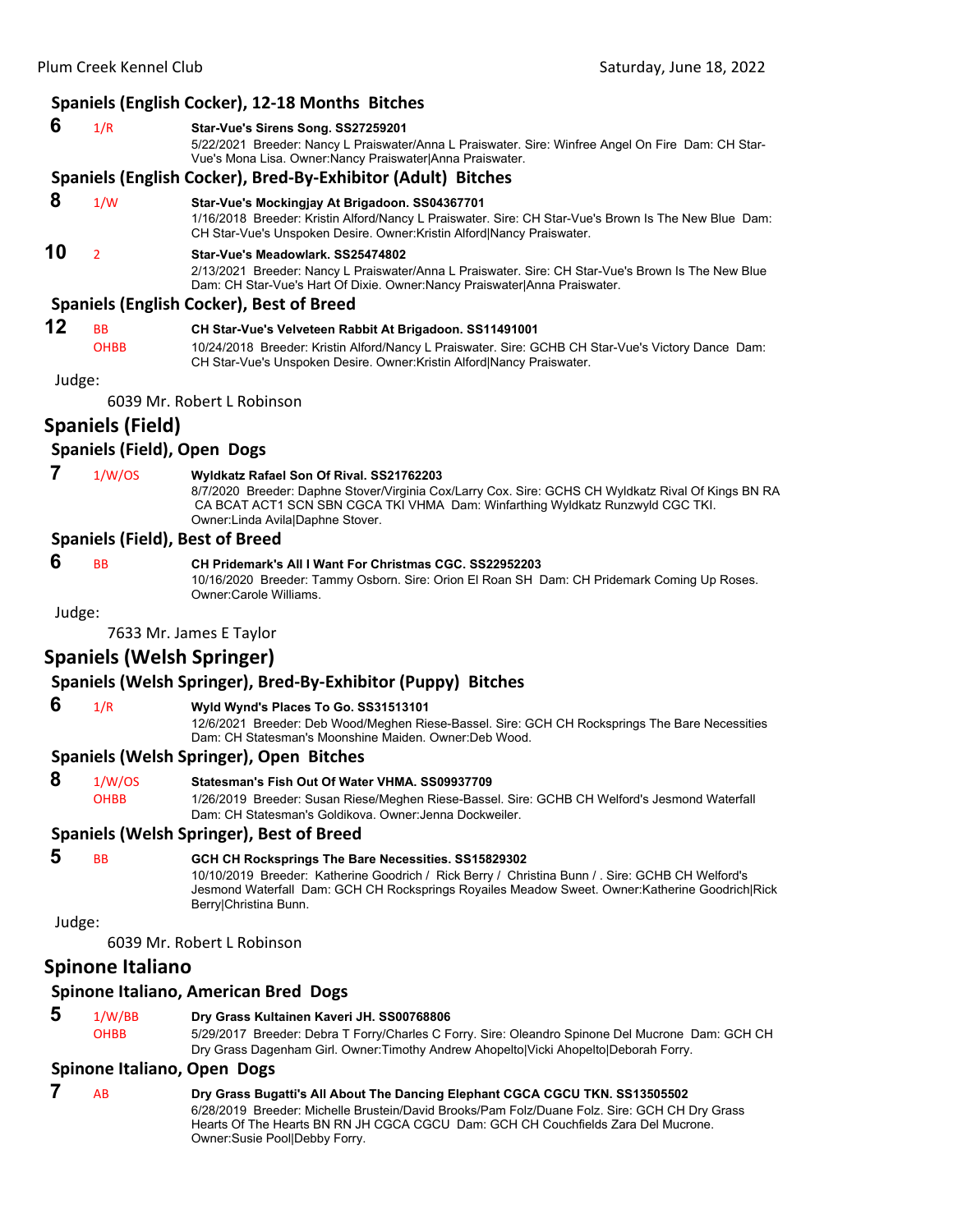6039 Mr. Robert L Robinson

**Vizslas Vizslas, Puppy (6‐9 Months) Dogs 5** <sup>2</sup> **Valhalla's Cherry On Top At Vortex. SS30617102** 11/15/2021 Breeder: Mrs. Susan Shorb/Janet Laman. Sire: GCH CH Kindred Spirit Sterling M Archer Hwy2 Danger Zone SH SIN SEN Dam: CH Mehagian-Valhalla's Waltzing Matilda RI. Owner:Rebecca Clippinger.  **7** 1/R **Russet Leather Koda Of The Wild West. SS31700701** 11/10/2021 Breeder: Beverley A Wanjon/Betty Meadows Bresnahan. Sire: GCH CH Russet Leather Wild Bill Cody RA MHA Dam: CH Derby Russet Leather Wild Cat JH. Owner:jarred Wayne hall and Tad Walden|Tad Walden. **Vizslas, Open Dogs 9** <sup>2</sup> **Revved Up's N Boulder's Full Throttle RN BCAT SWN SIE SEA TKN. SS03302901** 10/27/2017 Breeder: Neeta Cope/Rod Cope/Judy Hetkowski/Edward Hetkowski. Sire: DC AFC Red Oak's Stormin Norman MH Dam: GCHB CH Boulder's N Fusion's Revved Up RE MH NAJ BCAT SWN CGC TKN. Owner:Neeta and Rod Cope|Judy Hetkowski|Edward Hetkowski. **11** 1/W/BW **Trublu N Boulder's Pre-Destined. SS18641502** 5/12/2020 Breeder: Laurel Medley/Janice Granda. Sire: GCH CH Boulder's Sentryfier Pre Lives MH Dam: GCHB CH Trublu You Have The Right JH. Owner:RYAN LEWIS|ADRIENNE STOHR LEWIS|JUDY HETKOWSKI|LAUREL STOHRER MEDLEY. **Vizslas, Puppy (6‐9 Months) Bitches 6** 1/W **Valhalla's Three Finger Pour At Vortex. SS30617101** 11/15/2021 Breeder: Mrs. Susan Shorb/Janet Laman. Sire: GCH CH Kindred Spirit Sterling M Archer Hwy2 Danger Zone SH SIN SEN Dam: CH Mehagian-Valhalla's Waltzing Matilda RI. Owner:Austin|Lindsay Adams. **Vizslas, 12‐18 Months Bitches 8** <sup>1</sup> **Legacy's Rocky Mountain High. SS24256902** 1/13/2021 Breeder: Diane Shearer. Sire: GCH CH Linmar N Brazenrock Brock N' Roll JH CGC Dam: CH Legacy's Dance The Night Away. Owner:Ron and Traci Terry|Tad Walden. **Vizslas, Amateur Owner Handler Bitches 10** <sup>1</sup> **Everlong's Pacific Brave Enough CGC TKN. SS22751501** 10/20/2020 Breeder: Mrs. Tanya Riess Duvall/Mr. James Ryan Duvall/Tatum Duvall. Sire: GCHG CH Comynara Tanner Is The Silver Lining Ride MH OA OAJ NF ACT2 TKN Dam: GCH CH Gambol JH FDC CGCA TKN. Owner:Tami Kruse|Tanya Duvall|Tatum Duvall|Naomi Kruse|Gary Kruse. **Vizslas, Open Bitches 12** <sup>2</sup> **Jnek's Wild Child BCAT. SS08228801** 9/20/2018 Breeder: Kathy Engelsman/Christine Schaberg. Sire: GCHB CH Jnek's Addicted To Love JH Dam: GCH CH Jnek's As You Wish JH. Owner:Emily Pittman|Kathy Engelsman|Christine Schaberg. **14** 1/R **Toldin's Sometimes A Great Notion BCAT CGCA CGCU TKN. SS20760201** 8/24/2020 Breeder: Mrs. Coreen Spellman/Mr. Harry Spellman/Martha Lacko/Frank Lacko. Sire: GCH CH Rhapsody Kiss Kiss Bang Bang JH Dam: GCH CH Toldin's She's The One DCAT. Owner:Coreen Spellman|Harry Spellman|Martha Lacko.Agent: Steffie Cheng **Vizslas, Best of Breed 15** OS **GCH CH Boulder's Sentryfier Pre Lives MH. SR85400702** OHBB 5/17/2014 Breeder: Lori Vickerman/Judy Hetkowski/Edward Hetkowski. Sire: GCHB CH Tivoliz CC Joint Venture JH Dam: CH Boulder's Starpower Of Sentryfier. Owner:Judy/Edj Hetkowski|Lori Vickerman|Erica Sparrow|Edward Hetkowski. **16 GCHB CH Solterra's N Boulder's Tru-Ly Inspired MH. SS08882804** 11/8/2018 Breeder: Judy Hetkowski/Edj Hetkowski/Erica Sparrow/Spencer Sparrow. Sire: GCH CH Kelby Creek's And Eastwind's Over The Moon SH Dam: GCH CH Boulder's N Solterra's Born To Run At First Light MH. Owner:Shannon Buckvold|James Hrusovsky|Erica Sparrow|Judy Hetkowski. **17** SEL **GCH CH Kindred Spirit Sterling M Archer Hwy2 Danger Zone SH SIN SEN. SS01306401** 8/5/2017 Breeder: Deborah Johnson/Mike Johnson. Sire: GCHG CH Berkcor's Wrecking Crew Dam: GCH CH Mehagian's Kindred Spirit Remington Lock't N Reddy JH. Owner:Austin|Lindsay Adams. **18** SEL **CH Everlong's Times Like These JH CGC TKI. SS17888301** 3/23/2020 Breeder: Mrs. Tanya Riess Duvall/Mr. James Ryan Duvall/Tatum Duvall. Sire: GCHG CH Comynara Tanner Is The Silver Lining Ride MH OA OAJ NF ACT2 TKN Dam: GCH CH Gambol JH FDC CGCA TKN. Owner:Tatum Duvall|Tanya Duvall|James Duvall|Xander Duvall. **20** BB **GCHB CH Sincerus Magnificent Obsession Of Latierra. SS19670706**

7/5/2020 Breeder: Kelly Park/Philip Park. Sire: GCH CH Happy Tails Radar CA Dam: GCHB CH Sincerus Cicada. Owner:Laraine Clark|Laraine Clark|Kelly Park.Agent: Clint Livingston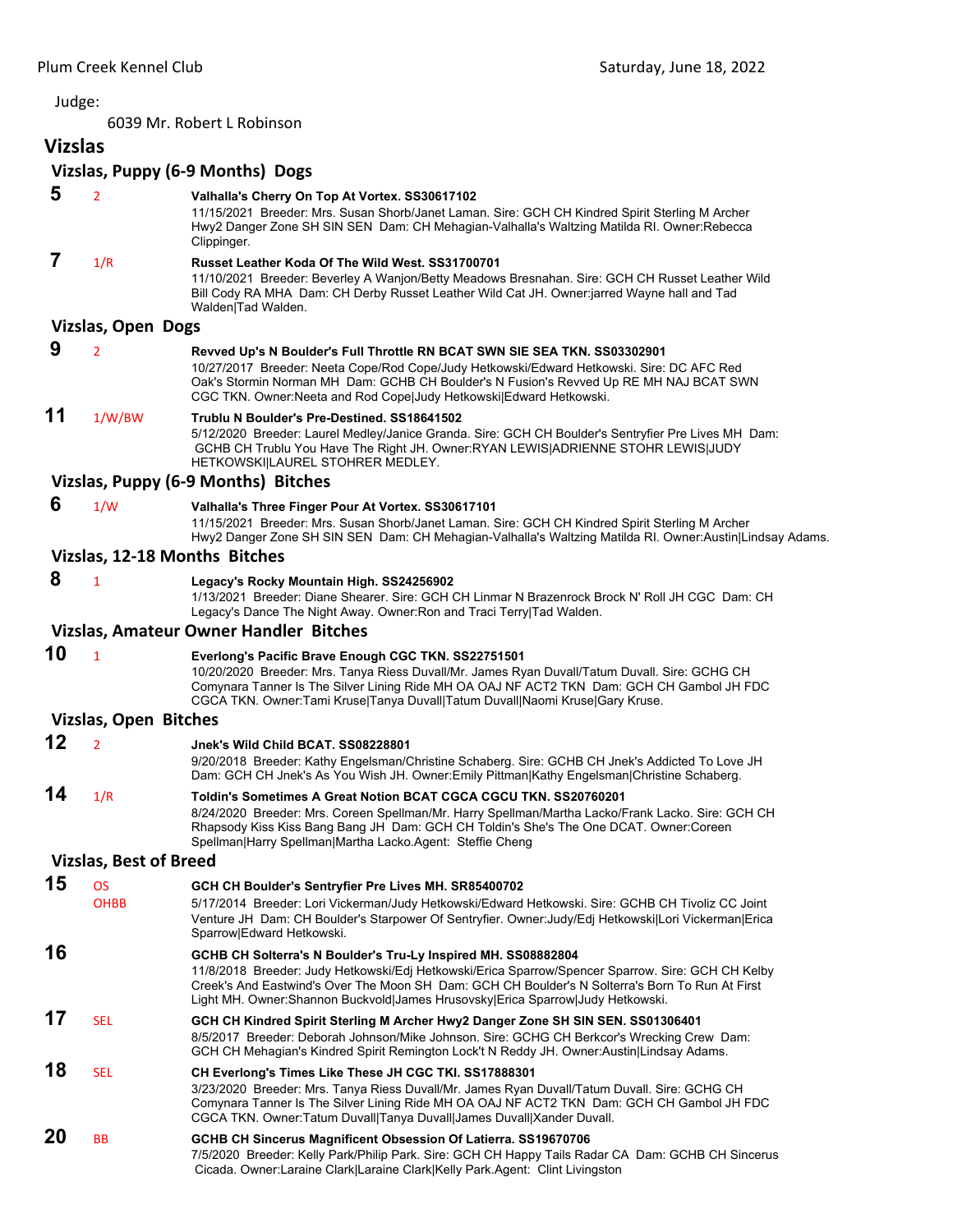6039 Mr. Robert L Robinson

## **Weimaraners**

## **Weimaraners, 12‐18 Months Dogs**

 **5** 1/W/BW/OS **Foxfire Happy Trails. SS26422704**

4/10/2021 Breeder: Ms. Amy Fast. Sire: GCHB CH Unity's Bzyfeet Good Hair Day Dam: CH Foxfire Midnight On The Isle Of Skye. Owner:Sandra Jordan.

#### **Weimaraners, 12‐18 Months Bitches**

 **6** 1/W **Pm's Deva Marie Von Edelweiss. SS24722303** 2/7/2021 Breeder: Shelly Jernigan/Charles T Jernigan. Sire: GCH CH PM's Shoot Em Up Cowboy SH Dam: Von Edelweiss Trax Darling Schatzie. Owner:SHELLY Rae JERNIGAN.Agent: Sarah Luther  **8** 2/R **Foxfire's Daybreak On The Isle Of Skye. SS26422705** 4/10/2021 Breeder: Ms. Amy Fast. Sire: GCHB CH Unity's Bzyfeet Good Hair Day Dam: CH Foxfire Midnight On The Isle Of Skye. Owner:Amy Fast.

#### **Weimaraners, Bred‐By‐Exhibitor (Adult) Bitches**

**10** AB **Cheyenne&Silverbay's A Hop Skip & A Jump To Tabono JH. SS19466802** 6/7/2020 Breeder: Christine Trujillo/Rebecca Harper-Gardea/Tim Beckett. Sire: GCHS CH Silverbay's Born This Way! SH CGC TKA Dam: GCHB CH Cheyenne's Luck Be A Lady JH. Owner:Christine Trujillo.

#### **Weimaraners, Best of Breed**

## **12** BB **GCH CH Cheyenne's In The Key Of Bee Sharp RI JH NA NAJ ACT1 TKA. SS06029201**

OHBB 4/28/2018 Breeder: Christine Trujillo. Sire: CH Cheyenne's Exit Strategy JH Dam: Cheyenne's Unfinished Business. Owner:Kris Dunlap|James Dunlap |Christine Trujillo .

Judge:

6039 Mr. Robert L Robinson

## **Wirehaired Pointing Griffons**

## **Wirehaired Pointing Griffons, 12‐18 Months Dogs**

 **5** <sup>1</sup> **Canyon's Wallonian Dream. SS25508611** 4/7/2021 Breeder: Jen Cordero. Sire: CH High Country Gunther JH Dam: Whiskeytown Get Your Gun At Canyon RA JH CGCA CGCU TKN. Owner:Joe Geraci|Amy Geraci.

#### **Wirehaired Pointing Griffons, Amateur Owner Handler Dogs**

- **5** 1/W/BB/BW **Canyon's Wallonian Dream. SS25508611**
	- OHBB 4/7/2021 Breeder: Jen Cordero. Sire: CH High Country Gunther JH Dam: Whiskeytown Get Your Gun At Canyon RA JH CGCA CGCU TKN. Owner:Joe Geraci|Amy Geraci.

#### **Wirehaired Pointing Griffons, Puppy (6‐9 Months) Bitches**

 **6** <sup>1</sup> **Whiskeytown's Tumblin' Tumbleweed. SS30410406**

11/23/2021 Breeder: Larry Delaney. Sire: CH Whiskeytown Pyrat Pistol MH Dam: Nola Du Barbu Des Carpates. Owner:Joe Geraci|Amy Geraci.

## **Wirehaired Pointing Griffons, Amateur Owner Handler Bitches**

 **6** 1/W/OS **Whiskeytown's Tumblin' Tumbleweed. SS30410406**

11/23/2021 Breeder: Larry Delaney. Sire: CH Whiskeytown Pyrat Pistol MH Dam: Nola Du Barbu Des Carpates. Owner:Joe Geraci|Amy Geraci.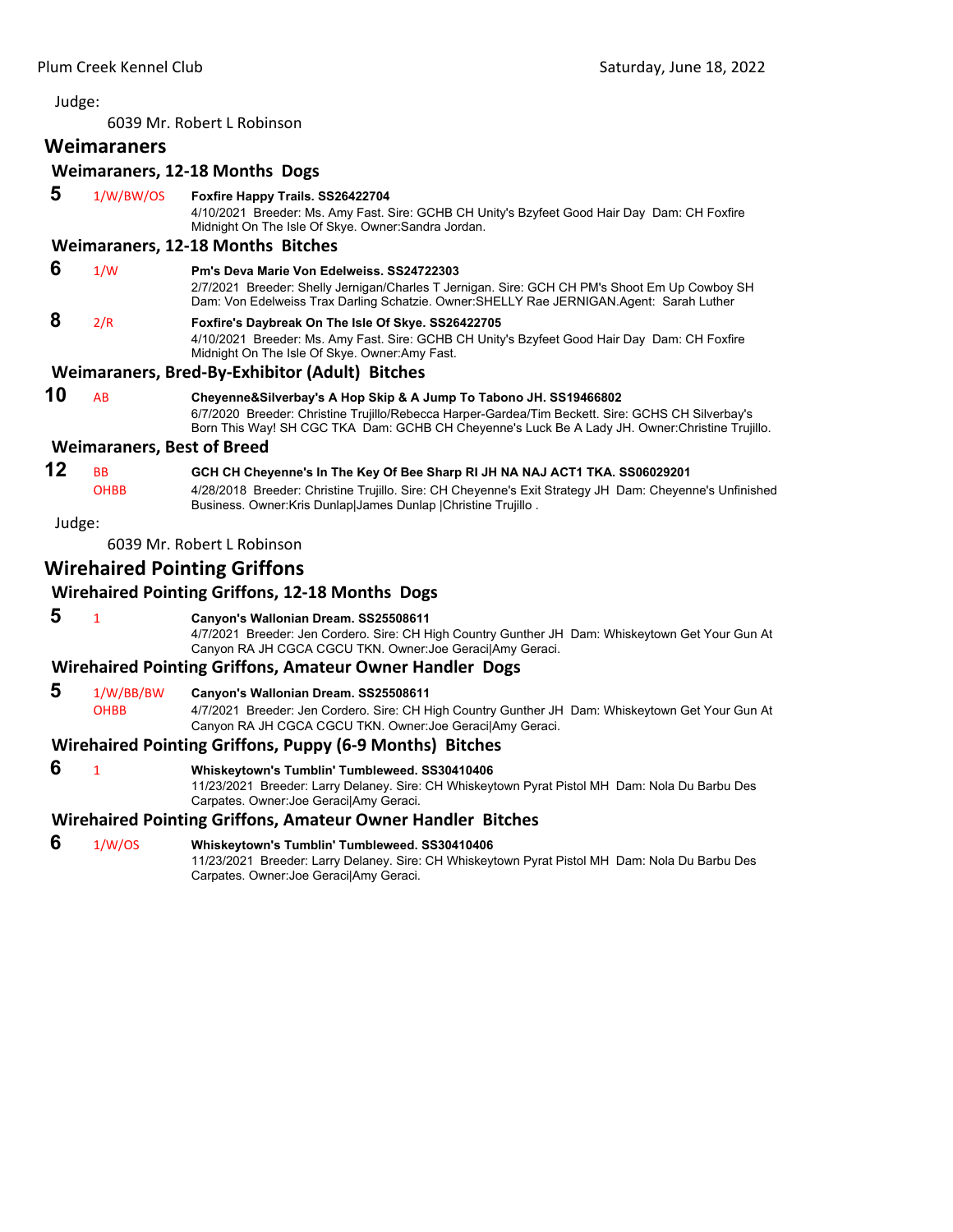<span id="page-11-0"></span>5376 Mr. Robert R Frost

## **Afghan Hounds**

#### **Afghan Hounds, Best of Breed**

| 5      | <b>AB</b>                      | GCHB CH Kuhlbreezedesignerstrangemagicaiyana. HP54925401<br>9/18/2017 Breeder: Deborah Ridley/Carly Kramer/Kelli Kujawa/Demia Divis. Sire: CH Karakush The Katz<br>Whiskers Dam: GCHB CH Kuhl Breeze Firefly In The Night Sky. Owner:Deborah ridley DeMia Divis Kelli<br>Kujawa Carly Kramer. |
|--------|--------------------------------|-----------------------------------------------------------------------------------------------------------------------------------------------------------------------------------------------------------------------------------------------------------------------------------------------|
| 7      | <b>BB</b>                      | GCHS CH Kuhlbreeze Don't Hate The Player Hate The Game. HP54925402                                                                                                                                                                                                                            |
|        | <b>OHBB</b>                    | 9/18/2017 Breeder: Deborah Ridley/Carly Kramer/Kelli Kujawa/Demia Divis. Sire: CH Karakush The Katz<br>Whiskers Dam: GCHB CH Kuhl Breeze Firefly In The Night Sky. Owner: Kelli Kujawa  Deb Ridley Alexis<br>Kujawa.                                                                          |
| 9      | AB                             | CH Kuhlbreeze Designer Don't Tell Her. HP60735705                                                                                                                                                                                                                                             |
|        |                                | 5/13/2020 Breeder: Kelli S Kujawa/Deborah Ridley. Sire: CH Skyedanes Rookie Dreamer JC Dam:<br>GCHS CH Kuhlbreeze & Designer Whitehouse Blackmarket. Owner:Deborah ridley Kylie Luckinbill Kelli<br>kujawa.                                                                                   |
| Judge: |                                |                                                                                                                                                                                                                                                                                               |
|        |                                | 5376 Mr. Robert R Frost                                                                                                                                                                                                                                                                       |
|        | <b>Basenjis</b>                |                                                                                                                                                                                                                                                                                               |
|        |                                | Basenjis, Bred-By-Exhibitor (Puppy) Dogs                                                                                                                                                                                                                                                      |
| 5      | <b>AB</b>                      | Skyhi's It's Only Money. HP64089703<br>11/30/2021 Breeder: Jolene Krohn/Laurie A Stargell. Sire: GCHS CH Skyhi Budget For Fashion Dam:<br>GCH CH Skyhi's Time Is Money. Owner: Jolene Krohn Laurie Stargell.                                                                                  |
|        |                                | <b>Basenjis, Puppy (6-9 Months) Bitches</b>                                                                                                                                                                                                                                                   |
| 6      | 1/W/OS                         | Sel-Epic Inchanting Magic Gem. HP63797605<br>10/31/2021 Breeder: Pilar Heslin/Becky Blansett. Sire: CH Epic Select Tomjo's Da Undisputed FCAT2<br>Dam: Sel-Epic's Tri Inchanting Magic. Owner: Pilar Heslin Becky Blansett. Agent: Steffie Cheng                                              |
| 8      | AB                             | Signet-Skyhi Waiting For A Girl Like You. HP64365002<br>11/22/2021 Breeder: Brenda Cassell/Ciara Cassell. Sire: GCHS CH Skyhi Budget For Fashion Dam: CH<br>Signet Goodnight Moon. Owner: Laurie A Stargell.                                                                                  |
|        | <b>Basenjis, Best of Breed</b> |                                                                                                                                                                                                                                                                                               |
| 7      | <b>BB</b>                      | GCHB CH Sonbar's Justa Grand Torino, HP52595201                                                                                                                                                                                                                                               |
|        | OHBB/OHG1                      | 12/12/2016 Breeder: Sally Wuornos/Kari Wuornos Winger. Sire: GCH CH Sonbar's Justa Determined<br>Talker At Jaiye Dam: Sonbar's Bmw RN. Owner: Angela Binns Sally Wuornos.                                                                                                                     |

Judge:

5376 Mr. Robert R Frost

## **Basset Hounds**

#### **Basset Hounds, Amateur Owner Handler Bitches**

 **6** 1/W/BB **House Of Hounds Brie O'Bristlecone. HP58090206** OHBB 6/21/2019 Breeder: James R Phelps/Melissa L Phelps. Sire: FC Millview Harold Dam: FC Apple Country Emmy Lou. Owner:Betty Gene Pearce|Carol Makowski.

Judge:

5376 Mr. Robert R Frost

## **Beagles (15 Inch)**

## **Beagles (15 Inch), Best of Breed**

| b | SEL               | GCH CH Trulisco Mirray I Reckon So. HP57509802                                                                                                                                                    |
|---|-------------------|---------------------------------------------------------------------------------------------------------------------------------------------------------------------------------------------------|
|   | OHBB/OHG2         | 1/12/2019 Breeder: Mary Sullivan/Elizabeth Friedlander/Miranda Hill. Sire: GCH CH Pun Kotzky Gentleman<br>Of Fortune Dam: GCH CH Redstone Alpenglow You Had Me At Hello. Owner: Miranda Hill Mary |
|   |                   | Sullivan Elizabeth Friedlander.                                                                                                                                                                   |
|   | BB/G <sub>2</sub> | CH Bill T's August Rush To Alpenglow. HP61436801                                                                                                                                                  |
|   |                   | 11/1/2020 Breeder: Belinda Yager/Miranda Hill/Elizabeth Friedlander. Sire: GCH CH Maple Ridge                                                                                                     |

Northern Lights Dam: CH Mirray's Kiss The Girl. Owner:Belinda A Yager|Elizabeth Friedlander.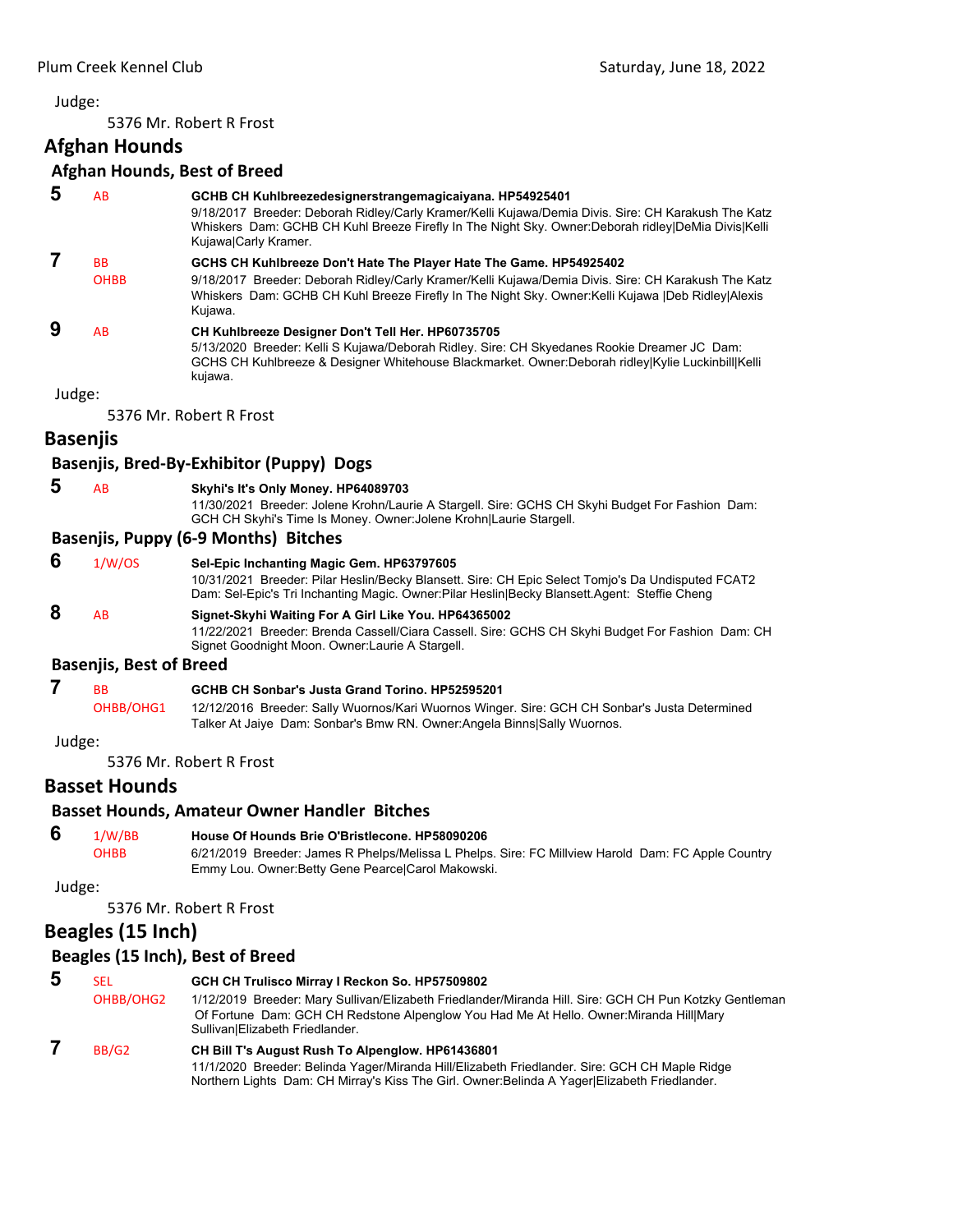5376 Mr. Robert R Frost

## **Bloodhounds**

#### **Bloodhounds, Best of Breed**

| 5                          | <b>BB</b>               | GCH CH Buffalo Groves Sheriff Mountain, HP61210601                                                                                                                                                                                                  |  |
|----------------------------|-------------------------|-----------------------------------------------------------------------------------------------------------------------------------------------------------------------------------------------------------------------------------------------------|--|
|                            | <b>OHBB</b>             | 11/18/2020 Breeder: Marlene Groves/Karissa Groves/Tracey Nooft/Jade Chase. Sire: GCH CH Buffalo<br>Groves Major Sasquatch Dam: GCH CH Nozenears Faithful Trinity Of The Groves CGC. Owner:David<br>Marlene Karissa Groves Lian Chase / Jade Chase.  |  |
| 6                          | OS.                     | GCH CH Nozenears Faithful Trinity Of The Groves CGC. HP56184701                                                                                                                                                                                     |  |
|                            |                         | 7/27/2018 Breeder: Tracey Nooft/Mr. Brian Scott Manley. Sire: Loamy Lane's Nigel Dam: GCH CH<br>Nozenears Rock N Roll Diva. Owner:David Marlene Karissa Groves Jade Chase Tracey Nooft.                                                             |  |
| 8                          | <b>SEL</b>              | GCH CH Buffalo Groves Glitter Mountain, HP61210602                                                                                                                                                                                                  |  |
|                            |                         | 11/18/2020 Breeder: Marlene Groves/Karissa Groves/Tracey Nooft/Jade Chase. Sire: GCH CH Buffalo<br>Groves Major Sasquatch Dam: GCH CH Nozenears Faithful Trinity Of The Groves CGC. Owner:David<br>Marlene Karissa Groves Jade Chase Caleigh Novak. |  |
| Judge:                     |                         |                                                                                                                                                                                                                                                     |  |
|                            | 5376 Mr. Robert R Frost |                                                                                                                                                                                                                                                     |  |
| <b>Borzois</b>             |                         |                                                                                                                                                                                                                                                     |  |
| Borzois, 12-18 Months Dogs |                         |                                                                                                                                                                                                                                                     |  |

 **5** 1/R **Prairie View Shamrock. HP62090202**

3/17/2021 Breeder: Kitty G Sawyer/Erica Lynette Wolf. Sire: CH Morozova Rey's Midnight Wind Dam: CH Katz Peace Train. Owner:Samantha Isaacs|Erica Wolf.

#### **Borzois, Bred‐By‐Exhibitor (Puppy) Dogs**

|    | Rikov-Kyrov Twelfth Night. HP63196401<br>7/2/2021 Breeder: Ms. Amy Sorbie/Richard Fundom. Sire: GCHB CH Kyrov's Sword Dance Dam: CH<br>Katz-Kyrovs' Maybe It's Maybelline. Owner: Richard Fundom Richard Spraque.                                                         |
|----|---------------------------------------------------------------------------------------------------------------------------------------------------------------------------------------------------------------------------------------------------------------------------|
| 15 | Novgorod High Noon Sergei Birkovich. HP63655501<br>9/27/2021 Breeder: Lyn S Hoflin/Janice Haldi. Sire: GCH CH Svershin's Birkovitch @ Novgorod High Noon<br>Dam: CH Novgorod Arnov Olenka Mikhaylova JC BCAT CGC. Owner:Lyn Snyder Hoflin Lyn Snyder Hoflin Janice Haldi. |
| 17 | Elance Konza From A Distance, HP63843001<br>8/18/2021 Breeder: Kay Cassella/Cherie Hunchak. Sire: GCHB DC Sylvan Pimlico CDX BN RE SC BCAT<br>CGCA CGCU TKN Dam: CH Elance Ruffles And Truffles. Owner: kay cassella Cherie Hunchak.                                      |
|    | Borzois, Bred-By-Exhibitor (Adult) Dogs                                                                                                                                                                                                                                   |

**19** 1/W/BW **Konza Hello Darkness SC. HP60139301** 6/13/2020 Breeder: Kay Cassella. Sire: DC Teine Ghost Dancer SC Dam: CH Coburn Wingardium Leviosa Del Sol. Owner:Kay Cassella.

#### **Borzois, 12‐18 Months Bitches**

 **6** <sup>1</sup> **Prairie View's Lovely Charm. HP62090203**

3/17/2021 Breeder: Kitty G Sawyer/Erica Lynette Wolf. Sire: CH Morozova Rey's Midnight Wind Dam: CH Katz Peace Train. Owner:ERICA WOLF|Kathleen Macoughtry.

#### **Borzois, Bred‐By‐Exhibitor (Puppy) Bitches**

 **8** 1/R **Cherry Hills Katushka Stevie Nicks. HP63437703**

8/24/2021 Breeder: David Westfall/Kim Plache. Sire: Katushka's Hollywood Star BCAT Dam: Jedawn Zoiboyz Resolute Skittles SC BCAT CGC. Owner:Kim Plache|Joyce Law.

#### **Borzois, Bred‐By‐Exhibitor (Adult) Bitches**

- **10** 1/W **Kirov Kachina Porsche Turbo Carrera SC. HP51410209** 5/2/2016 Breeder: Barbara Ewing. Sire: GCH CH Kachina Radar Love Dam: GCH CH Kirov Pulsatilla. Owner:Carol Enz|Barbara Ewing. **12** <sup>2</sup> **Katushkas Wish Upon A Star JC BCAT. HP53656703** 5/15/2017 Breeder: Joyce Law. Sire: CH Katushka's Rock Star JC Dam: GCH CH Katushka's Charade
- SC BCAT. Owner:Joyce E Law|Eric Erickson |Joyce Law. **14** <sup>3</sup> **Horse And Hound More More More. HP61726902**
	- 12/26/2020 Breeder: Pamela Buffington. Sire: CH Kyrov-Katz My Knight In Shining Armor At H And H Dam: CH Horse And Hound Full Of Hope. Owner:Pamela Buffington.

#### **Borzois, Open Bitches**

**18** <sup>1</sup> **Jedawn Zoiboyz Resolute Skittles SC BCAT CGC. HP51814206** 6/27/2016 Breeder: Dawn Hall/Shannon Jimenez/KC Thompson/Leslie Walenta. Sire: GCHB DC Zoiboyz Eclipse Of The Heart SC CGC TKN Dam: FC Jedawn's Show Girl SC. Owner:David Westfall|Kim Plache.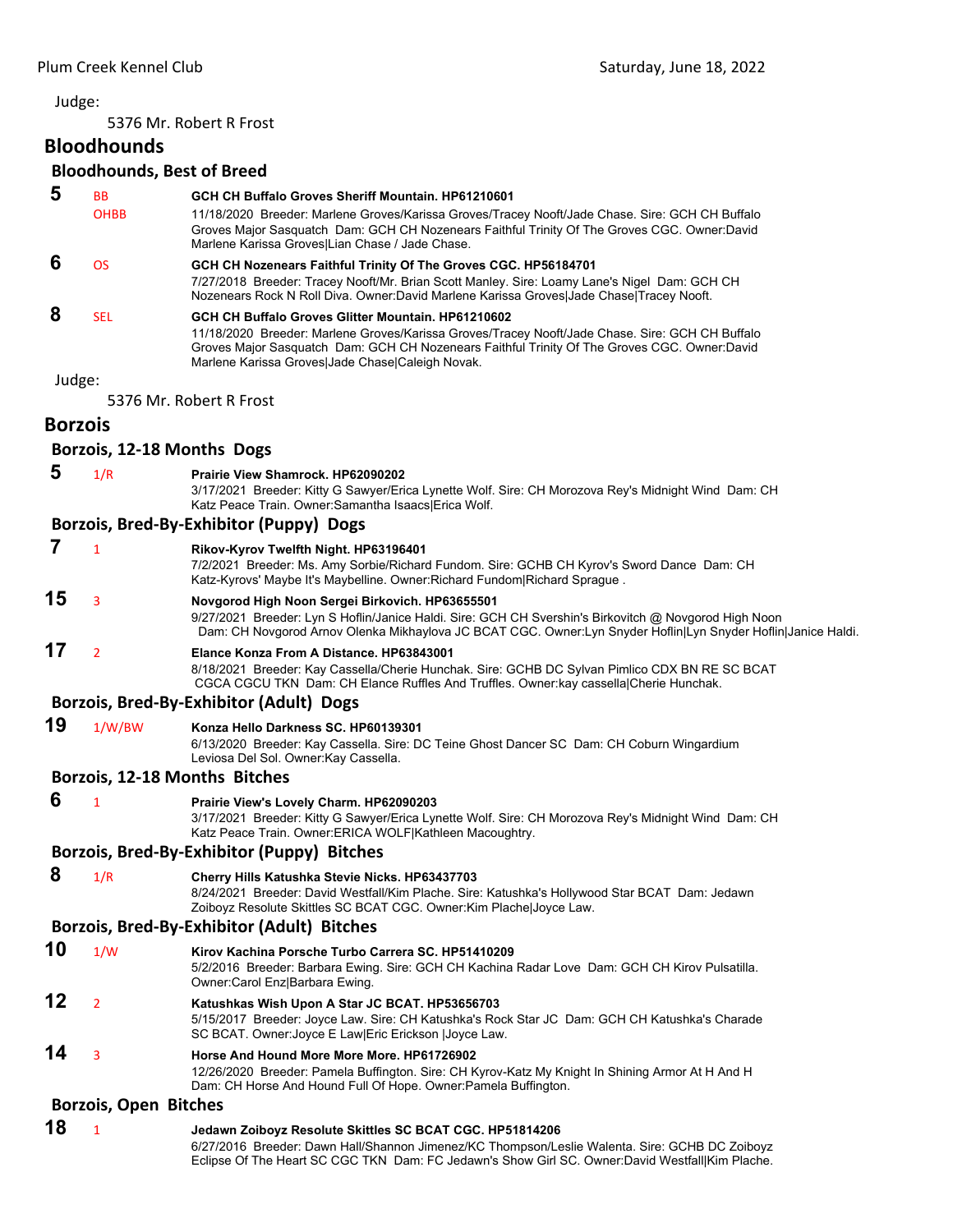|        | <b>Borzois, Best of Breed</b> |                                                                                                                                                                                                                                                                                       |
|--------|-------------------------------|---------------------------------------------------------------------------------------------------------------------------------------------------------------------------------------------------------------------------------------------------------------------------------------|
| 16     | BB/G4                         | Novgorod Qira Cruisova. HP61857901                                                                                                                                                                                                                                                    |
|        | <b>OHBB</b>                   | 1/22/2021 Breeder: Lyn S Hoflin. Sire: CH Wyvern's Joy Ride At Horse And Hound Dam: CH Novgorod<br>Arnov Orlitsa Mikhaylova CD GN CGC. Owner: Lyn Snyder Hoflin Lyn Snyder Hoflin Janice Haldi.                                                                                       |
| 20     | <b>SEL</b>                    | CH Kirov Windrift Fly So Free SC. HP49909001<br>7/29/2015 Breeder: Barbara Ewing/Nancy Reimer. Sire: CH Kachina-Valeska Dream Dancer SC Dam:<br>GCH CH Kirov Embrujada RN JC. Owner: Barbara Ewing Nancy Reimer.                                                                      |
| 21     |                               | Kirov Quicksilver. HP51410205<br>5/2/2016 Breeder: Barbara Ewing. Sire: GCH CH Kachina Radar Love Dam: GCH CH Kirov Pulsatilla.<br>Owner:Barb Lindsley.                                                                                                                               |
| 23     | <b>SEL</b>                    | GCHB CH Kyrov's Sword Dance. HP52959501<br>12/1/2016 Breeder: Ms. Amy Sorbie/Brenna Sorbie. Sire: GCHG CH Konza-Plum Creek Bugatti At Elance<br>Dam: Kyrov's Somewhere In Time. Owner: Richard Fundom   Amy Sorbie.                                                                   |
| 25     | <b>OS</b>                     | CH Katushka's Star Lord SC. HP53656704<br>5/15/2017 Breeder: Joyce Law. Sire: CH Katushka's Rock Star JC Dam: GCH CH Katushka's Charade<br>SC BCAT. Owner: Joyce E Law.                                                                                                               |
| Judge: |                               |                                                                                                                                                                                                                                                                                       |
|        |                               | 6039 Mr. Robert L Robinson                                                                                                                                                                                                                                                            |
|        | Dachshunds (Longhaired)       |                                                                                                                                                                                                                                                                                       |
|        |                               | Dachshunds (Longhaired), Puppy (9-12 Months) Bitches                                                                                                                                                                                                                                  |
| 6      | 1/W/OS                        | Dash'N Doxies Shotgun Rider V Longdogia Mld. HP63117602<br>8/16/2021 Breeder: Debbie James. Sire: CH Dash'N Doxies Life In The Fast Lane MI Dam: CH Kinchville<br>Zaz All The Glitters. Owner: Heather M Ackby Janet Donnelly.                                                        |
|        |                               | Dachshunds (Longhaired), Bred-By-Exhibitor (Adult) Bitches                                                                                                                                                                                                                            |
| 8      | AB                            | Galewinns Gold Digger. HP61614702<br>12/15/2020 Breeder: Pam Gale/Shea Jonsrud. Sire: CH Original Be-Long To Galewinns NAJ Dam: CH<br>Galewinns Piazza Tres Vie. Owner: Pam Gale1 Shea Gale.                                                                                          |
|        |                               | Dachshunds (Longhaired), American Bred Bitches                                                                                                                                                                                                                                        |
| 10     | 1/R                           | Galewinns Piazza Del Campo. HP56360104<br>8/20/2018 Breeder: Pam Gale/Shea Jonsrud/Sherry Ceplius. Sire: GCH CH Lekoll Bobbi Sharm Iskrenne<br>Vash Dam: GCH CH Galewinns Kaycees Four Queens Mld. Owner: Faron Morawski.                                                             |
|        |                               | Dachshunds (Longhaired), Best of Breed                                                                                                                                                                                                                                                |
| 5      | <b>BB</b><br>OHBB/OHG4        | CH Longdogia's The Perfect Fit. HP61891901<br>2/1/2021 Breeder: Heather Ackby/Janet Donnelly. Sire: GCH CH Galewinns Kaycees Golden Ticket Dam:<br>CH Longdogias Unrequited Love. Owner: Heather M Ackby Janet Donnelly.                                                              |
| 12     | AB                            | GCHB CH Galewinns In Your Dreams MId. HP55389301<br>3/16/2018 Breeder: Shea Jonsrud/Pam Gale. Sire: GCH CH Sandachs Dancing Thru Life MI Dam: GCH<br>CH Galewinns Kaycees Treasured Gem Mld. Owner: Shea Gale   Pam Gale.                                                             |
| Judge: |                               |                                                                                                                                                                                                                                                                                       |
|        |                               | 6039 Mr. Robert L Robinson                                                                                                                                                                                                                                                            |
|        | Dachshunds (Smooth)           |                                                                                                                                                                                                                                                                                       |
|        |                               | Dachshunds (Smooth), Puppy (9-12 Months) Bitches                                                                                                                                                                                                                                      |
| 6      | AB                            | Lucene's Fromage De Montagne. HP63164002<br>7/19/2021 Breeder: Mechelle Stall. Sire: CH Lucene's Lightning Mcqueen Dam: GCH CH Lucene's Black<br>Pearl Treasure. Owner: Kaitlin E McCollough.                                                                                         |
|        |                               | Dachshunds (Smooth), Bred-By-Exhibitor (Adult) Bitches                                                                                                                                                                                                                                |
| 8      | 1/W/BB<br>OHBB                | Lamancha Magpie Dreamweaver Ms. HP59563902<br>2/5/2020 Breeder: Joann Tennison/Kathy A Powell. Sire: CH Barstar's Hot Rocks At Lamancha Msd CGC<br>Dam: Lamancha Latifa Dreamweaver Ms. Owner: JoAnn Tennison K. Powell.                                                              |
|        |                               | Dachshunds (Smooth), American Bred Bitches                                                                                                                                                                                                                                            |
| 10     | 1/R                           | Weiner Works' Smokin' Gun - Miss Kitty Ms NSD TKA VHMA VHMP. HP59024404<br>10/28/2019 Breeder: Richard Van Elgort/Arleene Van Elgort. Sire: GCHB CH I'M Born In Italy Ferrari For<br>Ben Bon Ms Degli Ari Dam: CH Apple Weiner Works Ms Degli Aristobassi. Owner:Earlene Verona Winn. |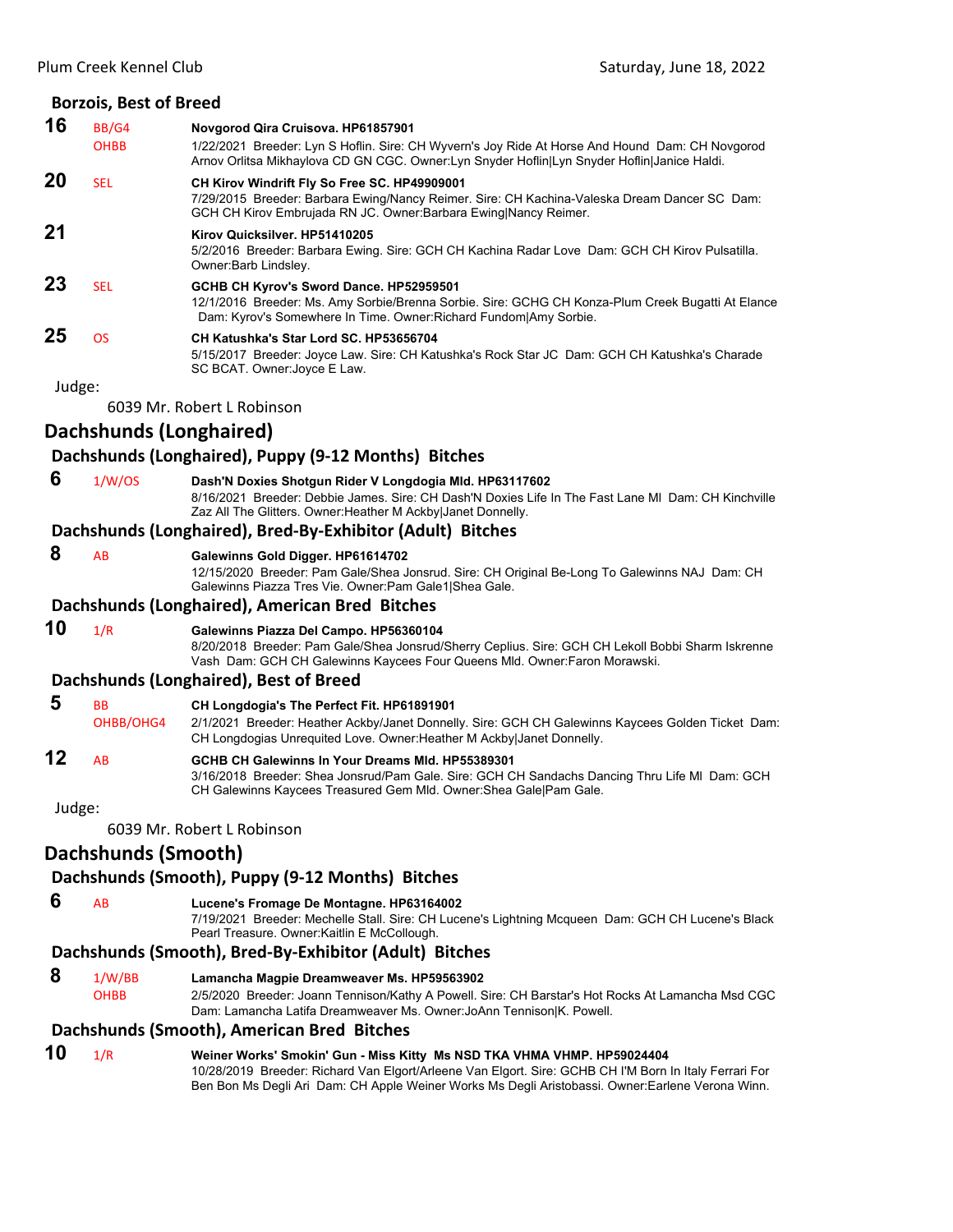6039 Mr. Robert L Robinson

## **Dachshunds (Wirehaired)**

|                 |                                  | Dachshunds (Wirehaired), Open Miniature Bitches                                                                                                                                                                                                                                    |
|-----------------|----------------------------------|------------------------------------------------------------------------------------------------------------------------------------------------------------------------------------------------------------------------------------------------------------------------------------|
| 6               | AB                               | Thalia's Dachel Doe-Eyed Feline V Tievoli. HP60530902<br>6/26/2020 Breeder: Sharon M Ehr/Donna Starr-Gimeno. Sire: GCHB CH Benway's Garnet Cut Mw Dam:<br>CH Tievoli Shake It Off V Duffy'S. Owner:Sharon Ehr Regina Nickel Donna Starr-Gimeno.                                    |
|                 |                                  | Dachshunds (Wirehaired), Best of Breed                                                                                                                                                                                                                                             |
| 5               | <b>BB</b>                        | GCHB CH Donatello Vom Jagerburg. HP60262501<br>11/16/2019 Breeder: Dominika Eszter Gyarmali. Sire: U Know I Like It Vitoraz Dam: Liza Minnelli Klara<br>Difino. Owner: Donna Starr-Gimeno Sharon Ehr.                                                                              |
| 8               | <b>OS</b><br><b>OHBB</b>         | CH Raydachs J-Walk Kimbers Locked N Loaded Sw. HP58114701<br>7/22/2019 Breeder: Shirley Del Castillo/Judy Walker/Maria Sakoda/James Sakoda. Sire: GCHP CH<br>Wiretaps Life Is A Highway Dam: GCH CH Raydachs Eclipse Of The Heart V Gleishorbach SW.<br>Owner: Jennifer Carlson.   |
| Judge:          |                                  |                                                                                                                                                                                                                                                                                    |
|                 |                                  | 6039 Mr. Robert L Robinson                                                                                                                                                                                                                                                         |
|                 | Greyhounds                       |                                                                                                                                                                                                                                                                                    |
|                 |                                  | Greyhounds, 12-18 Months Bitches                                                                                                                                                                                                                                                   |
| 6               | 1/R                              | Sovereign N Chaparral Dolce Calzini For Bellestone. HP62711506<br>3/15/2021 Breeder: Tiffany Marzluf/Cathy Marzluf/Carol Curlee. Sire: CH Chaparral Mr Goodbar Of<br>Lakeland Dam: GCH CH Kollaps Sonja Knips. Owner:Michelle Evans Cathy Marzluf Tiffany Marzluf Carol<br>Curlee. |
|                 |                                  | Greyhounds, Bred-By-Exhibitor (Adult) Bitches                                                                                                                                                                                                                                      |
| 8               | 1/W                              | Windrock Lady Greystone. HP58080501<br>7/15/2019 Breeder: Heather Elrick/Kimberly A Fritzler. Sire: CH Shazam's The Journey Begins JC Dam:<br>CH Mandajors Highly Explosive At Windrock. Owner: Kimberly Fritzler   C Fritzler H Elrick.                                           |
|                 | <b>Greyhounds, Open Bitches</b>  |                                                                                                                                                                                                                                                                                    |
| 10              | $\mathbf{1}$                     | Windrock Thunder In The Night. HP55504801<br>5/10/2018 Breeder: Kimberly A Fritzler/Colin R Fritzler. Sire: DC Sobers Ippolito SC Dam: DC Windrock<br>Accelerattii Incredibus SC. Owner:Kimberly Fritzler Colin Fritzler.                                                          |
|                 | <b>Greyhounds, Best of Breed</b> |                                                                                                                                                                                                                                                                                    |
| 12              | <b>SEL</b><br><b>OHBB</b>        | CH Shylo Greycott Journey On. HP54209204<br>5/2/2017 Breeder: Bruce Clark/Stephen Fisher/Robert Ungar/Scott Thomson. Sire: CH Shazam's The<br>Journey Begins JC Dam: GCHB CH Shylo The Party Spot. Owner: Hailley Joyner Bruce Clark.                                              |
| 14              | BB/G3                            | <b>GCHB CH Southpoint Gaetana Chaparral BCAT. HP59191201</b><br>4/5/2019 Breeder: Luis Graca. Sire: Eliel Decuma Dam: Sobers Ambrosia Karkati. Owner:Carol<br>Curlee Tiffany Marzluf.                                                                                              |
| Judge:          |                                  |                                                                                                                                                                                                                                                                                    |
|                 |                                  | 5376 Mr. Robert R Frost                                                                                                                                                                                                                                                            |
| <b>Harriers</b> |                                  |                                                                                                                                                                                                                                                                                    |
|                 | <b>Harriers, Best of Breed</b>   |                                                                                                                                                                                                                                                                                    |
| 5               | BB                               | GCH CH Blythmoor Chase Away The Blues From Shadowmere. HP54232001                                                                                                                                                                                                                  |
|                 | <b>OHBB</b>                      | 8/5/2017 Breeder: Margie Dykstra. Sire: GCHS CH Blythmoor Chance Encounter At Shadowmere TD<br>TDU TKN Dam: Wynfield When Sunny Gets Blue. Owner: Isabelle Bokelman Sheree Sanchez.                                                                                                |
| Judge:          |                                  |                                                                                                                                                                                                                                                                                    |
|                 |                                  | 5376 Mr. Robert R Frost                                                                                                                                                                                                                                                            |

## **Irish Wolfhounds**

## **Irish Wolfhounds, Puppy (9‐12 Months) Bitches**

### **6** 1/W/BB **Siofra Ionmhain Norman. HP63960801**

7/24/2021 Breeder: Iveta Bouchalova. Sire: Pitlochry's Knight Ryder Dam: Obsession Ionmhain Norman. Owner:Melissa Scofield.

## **Irish Wolfhounds, Bred‐By‐Exhibitor (Adult) Bitches**

 **8** <sup>2</sup> **Mari's Jewel Sassy Ionmhain. HP60064601** 5/28/2020 Breeder: Mrs. Alexandra Mari. Sire: GCH CH New Yorker Prince Ionmhain Norman Dam: Maris Sassy Queen Of Colorado. Owner:Alexandra Mari.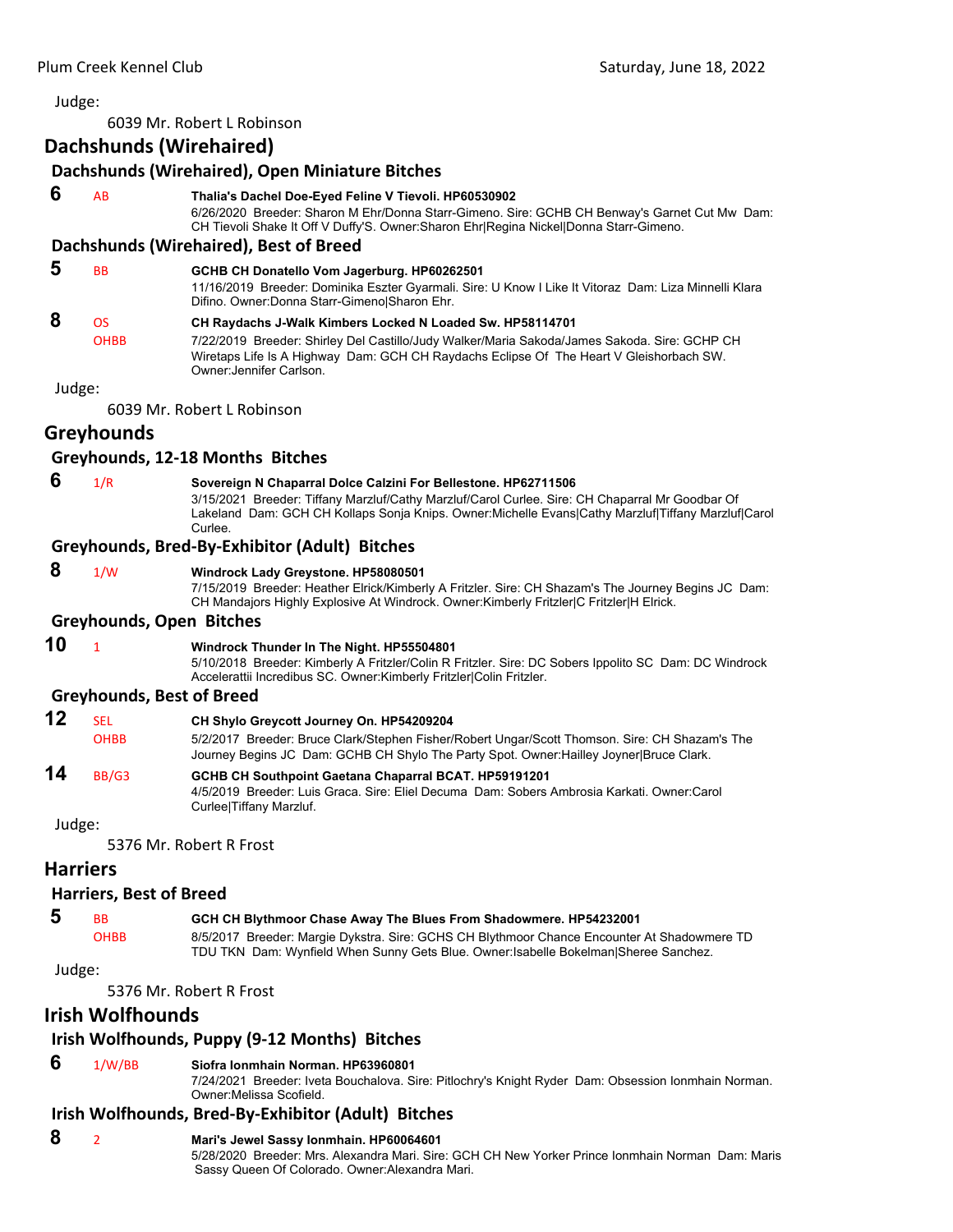#### **10** 1/R **Prydain Ygdrasil High Winds. HP62504101**

3/13/2021 Breeder: Kathy Edwards/Carrie McLean. Sire: Rysheron's Jessie James Dam: CH Prydain Ygdrasil Rolls Phantom. Owner:Kathy Edwards|Kathy Edwards|Carrie McLean.

Judge:

5376 Mr. Robert R Frost

#### **Portuguese Podengo Pequenos**

#### **Portuguese Podengo Pequenos, Bred‐By‐Exhibitor (Adult) Dogs**

| 5 | 1/W | Corral West Fancy Like Applebee's On A Date Night. HP62915501                                      |
|---|-----|----------------------------------------------------------------------------------------------------|
|   |     | 5/31/2021 Breeder: Sherry MacLennan/Stacie Toft-DeVore/Chloie Devore. Sire: CH Jbs&Lin Shan's      |
|   |     | Believe It Or Not I Drive Too Fast Dam: GCHB CH Corral West She's A Wondaful Kisser. Owner: Sherry |
|   |     | MacLennanIStacie Toft-DevorelChloie Devore.                                                        |

#### **Portuguese Podengo Pequenos, Best of Breed**

| 6 | OS.<br><b>OHBB</b> | GCHB CH Corral West She's A Wondaful Kisser, HP55947101<br>5/12/2018 Breeder: Sherry MacLennan/Stacie Toft-DeVore/Chloie Devore/Kelly Neeley/C Neeley. Sire:<br>CH Noble's Me Myself 'N Cyndella BCAT Dam: CH Houla's Audrey Hepburn CGC TKN. Owner: Sherry<br>MacLennan StacieToft Devore Chloe Devore. |
|---|--------------------|----------------------------------------------------------------------------------------------------------------------------------------------------------------------------------------------------------------------------------------------------------------------------------------------------------|
|   | <b>BB</b>          | CH Noble's Me Myself 'N Cyndella BCAT. HP52464902<br>10/13/2016 Breeder: Giselle Simonds/Adrian Ghione. Sire: GCHS CH Anevan The Captain JC Dam:<br>GCHB CH Pioneer's Carolina CM2. Owner: Kelly Neeley Caitlin Neeley Sherry MacLennan.                                                                 |

Judge:

5376 Mr. Robert R Frost

#### **Rhodesian Ridgebacks**

#### **Rhodesian Ridgebacks, Puppy (6‐9 Months) Dogs**

 **5** 1/R **Cambridge's Prince Of Purple Reign. HP64462711** 12/1/2021 Breeder: Linda Siplon/Howie Bailiff/Crystal Bailiff/Troy Abney. Sire: CH Cambridge's Impervious Colossus SC CGC Dam: CH Cambridge's The Blue Angel Flying With Rivercity. Owner:SEAN BUDZAK AND JOHN R WYSZYNSKI AND HOWIE BAILIFF & CRYTSTAL BAILIFF.

## **Rhodesian Ridgebacks, Puppy (9‐12 Months) Dogs**

 **7** 1/W **Koda's Playin' It Cool. HP63002101**

7/1/2021 Breeder: Alice Hunt/Neil McDevitt. Sire: GCHB CH Kimani's Borne O' The Best Dam: GCHB CH Koda's Hot Pants BCAT. Owner:Alice Hunt.

 **9** <sup>2</sup> **Regiment's Roger That. HP63836601**

7/25/2021 Breeder: Cammay Jones/Cindy Well/Kelly Pierson. Sire: CH Regiment's Lightning In A Bottle Dam: Regiment's Seraphim Ashes Reign. Owner:Julie Justin May|Cammay Jones|Kelly Pierson.

#### **Rhodesian Ridgebacks, Bred‐By‐Exhibitor (Puppy) Dogs**

**11** <sup>1</sup> **Regiment's Fawkes' Wayward Son. HP63836602**

7/25/2021 Breeder: Cammay Jones/Cindy Well/Kelly Pierson. Sire: CH Regiment's Lightning In A Bottle Dam: Regiment's Seraphim Ashes Reign. Owner:Simon Cole|Karri Cole|C Jones|K Pierson.

#### **Rhodesian Ridgebacks, Bred‐By‐Exhibitor (Adult) Dogs**

**15** AB **Rufaro's Wakanda Forever By Oakhurst CGCA CGCU. HP60770301** 9/4/2020 Breeder: Jennifer Taylor-Cousar/John Wyszynski/Ramsey Ferro. Sire: CH Oakhurst Up Up And Away Dam: DC Rufaro's Baby I'M A Star SC BCAT CGCA CGCU. Owner:Jennifer L Taylor-Cousar|John Wyszynski|Ramsey Ferro. **17** <sup>1</sup> **Piney Creek Mile High Heartbreaker CGC TKN. HP61988704**

#### 2/12/2021 Breeder: Lynn Miller. Sire: CH Piney Creek Buzz The Tower CGC TKN Dam: GCH CH Piney Creek Make Mine Spicy CGC. Owner:Lindsey Mladinich|Lynn Miller.

#### **Rhodesian Ridgebacks, Puppy (9‐12 Months) Bitches**

 **6** 1/W/BW **Rainbow Hill's Object Of My Desire. HP63766202**

7/4/2021 Breeder: Jill Davis/Tayler Suterko. Sire: CH Rainbow Hill's Rising Sun Dam: CH Rainbow Hill No Place I'D Rather Be. Owner:LeeAnne Wise|ML Elliott.

#### **Rhodesian Ridgebacks, 12‐18 Months Bitches**

 **8** <sup>1</sup> **Piney Creek Be Still My Heart. HP61988701**

2/12/2021 Breeder: Lynn Miller. Sire: CH Piney Creek Buzz The Tower CGC TKN Dam: GCH CH Piney Creek Make Mine Spicy CGC. Owner:Kerri Baez|Lynn Miller.

#### **Rhodesian Ridgebacks, Bred‐By‐Exhibitor (Puppy) Bitches**

#### **10** AB **Regiment's Unbound Of Red Rocks CGC TKN. HP63836701**

7/25/2021 Breeder: Cammay Jones/Cindy Well/Kelly Pierson. Sire: GCH CH Tji-Wara's Tangled Up In Blue Dam: Regiment's Seraphim Ashes Reign. Owner:Kelly A Pierson|Cammay Jones.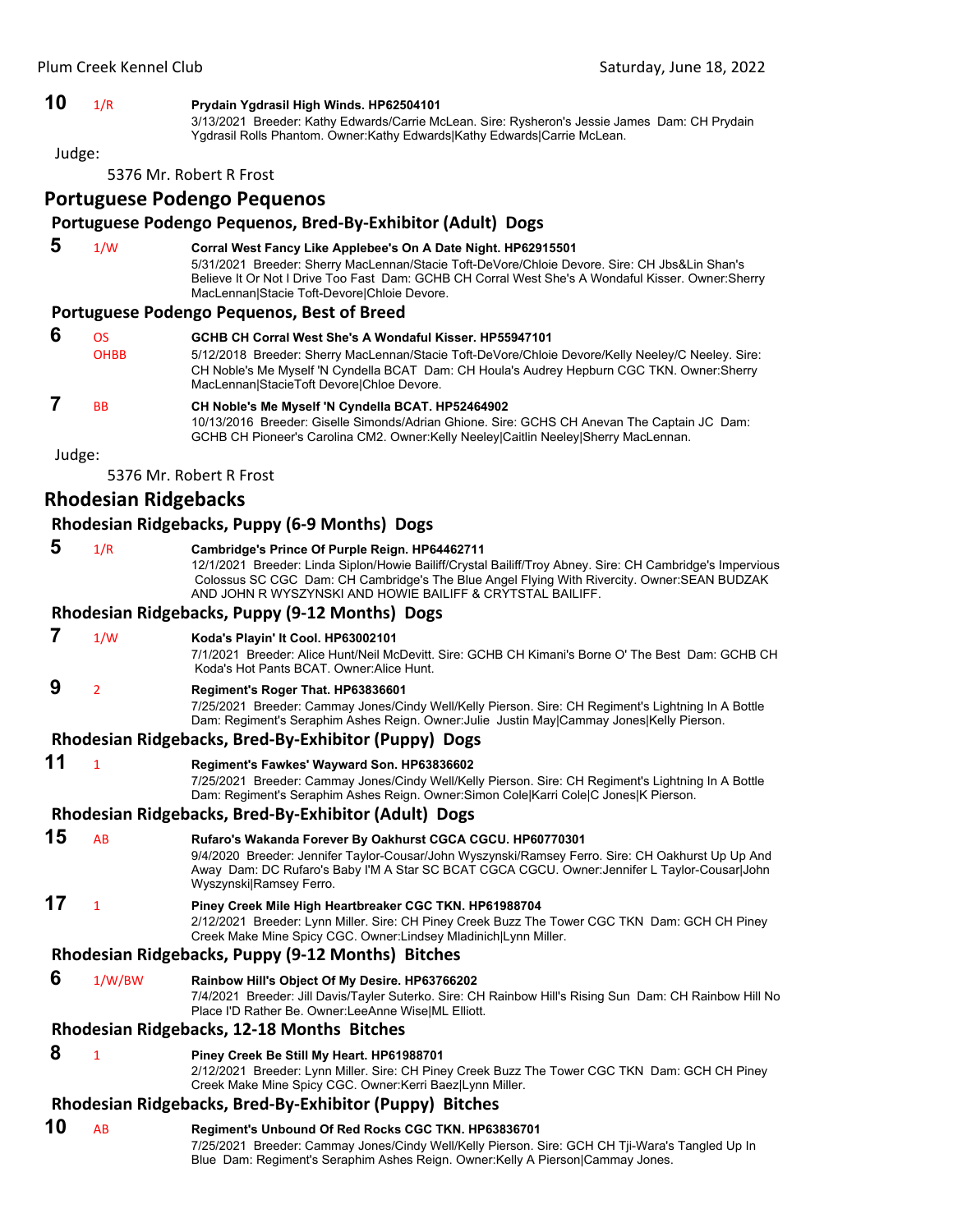|        |                          | Rhodesian Ridgebacks, Bred-By-Exhibitor (Adult) Bitches                                                                                                                                                                                                                                             |
|--------|--------------------------|-----------------------------------------------------------------------------------------------------------------------------------------------------------------------------------------------------------------------------------------------------------------------------------------------------|
| 12     | 1/R                      | Rufaro's Marvelous Okoye By Oakhurst. HP60770304<br>9/4/2020 Breeder: Jennifer Taylor-Cousar/John Wyszynski/Ramsey Ferro. Sire: CH Oakhurst Up Up And<br>Away Dam: DC Rufaro's Baby I'M A Star SC BCAT CGCA CGCU. Owner: JENNIFER TAYLOR<br>COUSAR JOHN WYSZYNSKI  RAMSEY FERRO.                    |
| 14     | $\overline{2}$           | Piney Creek Devil In Her Heart CGC TKN. HP61988702<br>2/12/2021 Breeder: Lynn Miller. Sire: CH Piney Creek Buzz The Tower CGC TKN Dam: GCH CH Piney<br>Creek Make Mine Spicy CGC. Owner: Rochelle Basil Lynn Miller.                                                                                |
|        |                          | <b>Rhodesian Ridgebacks, Best of Breed</b>                                                                                                                                                                                                                                                          |
| 16     | <b>BB</b><br><b>OHBB</b> | CH Kimani's Gossip Girl BCAT. HP60310901<br>5/20/2020 Breeder: Alicia Mohr Hanna/Elaine Demopoulos/Joyce Wilkinson. Sire: GCHB CH Kimani's<br>Borne O' The Best Dam: GCH CH Kimani's Visual Effects. Owner: Alice Hunt Alicia Hanna.                                                                |
| 19     |                          | CH Ridge View's Good Will Hunting By Savi SC. HP55786202<br>5/12/2018 Breeder: Janet Mitchell/Susan L. Ralston V.M.D/MaryAnne Draper. Sire: GCH CH Excaliber's<br>Great Hunter In The Night Sky Dam: CH Ridge View's She's Authentic. Owner: JOHN WYSZYNSKI SUSAN<br>L. RALSTON V.M.D RAMSEY FERRO. |
| 21     | <b>OS</b>                | CH Piney Creek Here Comes The Sun RN CGC TKN. HP59990704<br>5/4/2020 Breeder: Lynn Miller/Deborah Cooper. Sire: GCH CH Maijani Redskyes Agent Archer Of Dimond<br>C.R. Dam: GCH CH Piney Creek Make Mine Spicy CGC. Owner: Rochelle Basil Lynn Miller.                                              |
| 23     | <b>SEL</b>               | CH Rufaro's Wakandan Good Trouble CGCA CGCU TKN, HP60770302<br>9/4/2020 Breeder: Jennifer Taylor-Cousar/John Wyszynski/Ramsey Ferro. Sire: CH Oakhurst Up Up And<br>Away Dam: DC Rufaro's Baby I'M A Star SC BCAT CGCA CGCU. Owner:Danielle Collins Jennifer Taylor-<br>Cousar John Wyszynski.      |
| Judge: |                          |                                                                                                                                                                                                                                                                                                     |
|        |                          |                                                                                                                                                                                                                                                                                                     |

6039 Mr. Robert L Robinson

## **Salukis**

## **Salukis, Best of Breed**

| 8      | <b>BB</b>   | GCH CH Blue Nile Majestic Silver Shafig. HP58993906                                                |
|--------|-------------|----------------------------------------------------------------------------------------------------|
|        | <b>OHBB</b> | 12/3/2019 Breeder: Sara Winsted/Michael McMillan. Sire: GCHS CH J.A.Y. Jp Love Me Tender Blue Nile |
|        |             | Dam: GCHB CH Tazillah Elmas Blue Nile. Owner:Daphane A Lowe Peter R Lowe Sara Winsted              |
|        |             | McMillanIMichael McMillan.                                                                         |
| Judge: |             |                                                                                                    |

6039 Mr. Robert L Robinson

## **Scottish Deerhounds**

#### **Scottish Deerhounds, Best of Breed**

**6** BB CH Blue Moon Chase Farm Breagha BCAT CGCA CGCU TKN. HP59438107 OHBB/OHG3 1/1/2020 Breeder: Christopher Odgers/Margaret Odgers. Sire: CH Chase Farm Dhu Mohr Spike Speedwell Dam: Blue Moon Aria. Owner:Carol Duarte.

Judge:

6039 Mr. Robert L Robinson

## **Whippets**

#### **Whippets, 12‐18 Months Dogs**

 **5** <sup>1</sup> **Amberwind's Rio Bravo. HP62316401**

4/23/2021 Breeder: Susan Mallonee. Sire: GCHS CH Amberwind & Hamrya's Spectacular Bid JC BCAT Dam: CH Starline's Kiss & Tell At Woodslea BCAT. Owner:Susan Mallonee|Peter Sorensen.

#### **Whippets, Bred‐By‐Exhibitor (Adult) Dogs**

 **7** <sup>1</sup> **Primetime Callao Tiger Luke Skywalkr. HP57766302** 3/7/2019 Breeder: Dan Heidel/Kristy Wilson/Destinie Stapleton. Sire: CH Sportingfields N Harmony's Play It Again Dam: GCH DC Chapleton Primetime Zenyatta MC. Owner:Deryk Standring|Kristy Wilson.

#### **Whippets, Open Dogs**

| 11 | <b>AR</b> | Free Flite Day Dream Believer At Solstice RI SC ACT1 RATN CGC TKI. HP54068203                       |
|----|-----------|-----------------------------------------------------------------------------------------------------|
|    |           | 8/15/2017 Breeder: Donna Bost/Jenny Boyd. Sire: GCHB DC Surrey Hill's Couldn't Be Butter At Mariner |
|    |           | MC Dam: GCH DC Free Flite Ableaim Bless Your Heart CD BN RE SC NA NAJ NF DN CGC TKN.                |
|    |           | Owner:Linda Pocurull Donna Bost.                                                                    |
| 15 | 2/R       | Tivio's Hot Rod. HP58863703                                                                         |

10/19/2019 Breeder: John Hite/Tracy P Hite/Caroline Hite. Sire: GCHB CH Tivio's Lightning In A Bottle Dam: GCHB CH Bo-Bett's Hot To Trot BCAT. Owner:Omar Hasan|Tracy Hite|John Hite.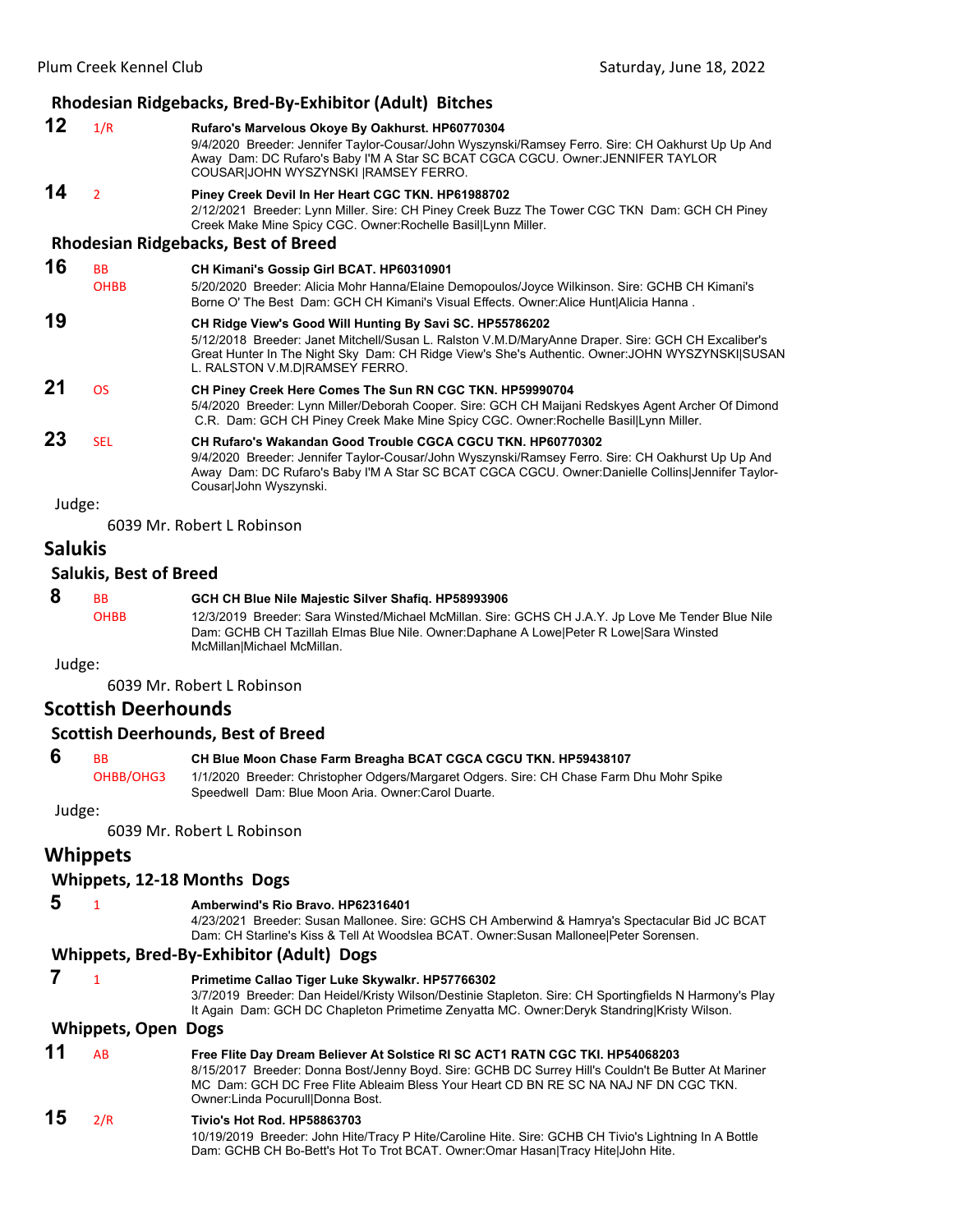| 17 | 1/W/BW                         | Wyndham's A Star Is Born. HP61796301<br>2/14/2021 Breeder: Barbara A Deale. Sire: CH Paragon's Tell Me Something Girl At Windborn Dam: CH<br>Starline & Wyndham Dance On. Owner: Linda Redmann Barbara Deale Agent: Monica Lamontagne                                                 |
|----|--------------------------------|---------------------------------------------------------------------------------------------------------------------------------------------------------------------------------------------------------------------------------------------------------------------------------------|
|    |                                | <b>Whippets, Bred-By-Exhibitor (Adult) Bitches</b>                                                                                                                                                                                                                                    |
| 6  | 1/R                            | Temmoku Private Party. HP58507801<br>8/13/2019 Breeder: Julia Ouska. Sire: GCH CH Tivio's Mr. Right BCAT Dam: CH Jomyr Enchantress.<br>Owner: Julia Ouska.                                                                                                                            |
| 8  | $\overline{2}$                 | Tivio Del Oro If Walls Could Talk In Concert. HP61718204<br>12/16/2020 Breeder: John Hite/Tracy Pierce Hite/Robert J. Edison/John Jarvis. Sire: GCHP CH Pinnacle<br>Tennessee Whiskey Dam: GCHB CH Tivio's All Rights Reserved. Owner: Holly Jorgensen Tracy P Hite.                  |
|    | <b>Whippets, Open</b>          | <b>Bitches</b>                                                                                                                                                                                                                                                                        |
| 10 | $\overline{2}$                 | Tivio's Hitting All The Right Notes TKA. HP49879907<br>7/15/2015 Breeder: Sandra Murray/Tracy Pierce Hite/Michael Murray. Sire: GCH CH Winfield I'D Rather<br>Be Right JC Dam: CH Tivio's Canella Del Oro At Trurun. Owner: Dr Marta S Zulauf Tracy Pierce Hite.                      |
| 12 | 1/W                            | Tivio's Girl On Fire, HP61070407<br>10/10/2020 Breeder: John Hite/Tracy P Hite/Caroline Hite. Sire: GCHB CH Tivio's Lightning In A Bottle<br>Dam: GCHB CH Bo-Bett's Hot To Trot BCAT. Owner: Tracy P Hite Candy Sodowsky WT Sodowsky.                                                 |
|    | <b>Whippets, Best of Breed</b> |                                                                                                                                                                                                                                                                                       |
| 14 |                                | GCH DC Crossfyre Angels Landing At Anlan SC BCAT. HP55816907<br>4/28/2018 Breeder: Elizabeth M Campbell/Laura Baratta/Deana McNamer. Sire: GCH CH Burnt Sienna<br>Red Mountain RN FDC NJP CGC TKP VHMA Dam: FC Cali Spirit Of Red Vixen At Crossfyre SC BCAT.<br>Owner:Cathryn A Day. |
| 16 |                                | <b>CH Primetime Princess Skywalker. HP57766301</b><br>3/7/2019 Breeder: Dan Heidel/Kristy Wilson/Destinie Stapleton. Sire: CH Sportingfields N Harmony's Play<br>It Again Dam: GCH DC Chapleton Primetime Zenyatta MC. Owner: Kristy Wilson.                                          |
| 18 | AB                             | GCH CH Temmoku Imogen's Amore. HP58507802<br>8/13/2019 Breeder: Julia Ouska. Sire: GCH CH Tivio's Mr. Right BCAT Dam: CH Jomyr Enchantress.<br>Owner: Sandra Amorosia Julia Ouska Glenn Amorosia.                                                                                     |
| 19 | <b>OS</b><br><b>OHBB</b>       | CH Temmoku Sharp Dressed Man. HP58507804<br>8/13/2019 Breeder: Julia Ouska. Sire: GCH CH Tivio's Mr. Right BCAT Dam: CH Jomyr Enchantress.<br>Owner: Julia Ouska Dr. Todd Miller.                                                                                                     |
| 20 | BB/G1/BIS                      | GCH CH Tivio's Some Like It Hot. HP58863701<br>10/19/2019 Breeder: John Hite/Tracy P Hite/Caroline Hite. Sire: GCHB CH Tivio's Lightning In A Bottle<br>Dam: GCHB CH Bo-Bett's Hot To Trot BCAT. Owner: Tracy P Hite and John Hite.                                                   |
| 21 | AB                             | Northwind's Heaven Sent. HP59554403<br>3/3/2020 Breeder: Kay Nierengarten. Sire: GCHB CH Kalina Ableaim Cloaked In Legend SC Dam: CH<br>Northwind's Some Kind Of Wonderful. Owner: Janell Sharber   Kay Nierengarten.                                                                 |
| 22 |                                | CH Jalen's Queen Of Hearts At Starline. HP62093306<br>2/16/2021 Breeder: Judy Johnson/Lori Lawrence. Sire: GCH CH Sto Alberto's Speed So Fast At Starline<br>Dam: CH Starline's Love Notes CA BCAT. Owner: Kim Morgan Judy Johnson.                                                   |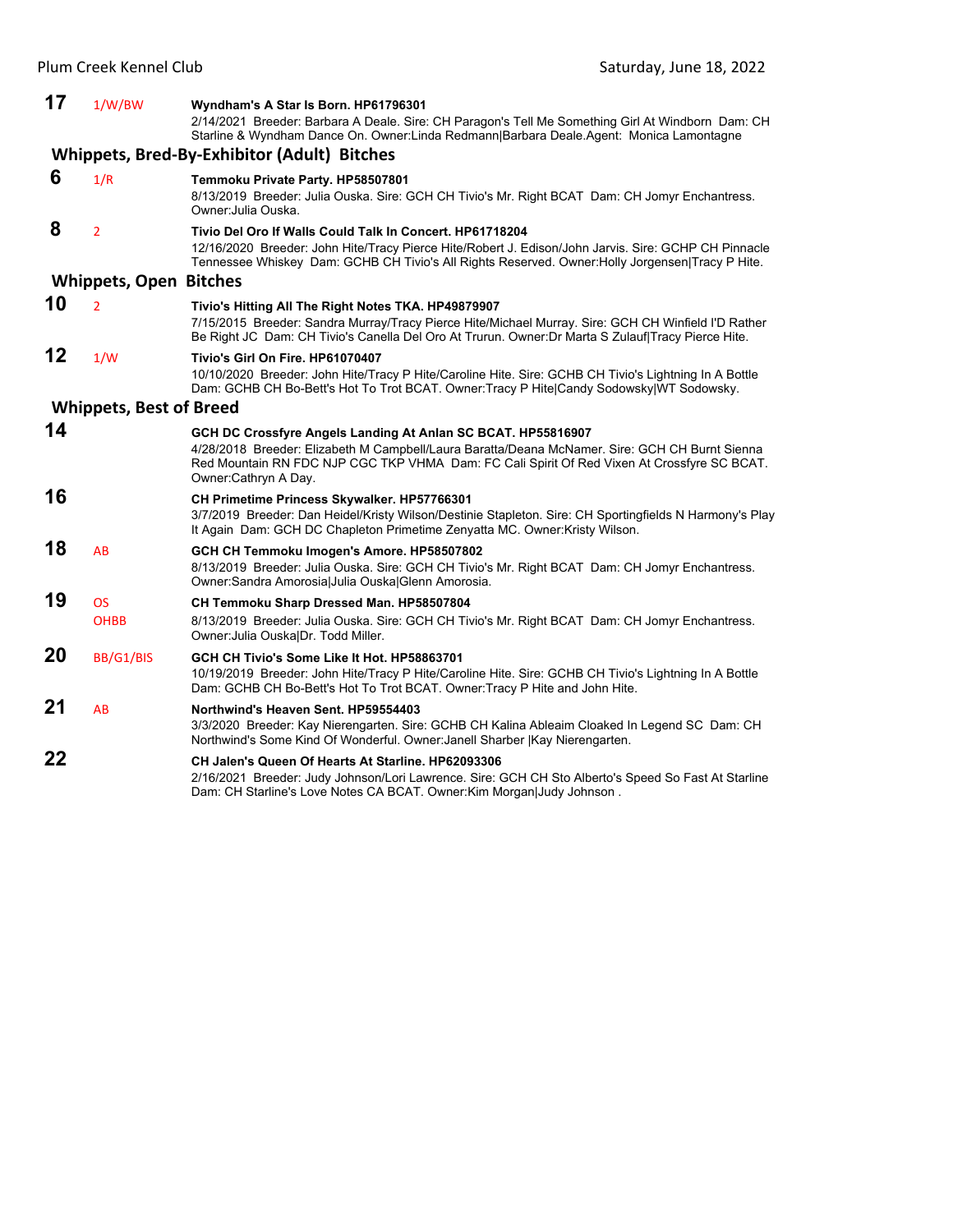<span id="page-18-0"></span>7522 Mrs. Anne Marie Taylor

## **Akitas Akitas, Puppy (6‐9 Months) Dogs 5** 1/W **Stecal's I Have To Insist. WS76234402**

#### 10/7/2021 Breeder: Carol Bevis/Faye Bevis/Rachael Corr. Sire: CH Stecal's Remember My Name Dam: CH Sondaisa Sheza Blazin Hot At Nakodo. Owner:Michelle Mosher.

#### **Akitas, Open Dogs**

 **7** 1/R **Dream Hi's Blame It On The Whiskey With Do-Ha. WS73032703**

4/9/2021 Breeder: Lori Rickard/Kristina Rickard. Sire: CH Dream Hi's Maximum Mischief Dam: CH Karijini's Whiskey And Rye. Owner:Kristi Skipper|Lori Rickard|Kristina Rickard|Sarah Mackney.

#### **Akitas, Bred‐By‐Exhibitor (Puppy) Bitches**

| 6  | 1/W/BW | Sundevil's Black Pearl Limited Edition, WS73440101<br>7/13/2021 Breeder: Amy Huenneke. Sire: GCHG CH Okami's Consider It Done RN CGCA CGCU TKA<br>Dam: CH Sundevil's Pumpkin Spiced Porter CGCA CGCU TKN. Owner:Amy and Stacy Huenneke.                                                            |
|----|--------|----------------------------------------------------------------------------------------------------------------------------------------------------------------------------------------------------------------------------------------------------------------------------------------------------|
| 8  |        | Do-Ha's Don't Get Your Tinsel In A Tangle. WS75694301<br>12/14/2021 Breeder: Kristi Skipper/Kristina Rickard/Lori Rickard/Sarah Mackney. Sire: CH Dream Hi's<br>Maximum Mischief Dam: GCH CH Dream Hi's Once In A Blue Moon. Owner: Kristi Skipper Sarah<br>Mackney Lori Rickard Kristina Rickard. |
|    |        | Akitas, Bred-By-Exhibitor (Adult) Bitches                                                                                                                                                                                                                                                          |
| 10 | 1/R    | Dune's Boom! Like That. WS70296002                                                                                                                                                                                                                                                                 |

11/11/2020 Breeder: Robert Kreider/Richard Shaw/Karen Shaw. Sire: GCHS CH Dune's Kicking & Screaming Dam: CH Mt. Joy's Double Trouble. Owner:Richard Karen Shaw.

#### **Akitas, Open Bitches**

| 12 | AR | Everyone's Dream Beautiful Black Passion. WS72142501<br>12/10/2020 Breeder: V N Viglay. Sire: Reachy Action Onward Me No Dam: Alive Style Asami Saga<br>Bigins. Owner: fred m shanks.                                                                                                          |
|----|----|------------------------------------------------------------------------------------------------------------------------------------------------------------------------------------------------------------------------------------------------------------------------------------------------|
| 14 |    | Dream Hi's The Favored One By Squire. WS72699403<br>4/16/2021 Breeder: Kristina Rickard/Lori Rickard/Sarah Mackney. Sire: GCHB CH Dream Hi's We<br>Practice What We Play Dam: CH Dream Hi's If It's Meant To Be It'Ll Be. Owner: Debbie Squire Lori<br>Rickard Kristina Rickard/Sarah Mackney. |

#### **Akitas, Best of Breed**

|    |           | CH Day Dream's Born To Be Wild Tikaani. WS67497103                                            |
|----|-----------|-----------------------------------------------------------------------------------------------|
|    |           | 12/25/2019 Breeder: Ann Dickens Johnson. Sire: Day Dream's Prestigious Prodigy Dam: Finesse's |
|    |           | "Thunderstruck" @ Day Dream. Owner:fred m shanks.                                             |
| 16 | <b>BB</b> | GCHB CH Sundevil's Fresh Squeezed CGCA CGCU TKN. WS63362504                                   |

OHBB/OHG3 12/7/2018 Breeder: Amy Huenneke. Sire: GCH CH Dream Hi's Drunk On Your Love Dam: GCH CH Sundevil's Pure Guinness Stout. Owner:Amy and Stacy Huenneke.

Judge:

7522 Mrs. Anne Marie Taylor

## **Alaskan Malamutes**

#### **Alaskan Malamutes, Puppy (6‐9 Months) Dogs**

 **7** 1/W **Kasaan Sigma's T' Fortune Returns To Dreamvision. WS74785001**

12/2/2021 Breeder: Bonnie McMahon Howen/Stephanie Lindeman. Sire: CH Kasaan's The Fortune Has Arrived Dam: Kasaan Sigma's Jump'N For The Fortune CGC. Owner:Linda lampe.

#### **Alaskan Malamutes, 12‐18 Months Dogs**

 **9** <sup>1</sup> **Tru North's Kiyoshi. WS71307303**

12/25/2020 Breeder: Linda Cathey. Sire: GCHS CH Tru North's Shogun Dam: GCH CH Tru North's Phyllis Jean. Owner:Bobbi Spinsby|Kylie Spinsby|Linda Cathey.

#### **Alaskan Malamutes, Open Dogs**

**11** 1/R **Tru North's Did I Break Your Concentration? RN. WS68466003**

5/10/2020 Breeder: Linda Cathey. Sire: GCHS CH Tru North's Shogun Dam: GCH CH Tru North's Phyllis Jean. Owner:Bobbi Spinsby|Linda Cathey|Jacob Spinsby.

#### **Alaskan Malamutes, Puppy (6‐9 Months) Bitches**

 **6** AB **Whitehawk Adair'N'Hug Simply Amazing. WS74420402** 9/26/2021 Breeder: Caroline Watson/Michelle S Frank. Sire: CH Adair'N'Hug Mts Mark Of Excellence Dam: GCH CH Whitehawk Mystic Ride To Epona. Owner:Catherine Reck.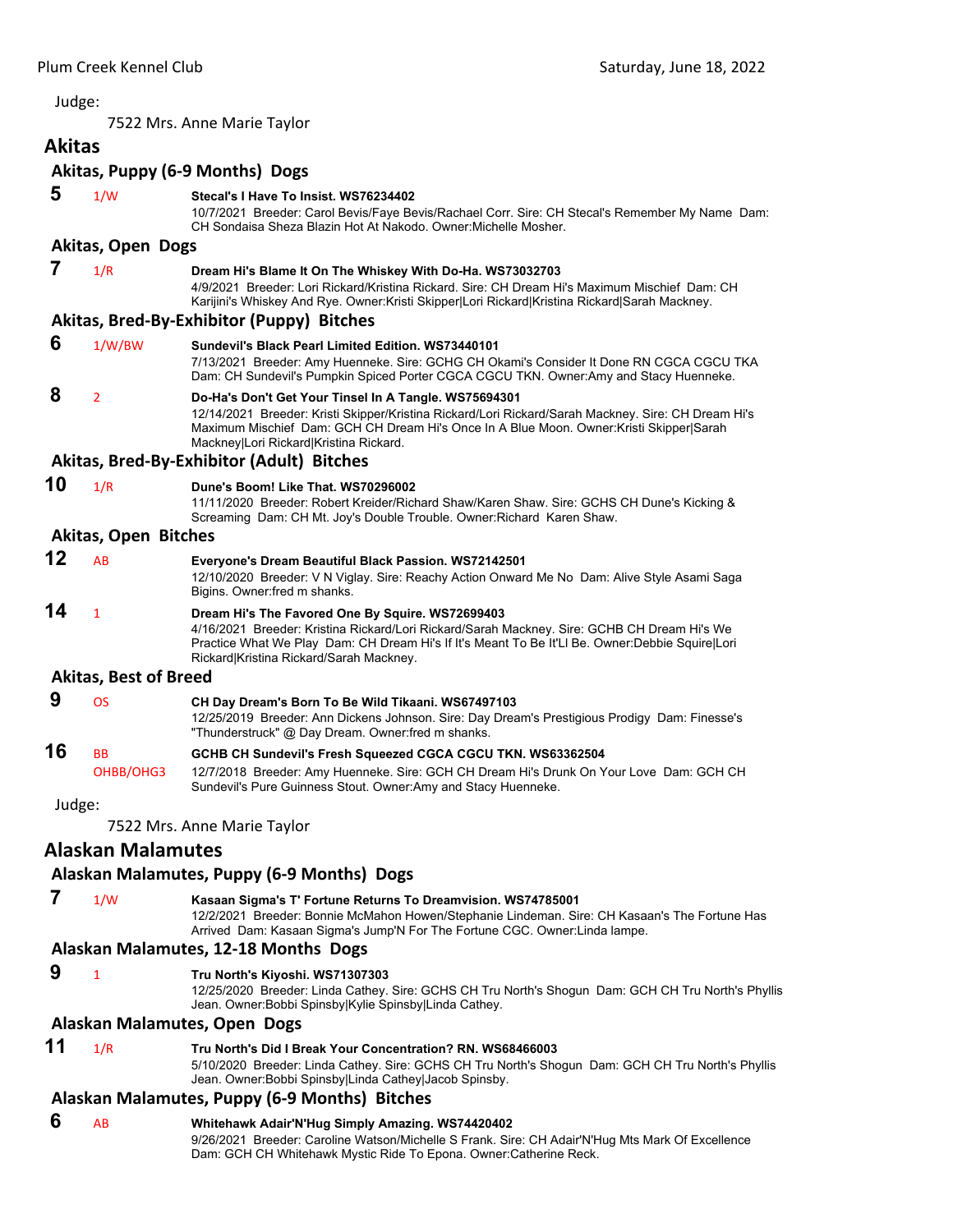| 10     | 1/R          | Adair'N'Hug Black Hills Jewel. WS74918201<br>10/18/2021 Breeder: Mr. Mike J Phillips/Anna C Phillips/Mackenzie E Phillips. Sire: GCHS CH<br>Adair'N'Hug Fair Winds And Following Seas BN RI FDC BCAT CGCA CGCU TKA VHMA Dam: CH<br>Adair'N'Hug Appetite For Destruction BCAT. Owner:Mike J Phillips Anna C Phillips Mackenzie E Phillips. |
|--------|--------------|-------------------------------------------------------------------------------------------------------------------------------------------------------------------------------------------------------------------------------------------------------------------------------------------------------------------------------------------|
|        |              | Alaskan Malamutes, Bred-By-Exhibitor (Puppy) Bitches                                                                                                                                                                                                                                                                                      |
| 12     | 1/W/BW       | Adair 'N' Hug Fantasia. WS74062601<br>10/3/2021 Breeder: Sue Brehm/Ron Krubeck/Robin Hug/Joseph Hug. Sire: CH Adair'N'Hug Who Knew RN<br>Dam: Adair'N'Hug's Soul Sister. Owner: Robin Hug and Dr Joseph Hug.                                                                                                                              |
|        |              | <b>Alaskan Malamutes, Best of Breed</b>                                                                                                                                                                                                                                                                                                   |
| 14     | <b>OS</b>    | GCH CH Tru North's Pink Sapphire. WS51494901<br>10/4/2015 Breeder: Linda Cathey. Sire: GCH CH Quinault's Thunder Road Dam: GCH CH Tru North's<br>Joyful Mountain. Owner: Linda Cathey.                                                                                                                                                    |
| 15     | <b>BB/G2</b> | GCH CH Adair'N'Hug Rythm And Blues. WS65039202<br>6/17/2019 Breeder: Robin Hug/Dr. Joseph E Hug/Katie Jo Hug. Sire: GCH CH Adair'N Hug Right On<br>Target CGC Dam: CH Adair'N'Hug Out Of The Blue. Owner: Robin Hug and Dr Joseph Hug Joseph Hug Kat<br>Copley-Holland.                                                                   |
| 16     | <b>SEL</b>   | GCHB CH Catanyas Good Gracious Bodacious. WS55440101<br>8/15/2016 Breeder: Donelle Roberts/PJ Harrison, Sire: GCHS CH Ice Fall's Locked "N" Loaded Dam:<br>GCH CH Silverice Catanya's Bootylicious. Owner: PJ Harrison Alisa Syar Donelle Burrill.                                                                                        |
| 17     | <b>SEL</b>   | CH Tru North's He Said He Was Gonna Call, WS68466001                                                                                                                                                                                                                                                                                      |
|        | <b>OHBB</b>  | 5/10/2020 Breeder: Linda Cathey. Sire: GCHS CH Tru North's Shogun Dam: GCH CH Tru North's Phyllis<br>Jean. Owner: Linda Cathey.                                                                                                                                                                                                           |
| 18     |              | CH Adair'N'Hug Appetite For Destruction BCAT. WS59820103<br>11/12/2017 Breeder: Robin Hug/Dr. Joseph E Hug/Katie Jo Hug. Sire: CH Adair'N'Hug Who Knew RN<br>Dam: CH Adair'N'Hug Out Of The Blue. Owner: Mike J Phillips Anna C Phillips Mackenzie E Phillips.                                                                            |
| 20     |              | CH Silverice Party In The Clouds At Stormrunner. WS65571303<br>4/27/2019 Breeder: Alisa Syar/Michael Stone. Sire: CH Ootek's Braveheart Dam: GCH CH Silverice<br>Taolanquest Cocktails In The Clouds. Owner: Justin Scoffield Alisa Syar.                                                                                                 |
| 22     |              | CH Snopeak Adair'N'Hug A New Hope. WS67126706<br>12/23/2019 Breeder: Barbara Margaret White/Robin Hug/Albert John White. Sire: CH Adair'N'Hug Mts<br>Mark Of Excellence Dam: CH Adair'N'Hug It's My Time At Snopeak BCAT CGC TKN ATT. Owner:Barbara<br>White Al White.                                                                    |
| Judge: |              |                                                                                                                                                                                                                                                                                                                                           |

5791 Mrs. Jane E Treiber

## **Bernese Mountain Dogs**

#### **Bernese Mountain Dogs, 12‐18 Months Dogs**

 **7** 1/W/BW **Stockli's Just Sayin'. WS73124101** 3/2/2021 Breeder: Lisa Ibelshauser. Sire: GCH CH Devael Attitude Pays Dam: Stockli's Fareyn. Owner:Valerie Horney|Lisa Ibelshauser.

#### **Bernese Mountain Dogs, Open Dogs**

 **9** 1/R **Backcountry Zamboni TKN. WS67309501** 11/24/2019 Breeder: Jennifer Julian/Wendy Bennett. Sire: Harry Potter De Llobu Astur Dam: Backcountry Unanswered Prayers. Owner:Lori Kennedy|Wendy Bennett|Jennifer Julian.

#### **11** <sup>2</sup> **Sandbarr's Nose For Tennessee Whiskey. WS67485501** 9/23/2019 Breeder: Sandra Hernandez. Sire: Hickory's Zest For Ice Dam: Millenium Star Zest I Of Life.

Owner:Leah Weakland|Sandra K Hernandez. Don Volleberg

## **Bernese Mountain Dogs, 12‐18 Months Bitches**

 **6** 1/R **Mountainair's Zen Empress Of Moondance. WS71764703** 1/30/2021 Breeder: Darcy Babb. Sire: GCH CH Nashems One More Moondance At Red Rocks RI HT FDC Dam: CH Mountainair's Vow Of The Heart. Owner:Karla Watson|Darcy Babb. Mary Bugg

## **8** <sup>2</sup> **Wagontale's In A Heartbeat. WS72272301**

4/5/2021 Breeder: Stacy Temples. Sire: Tallpine's Spring Roar Dam: Wagontale's Fancy Free. Owner:Stacy Temples.

## **Bernese Mountain Dogs, Bred‐By‐Exhibitor (Puppy) Bitches**

### **10** <sup>1</sup> **Skyfall's Brahe Beauty. WS74354310**

10/4/2021 Breeder: Rhonda Squires/Darcy Babb/Larry Squires. Sire: GCHB CH Blumoon's The More He Motos UD BN RE CGCA Dam: CH Mountainair's Vision Of Celestial Beauty CGC. Owner:Rhonda Squires.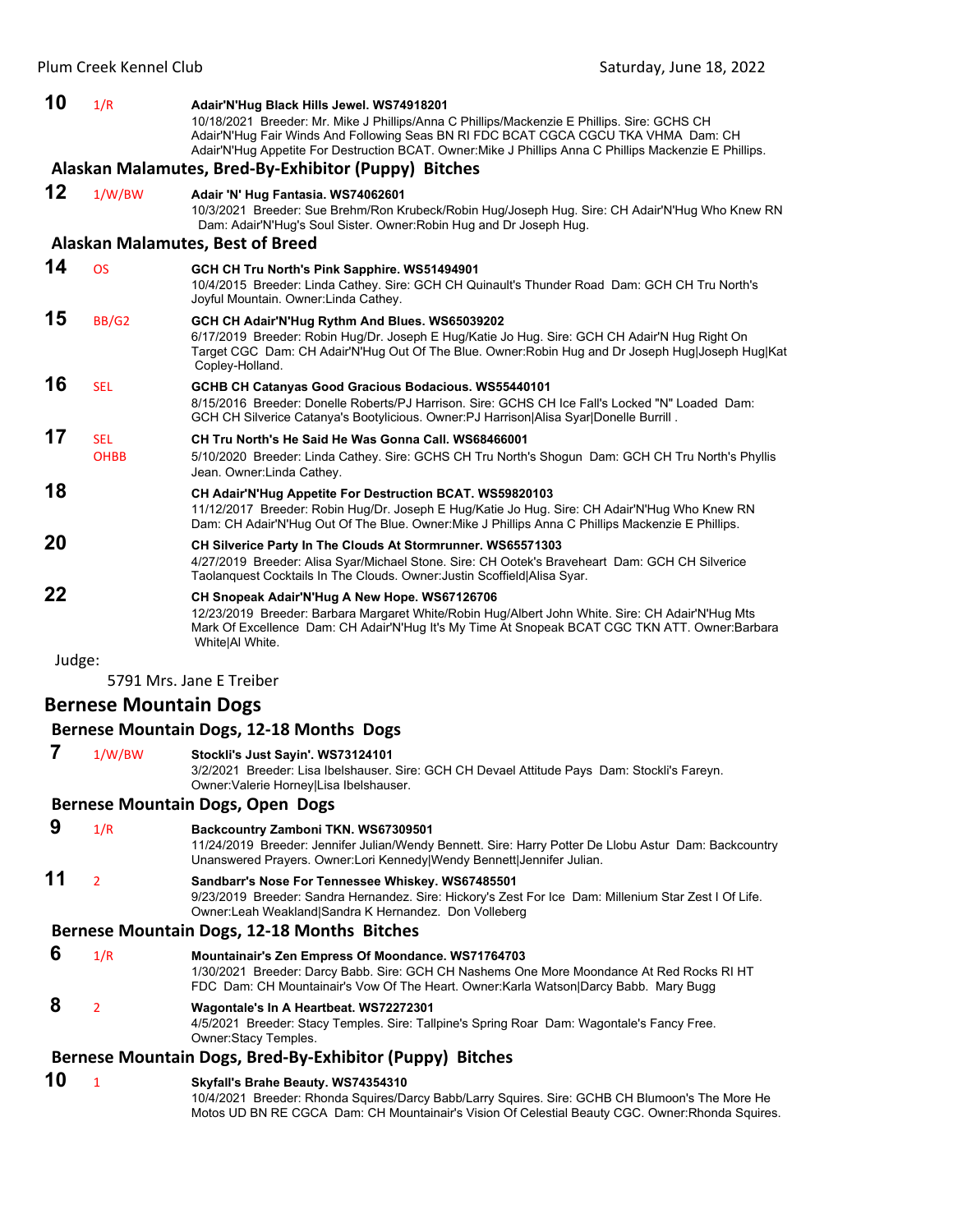|               | Bernese Mountain Dogs, Bred-By-Exhibitor (Adult) Bitches |                                                                                                                                                                                                                                                                  |  |
|---------------|----------------------------------------------------------|------------------------------------------------------------------------------------------------------------------------------------------------------------------------------------------------------------------------------------------------------------------|--|
| 12            | $\overline{2}$                                           | Mamemo's Moet CD RA HT NAP NJP CGC, WS63681301<br>2/6/2019 Breeder: Lamartine Simons. Sire: GCHG CH Nashems In Wine There's A Friend RN Dam: GCH<br>CH Lilloete Mamemo Du Haras De La Vergne CD RA HT OAP OJP NFP CGC TKN. Owner:Lamartine<br>Simons.            |  |
| 14            | $\mathbf{1}$                                             | Thats My Little Sheila. WS68483001<br>5/15/2020 Breeder: Chris Wrigley. Sire: Grunschnabel-Berner Teddy CD CGC Dam: Juliette's Love<br>Stormquard. Owner: Chris Wrigley.                                                                                         |  |
|               |                                                          | <b>Bernese Mountain Dogs, Open Bitches</b>                                                                                                                                                                                                                       |  |
| 16            | 1/W                                                      | Prairiefire's Signature Wildflower CGCA CGCU. WS65021402<br>6/7/2019 Breeder: Brenda B. Larsen. Sire: CH Lavish's On A Quest To Prairiefire Dam: GCH CH<br>Signature's Dreamin Of Hazy Days V Sterling. Owner: Joanna M Hughes Sharon Johnson.                   |  |
| 18            | $\overline{2}$                                           | Wagontale's Better Watch Out. WS66059702<br>8/30/2019 Breeder: Stacy Temples. Sire: CH Wagontale's Fancy Outlaw Dam: CH Wagontale's Ever<br>After. Owner: Stacy Temples Judy Stachurski  Joe Stachurski.                                                         |  |
|               |                                                          | <b>Bernese Mountain Dogs, Best of Breed</b>                                                                                                                                                                                                                      |  |
| 15            | <b>BB</b>                                                | GCHB CH Cor Caroli's Mission to the Stars CD RN. WS56230101<br>2/18/2017 Breeder: Toni L Beelard/Verne Beelard. Sire: GCHB CH Blumoon's The More He Motos UD BN<br>RE CGCA Dam: CH Triple B's Just One More Time. Owner: brooks and david bernard.               |  |
| 17            |                                                          | CH Wagontale's Fancy Outlaw. WS60581507<br>2/2/2018 Breeder: Stacy Temples. Sire: GCHS CH Wyndrift's Driving Hearts Wild CD BN RE CGC TKN<br>Dam: CH Wagontale's Tempest. Owner: Stacy Temples.                                                                  |  |
| 19            | <b>SEL</b>                                               | CH Swiss Silhouette's Yakety Yak Edokan Likes That CD PT CGC TKN. WS61155604<br>5/9/2018 Breeder: Shelly Leary / . Sire: GCH CH Alderfer Wherefore Art Thou CD RE PT OAP Dam: CH<br>Swiss Silhouette's Unconquered Dream. Owner:Katerina Cviklova Viktor Krejci. |  |
| 20            |                                                          | GCH CH Lilloete Mamemo Du Haras De La Vergne CD RA HT OAP OJP NFP CGC TKN. WS51711701<br>7/30/2015 Breeder: Francois Francoise/M. Isasca Frederi. Sire: Grand Yaka Du Haras De La Vergne<br>Dam: G' Deux Zamours Duharas De La Vergne. Owner: Lamartine Simons.  |  |
| 21            |                                                          | CH Nashems Diamond In The Ruff RA HSAs FDC TKI, WS65827603                                                                                                                                                                                                       |  |
|               | <b>OHBB</b>                                              | 8/20/2019 Breeder: Valerie Murphy/Sara Karl. Sire: GCHB CH Blumoon's The More He Motos UD BN RE<br>CGCA Dam: GCH CH Nashems I Could Have Danced All Night CD BN RN CGCU TKI. Owner: Margaret<br>Jezek Sara Karl.                                                 |  |
| 22            | <b>OS</b>                                                | GCHB CH Prairiefire's Girl From Ipanema FDC CGCA CGCU TKN. WS54047005<br>6/13/2016 Breeder: Sharon S Johnson. Sire: GCHS CH Snowbound's Ka'Anapali Dreamin Dam: CH<br>Prairiefire's Wonderstruck. Owner: Rebecca Shuris Robert Shuris Sharon S Johnson.          |  |
| 24            | <b>SEL</b>                                               | CH Lavender Hills Ticket To Tangier RN TKN. WS66721601<br>11/21/2019 Breeder: Susan Parr/Cindy Crawford Gorath. Sire: GCHS CH Adesa's Tijuana Windfall CGC<br>Dam: GCH CH Lavender Hills I Dream Of Africa SCN SIN SBN. Owner:Alice Clark Susan Parr.            |  |
| Judge:        |                                                          |                                                                                                                                                                                                                                                                  |  |
|               |                                                          | 7522 Mrs. Anne Marie Taylor                                                                                                                                                                                                                                      |  |
| <b>Boxers</b> |                                                          |                                                                                                                                                                                                                                                                  |  |
|               | <b>Boxers, Open Brindle Dogs</b>                         |                                                                                                                                                                                                                                                                  |  |

- 
- **5** 1/W/BW/OS **Day-Jo's Thankful For "The Bear". WS53478202**

4/12/2016 Breeder: Mitch Dunn/Kinnetha Dunn. Sire: CH Crossroad PVS Remembered Dam: CH Day-Jo's Obviously Thankful For Whitney. Owner:Jenette Keese|Tylar Keese |Mitchell Dunn.

#### **Boxers, Puppy (6‐9 Months) Bitches**

**6** 1/W **Wyndridge Antonella. WS75163101**<br>OHBB 12/14/2021 Breeder: Stephanie Corne

12/14/2021 Breeder: Stephanie Cornetto/Lou-Ann Tibbitts-Ridings. Sire: CH Encore's Hot Shot Dam: Sinnott'N Cachet's Savage Socialite At Wyndridge. Owner:Kimberly Robertson|Dawn Cornetto.

#### **Boxers, Puppy (9‐12 Months) Bitches**

 **8** AB **Irondale's Wray Of Hope. WS73823401**

8/9/2021 Breeder: James Bettis/Wendy Bettis. Sire: GCH CH Irondale's Get Off Of My Cloud Dam: Irondale N Mircoa's Object Of My Desire. Owner:Sherry Shivley|Wendy Bettis. Patti Hazlitt

#### **Boxers, Bred‐By‐Exhibitor (Adult) Bitches**

**10** AB **Dancin' Steppin Right Along At The Ritz. WS72505401** 5/24/2021 Breeder: Vicki L Sinner. Sire: Sarkels Steppin Right Along BN RA CAX DCAT CGC TKN Dam: CH Dancin' Girls Puttin On The Ritz CAA DCAT CGC TKN. Owner:Vicki Sinner|Brenda J. Piper.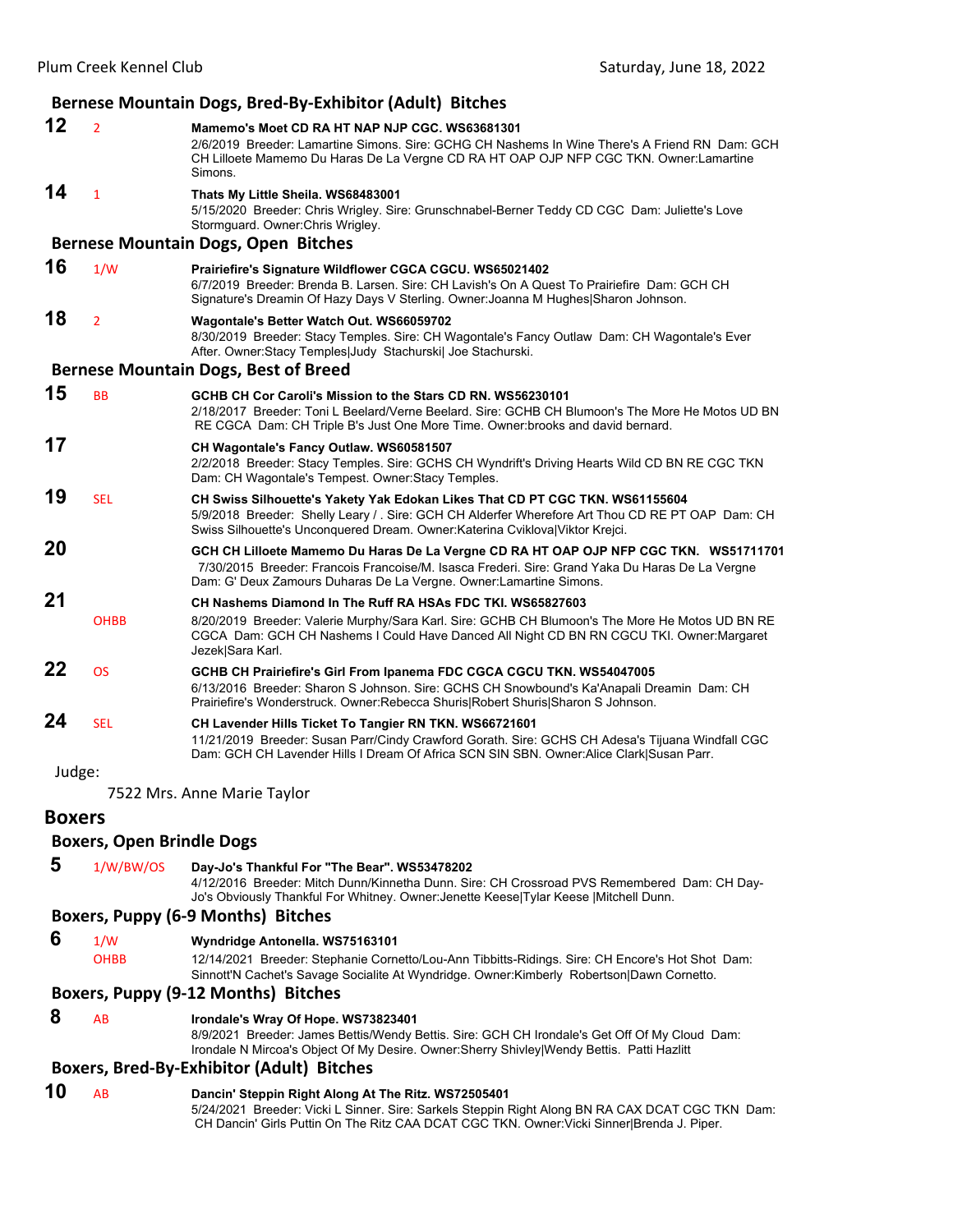#### **Boxers, Best of Breed**

## **12** BB **CH Irondale-Desertwinds-Sandhill's Caught In The Act. WS69716602**

8/7/2020 Breeder: Doug A Plemel/Bob Bauer/Wendy Bettis/James Bettis. Sire: CH Desert Winds N Irondales Wolverine Dam: CH Desertwinds N Irondale's Back To The Jersey Shore. Owner:Kanu Oremersher .Agent: Monica Lamontagne

Judge:

7522 Mrs. Anne Marie Taylor

## **Bullmastiffs**

#### **Bullmastiffs, Bred‐By‐Exhibitor (Adult) Bitches**

 **6** AB **Corral West Here's Your One Chance Fancy. WS72842101**

5/6/2021 Breeder: Stacie Toft-DeVore/Jason DeVore/Sherry MacLennan. Sire: GCH CH Banstock 'N Highpoint Perfect Sense Dam: CH T-Boldt's Jessie's Girl. Owner:Stacie Toft-Devore|Jason DeVore |Sherry MacLennan |Chloie Devore .

#### **Bullmastiffs, Best of Breed**

## **8** BB **GCHS CH T-Boldt's These Boots Are Made For Walkin BCAT CGC. WS61531103**

OHBB/OHG2 5/7/2018 Breeder: Sherry Boldt/Barbara Netherton. Sire: Librrani's Freestyle Tango Dam: CH T-Boldt's Spotless Reputation. Owner:Stacie Toft-Devore|Jason Devore|Sherry MacLennan .

Judge:

7522 Mrs. Anne Marie Taylor

#### **Cane Corso**

#### **Cane Corso, Puppy (6‐9 Months) Dogs**

## **5** <sup>1</sup> **Omaggio's Epic All-Nighter. WS74629002**

11/30/2021 Breeder: Rachelle Cline/Heather Vitcusky. Sire: Serafina'S-Northwoods Streetwise Hercules Dam: Epic Unexpected Journey Of Adibeir. Owner:Cameron Allen|Rachelle R Cline|Gigi Larsen|Cameron Allen.

#### **Cane Corso, American Bred Dogs**

 **7** 1/R **Casa Reale's Darn Skippy "Skip". WS71932204**

7/31/2020 Breeder: James Ballard. Sire: GCHP CH Casa Reale's Skyline Surfer "Hudson" Dam: Himera Pia Fidelis. Owner:Christopher Torres|James Ballard.

#### **Cane Corso, Open Dogs**

 **9** 1/W **Epic Drax The Destroyer. WS67472707**

12/16/2019 Breeder: Elizabeth(Betsy) Shauck/Heather Vitcusky. Sire: Serafina - Americana Wild One Dam: Adibeir Virgina Anna. Owner:April Clement|Heather Vitcusky|Landon Clement.

#### **Cane Corso, Puppy (9‐12 Months) Bitches**

 **6** 1/W/BW **Castleguard's Yoho And A Bottle Of Rum. WS74976505** 9/5/2021 Breeder: Shauna Demoss. Sire: Serafina's For The Love Of The Game Dam: Castleguard Serafina Force Of Nature. Owner:Shauna DeMoss.Agent: Monica Lamontagne

#### **Cane Corso, Bred‐By‐Exhibitor (Puppy) Bitches**

 **8** 1/R **Omaggio Epic Seductress. WS74629001**

11/30/2021 Breeder: Rachelle Cline/Heather Vitcusky. Sire: Serafina'S-Northwoods Streetwise Hercules Dam: Epic Unexpected Journey Of Adibeir. Owner:Rachelle Cline.

#### **Cane Corso, Best of Breed**

- **10** OS **CH Casa Reale's Dragontail "Shelby". WS66188403** OHBB 5/31/2019 Breeder: James Ballard. Sire: GCHP CH Casa Reale's Skyline Surfer "Hudson" Dam: Casa Reale's Lively Impressions Raava. Owner:Christopher Torres|James Ballard. **11** BB/G3 **GCHB CH Castleguard's Lust For Life. WS67947901**
	- 12/12/2019 Breeder: Shauna Demoss. Sire: Serafina's Into The Mist Dam: Castleguard Serafina Force Of Nature. Owner:Shauna DeMoss.Agent: Monica Lamontagne
- **12** AB **GCH CH Omaggio's American Made. WS66498202** 10/21/2019 Breeder: Rachelle Cline. Sire: Serafina - Americana Wild One Dam: GCH CH Epic Dark Horse CA. Owner:Don Volleberg|Rachelle Cline.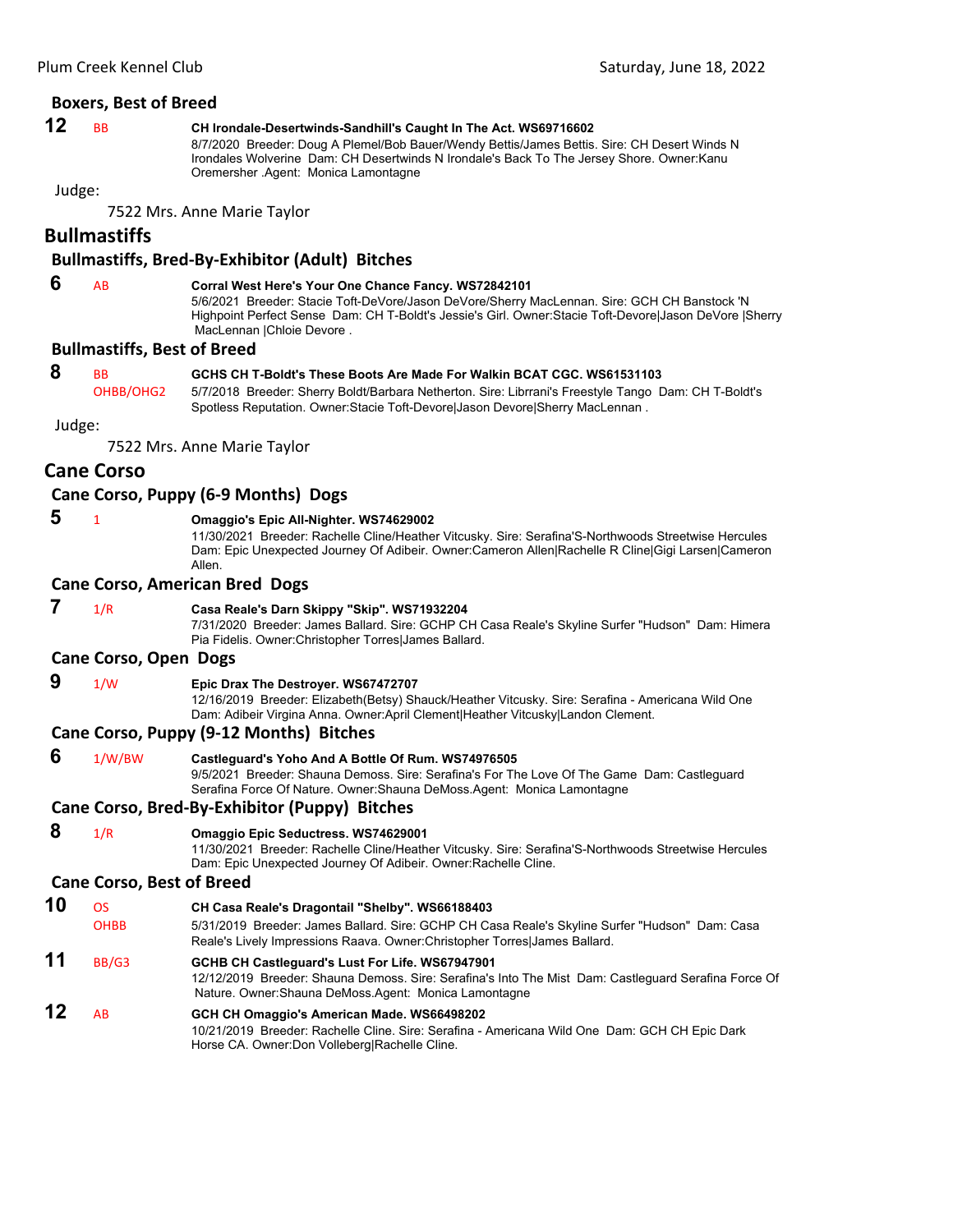7522 Mrs. Anne Marie Taylor

## **Doberman Pinschers**

#### **Doberman Pinschers, Open Black Dogs**

 **5** 1/W/BB/BW **Cardinal's Could It Be A Visitor From Heaven. WS68278604** OHBB 5/11/2020 Breeder: Karen Lynn Miller/Sharon Marinelli/Hannah Hicks. Sire: GCH CH Caleb's On Eagles Wings NA NAJ NJP ACT1 WAC Dam: GCH CH Sharjet's Heavenly Image At Joric CD ACT1 CGC TKN. Owner:Raeann Hicks|Hannah Hicks|Karen Miller.

#### **Doberman Pinschers, Puppy (9‐12 Months) Bitches**

- **6** <sup>1</sup> **Gallants Society Chic V Ciden D'tales Alisaton. WS73435509** 6/20/2021 Breeder: Stephanie Rudich/C Huckfeldt/M Fasth DVM/G DeMilta/C Demilta-Shimpeno. Sire:
	- GCH CH Gallant's Scandel V Ciden D'tales Alisaton CA BCAT Dam: CH D'tales Secret Society V Alisaton Ciden RA. Owner:Erica Tate|Nick Tate |Mona Fasth DVM|C L Huckfeldt.

## **8** <sup>2</sup> **Holly Woods Phantom Queen. WS73786901**

8/19/2021 Breeder: Diane McGarvey/Mike Thomas. Sire: CH Holly Woods Shake Rattle N'Roll Dam: GCHG CH Holly Woods Vengeance N' Seven Days. Owner:James and Colleen Whitlow|D McGarvey|M Thomas.

#### **Doberman Pinschers, Open Black Bitches**

**10** 1/W **Idle Hour Ethereal. WS68322806**

1/18/2020 Breeder: Leslie McEvoy. Sire: CH Ko N Foxfire's General Madness Dam: Copperdobe Hells Bells. Owner:Leslie McEvoy.

#### **Doberman Pinschers, Open AOAC Bitches**

**12** 1/R **Wyndem N Gemini's Light Up The Night. WS68656207**

5/8/2020 Breeder: Kim Lovett/Mary Leahy. Sire: CH Moa's National Anthem CD RN CA BCAT DJ CGCA CGCU TKP VHMA Dam: CH Gemini's Lady Liberty For Jj. Owner:Jon Sanders|Mary Ann Hollis|Mary Leahy.

#### **Doberman Pinschers, Best of Breed**

|        | AB         | GCH CH Wirri Wirri Bad Boy Boogie CD CGC. WS53404502<br>5/2/2016 Breeder: Erica Tate/Nick Tate. Sire: GCHB CH Paradigm's Presumed Innocent Dam: GCH CH<br>Paradigm's Pistol Packin' Mama CD RA WAC CGC. Owner:Diana Garv Erica Tate Nick Tate.                                                                            |
|--------|------------|---------------------------------------------------------------------------------------------------------------------------------------------------------------------------------------------------------------------------------------------------------------------------------------------------------------------------|
| 9      | AB         | CH Imperia's Miles Around V Wyndem CGC. WS53756101<br>5/1/2016 Breeder: Jon Sanders/Mary Ann Hollis/Mary Leahy. Sire: CH Wyndems Knights Quest Dam: CH<br>Hidden Acres Mile High Magic V Wyndem CD RE CGC. Owner: Jon Sanders Mary Ann Hollis Mary Leahy.                                                                 |
| 11     | <b>SFI</b> | CH D'tales Kronos V Alisaton Ciden BN, WS60544001<br>3/22/2018 Breeder: P Healy/H Engel/S Rudich DVM/CHuckfeldt/G DeMilta/C DeMilta-Shimpeno. Sire:<br>GCH CH Winmar's Despicable Me CD BN Dam: GCHS CH Alisaton Swept Away V Raklyn Ciden.<br>Owner: Natalie & Robert Gros Potter Cindi Huckfeldt Gwen Demilta-Shampeno. |
| 14     | OS.        | GCH CH Wirri Wirri Walk All Over You CD CGC, WS53404504<br>5/2/2016 Breeder: Erica Tate/Nick Tate. Sire: GCHB CH Paradigm's Presumed Innocent Dam: GCH CH<br>Paradigm's Pistol Packin' Mama CD RA WAC CGC. Owner: Erica Tate Nick Tate.                                                                                   |
| Judge: |            |                                                                                                                                                                                                                                                                                                                           |

7522 Mrs. Anne Marie Taylor

## **Great Danes**

#### **Great Danes, Bred‐By‐Exhibitor (Adult) Dogs**

 **5** 1/W/BB/BW **Bbd's I Name Him I Keep Him. WS68025704** OHBB 3/25/2020 Breeder: Ashley Maloney/Tracy Powell D.V.M.. Sire: GCHG CH Creek Danes I'M The Head Honcho El Jefe V Enzo Dam: GCH CH Dulce Bbd's Spread My Wings And Fly DN. Owner:Ashley maloney|Jay antilon.

#### **Great Danes, Open Merle Dogs**

| 1/R | Glacier's Smokin Gun RN FDC BCAT CGCA CGCU TKI. WS70383502                                        |
|-----|---------------------------------------------------------------------------------------------------|
|     | 8/27/2020 Breeder: Loren Bengston/Tracy Powell D.V.M./Brian Keith Seiber. Sire: GCHG CH Tandt's   |
|     | Gmi's The Inimitable Doc Holliday Dam: CH Dulce Glacier Colorado's Gold. Owner: Erin Alzona Loren |
|     | Bengston Brian Seiber.                                                                            |

#### **Great Danes, 12‐18 Months Bitches**

#### **6** 1/W/OS **Danemarknglaciers Justice For All. WS71235102**

1/16/2021 Breeder: Karen A Martin/Bernie J Martin. Sire: GCH CH Izya's Fight On & Fly On Dam: GCH CH Danemark N Glacier Hear Me Roar FCAT. Owner:Loren Bengston.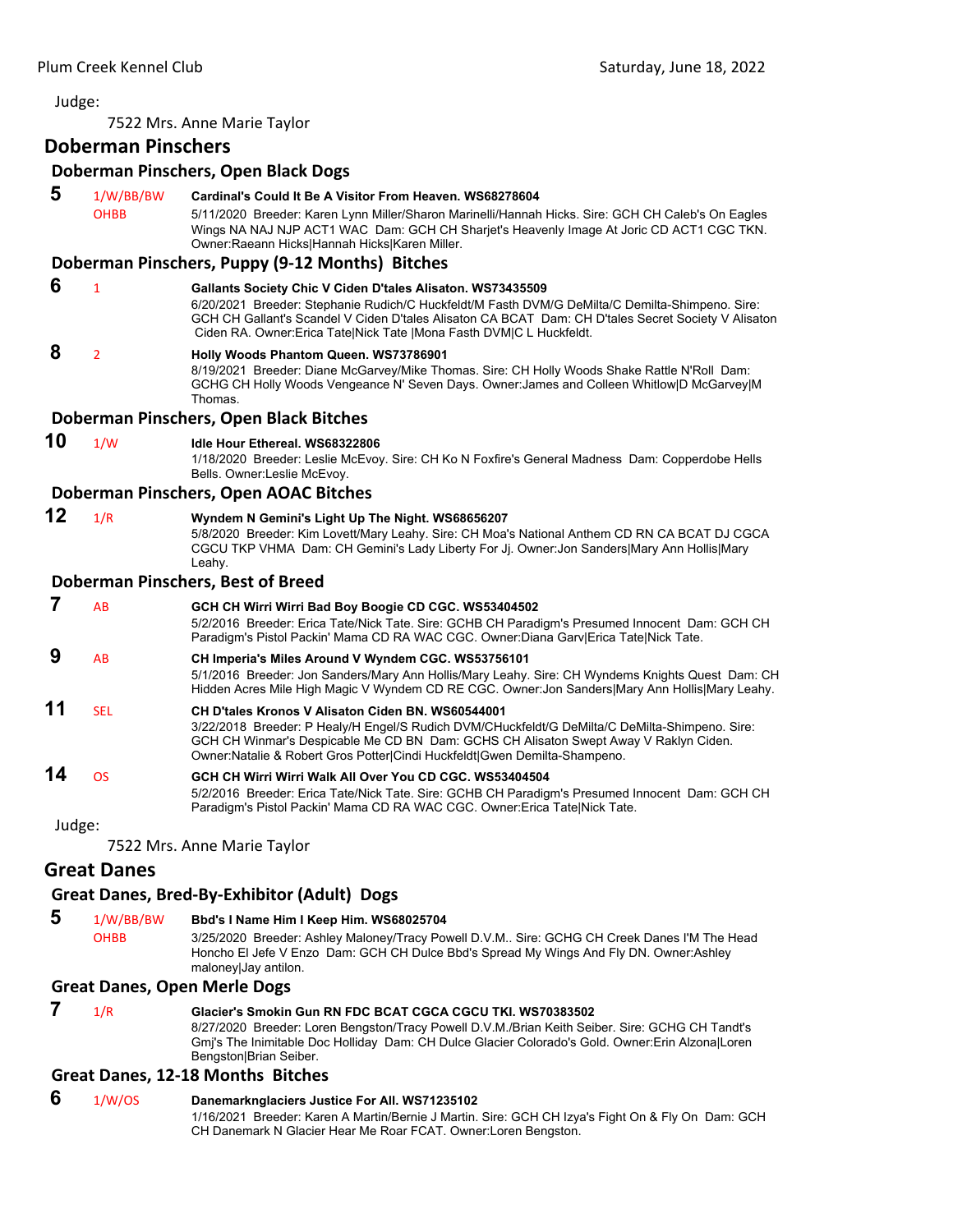#### **Great Danes, Best of Breed**

## **9** SEL **Stardust Glacier's Let The Spectacle Astound You. WS64153505**

3/5/2019 Breeder: Darryl Pitts/Brian O'Donnell/Wendy O'Donnell. Sire: GCHB CH Glacier's Little Blue Diamond Rio Dam: Strdst Dancin' On Air. Owner:Loren Bengston|Brian Seiber.

Judge:

7522 Mrs. Anne Marie Taylor

## **Great Pyrenees**

#### **Great Pyrenees, Puppy (9‐12 Months) Dogs**

 **5** 1/W **Pyrwinks Scout Apache Avalanche Metish. WS72915602** 6/22/2021 Breeder: JoAnn Winks/Michael Winks. Sire: GCHB CH R Pyr A Tribute To Elvis! Dam: GCH CH Starmount's Pyrwinks Proud Salix RI FDC CGCA TKI ATT. Owner:Abigail Metish|David Metish.

#### **Great Pyrenees, Bred‐By‐Exhibitor (Puppy) Bitches**

| 6 | 1/W/BW | <b>Pyrwinks Menohketano Indian Outlaw RN CGC TKI. WS72915606</b>                               |
|---|--------|------------------------------------------------------------------------------------------------|
|   |        | 6/22/2021 Breeder: JoAnn Winks/Michael Winks. Sire: GCHB CH R Pyr A Tribute To Elvis! Dam: GCH |
|   |        | CH Starmount's Pyrwinks Proud Salix RI FDC CGCA TKI ATT. Owner: JoAnn Winks Michael Winks.     |

#### **Great Pyrenees, Best of Breed**

|   | <b>BB</b><br><b>OHBB</b> | GCHB CH R Pyr A Tribute To Elvis!. WS65299301<br>7/24/2019 Breeder: Terrie Strom. Sire: GCHS CH R Pyr Jail House Rock! Dam: GCHS CH R Pyr           |
|---|--------------------------|-----------------------------------------------------------------------------------------------------------------------------------------------------|
|   |                          | Sugarland Express!. Owner: Terrie Strom.                                                                                                            |
| 8 | OS.                      | GCH CH Starmount's Pyrwinks Proud Salix RI FDC CGCA TKI ATT. WS57283703                                                                             |
|   |                          | 4/2/2017 Breeder: pamela D Butler. Sire: GCHG CH Geysercreek Starmounts Tag I'm It Dam: Karolaska<br>Heaven Sent. Owner: JoAnn Winks Michael Winks. |

Judge:

5791 Mrs. Jane E Treiber

## **Greater Swiss Mountain Dogs**

#### **Greater Swiss Mountain Dogs, Amateur Owner Handler Dogs**

 **5** 1/W/BW **Cornerstone's Warrior Walks In Moonlight. WS68223801** OHBB 4/12/2020 Breeder: Ann Rita Rimler/Jennifer Lind. Sire: GCH CH Fairwinds Calyspso's Sam Eagle Dam: GCH CH Cornerstone's Bad Moon On The Rise CD. Owner:Darlene Tady and Randall Meacham.

#### **Greater Swiss Mountain Dogs, Open Dogs**

- **5** AB **Cornerstone's Warrior Walks In Moonlight. WS68223801** 4/12/2020 Breeder: Ann Rita Rimler/Jennifer Lind. Sire: GCH CH Fairwinds Calyspso's Sam Eagle Dam: GCH CH Cornerstone's Bad Moon On The Rise CD. Owner:Darlene Tady and Randall Meacham.  **7** <sup>2</sup> **Pine Grove's 100 Grand RI FDC NDD CGCA CGCU. WS66400905**
	- 10/15/2019 Breeder: Meggen Burghardt. Sire: GCHG CH Snowy Mountains Norman Invasion At Redrock RN CGC Dam: CH Houha's Dolcezza At Pine Grove CGC TKI. Owner:Michelle Lee|James Amburgey and Meggen Burghardt .
- **11** 1/R **Calypso's Olfusa Rangerson. WS68862106** 6/5/2020 Breeder: Bev Brown/Terry Brown/Lori Ciccone. Sire: GCHG CH Calypso Flash Ranger's Conundrum RN CGC Dam: GCH CH Fairwinds Calypso's Lady Guenevere. Owner:Lisa and Nathan Skoglund|Lori Ciccone.

#### **Greater Swiss Mountain Dogs, Puppy (9‐12 Months) Bitches**

 **8** <sup>1</sup> **Houha's Enhancing Sentences Withaltitude. WS73829601** 8/6/2021 Breeder: Nathan Houha/Loreen Houha. Sire: Houha's Roaring Christmas Comet Dam: Houha's Fat Bottomed Girls. Owner:Casey Campbell|Nathan Houha.

#### **Greater Swiss Mountain Dogs, 12‐18 Months Bitches**

**10** 1/W/OS **Giovanni Below Zero At Pine Grove. WS72033801**

3/16/2021 Breeder: Mary Grunewald/Joe Grunewald. Sire: GCHB CH Houha's Really Hits The Spot CD BN RA CGCA TKN Dam: Pine Grove Giovanni's Hamm It Up. Owner:Meggen Burghardt.

#### **Greater Swiss Mountain Dogs, Bred‐By‐Exhibitor (Adult) Bitches**

**12** AB **Calypso Reese's Love You To Pieces. WS70522002**

11/4/2020 Breeder: MacKenzie Houpt/Sam Houpt/Terry Brown. Sire: GCH CH Fairwinds Calyspso's Sam Eagle Dam: GCH CH Calypso's Rocky Mountain Fern. Owner:Bev Diclementi-Brown|Terry Brown.

#### **Greater Swiss Mountain Dogs, Open Bitches**

**14** 1/R **Calypso Riding The Rio Grande To Liberty Mountain. WS68862108** 6/5/2020 Breeder: Bev Brown/Terry Brown/Lori Ciccone. Sire: GCHG CH Calypso Flash Ranger's Conundrum RN CGC Dam: GCH CH Fairwinds Calypso's Lady Guenevere. Owner:Celeste Guerrero.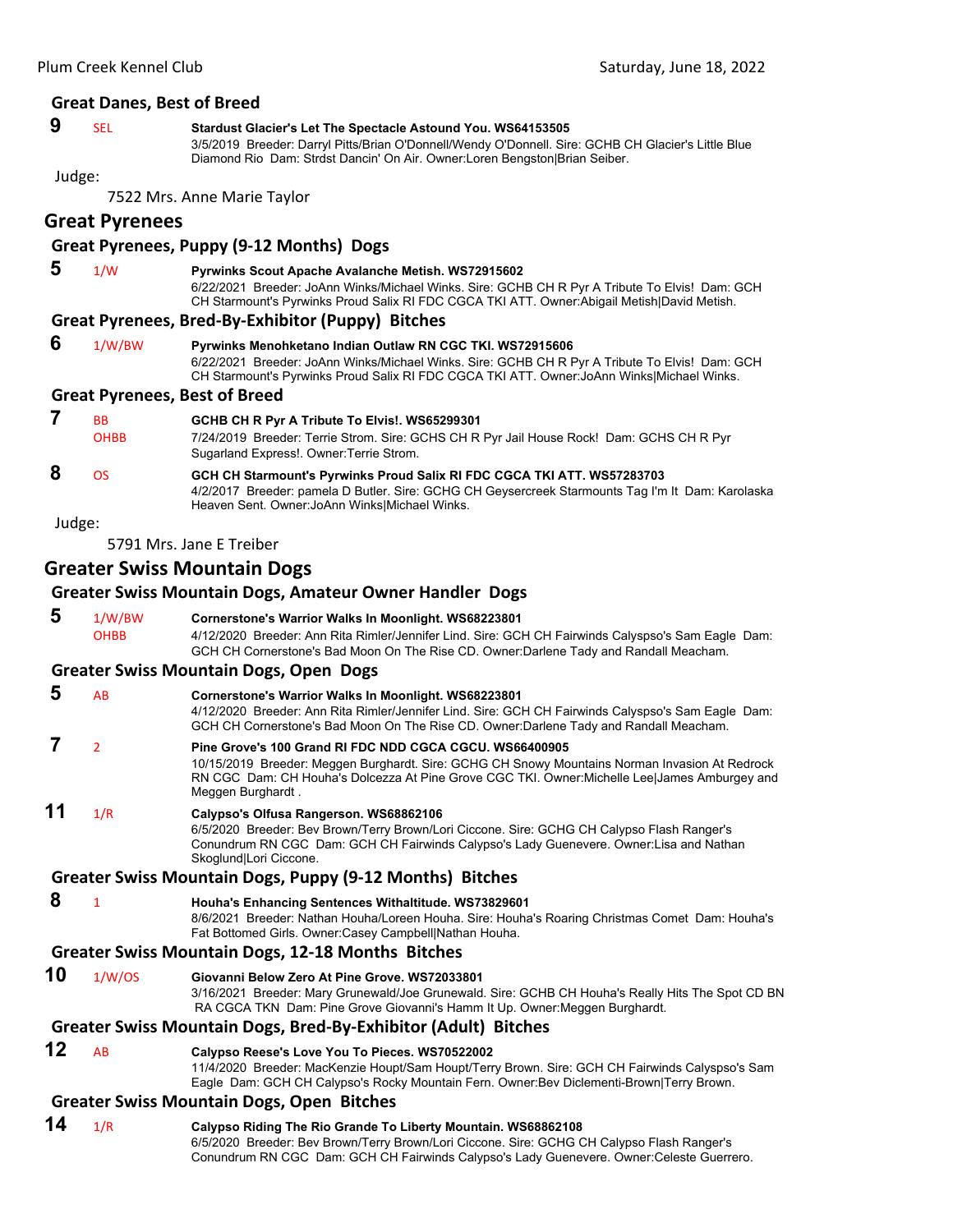|        |                                | <b>Greater Swiss Mountain Dogs, Best of Breed</b>                                                                                                                                                                                                                         |
|--------|--------------------------------|---------------------------------------------------------------------------------------------------------------------------------------------------------------------------------------------------------------------------------------------------------------------------|
| 15     | <b>BB</b>                      | GCH CH Cedarcove Gotham's Dark Knight. WS59702802<br>1/2/2018 Breeder: Carolynn Wamsley. Sire: GCH CH Snowy Mountain's Gandalf Aka Senator Of Irvington<br>RN CGC Dam: Cedarcoves Suisse Heirloom CGCA CGCU TKN. Owner:Carolynn D Wamsley.Agent:<br>Steffie Cheng         |
| 16     | <b>SEL</b>                     | Pine Grove's Chief Of All Muses CGCA CGCU. WS70469701<br>11/13/2020 Breeder: Meggen Burghardt. Sire: GCH CH Wasatch Calypso's Ale To The Chief Dam: CH<br>Houha's Dolcezza At Pine Grove CGC TKI. Owner: Michelle Lee James Amburgey and Meggen Burghardt.                |
| 17     | <b>SEL</b>                     | CH Houha-Redrock Right Said Fred At Altitude RN CGC. WS60671501<br>2/14/2018 Breeder: Loreen Houha. Sire: GCHG CH Snowy Mountains Norman Invasion At Redrock RN<br>CGC Dam: CH Houha's Come Up And See Me Some Time. Owner:Casey Campbell Loreen<br>Houha Jennifer Logan. |
| 19     |                                | CH Pine Grove's It's A Me Luigi!. WS65177301<br>6/27/2019 Breeder: MELISSA ORTIONA/Meggen Burghardt/Chris Ortiona. Sire: CH Pine Grove's<br>Slugger's American Gangster Dam: GCH CH Pine Grove's Mac Attack. Owner: Melissa and Christopher<br>Ortiona Megan Burghardt.   |
| 21     |                                | CH Monarch's Leading Man. WS65229401<br>6/24/2019 Breeder: Denise Anderson/Lisa K Simonsen. Sire: CH Cornerstone's Just Brewing Up Trouble<br>Dam: GCH CH Painted Mtn's Sizzlin' Hot Briquet CGCA CGCU. Owner:Denise Anderson.                                            |
| Judge: |                                |                                                                                                                                                                                                                                                                           |
|        |                                | 5791 Mrs. Jane E Treiber                                                                                                                                                                                                                                                  |
|        | <b>Kuvaszok</b>                |                                                                                                                                                                                                                                                                           |
|        | <b>Kuvaszok, Best of Breed</b> |                                                                                                                                                                                                                                                                           |
| 5      | BB                             | CH F-Stop Peacekeeper. WS64549303<br>3/23/2019 Breeder: Nicky Hunt. Sire: CH Glacier Creek Kolya CD RI ACT1 TKN Dam: F-Stop's Frozen.<br>Owner:Peggy Duezabou Michelle Rowland Nicky Hunt.Agent: Monica Lamontagne                                                        |
| Judge: |                                |                                                                                                                                                                                                                                                                           |
|        |                                | 5791 Mrs. Jane E Treiber                                                                                                                                                                                                                                                  |
|        | <b>Mastiffs</b>                |                                                                                                                                                                                                                                                                           |
|        |                                | Mastiffs, Puppy (6-9 Months) Dogs                                                                                                                                                                                                                                         |
| 5      | 1                              | Epics I Go U Go Hugo. WS76210602<br>12/13/2021 Breeder: Lisa Armstrong/Andra Armstrong. Sire: CH Epics It's My Line Dam: GCH CH Epics<br>Whoa Nellie. Owner: Lisa Armstrong.                                                                                              |
|        |                                | <b>Mastiffs, Bred-By-Exhibitor (Puppy) Dogs</b>                                                                                                                                                                                                                           |
| 7      | 1/W/BW                         | Epics Rudy Toot Toot. WS73506402<br>7/3/2021 Breeder: Lisa Armstrong/Andra Armstrong. Sire: GCHS CH Epics Renewal Comeback CGCA<br>CGCU Dam: GCH CH Epics Whoa Nellie. Owner: Lisa Armstrong.                                                                             |
| 9      | 2/R                            | Divine's Hilbert's Creating Chaos. WS74286601<br>9/13/2021 Breeder: Mary DeLisa/Emily Drew/Joaquin Perusquia/Jose Pedraza. Sire: CH Divine's Hilbert's<br>Transformation Dam: CH Heimann-Argentina Chloe CGC. Owner:Lisa Lumley Mary DeLisa Lisa Lumley.                  |
|        |                                | <b>Mastiffs, 12-18 Months Bitches</b>                                                                                                                                                                                                                                     |
| 6      | 1/R                            | 4arrows I Came To Party. WS72037107<br>2/26/2021 Breeder: Kati M Schweitzer. Sire: CH Epics It's My Line Dam: Impeccable's Ss Epic Design.<br>Owner: Kati Schweitzer.                                                                                                     |
|        |                                | Mastiffs, Bred-By-Exhibitor (Puppy) Bitches                                                                                                                                                                                                                               |
| 8      | 1/W/OS                         | Epics Mardi Gras. WS73506401<br>7/3/2021 Breeder: Lisa Armstrong/Andra Armstrong. Sire: GCHS CH Epics Renewal Comeback CGCA<br>CGCU Dam: GCH CH Epics Whoa Nellie. Owner: Lisa Armstrong.                                                                                 |
| 10     | 2                              | Divine's Talk Birdie To Me. WS74286602                                                                                                                                                                                                                                    |

9/13/2021 Breeder: Mary DeLisa/Emily Drew/Joaquin Perusquia/Jose Pedraza. Sire: CH Divine's Hilbert's Transformation Dam: CH Heimann-Argentina Chloe CGC. Owner:Mandy Cannon |Mary DeLisa.

## **Mastiffs, Best of Breed**

Owner:Lisa Armstrong.

| 11 | BB/G4       | CH Cabezon's Prince Of Wales, WS69999305                                                                                                                           |
|----|-------------|--------------------------------------------------------------------------------------------------------------------------------------------------------------------|
|    | <b>OHBB</b> | 7/27/2020 Breeder: Breanne Hernandez/Pamela Gilley. Sire: GCHS CH Rain Johnny Come Latte Dam:<br>CH Goldenfyre's Sweet Smell Of Success. Owner: MARY STOIK DYMOND. |
| 15 | <b>SFI</b>  | Epics Thunder Struck. WS72037106<br>2/26/2021 Breeder: Kati M Schweitzer. Sire: CH Epics It's My Line Dam: Impeccable's Ss Epic Design.                            |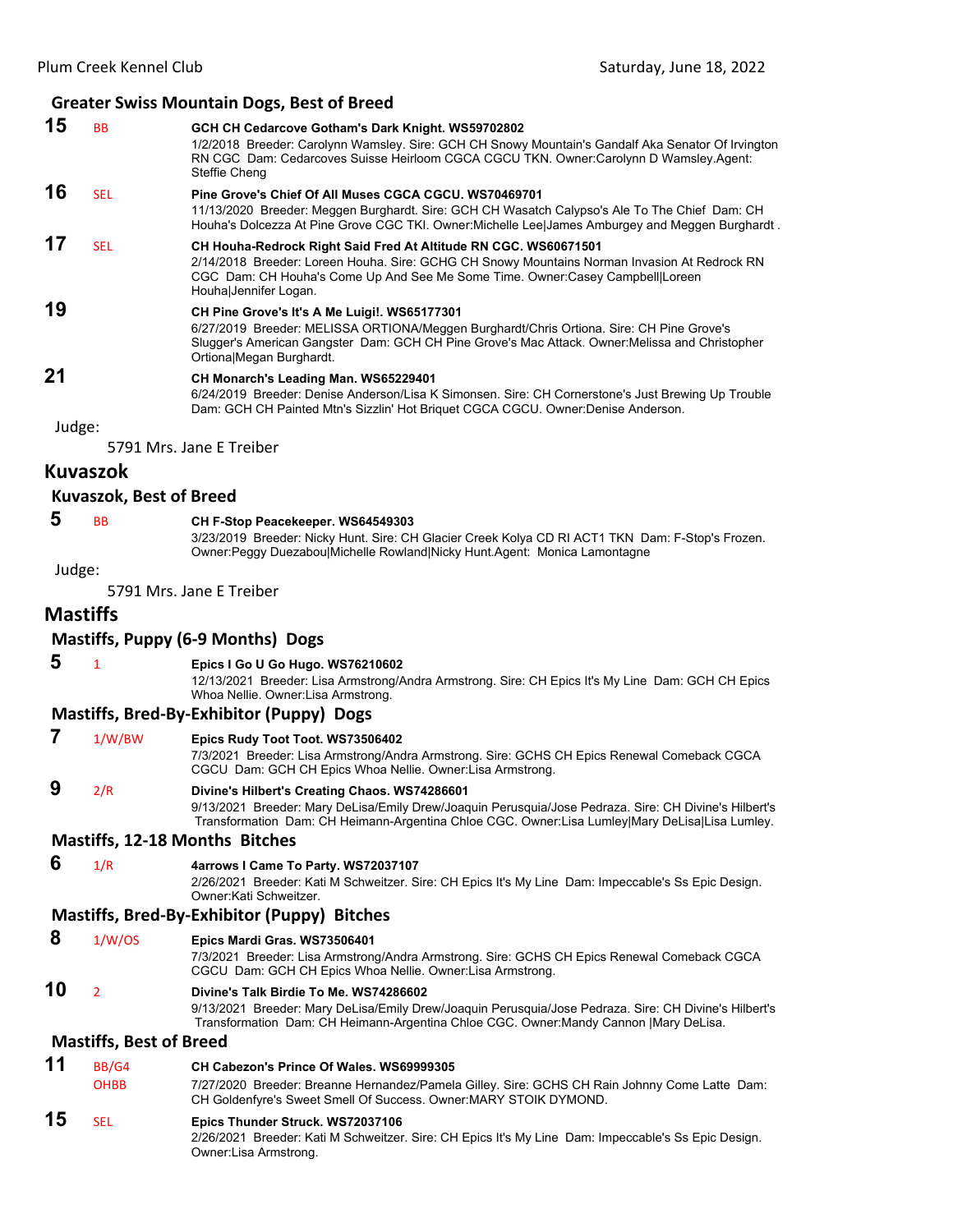5791 Mrs. Jane E Treiber

## **Newfoundlands**

## **Newfoundlands, Best of Breed**

|        |                              | Newfoundlands, Best of Breed                                                                                                                                                                                              |
|--------|------------------------------|---------------------------------------------------------------------------------------------------------------------------------------------------------------------------------------------------------------------------|
| 5      | <b>SEL</b><br><b>OHBB</b>    | GCH CH Shadrack's Aimn For My Last Shot. WS58752303<br>8/28/2017 Breeder: Steven Mcadams/Jean Mcadams. Sire: CH Shadrack's Aim Us High CD Dam: CH<br>Shadrack's Midnite Addiction. Owner: Greg Szynskiel Johanna Matsuda. |
| 7      | <b>BB</b>                    | CH Kirenska's Rewrite The Stars, WS61815501<br>6/8/2018 Breeder: Kathy Griffin/Karen Benenati. Sire: GCHB CH Seabrook This Is It Pouch Cove Dam:<br>CH Seabrook's Keep Calm And Carry On. Owner: Karen Benenati.          |
| Judge: |                              |                                                                                                                                                                                                                           |
|        | 5170 Nancy Liebes            |                                                                                                                                                                                                                           |
|        | <b>Portuguese Water Dogs</b> |                                                                                                                                                                                                                           |
|        |                              | Portuguese Water Dogs, Bred-By-Exhibitor (Adult) Dogs                                                                                                                                                                     |
| 5      | 1/W/BB/BW<br><b>OHBB</b>     | Spyglass Finbar's Irish Mist. WS63590407<br>11/27/2018 Breeder: Barbara Henley/Scott Henley. Sire: GCHB CH Fishbay's King Triton CGC Dam:<br>Spyglass's Paint My Own Miracle. Owner: Karen Knight Scott & Barbara Henley. |
|        |                              | Portuguese Water Dogs, Puppy (6-9 Months) Bitches                                                                                                                                                                         |
| c      | $\sim$ $\sim$ $\sim$ $\sim$  |                                                                                                                                                                                                                           |

#### **6** 1/W/OS **Spyglass's Believe In Dreams. WS74665612**

11/2/2021 Breeder: Barbara Henley/Scott Henley. Sire: CH Spyglass's Cao-Boy Kisses And Caviar Dreams Dam: Spyglass's Mercury Rising. Owner:Scott|Barbara Henley.

#### **Portuguese Water Dogs, Bred‐By‐Exhibitor (Adult) Bitches**

 **8** 1/R **Timbermist's Frozen To Chosen By Design. WS69964910** 8/23/2020 Breeder: Ms. Joyce A Vanek. Sire: CH Timbermist Lancar Flor De Mar CDX Dam:

Timbermist's Inca Zelda. Owner:Joyce Vanek.

#### **Portuguese Water Dogs, Open Bitches**

## **10** <sup>1</sup> **Timbermist's Gela Estee By Design At Castanet. WS69964907**

8/23/2020 Breeder: Ms. Joyce A Vanek. Sire: CH Timbermist Lancar Flor De Mar CDX Dam: Timbermist's Inca Zelda. Owner:elizabeth wahlberg.

#### **Portuguese Water Dogs, Best of Breed**

- **7** AB **CH Timbermist's Defrosted Dunkin By Design. WS69964909**
	- 8/23/2020 Breeder: Ms. Joyce A Vanek. Sire: CH Timbermist Lancar Flor De Mar CDX Dam: Timbermist's Inca Zelda. Owner:Jennifer Cillo|Michael Cillo.

Judge:

5170 Nancy Liebes

## **Rottweilers**

#### **Rottweilers, Puppy (6‐9 Months) Dogs**

 **5** 1/W/BW **Journey's Take A Step Back In Time. WS74290505**

9/19/2021 Breeder: Scott Maher. Sire: CH Sampsons Blue Duramax Dam: Vanity Serendipitious Journey CGC. Owner:Brenda L Haskin.

#### **Rottweilers, Puppy (9‐12 Months) Dogs**

```
 7 AB Violet Diamonds Golden Glove V Baar. WS73677606
                     8/28/2021 Breeder: Sandra Lipschultz/Terra Swanson. Sire: GCH CH High Hills Quite The Qharacter V 
                     Baar BN RN Dam: GCH CH Brinka Blings Hannah Our Violet Diamond RN CGCA CGCU TKN. 
                     Owner:Steve Gordon|Aubyn Stelmach.
```
#### **Rottweilers, 12‐18 Months Dogs**

| 15 | 1/R | Journeys Don't Stop Believing At Slr. WS72081302                                                     |
|----|-----|------------------------------------------------------------------------------------------------------|
|    |     | 3/7/2021 Breeder: Scott Maher. Sire: CH Mount Olympus Nemesis Retribution RN CGC Dam: Vanity         |
|    |     | Serendipitious Journey CGC. Owner:LeeAndra S Rupple and Sancie Lee Rupple.                           |
| 17 |     | Eirians Your My Next Adventure. WS74714501                                                           |
|    |     | 4/30/2021 Breeder: Johnna H Glover. Sire: CH Eirians Oh The Places Youll Go Dam: Eirians Straight To |
|    |     | The Moon, Owner Patti Hazlitt                                                                        |

#### **Rottweilers, 12‐18 Months Bitches**

#### **6** 1/R **Halo & Esmonds Sail On Sailor. WS72877904**

5/10/2021 Breeder: Kathryn Lovan/Ann Felske-Jackman. Sire: GCH CH RACH Halo's California Dreamin' CD RM4 RAE3 TD SWN SCA SIA SEA Dam: GCH CH Esmonds Take It To The Limit CD RM RAE. Owner:Shannon Fountain.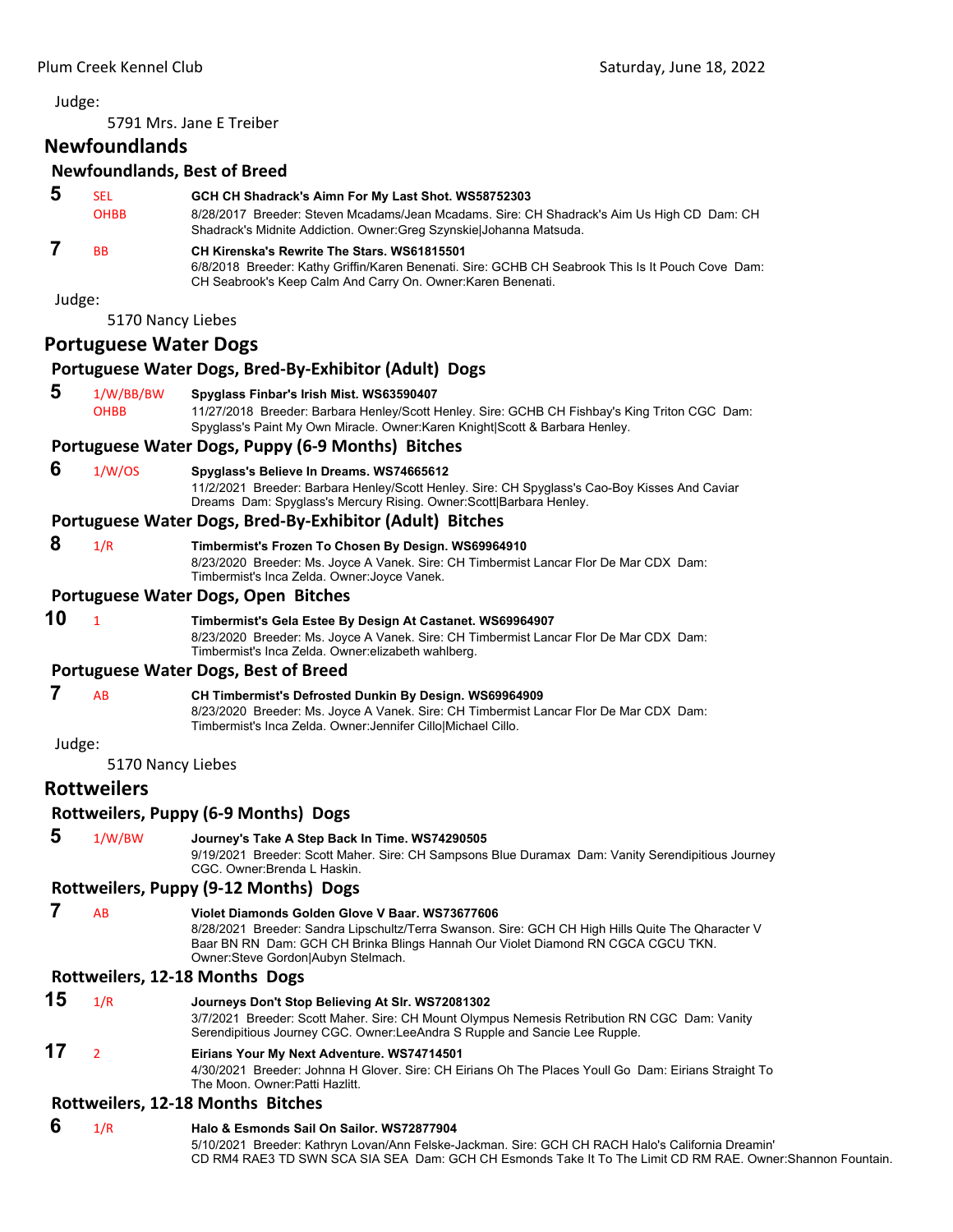|        |                                   | Rottweilers, Bred-By-Exhibitor (Puppy) Bitches                                                                                                                                                                                                                                                         |
|--------|-----------------------------------|--------------------------------------------------------------------------------------------------------------------------------------------------------------------------------------------------------------------------------------------------------------------------------------------------------|
| 8      | $\mathbf{1}$                      | l'Deal Midnight Dance V Bucknwald. WS74920605<br>10/31/2021 Breeder: Jeff Howard/Susan Deal/Kyle Howard. Sire: GCHB CH I'Deal Chosen One CD BN<br>RE Dam: GCHB CH Mount Olympus Black Pearl. Owner: Susan Deal.                                                                                        |
|        |                                   | Rottweilers, Bred-By-Exhibitor (Adult) Bitches                                                                                                                                                                                                                                                         |
| 10     | 1/W/OS                            | Skywind's Take It Or Leave It. WS64848402<br>5/13/2019 Breeder: Brenda Haskin. Sire: CH Chancellor Skywinds Hi Flyin Commander Dam: CH<br>Skywind's Black Cashmere. Owner: Brenda L Haskin.                                                                                                            |
|        | <b>Rottweilers, Open Bitches</b>  |                                                                                                                                                                                                                                                                                                        |
| 14     | $\mathbf{1}$                      | Barenhaus' My Lucky Finn. WS69503501<br>7/25/2020 Breeder: Patti L Hazlitt/Janine Leoni. Sire: GCHG CH Nighthawk's Antonio Banderas Too CD<br>BN RAE HT FDC AXP OJP BCAT CI DSA DJ AMA AS CGCA TKI ATT Dam: CH Ironstone's Eurostar V<br>Barenhaus CD BN RAE HT ACT1 CGC TKI. Owner: Janine Posluszny. |
|        | <b>Rottweilers, Best of Breed</b> |                                                                                                                                                                                                                                                                                                        |
| 12     |                                   | Sir Heart Of The Storm, WS70470304<br>10/20/2020 Breeder: Mrs. Sancie Lee Rupple/Ms. LeeAndra Sancie Rupple. Sire: CH Mount Olympus<br>Quiet The Storm Dam: Skywind Ominous Storm Chaser. Owner: Lee Andra S Rupple and Sancie Lee<br>Rupple.                                                          |
| 16     | <b>SEL</b><br><b>OHBB</b>         | GCHB CH Bernkastel Kosher Dill Of Spirit Mtn CD BN RI BCAT CGCA TKI ATT. WS61584901<br>6/26/2018 Breeder: Elisabeth Aldinger. Sire: GCH CH Komanche Warrior Basile Von Roiland Dam: CH<br>Bernkastel Just Dance At Keerocka. Owner:Laura WrightSmith Charles Smith.                                    |
| 18     |                                   | <b>CH Bucknwalds Liberty Rolls Across l'Deal Plains FDC CGCA CGCU. WS65450711</b><br>7/7/2019 Breeder: Jeff Howard/Kyle Howard. Sire: GCHB CH I'Deal Chosen One CD BN RE Dam: GCHB<br>CH Mount Olympus Black Pearl. Owner: Sarah Elterich.                                                             |
| 19     |                                   | CH Mount Olympus Quiet The Storm. WS57801602<br>7/19/2017 Breeder: Michael T Pelletier/Beth Ann Hansen. Sire: GCHB CH Mount Olympus Legend Of<br>Asgard Dam: Black Onyx Lil' Kim BN RN CGC. Owner: Jeffery Howard.                                                                                     |
| 21     |                                   | GCH CH Einziger's Mt Sun For Queans CDX RE HSDs CGC TKA. WS58906401<br>11/2/2017 Breeder: Leah Semrock/Sandra K Allen. Sire: GCHG CH Haines Abel For Queans CD BN RA<br>TT CGC TKN Dam: Einziger Abigail Allen Von Lasiter's Last Litter CD PCDX RN CGC TKN. Owner:Dr<br>Sandra Allen.                 |
| 23     |                                   | CH Skywind's The Good The Bad The Ugly. WS64848401<br>5/13/2019 Breeder: Brenda Haskin. Sire: CH Chancellor Skywinds Hi Flyin Commander Dam: CH<br>Skywind's Black Cashmere. Owner: Brenda L Haskin Brenda Haskin.                                                                                     |
| 25     | <b>SEL</b>                        | CH Desert Mountain Show Down BN RA. WS65928307<br>8/11/2019 Breeder: Sherma Miles. Sire: Gonzzo Earl Antonius Dam: GCH CH Neu-Rodes Kodak<br>Moments CD RN ACT1 CGC. Owner:Susan McGinty Cullen McGinty Morgan McGinty. Patti Hazlitt                                                                  |
| 27     |                                   | CH Neu-Rodes Rockin' At The Bar RN, WS67432203<br>1/30/2020 Breeder: Teresa Bradley/Thomas Woodward. Sire: CH Genwork's Smokin Joe CD RN Dam:<br>CH Neu-Rodes Cabo Wabo CD RE. Owner: William McFarland.                                                                                               |
| 29     | BB/G1/RBIS                        | GCHS CH Chancellors "Radioactive" Thanos V Barste CGC. WS69192001<br>3/27/2020 Breeder: Wendi Lewellen/Nancy Footik/Erin Piercy. Sire: GCHS CH Barstes Man On Fire Of<br>Marlo'S TKN Dam: CH Chancellor Hi Flyin Scandlous Deohje. Owner:Barbara Thomas. Rich Mysliwiec Jr                             |
| Judge: |                                   |                                                                                                                                                                                                                                                                                                        |
|        |                                   | 5791 Mrs. Jane E Treiber                                                                                                                                                                                                                                                                               |
|        | <b>Saint Bernards</b>             |                                                                                                                                                                                                                                                                                                        |
|        |                                   | Saint Bernards, Puppy (9-12 Months) Dogs                                                                                                                                                                                                                                                               |
| 5      | 1/W/BW                            | Johnson Farms King Solomon. WS74055602<br>9/11/2021 Breeder: Clancy Johnson. Sire: CH Johnson Farms Kodiak Dam: CH Johnson Farms Alfa<br>Romeo. Owner: Yohanka Reyes Clancy Johnson.                                                                                                                   |
|        |                                   |                                                                                                                                                                                                                                                                                                        |

#### **Saint Bernards, Bred‐By‐Exhibitor (Puppy) Dogs**

 **7** AB **Thunder Keg's Dreamer. WS74112201**

10/19/2021 Breeder: Jennifer L Mehle. Sire: CH Thunder Keg's Au Hubert Accolade Du Hudson RN CGC TKE VHMA VSWB Dam: Cache Retreat Eleanor Of Thunder Keg TKI. Owner:Jennifer Mehle.

#### **Saint Bernards, Open Dogs**

#### **11** 1/R **Cache Retreat Hicountry Rumble O' Thunder. WS70827803**

12/4/2020 Breeder: Ivan G Palmblad/Pamela Hathaway. Sire: Wasatch Giants Copperfield Dam: CH Cache Retreat Evalina. Owner:Katie Hollon|Jennifer Mehle.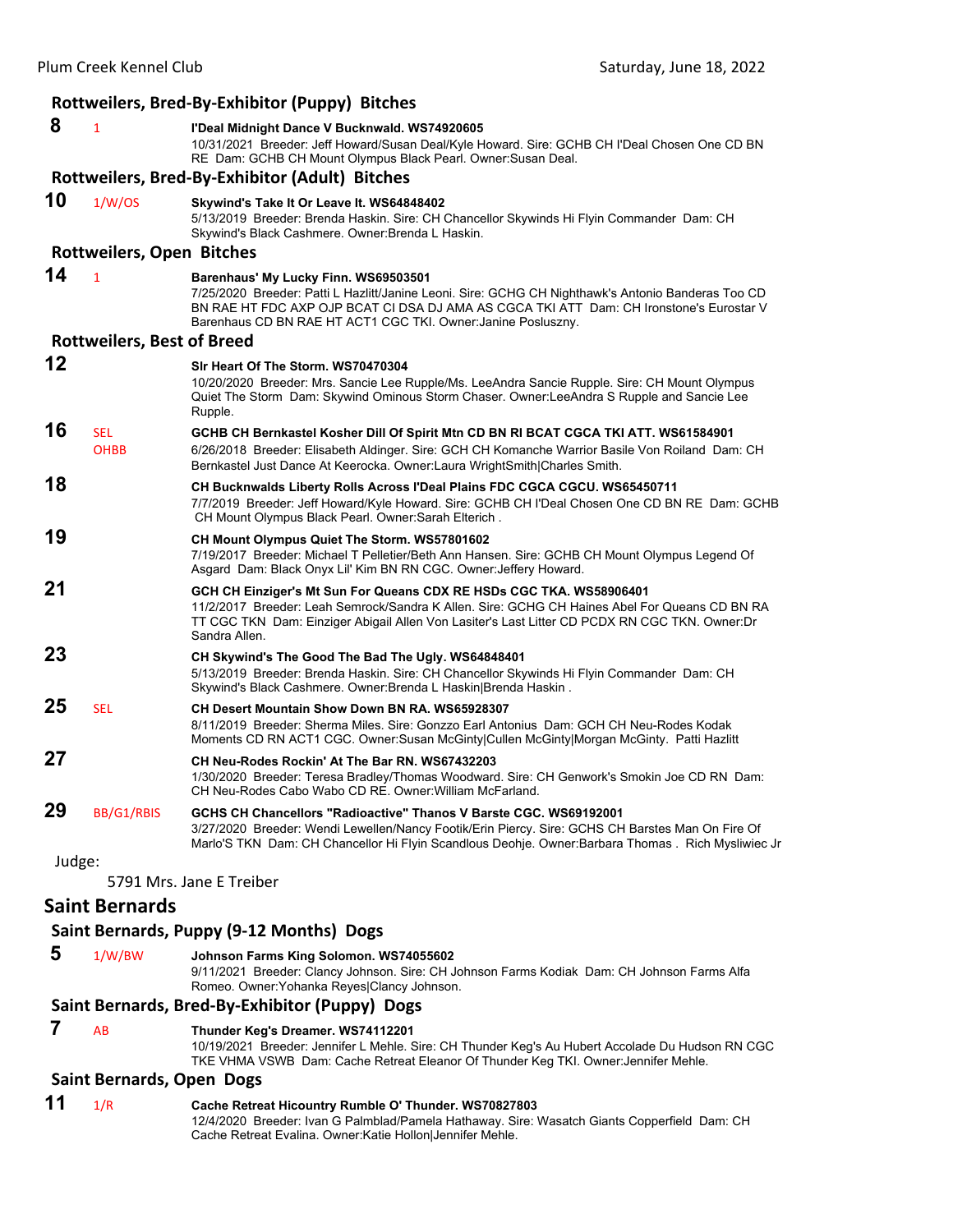|        |                     | Saint Bernards, 12-18 Months Bitches                                                                                                                                                                                                                                                     |
|--------|---------------------|------------------------------------------------------------------------------------------------------------------------------------------------------------------------------------------------------------------------------------------------------------------------------------------|
| 8      | 1/W                 | Johnson Farms Queen Sheba. WS72216301<br>3/27/2021 Breeder: Clancy Johnson. Sire: CH Kris Kountry Rolls Royce V Johnsonfarms Dam: CH<br>Johnson Farms Delta. Owner: Yohanka Reyes Clancy Johnson.                                                                                        |
|        |                     | Saint Bernards, Bred-By-Exhibitor (Adult) Bitches                                                                                                                                                                                                                                        |
| 10     | $\mathbf{1}$        | Thunder Keg's Corrina. WS72208803<br>4/23/2021 Breeder: Jennifer Lynn Mehle. Sire: CH Glidden's VP Pence for Mountain Woods Dam: CH Mt<br>Harmony's It's A Wonderful Life V Elba TKN. Owner: Jennifer Mehle.                                                                             |
|        |                     | Saint Bernards, Open Bitches                                                                                                                                                                                                                                                             |
| 12     | $\overline{2}$      | Cache Retreat Eleanor Of Thunder Keg TKI. WS66599602<br>11/27/2019 Breeder: Ivan G Palmblad/Pamela Hathaway. Sire: Alpine Mtn Melburn V Cache Retreat Dam:<br>CH Cache Retreat When One Is Amour. Owner: Jennifer Mehle.                                                                 |
| 14     | 1/R                 | Cache Retreat Class Act V Thunder Keg TKN VHMP. WS69064103<br>7/6/2020 Breeder: Ivan Palmblad/Leslie Bevins. Sire: CH Cache Retreat Host's Taser Dam: Alpine Mtn<br>Xara, Owner: Jennifer Mehle.                                                                                         |
|        |                     | <b>Saint Bernards, Best of Breed</b>                                                                                                                                                                                                                                                     |
| 6      | <b>OS</b>           | Thunder Keg's Cleopatra. WS72208806<br>4/23/2021 Breeder: Jennifer Lynn Mehle. Sire: CH Glidden's VP Pence for Mountain Woods Dam: CH Mt<br>Harmony's It's A Wonderful Life V Elba TKN. Owner: Yohanka Reyes Jennifer Mehle.                                                             |
| 9      | <b>BB</b>           | Summit's Road To Liberty. WS69383303<br>7/9/2020 Breeder: Kathy Hardisty/Mlynn Smith. Sire: CH Sandy Pits Rock Hudson Hornet CGC Dam: CH<br>Lasquite's Ilangal Gon Country. Owner: Marta Miles.                                                                                          |
| Judge: |                     |                                                                                                                                                                                                                                                                                          |
|        | 5170 Nancy Liebes   |                                                                                                                                                                                                                                                                                          |
|        | <b>Samoyeds</b>     |                                                                                                                                                                                                                                                                                          |
|        |                     | Samoyeds, Bred-By-Exhibitor (Adult) Dogs                                                                                                                                                                                                                                                 |
| 5      | 1/R                 | Taiga Run's Reigns Always Room For Dessert. WS72350702<br>3/26/2021 Breeder: Michele Schmitt. Sire: GCH CH Cirque D' Samz Tanks 4 The Memories At Arctic Fox<br>Dam: CH Snowater's Famed Gem Reigns @ Taiga Run. Owner: Michele Schmitt.                                                 |
|        | Samoyeds, Open Dogs |                                                                                                                                                                                                                                                                                          |
| 7      | $\overline{2}$      | Silverado's Safe Haven HSAs SWN SHDN. WS47755703<br>7/20/2014 Breeder: Sally Zack Wheeler. Sire: GCH CH White Magic's Legerdemain PT Dam: CH<br>Mcmagic's Oh Boy Obi. Owner: Sally Zack Wheeler.                                                                                         |
| 9      | 1/W/BW              | Alp 'N Rock's Rocky Mountain Yeti. WS60126703<br>11/10/2017 Breeder: Catherine Cusack/Mardee Ward. Sire: CH Arctic Fox Glacial Epoch Dam: Hoof'N<br>Paw's Knight Dahlia At Moonstar CA. Owner:Barbara Stafford.Agent: Kathryn Wallis                                                     |
|        |                     | Samoyeds, Puppy (9-12 Months) Bitches                                                                                                                                                                                                                                                    |
| O      | AB                  | Azteca's The Future Isn't Written At Takhari. WS74130705<br>8/4/2021 Breeder: Joan Liebes/Eric Liebes. Sire: CH Kolinka Quicksilver Jazzman Dam: CH Azteca's<br>Grace Slick. Owner: Samantha Streweler Eric and Joan Liebes.                                                             |
| 8      | $\mathbf{1}$        | Royal Winter Charlotte. WS75643101<br>7/1/2021 Breeder: Marta Morawska/Olga Wiechowska. Sire: Smiling Snowball Mount Fuji Dam: Royal<br>Winter New Aeon. Owner: Melissa Whittingslow   Melissa Whittingslow   Karla Better.                                                              |
|        |                     | Samoyeds, 12-18 Months Bitches                                                                                                                                                                                                                                                           |
| 10     | 1/R                 | White Gold's Winter Solstice. WS73165903<br>5/20/2021 Breeder: Laura Segers/Robert Evancho. Sire: GCH CH Polar Mist A Force To Be Reckoned<br>With Dam: CH Polar Mist's White Gold Porcelain Angel. Owner:Tammy Linnert Greg Linnert.                                                    |
|        |                     | Samoyeds, Bred-By-Exhibitor (Puppy) Bitches                                                                                                                                                                                                                                              |
| 12     | 1/W                 | Queen City's Sunshine Walks Beside Her. WS74780101<br>11/8/2021  Breeder: Pamela Buhl/Heidi Nieman/Rachel Paulson/Brielle Bolena. Sire: CH Saratoga's A<br>Thousand Years Dam: GCH CH Queen City's Heart Of Gold RN. Owner: Pamela R. Buhl Shelley Buhl Heidi<br>Niemans Brielle Bolena. |
|        |                     | <b>Samoyeds, American Bred Bitches</b>                                                                                                                                                                                                                                                   |
| 20     | AB                  | Snobiz The Story In Your Eyes T' Starchey BCAT. WS66181406<br>10/18/2019 Breeder: Robin Clark/Robinette Dunahugh-Ralston. Sire: CH Sfx Articcross Make It So CA<br>Dam: CH Double Helix Snowdogs Rising Star At Snobiz OA OAJ NF CA BCAT. Owner:Debbi                                    |

Sencenbaugh and Bob Sencenbaugh.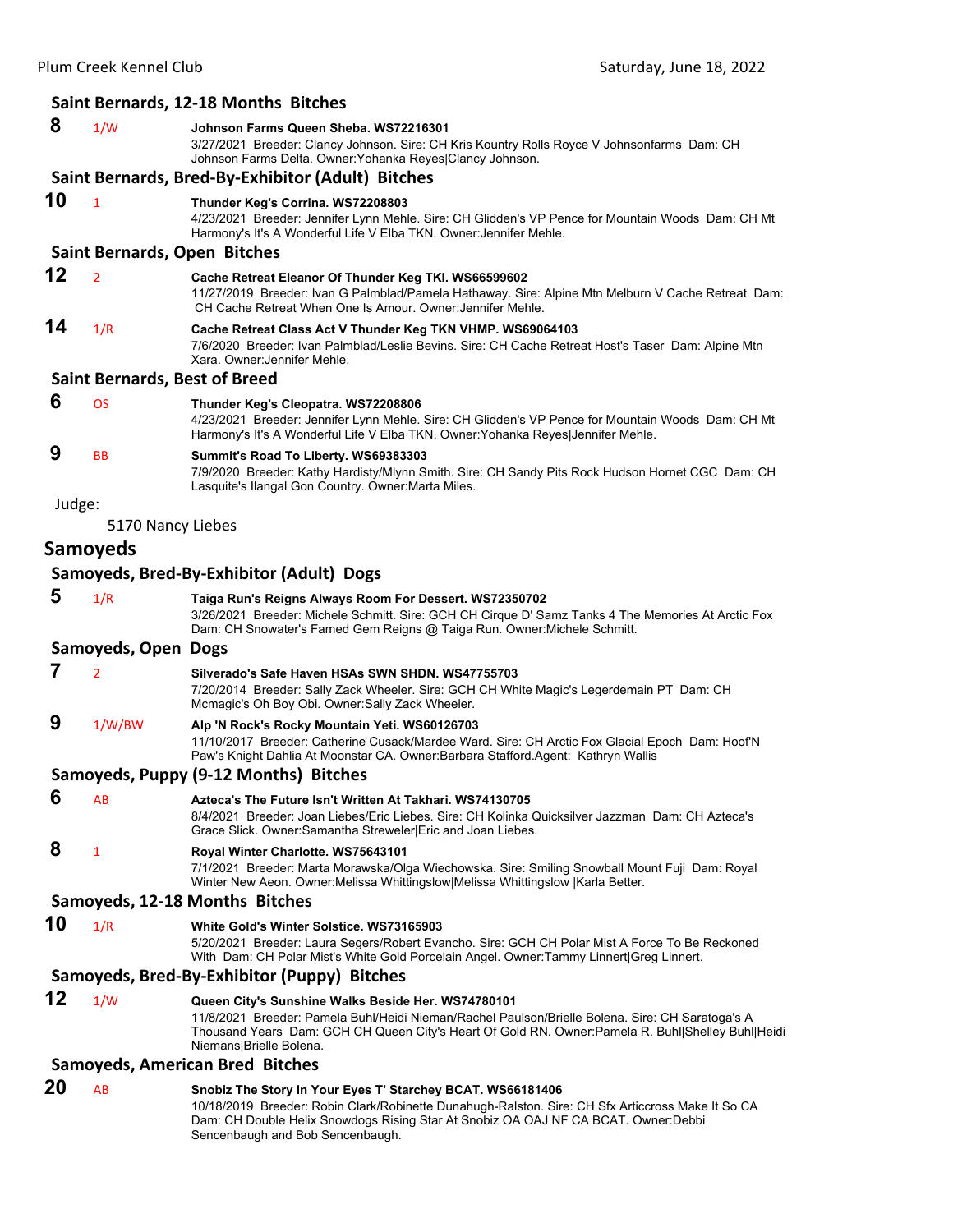|        | Samoyeds, Open Bitches             |                                                                                                                                                                                                                                                                                                                  |
|--------|------------------------------------|------------------------------------------------------------------------------------------------------------------------------------------------------------------------------------------------------------------------------------------------------------------------------------------------------------------|
| 16     | $\mathbf{1}$                       | Silverplume's It's A Beautiful Day. WS66792501<br>12/8/2019 Breeder: Kristi Schopfer/Tom Schopfer. Sire: CH Supernova's Got My Mojo Workin Dam: CH<br>Sunkaska My Heart's On Fire. Owner: Tom Kristi Schopfer.                                                                                                   |
| 22     | 3                                  | Givig Joy Bella Bis Sormovskaya Zarya BCAT. WS63160201<br>8/2/2017 Breeder: M V Ivanova. Sire: Sonata Arctica Jagathor Mistyson Dam: Dorian Spring Penelopa.<br>Owner:Karla Better Melissa Whittingslow  Karla Better.                                                                                           |
| 24     | $\overline{2}$                     | Silverado's Link To The Future RAE BCAT CGCA CGCU TKN. WS64823601<br>4/26/2019 Breeder: Sally Zack Wheeler/Kevin Perry. Sire: GCHB CH Magellan's Only Connect RN TKI<br>Dam: CH Mcmagic's Oh Boy Obi. Owner: Sally Zack Wheeler Michele Janowiak.                                                                |
| 26     | AB                                 | Snobiz Quicksilver Girl O' Starchey BCAT. WS66181405<br>10/18/2019 Breeder: Robin Clark/Robinette Dunahugh-Ralston. Sire: CH Sfx Articcross Make It So CA<br>Dam: CH Double Helix Snowdogs Rising Star At Snobiz OA OAJ NF CA BCAT. Owner:Debbi<br>Sencenbaugh and Bob Sencenbaugh.                              |
|        | <b>Samoyeds, Best of Breed</b>     |                                                                                                                                                                                                                                                                                                                  |
| 11     | AB                                 | CH Hymn Singer's Light By Night. WS47791906<br>6/12/2014 Breeder: Kent Dannen. Sire: CH T-Snow Star's Rock'N Silver Mist Dam: CH Sing Glorious<br>Things Of Thee R Spokn. Owner: Kent Dannen.                                                                                                                    |
| 14     | <b>OS</b>                          | Wintermist's Dream Come True At Echo. WS57744402<br>4/15/2017 Breeder: Linda Kitzman. Sire: CH Echo's Just A Dreamer Dam: CH Hawkwind's Black Beauty<br>Diamond. Owner: Linda Kitzman.                                                                                                                           |
| 15     |                                    | CH T-Snow Star's Top Of The Samhill RN ACT2 CGC. WS55840502<br>10/26/2016 Breeder: Sharon A Wilson/Vickie G Cupps. Sire: GCHS CH T-Snow Star's The Answer Is<br>Knock'N At Your Door Dam: GCH CH Samhill's Shall We Dance. Owner: Colleen McLaughlin Dan Kyler.                                                  |
| 17     | <b>BB</b>                          | GCHG CH Snowbright's Ziggy's My Star Dust CGC TKN. WS56003402<br>12/16/2016 Breeder: Ms. Terri Sigulinsky/Rachel Sigulinsky. Sire: GCH CH Cabaka's Pol'R Mst Pretty<br>Cool Guy Dam: CH Snowbright's Faith Trust N Pixie Dust CA. Owner:Diana Thomas Teri Sigulinsky Rachel<br>Sigulinsky. Anna Mysliwiec        |
| 19     | <b>SEL</b>                         | GCHS CH Azteca's John Denver At Summit. WS60872203<br>3/19/2018 Breeder: Joan Liebes/Eric Liebes. Sire: GCHP CH Pebbles' Run Play It Again Ham Dam: CH<br>Azteca's China Moon. Owner: Connie Rudd.                                                                                                               |
| 28     |                                    | GCH CH Queen City's Heart Of Gold RN. WS57577605<br>6/19/2017 Breeder: Pamela Buhl/Rachel Paulson/Heidi Nieman. Sire: CH Articcross N Snowdog's Fault In<br>Our Stars Dam: Queen City's Dancehall Girl O'Abakan RN CA BCAT. Owner: Pamela R. Buhl Heidi<br>Nieman Rachel Paulson Brielle Bolena.                 |
| 30     |                                    | CH Lol 'N Saratoga's I See Skies Of Blue. WS63632201<br>2/8/2019 Breeder: Rachel Paulson/Heidi Nieman. Sire: CH Wintermist's Rock'N On Thin Ice Dam: CH Lol<br>'N Saratoga's Streetcar Named Desire CAA. Owner: Rachel Paulson.                                                                                  |
| 32     | <b>SEL</b><br>OHBB/OHG1            | GCH CH Saratoga's Catching Snowflakes CGC TKN. WS66697002<br>11/4/2019 Breeder: Heidi Nieman/Brielle Bolena/Robinette Dunahugh-Ralston. Sire: GCH CH Cirque D'<br>Samz Tanks 4 The Memories At Arctic Fox Dam: CH Double Helix Articcross Saratoga Supersonic Speed<br>RI. Owner: Heidi Nieman   Brielle Bolena. |
| 34     |                                    | Azteca's Dream Of Flying. WS71675201<br>12/26/2020 Breeder: Joan Liebes/Eric Liebes. Sire: CH Snoflyte's Baby Boeing Of White Eagle Dam: CH<br>Azteca's Grace Slick. Owner: Judy E Mears Rachel M. Leopold.                                                                                                      |
| Judge: |                                    | 5791 Mrs. Jane E Treiber                                                                                                                                                                                                                                                                                         |
|        | <b>Siberian Huskies</b>            |                                                                                                                                                                                                                                                                                                                  |
|        | <b>Siberian Huskies, Open Dogs</b> |                                                                                                                                                                                                                                                                                                                  |
| 5      | 1/W/BW                             | Vesuvio Of The Midnight Sun. WS68300001                                                                                                                                                                                                                                                                          |

#### 4/17/2020 Breeder: Janis R Church. Sire: CH Blizzard Of Aaahs Of The Midnight Sun Dam: Kczar's Roll The Dice. Owner:SUZANNE MILLER|Mark Lucas.  **7** 2/R **Yetieska's You'Ve Been Ghosted. WS71706404**

1/14/2021 Breeder: Laurissa Schmidt/Virginia Hartronft/Debra E H Fitzgerald/Joseph Fitzgerald. Sire: CH Kayenta's Ghost Dancer BCAT Dam: Yetieska's Greased Lightnin Of Amorok RN CGC TKI. Owner:April & Kenneth Fingerlos & Laurissa Schmidt & Virginia Hartronft.

## **Siberian Huskies, Puppy (9‐12 Months) Bitches**

 **6** <sup>1</sup> **Whatever Whenever Della Vanisella. WS75105301** 7/16/2021 Breeder: Marisa Drioli. Sire: Deep Impact Della Vanisella Dam: Snow Drifter Della Vanisella. Owner:Sheri Wright.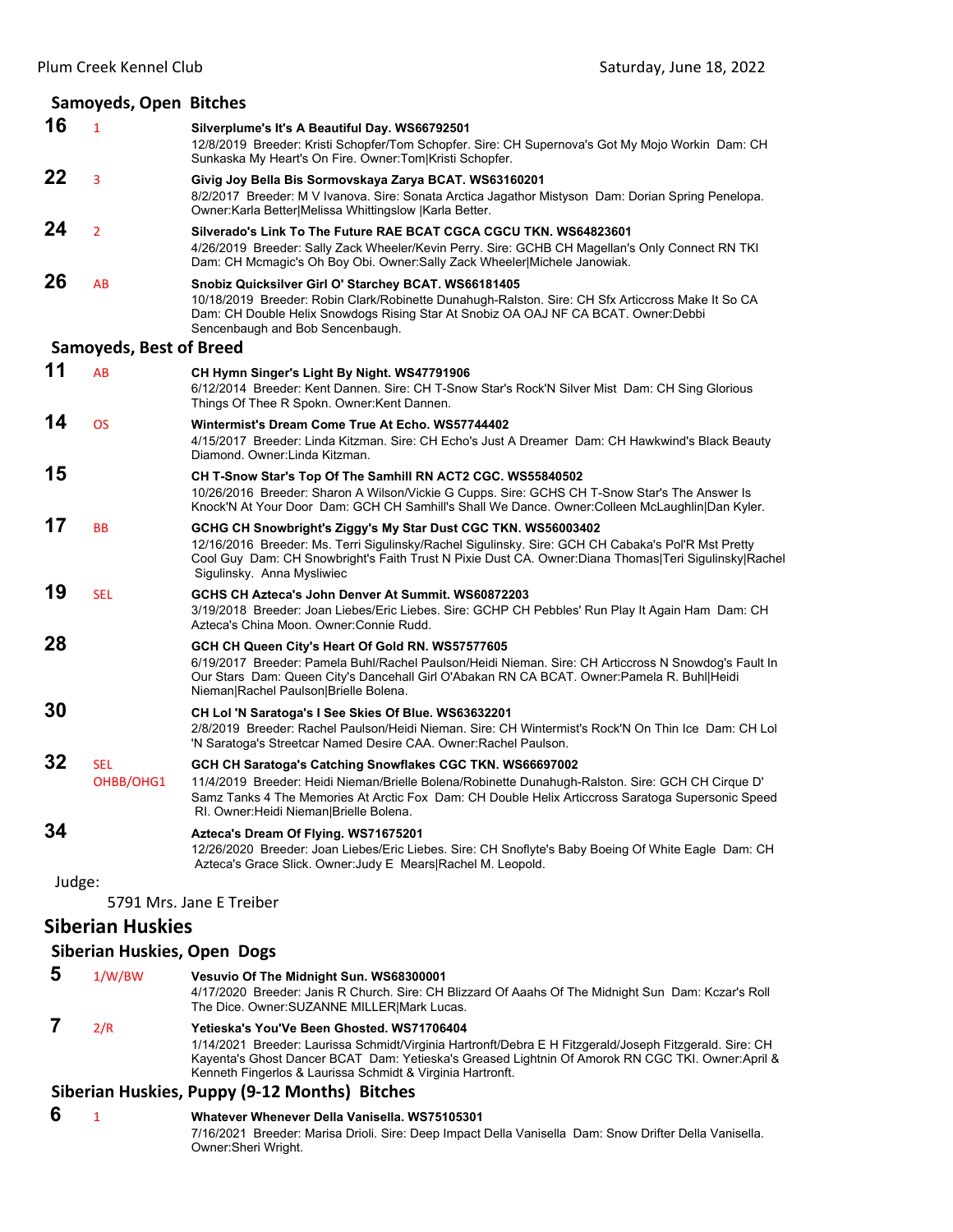|        |                            | Siberian Huskies, Bred-By-Exhibitor (Adult) Bitches                                                                                                                                                                                                                                  |
|--------|----------------------------|--------------------------------------------------------------------------------------------------------------------------------------------------------------------------------------------------------------------------------------------------------------------------------------|
| 8      | AB                         | Winter's Image Of The Midnight Sun. WS69986102<br>9/26/2020 Breeder: Janis Church/Julie Fadden. Sire: GCH CH Walkabout Of The Midnight Sun Dam:<br>GCH CH I'M Just Me Of The Midnight Sun. Owner: Julie Fadden Janis R. Church Julie Fadden.                                         |
| 10     | AB                         | Takhari's I Cross My Heart. WS73163302<br>6/5/2021 Breeder: Shanan L Streweler/Samantha Streweler. Sire: CH Kayenta's Kosmic Kaos Dam: CH<br>Takhari's I Believe In Ghosts. Owner: Shanan L Streweler Samantha Streweler.                                                            |
|        |                            | Siberian Huskies, American Bred Bitches                                                                                                                                                                                                                                              |
| 12     | 1/R                        | Kayenta's Trix Of The Trade. WS67255701<br>1/4/2020 Breeder: Lenore Demmin/Susan Morgan/Kendra Ireton/Wolf Warren. Sire: GCHS CH Kayenta's<br>The Joker Dam: CH Couloir's Snowonder FDC. Owner:Kendra Ireton Lenore Demmin Wolf Warren Susan<br>Morgan.                              |
|        |                            | Siberian Huskies, Open Bitches                                                                                                                                                                                                                                                       |
| 14     | 1/W                        | Couloir's American Dreamer FDC. WS59749002<br>11/16/2017 Breeder: Lori A Chou/Gabrielle Chou/Maryann Mundy/Brooke Bigley. Sire: GCHS CH<br>Maskarade's A Legend In My Own Time CGC Dam: Couloir's I Love A Parade. Owner: Kendra Ireton Lori A<br>Chou Gabrielle Chou Brooke Bigley. |
|        |                            | <b>Siberian Huskies, Best of Breed</b>                                                                                                                                                                                                                                               |
| 9      | <b>BB</b>                  | CH Easy Street Of The Midnight Sun. WS65362301<br>7/10/2019 Breeder: Janis R Church. Sire: GCHS CH Free 'N Easy Of The Midnight Sun Dam: Kczar's<br>Never Ending Grace. Owner: mike blanchard Janice Stadler.                                                                        |
| 11     | <b>SEL</b>                 | CH Running Into The Wild Of The Midnight Sun. WS67420203<br>12/6/2019 Breeder: Julie Fadden/Janis R Church/Matt Fadden. Sire: GCH CH Kyllburg's Silverdawn<br>Nirvana Dam: CH Into The Wild Of The Midnight Sun. Owner: Julie Fadden JANIS R. CHURCH MATT<br>FADDEN Julie fadden.    |
| 16     | <b>OS</b>                  | GCH CH Kayenta's Xolar Flare. WS55744503                                                                                                                                                                                                                                             |
|        | OHBB/OHG4                  | 11/21/2016 Breeder: Lenore Demmin/Kendra Ireton/Wolf Warren/Susan Morgan. Sire: CH Kayenta's<br>Absolute Xero Dam: GCH CH Kayenta's Rendezvous In Rio. Owner: Kendra Ireton Lenore Demmin Wolf<br>Warren Susan Morgan.                                                               |
| 18     | <b>SEL</b>                 | CH Bralin's Fifth Element. WS64140102<br>1/21/2019 Breeder: Sheri L Wright/Karen S Potts/Douglas H Jones. Sire: GCHP CH Highlander's Take It<br>To The Limit Dam: CH Sno-Magic N Jo-Kar's Who's Your Daddy. Owner: Sheri Wright   Douglas H<br>Jones Marisa A Brake.                 |
| Judge: |                            |                                                                                                                                                                                                                                                                                      |
|        |                            | 5791 Mrs. Jane E Treiber                                                                                                                                                                                                                                                             |
|        | <b>Standard Schnauzers</b> |                                                                                                                                                                                                                                                                                      |
|        |                            | <b>Standard Schnauzers, Open Dogs</b>                                                                                                                                                                                                                                                |
| 5      | 1/W/BW                     | Oregonized Whiskey The Unicorn Xo. WS65147701<br>5/26/2019 Breeder: Debra S Kusch/Bernice M Kusch. Sire: Oregonized On Labor Day Dam: Oregonized<br>In Hd. Owner: April Cech.                                                                                                        |
|        |                            | <b>Standard Schnauzers, American Bred Bitches</b>                                                                                                                                                                                                                                    |
| 6      | 1/R                        | <b>Centara Nautical Northstar Wustefuchs. WS62123202</b><br>8/14/2018 Breeder: Linda Dobbie. Sire: CH Centara Canicula Derondo Dam: CH Centara Jemma Jewel<br>RI FDC SWN SCA SIA TT THDN CGCA CGCU TKP ATT VHMA. Owner:Suzanne T and LaRon L Smith.                                  |
|        |                            | <b>Standard Schnauzers, Open Bitches</b>                                                                                                                                                                                                                                             |
| 8      | 1/W                        | Asgard Bliss' Big Bang Wustefuchs. WS62327702                                                                                                                                                                                                                                        |
|        | <b>OHBB</b>                | 8/22/2018 Breeder: Marianna Herpel/Georgia Sabean/Jean Gillen/Anna Marie Bowman. Sire: CH Legacy<br>Lord Of The Vines Dam: GCH CH Sayermarc Asgard Bliss CD BN RE CGC. Owner:Suzanne T and<br>LaRon L Smith.                                                                         |
|        |                            | <b>Standard Schnauzers, Best of Breed</b>                                                                                                                                                                                                                                            |
| 7      | ВB                         | CH Geistvoll Power Play CGCA CGCU TKI. WS66353501                                                                                                                                                                                                                                    |

10/27/2019 Breeder: Renee E Pope/James E Pope Jr.. Sire: GCHG CH Erregen's Little Deuce Coupe Dam: CH Geistvoll Lots 'O Luv. Owner:Renee Pope|James E Pope Jr.  **9** SEL **CH Geistvoll Perfect Pass CGCA CGCU TKI. WS66353505** 10/27/2019 Breeder: Renee E Pope/James E Pope Jr.. Sire: GCHG CH Erregen's Little Deuce Coupe Dam: CH Geistvoll Lots 'O Luv. Owner:Renee Pope|James E Pope Jr.

#### **10** OS **CH Geistvoll Oriental Opal. WS62471607** 10/12/2018 Breeder: Renee E Pope/James E Pope Jr.. Sire: CH Argenta's Prins Paladin Dam: CH Geistvoll Irresistible Ivy. Owner:Cricket Counce|Renee E Pope.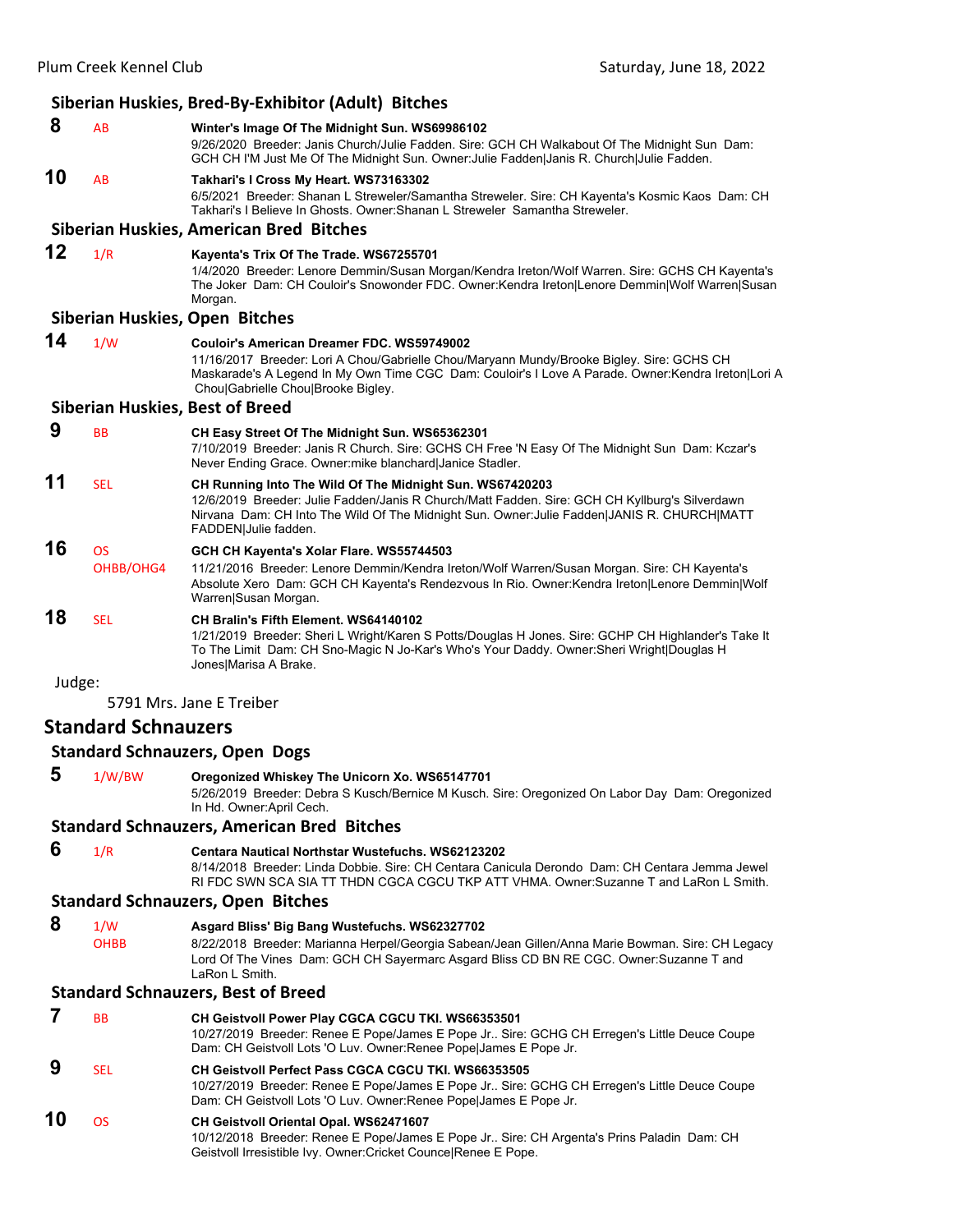5791 Mrs. Jane E Treiber

## **Tibetan Mastiffs**

## **Tibetan Mastiffs, Bred‐By‐Exhibitor (Adult) Bitches**

 **6** AB **Taboo's Goddess Of The Hunt. WS64412505**

12/7/2018 Breeder: Brenda Lott/Debra Peterson. Sire: GCH CH Dawa's Marshall Of Rogue River Dam: GCH CH Aditi Gold Senge. Owner:Debbra Peterson.

#### **Tibetan Mastiffs, Best of Breed**

## **5** BB **GCH CH Taboo's God Of War ATT. WS64412504**

OHBB 12/7/2018 Breeder: Brenda Lott/Debra Peterson. Sire: GCH CH Dawa's Marshall Of Rogue River Dam: GCH CH Aditi Gold Senge. Owner:Debbra Peterson|Alixander Inskeep.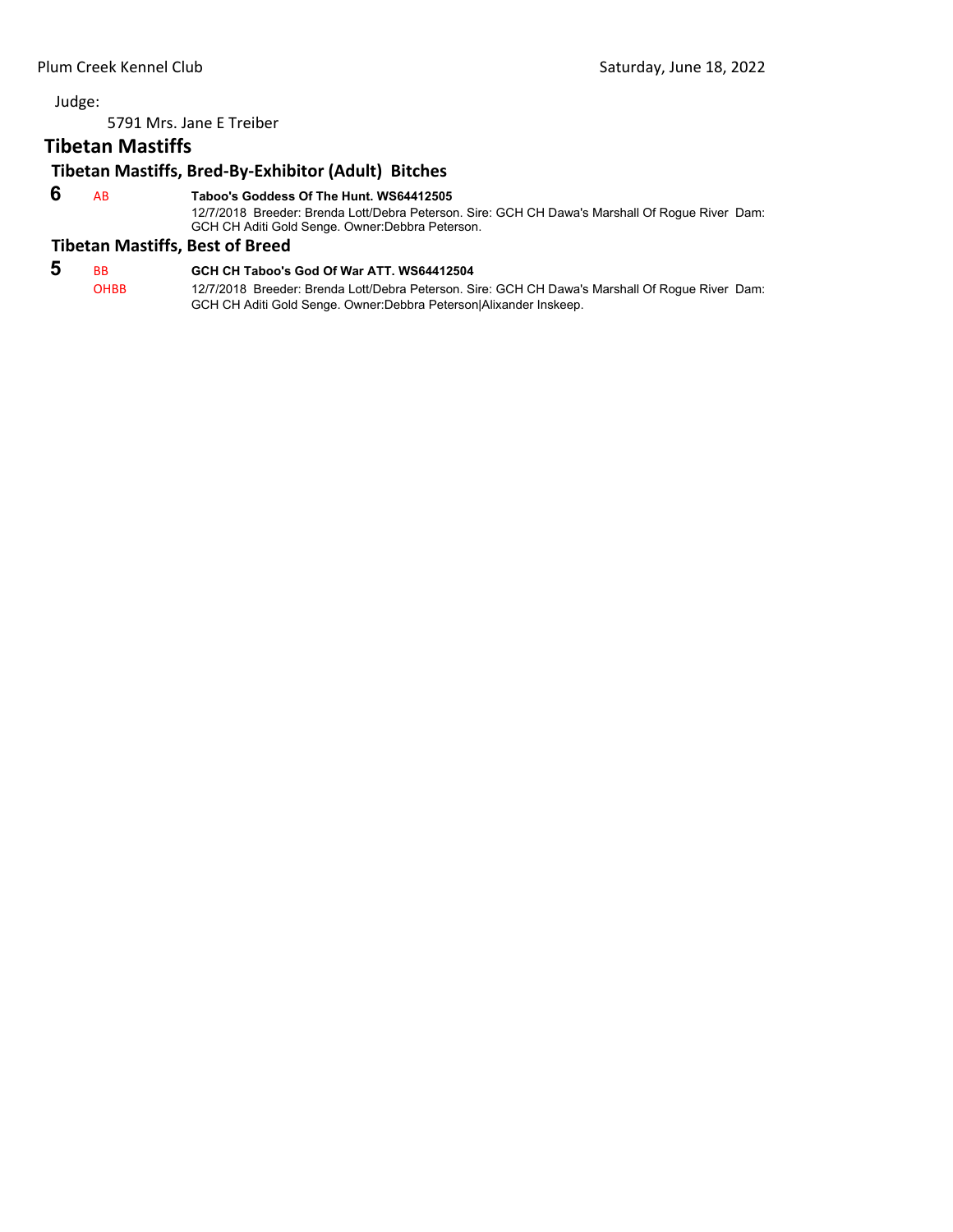## <span id="page-31-0"></span>17376 Carolyn Taylor

## **American Hairless Terriers**

#### **American Hairless Terriers, Puppy (6‐9 Months) Dogs**

#### **5** 1/W/BB **Prisonbreak Dy-No-Mite To Freedom. RN37392002**

OHBB 10/9/2021 Breeder: Robin Staples/Debbie S Holmes. Sire: CH Romanika Wins Amadeus At Prisonbreak Dam: Strider's Doing Time @Prisonbreak. Owner:Rebekah A Schofield|Robin Staples.

Judge:

17376 Carolyn Taylor

#### **Australian Terriers**

#### **Australian Terriers, Open Dogs**

| 5 | 1/W/BW | Araluen's Lovin Ziggy Stardust & Spiders From Mars. RN34405301                                      |  |  |  |
|---|--------|-----------------------------------------------------------------------------------------------------|--|--|--|
|   |        | 11/13/2019 Breeder: Cheryl Mechalke/Jim Mechalke Jr., Sire: CH Araluen's Entertainment Tonight Dam: |  |  |  |
|   |        | GCH CH Araluen's Hot To Trot - My Sharona. Owner:CHERYL A MECHALKE JIM L MECHALKE JR.               |  |  |  |

#### **Australian Terriers, Bred‐By‐Exhibitor (Adult) Bitches**

#### **6** 1/W **Roachan's Tequila Sunrise. RN36207802**

OHBB/OHG3 4/12/2021 Breeder: Ann Roache/Gayle Roache. Sire: GCHB CH Roachan's Cocktail Party Dam: CH Roachan's Joyful Celebration CD RN CGC TKN. Owner:Ann and Gayle Roache.

#### **Australian Terriers, Open Bitches**

 **8** 1/R **Araluen's Long Cool Women In A Black Dress. RN34405302** 11/13/2019 Breeder: Cheryl Mechalke/Jim Mechalke Jr.. Sire: CH Araluen's Entertainment Tonight Dam: GCH CH Araluen's Hot To Trot - My Sharona. Owner:CHERYL A MECHALKE JIM L MECHALKE JR.

#### **Australian Terriers, Best of Breed**

 **7** SEL **GCH CH Roachan's Park Place. RN33078102** 1/19/2019 Breeder: Ann Roache/Gayle Roache. Sire: GCHB CH Roachan's Hedge Fund King Dam: Roachan's Blue Mustang CAA. Owner:Ann and Gayle Roache. **10** BB **GCHB CH Araluen's I Can't Stop Loving You. RN29807102** 7/16/2016 Breeder: Jim Mechalke Jr./Cheryl Mechalke. Sire: GCHS CH Araluen's Gamblers Delight - Let's Get Lucky Dam: Araluen's Fleur - The Goblet Of Fire. Owner:CHERYL A MECHALKE JIM L MECHALKE JR.

Judge:

5791 Mrs. Jane E Treiber

#### **Border Terriers**

#### **Border Terriers, Open Dogs**

 **5** 1/W **Stowthorney Red Moon Rising CD BN RI SE BCAT. RN35099301** OHBB 11/23/2019 Breeder: Robert Brewster/J Green. Sire: Bandicoot Doc Martin Dam: Stowthorney Clairvoyant. Owner:Scott Annis|Scott Annis|Gwen Husted-Annis.

#### **Border Terriers, Best of Breed**

 **6** AB **CH Jarobs Be Bopping Bailey CD BN RA JE RATO CGCA CGCU TKN. RN34119205** 10/4/2019 Breeder: Jody Bryan. Sire: CH Jusutsus Jumping Jehoshaphat Dam: GCH CH Jarobs Sweet Dreams. Owner:Kimberly A Herbst|Frank A Herbst Sr.  **7** BB **CH Sundevils Journey Into Bluwaters Of Spiritmountain. RN32959702** 10/17/2018 Breeder: Laura Wright Smith/Sheila Avram-Hanna. Sire: CH Sundevil's Fifty Shades Of Blu RN JE CA CGCA TKA Dam: GCH CH Sundevil's Gucci BN RN NAJ TKI. Owner:Lisa Martinez.

Judge:

17376 Carolyn Taylor

#### **Fox Terriers (Smooth)**

#### **Fox Terriers (Smooth), Open Bitches**

#### **6** 1/W/BB/G1 **Magnum Of Fun At High Mountain. RN36421202**

4/26/2021 Breeder: Cecilia G Wetzbarger. Sire: GCHG CH High Mtn Warfox High Noon At Foxterity Dam: GCH CH Halcar High Mtn Beautiful. Owner:Cecilia Wetzbarger .Agent: Monica Lamontagne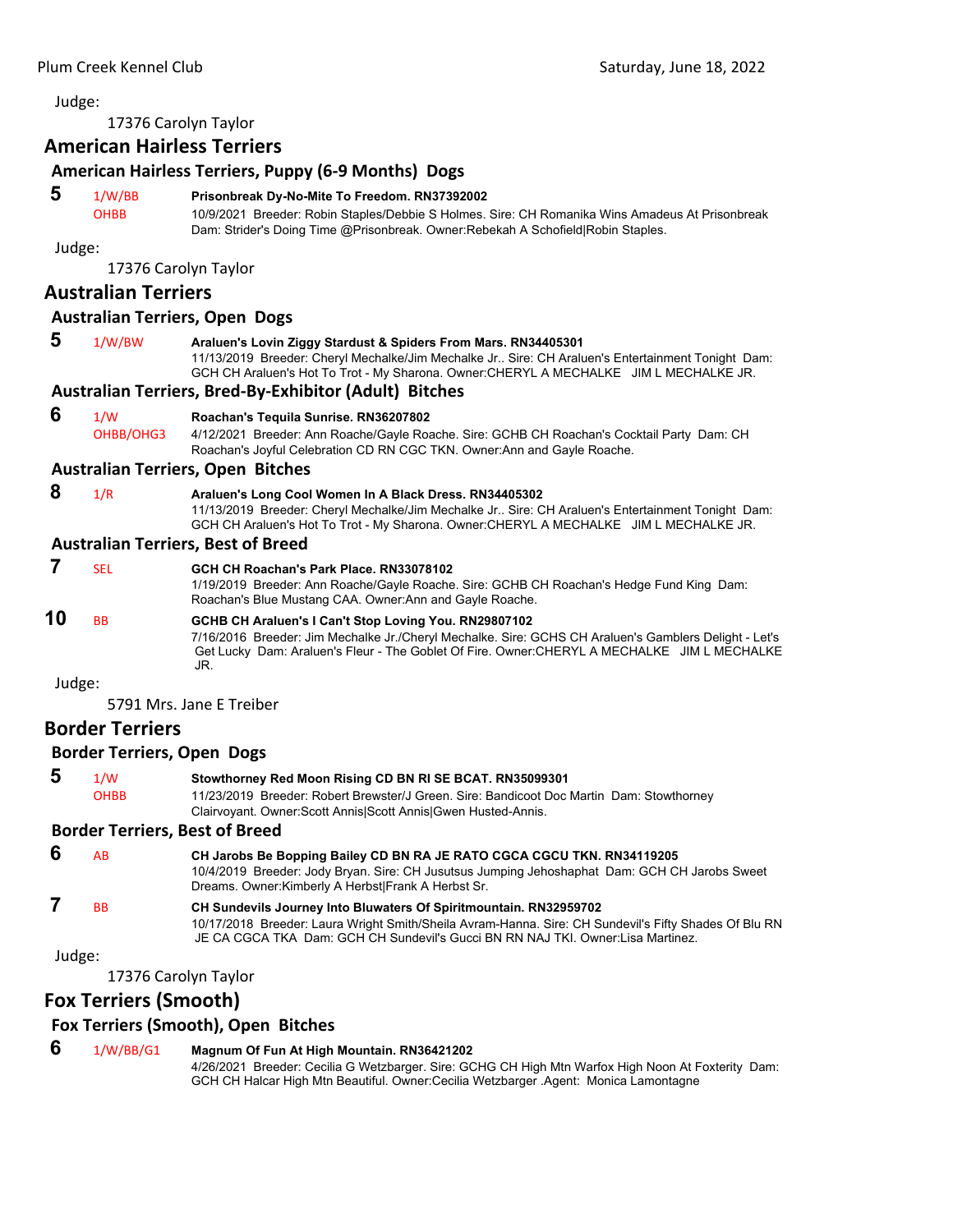17376 Carolyn Taylor

## **Miniature Schnauzers**

#### **Miniature Schnauzers, Open Dogs**

| 5      | 1/W/BW                 | Repitition's New Adventures With Laroh. RN34037501<br>5/14/2019 Breeder: Kurt Garmaker/Andy Tsieh. Sire: GCHS CH Repitition's Hard Knock Life Dam: CH<br>Repitition's Angel Of Music. Owner: Dr Rod Hartshorn . Agent: Monica Lamontagne                                                    |
|--------|------------------------|---------------------------------------------------------------------------------------------------------------------------------------------------------------------------------------------------------------------------------------------------------------------------------------------|
|        |                        | <b>Miniature Schnauzers, 12-18 Months Bitches</b>                                                                                                                                                                                                                                           |
| 6      | 1/R                    | Laroh's Fire In The Sky II. RN36723601<br>2/10/2021 Breeder: Dr. Rod Hartshorn/Laura Hartshorn/Christopher Hallock/Kimberly Wadas. Sire: CH<br>Laroh's Pistol Pete Dam: CH Laroh's Wadas Snake Eyes. Owner: Dr Rod Hartshorn . Agent: Monica<br>Lamontagne                                  |
|        |                        | <b>Miniature Schnauzers, Open Bitches</b>                                                                                                                                                                                                                                                   |
| 8      | 1/W                    | Laroh's Enchanted, RN35473901<br>9/24/2020 Breeder: Dr. Rod Hartshorn/Laura Hartshorn/Christopher Hallock/Blade Kilbourne. Sire: CH<br>Laroh's Pistol Pete Dam: CH Laroh's Bewitched. Owner: Dr Rod Hartshorn Agent: Monica Lamontagne                                                      |
|        |                        | <b>Miniature Schnauzers, Best of Breed</b>                                                                                                                                                                                                                                                  |
| 7      | BB/G2                  | GCHG CH Laroh's I Ain't Kidding. RN31868501<br>1/27/2018 Breeder: Dr. Rod Hartshorn/Laura Hartshron/Chris Hallock. Sire: GCHG CH Allaruth Carmel Still<br>Kidding V Sole Baye Dam: Laroh's Sweet N' Sassy. Owner: Dr Rod Hartshorn . Agent: Monica<br>Lamontagne                            |
| 10     | <b>OS</b><br>OHBB/OHG1 | CH Tivoli's Sound Of My Soul. RN36271001<br>3/14/2021 Breeder: Jackie Harris/Carol Henning/Connie Krohn. Sire: GCHB CH Allaruth Carmel Just<br>Kidding Around V Sole Baye Dam: GCHB CH Sparx Cake By The Ocean BCAT ACT2 ACT2J RATN TKI.<br>Owner: Jackie Harris Carol Henning Carole Alex. |
| Judge: |                        |                                                                                                                                                                                                                                                                                             |
|        |                        | 17376 Carolyn Taylor                                                                                                                                                                                                                                                                        |
|        | <b>Rat Terriers</b>    |                                                                                                                                                                                                                                                                                             |
|        |                        | Rat Terriers, Bred-By-Exhibitor (Adult) Dogs                                                                                                                                                                                                                                                |
| 5      | AB                     | Outlaws Kock Of The Walk, RN36833301<br>11/22/2020 Breeder: Sheree Sanchez. Sire: CH K2's Kickin Sass @ Outlaw Dam: CH K2's Outlaw<br>Justice, Owner: Sheree Sanchez.                                                                                                                       |
|        |                        | Rat Terriers, Bred-By-Exhibitor (Adult) Bitches                                                                                                                                                                                                                                             |
| 6      | 1/W/BB<br><b>OHBB</b>  | Outlaws Rock Rock Shimmy Pop Pop. RN34745201<br>2/18/2020 Breeder: Sheree Sanchez/Tracey Kallas. Sire: CH K2's Kickin Sass @ Outlaw Dam: Outlaws<br>Tiny Ballerina @ K2. Owner: Sheree Sanchez.                                                                                             |
|        |                        | <b>Rat Terriers, American Bred Bitches</b>                                                                                                                                                                                                                                                  |

## **8** AB **K2's Sky's The Limit RN. RN33812203**

7/4/2019 Breeder: Tracey A Kallas. Sire: CH K2's Bad Boy Holiday Dam: Kilshan's Gen Next of K2. Owner:Isabelle Bokelman|Tracey Kallas.

Judge:

17376 Carolyn Taylor

#### **Russell Terriers**

#### **Russell Terriers, Puppy (9‐12 Months) Bitches**

 **6** 1/W/BB **Briarwood Creek Georgetta. RN36928003**

OHBB 7/22/2021 Breeder: Lee Ann Choquette. Sire: White River Frank's Junior Dam: D.B.F Moonlight Bay. Owner:Lee Ann Choquette.

#### **Russell Terriers, American Bred Bitches**

#### **8** AB **D.B.F. Dare To Stare. RN33355803**

3/22/2019 Breeder: Candace Lundin. Sire: CH Talisman D.B.F. Rough Rider Dam: Russtyle's Volga Black Caviar. Owner:Sheree Sanchez|Candace Lundin.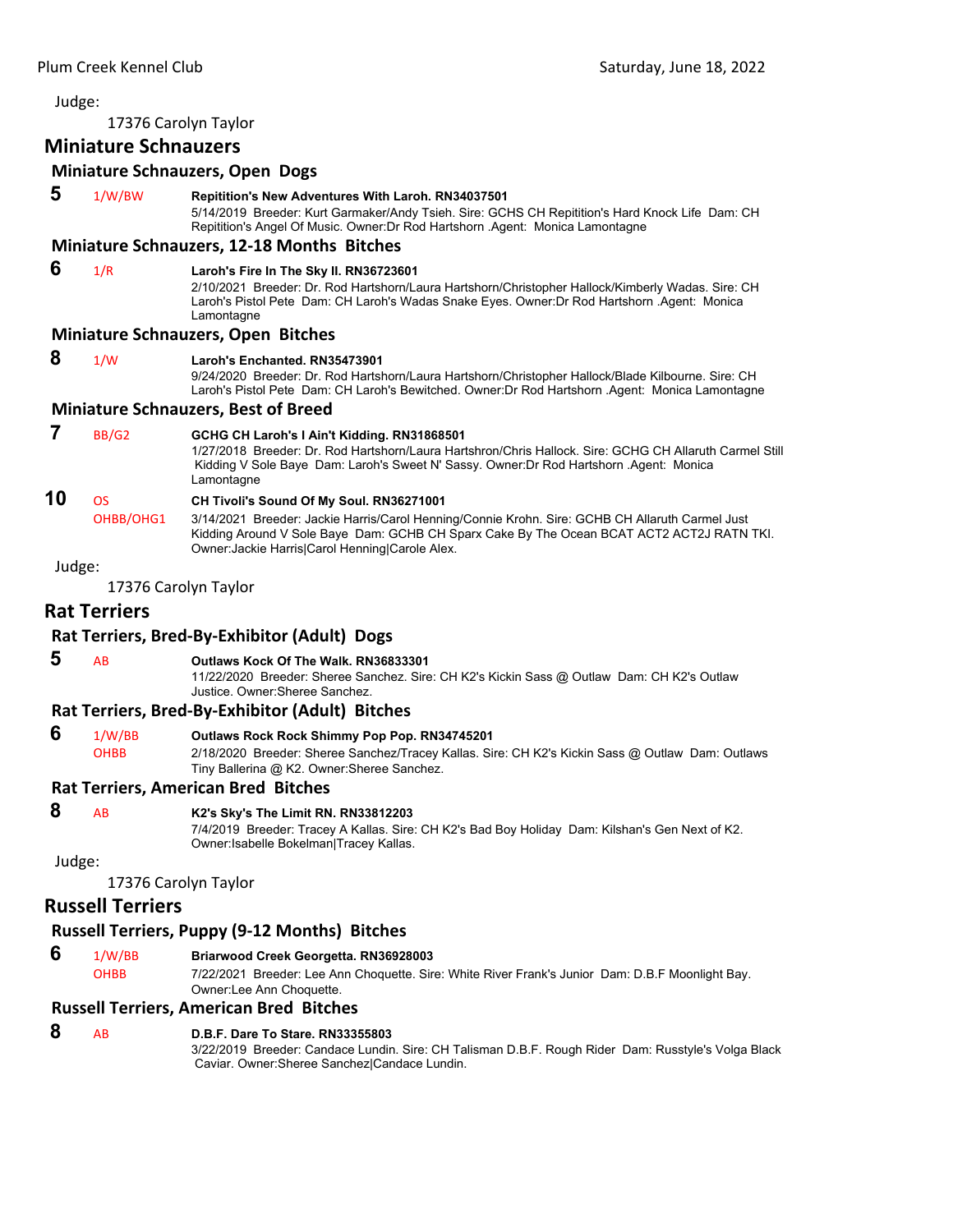17376 Carolyn Taylor

## **Scottish Terriers**

#### **Scottish Terriers, Best of Breed**

 **5** BB **CH Chyscott's Ringmaster. RN33227002** OHBB/OHG4 11/12/2018 Breeder: Margaret E. Plumb/Larae Shafer/Kristen Simmons/Whitney Shafer. Sire: CH Chyscott"S Kingsman Dam: CH Chyscott's Darkest Before The Dawn. Owner:Tracy Hill|L&W Shafer|K Simmons.  **6** AB **GCHB CH Chyscott's Traveling In Style. RN34510401** 12/14/2019 Breeder: Larae Shafer/Whitney Jean Shafer/Kristen Simmons. Sire: CH Heartland's One Tank Trip FDC Dam: CH Chyscott's Arriving In Style CGC. Owner:Frankie Jones |Alex Marti-nez |Kristen Simmons|Whitney Shafer . Judge:

17376 Carolyn Taylor

## **Soft‐Coated Wheaten Terriers**

#### **Soft‐Coated Wheaten Terriers, Bred‐By‐Exhibitor (Puppy) Dogs**

- **5** 1/W/BB/BW/G **Stratford Finian's Rainbow. RN36645602**
	- 3

6/21/2021 Breeder: Ellen Mumm/Molly O'Connell. Sire: GCH CH Star No Shirt No Shoes No Service Dam: CH Stratford Better By Design. Owner:Molly OConnell|Jane Bartel.

#### **Soft‐Coated Wheaten Terriers, 12‐18 Months Bitches**

 **6** 1/W/OS **Stratford The Jungle Girl. RN36367801**

3/27/2021 Breeder: Krista Dembeck/Molly O'Connell. Sire: Stratford The Weaver Of Oz Dam: GCH CH Stratford West With The Night. Owner:Molly OConnell.

#### **Soft‐Coated Wheaten Terriers, Bred‐By‐Exhibitor (Puppy) Bitches**

 **8** AB **Stratford Let Down Your Hair. RN36645601**

6/21/2021 Breeder: Ellen Mumm/Molly O'Connell. Sire: GCH CH Star No Shirt No Shoes No Service Dam: CH Stratford Better By Design. Owner:Molly OConnell|Ellen Mumm.

#### **Soft‐Coated Wheaten Terriers, Best of Breed**

## **7** SEL **GCHB CH Saltnsea Just An Illusion. RN33258001**

2/6/2019 Breeder: Sandi Larsen/Susan Jacobsen/Eric Taylor. Sire: CH Andover All Done With Mirrors Dam: CH Saltnsea Suzi's Sunmeadow. Owner:Sandra and Jim Larsen .Agent: Monica Lamontagne

Judge:

17376 Carolyn Taylor

#### **Staffordshire Bull Terriers**

## **Staffordshire Bull Terriers, Puppy (9‐12 Months) Bitches**

| 6  | 1/W | Red Rocks Cinnabun, RN36710402<br>7/14/2021 Breeder: Ashash Jivan/BRUCE K FOSGATE. Sire: Red Rocks Optimus Prime Dam: Red<br>Rocks Victoria. Owner: ASHASH JIVAN Bruce K Fosgate.                          |
|----|-----|------------------------------------------------------------------------------------------------------------------------------------------------------------------------------------------------------------|
| 8  | 2/R | Red Rocks Dark Angel. RN36901402<br>7/27/2021 Breeder: Ashash Jivan. Sire: Cravonmark Midnite Cowboy Of Yardstick Dam: CH Red Rocks<br>Jet Setter, Owner: ASHASH JIVAN.                                    |
| 10 | 3   | Red Rocks No Sugar Coating Needed. RN37034401<br>7/31/2021 Breeder: Ashash Jivan. Sire: CH Red Rocks Plutonic Warrior Dam: Red Rocks X-Tra Penny.<br>Owner: KHUSHI JIVAN  Bruce K Fosgate  ASHASH C JIVAN. |
| 12 | 4   | Red Rocks Jinx, RN37034402<br>7/31/2021 Breeder: Ashash Jivan. Sire: CH Red Rocks Plutonic Warrior Dam: Red Rocks X-Tra Penny.<br>Owner: ASHASH JIVAN Bruce K Fosgate.                                     |
|    |     | <b>Staffordshire Bull Terriers, Best of Breed</b>                                                                                                                                                          |
| 5  | BB. | Red Rocks Moto Moto, RN34269802<br>8/12/2019 Breeder: Ashash Jivan/BRUCE K FOSGATE. Sire: GCH CH Red Rocks Stormy Night Dam:                                                                               |

CH Red Rocks Rosie Radish. Owner:ASHASH JIVAN|Bruce K Fosgate|Khushi Jivan.

## **7** SEL **GCHS CH Juggernaut's Chart A Course Sulu. RN29075103**

 OHBB/OHG2 2/22/2016 Breeder: Raymond Lebedeff/Larry Petersen/William Reiter/Jennnifer Reiter. Sire: GCH CH Dynastaffs Maximus Orbis Terrarum Dam: GCHB CH Thunderhead's Luna's Dark Side. Owner:Ray Lebedeff|Larry Peterson|Gabe Butler.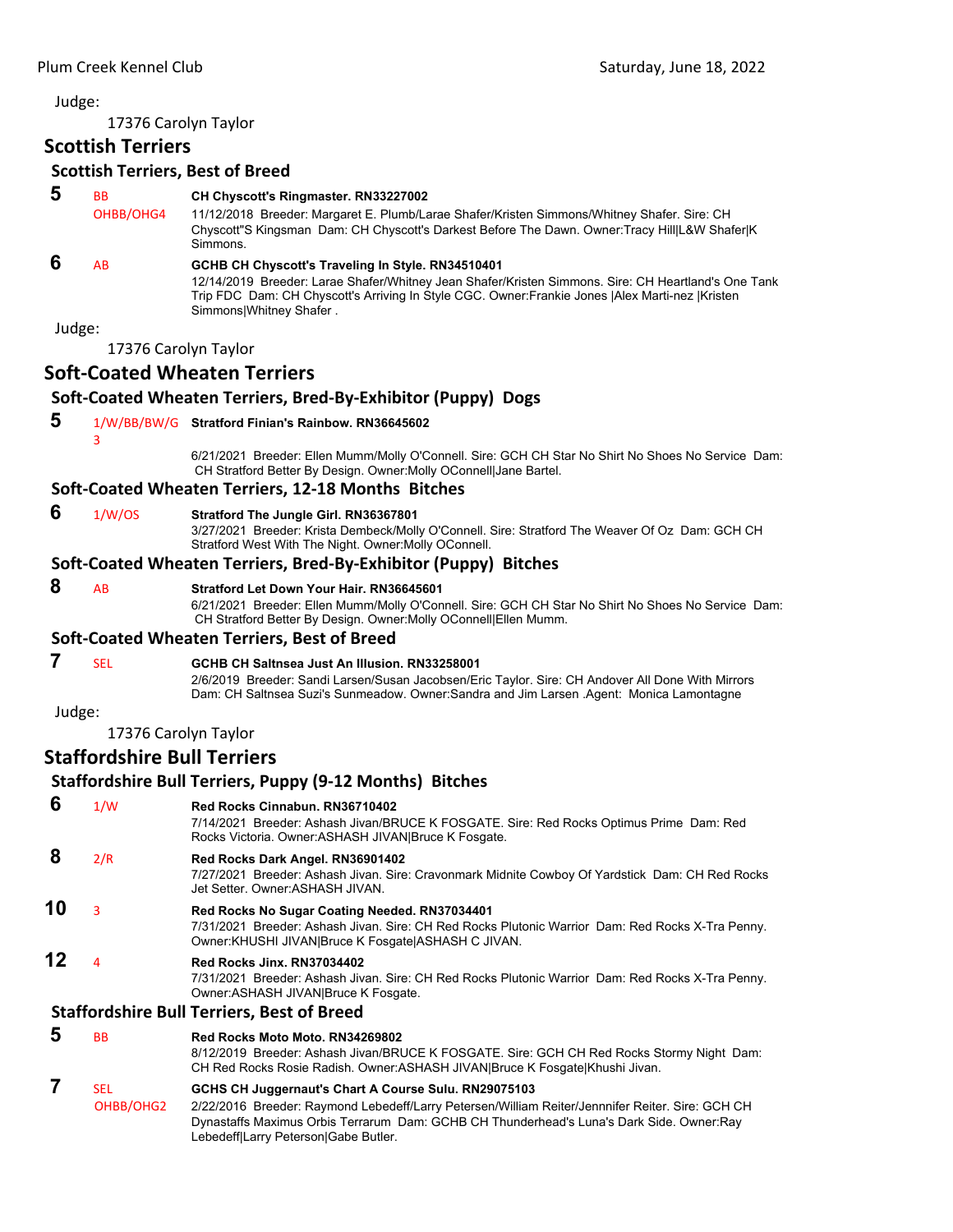### **14** OS **GCH CH Juggernaut's Lady Guinevere. RN33566102**

 5/27/2019 Breeder: Raymond Lebedeff/Larry Petersen. Sire: GCH CH Fountainheed's Lord Pretty Flacko Dam: GCHB CH Juggernaut's Charmer Celtic Warrior Princess. Owner:Ray Lebedeff|Larry Petersen|Gabe Butler|Gabriele Seide.

Judge:

17376 Carolyn Taylor

## **West Highland White Terriers**

#### **West Highland White Terriers, Bred‐By‐Exhibitor (Adult) Dogs**

- **5** 1/W/OS **Camelot's Ashton. RN34156101**
	- OHBB 10/17/2019 Breeder: Judith Mcknight/John McKnight. Sire: GCHS CH Snowy River's Trail Rider Dam: CH Camelot's Makayla. Owner:Judith and John McKnight.

## **7** 2/R **Camelot's Quinn. RN34156104**

10/17/2019 Breeder: Judith Mcknight/John McKnight. Sire: GCHS CH Snowy River's Trail Rider Dam: CH Camelot's Makayla. Owner:Judith and John McKnight.

#### **West Highland White Terriers, Bred‐By‐Exhibitor (Adult) Bitches**

 **6** 1/W/BW **Camelot's Miss Pied Piper. RN34156102** 10/17/2019 Breeder: Judith Mcknight/John McKnight. Sire: GCHS CH Snowy River's Trail Rider Dam: CH Camelot's Makayla. Owner:Judith and John McKnight.

#### **West Highland White Terriers, Best of Breed**

## **8** BB/G4 **CH Lindenka U.S. Short Bred Biscuit At Snowy River. RN35121703**

5/2/2020 Breeder: Linda Limon/S Louis Limon. Sire: GCHS CH Snowy River's Trail Rider Dam: GCH CH Lindenka U.S. Delta's Last Tango. Owner:Cindy Higginbotham |Michael Higginbotham|Linda Limon|Louis Limon.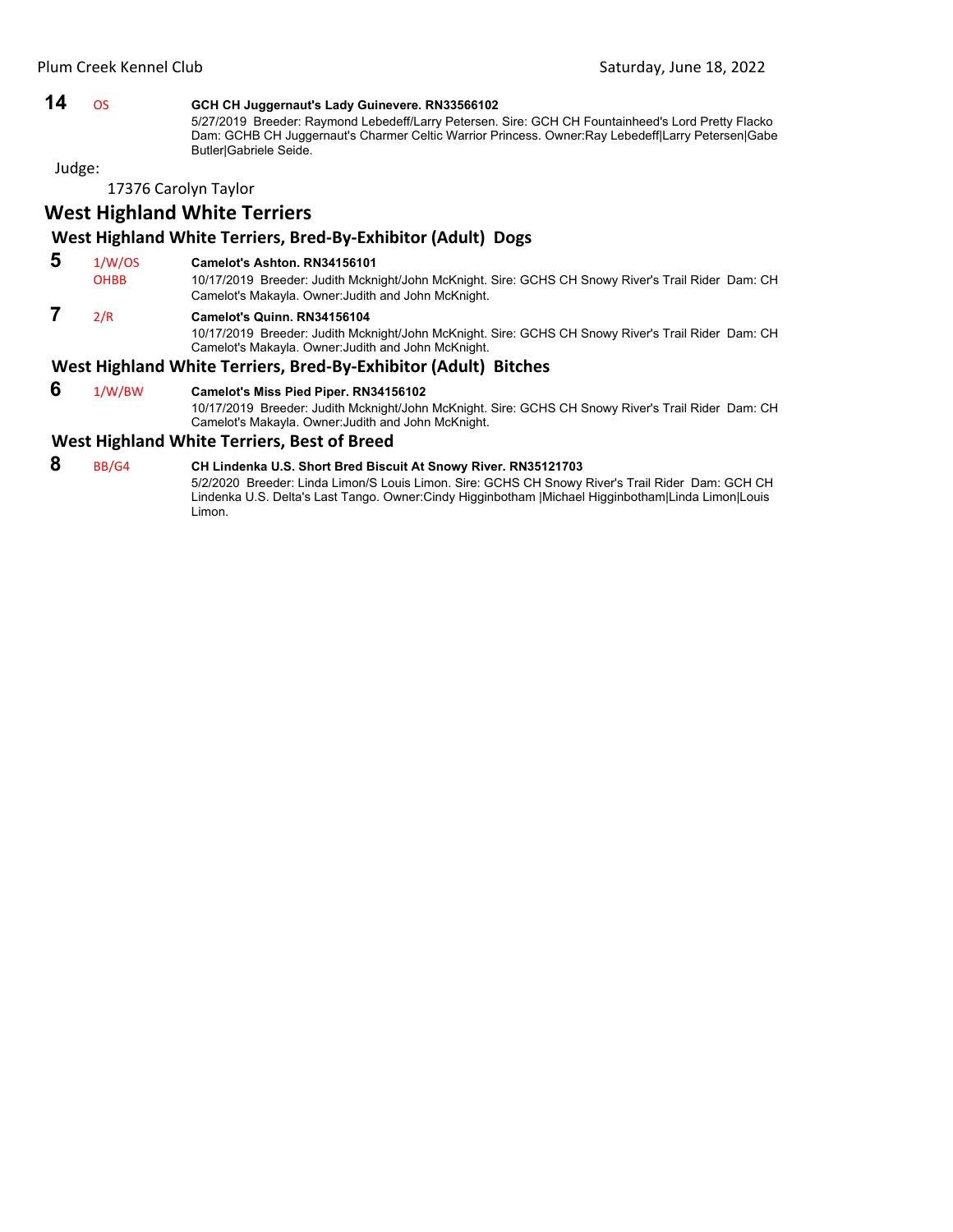<span id="page-35-0"></span>17376 Carolyn Taylor

## **Affenpinschers**

|        | Anthymoticia                     |                                                                                                                                                                                                                                                                 |
|--------|----------------------------------|-----------------------------------------------------------------------------------------------------------------------------------------------------------------------------------------------------------------------------------------------------------------|
|        |                                  | Affenpinschers, Bred-By-Exhibitor (Adult) Bitches                                                                                                                                                                                                               |
| 6      | 1/W                              | Ferlin Gizmo's Worth It All. TS49310701<br>7/1/2020 Breeder: Linda M Ferris/Kathie Timko/Evelyn Shoemaker. Sire: CH Ferlin Cobbler's Solace<br>Uncle Sam Dam: GCH CH Ferlin's & Gizmo's Worth The Effort. Owner: Kathie Timko Linda Ferris Evelyn<br>Shoemaker. |
| 8      | 2/R                              | Gizmo Ferlin's Play Toy. TS51662301<br>4/20/2021 Breeder: Kathie Timko/Linda Ferris. Sire: GCH CH Coachlight Aff-Ter The Man In Black Dam:<br>CH Gizmo Ferlin's Playmate. Owner: Kathie Timko Linda Ferris.                                                     |
|        |                                  | <b>Affenpinschers, Best of Breed</b>                                                                                                                                                                                                                            |
| 5      | <b>OS</b>                        | Enchante's Mama Dropped The Mic. TS49963501<br>1/26/2021 Breeder: Barry Leece/Cameron Riegel. Sire: CH Enchante's Pi In The Sky Dam: Die Fesche<br>Lola V. Tani Kazari. Owner: Kathie Timko Linda Ferris Evelyn Shoemaker.                                      |
| 10     | BB/G4<br><b>OHBB</b>             | CH Ferlin Gizmo's Worth Every Moment. TS44605401<br>7/30/2019 Breeder: Linda M Ferris/Kathie Timko. Sire: CH Donnybrook Truly's Thomas Dam: GCH CH<br>Ferlin's & Gizmo's Worth The Effort. Owner: Kathie TimkolLinda Ferris.                                    |
| Judge: |                                  |                                                                                                                                                                                                                                                                 |
|        | 17376 Carolyn Taylor             |                                                                                                                                                                                                                                                                 |
|        | <b>Biewer Terrier</b>            |                                                                                                                                                                                                                                                                 |
|        |                                  | Biewer Terrier, Puppy (9-12 Months) Dogs                                                                                                                                                                                                                        |
| 5      | AB                               | Triple Crown American Pharaoh Firecracker For Tnt. TS53908601<br>7/2/2021 Breeder: Michele Lyons. Sire: GCH CH Ola De Gras Very Wonderful Wins CM4 Dam:<br>Matryoshka Irish Jazz CM3. Owner: Michele Lyons and Theresa Tafoya.                                  |
|        | <b>Biewer Terrier, Open Dogs</b> |                                                                                                                                                                                                                                                                 |
| 7      | AB                               | Rocky Mountain's Never Say Never At Jodis. TS45982503<br>1/24/2020 Breeder: Karen Hansen/Jared Hansen. Sire: Bright Bering CM3 CGCA CGCU TKN Dam:<br>Rocky Mountain's Ms Berlin. Owner: JoAnn Rausch Dion Rausch Karen Hansen.                                  |
|        |                                  | <b>Biewer Terrier, Open Bitches</b>                                                                                                                                                                                                                             |
| 8      | AB                               | Daniel Konti Leilani. TS43570401<br>2/2/2019 Breeder: A Yu Pavlenko. Sire: Oligarch Iz Sky Joker Dam: Beatrice. Owner:Michele Lyons. Theresa Tafoya                                                                                                             |
| 10     | AB                               | Rocky Mountain's Dream On Haley At Jodis. TS44690503<br>12/3/2019 Breeder: Karen Hansen. Sire: Bobbi Ben Berenis Selfie Star CGC TKN Dam: Al Fed Dgi<br>Agnes. Owner: JoAnn Rausch Dion Rausch Karen Hansen.                                                    |
| Judge: |                                  |                                                                                                                                                                                                                                                                 |
|        | 17376 Carolyn Taylor             |                                                                                                                                                                                                                                                                 |
|        |                                  | <b>Cavalier King Charles Spaniels</b>                                                                                                                                                                                                                           |
|        |                                  | Cavalier King Charles Spaniels, Bred-By-Exhibitor (Adult) Dogs                                                                                                                                                                                                  |
| 5      | 1/R                              | Cobrnik Maxwell. TS49503905<br>11/28/2020 Breeder: DIANA COOK. Sire: Pascavale Tommy Dam: Cobrnik Rockin Robin. Owner:Diana Cook.                                                                                                                               |
| 7      | $\overline{2}$                   | Intrynzik Lolliegag. TS51731101<br>6/1/2021 Breeder: John Goodwin. Sire: Forestcreek Bentwood Starman Dam: Intrynzik Shes No Fool.<br>Owner: John Goodwin and Elise Goodwin.                                                                                    |
|        |                                  | <b>Cavalier King Charles Spaniels, American Bred Dogs</b>                                                                                                                                                                                                       |
| 9      | 3                                | Intrynzik Moon On His Wings. TS41783202<br>3/1/2019 Breeder: John Goodwin/DIANA COOK. Sire: CH Intrynzik Blase Dam: Cobrnik Rockette At<br>Intrynzik. Owner: Nicole Thibault   John Goodwin.                                                                    |
| 11     | $\overline{2}$                   | Forestcreek Jazz Fest. TS45062602<br>9/13/2019 Breeder: Dr. Kevin Cline. Sire: CH Pascavale Jackson Dam: Forestcreek Solitaire.<br>Owner: John Goodwin Dr. Kevin Cline.                                                                                         |
| 15     | $\mathbf{1}$                     | Cobrnik Intrynzik Walk The Line. TS47872004<br>7/27/2020 Breeder: DIANA COOK. Sire: CH Legacy Orfeo Dam: Cobrnik Harvest Moon. Owner:Diana Cook.                                                                                                                |
|        |                                  | <b>Cavalier King Charles Spaniels, Open Dogs</b>                                                                                                                                                                                                                |
| 17     | 1/W                              | Sheeba Storm Trooper. TS44704001<br>8/18/2019 Breeder: Karin Ostmann. Sire: CH Sheeba Viva Las Vegas Dam: Sheeba Morning Glory.<br>Owner: Karin Ostmann and Audreey Rogers.                                                                                     |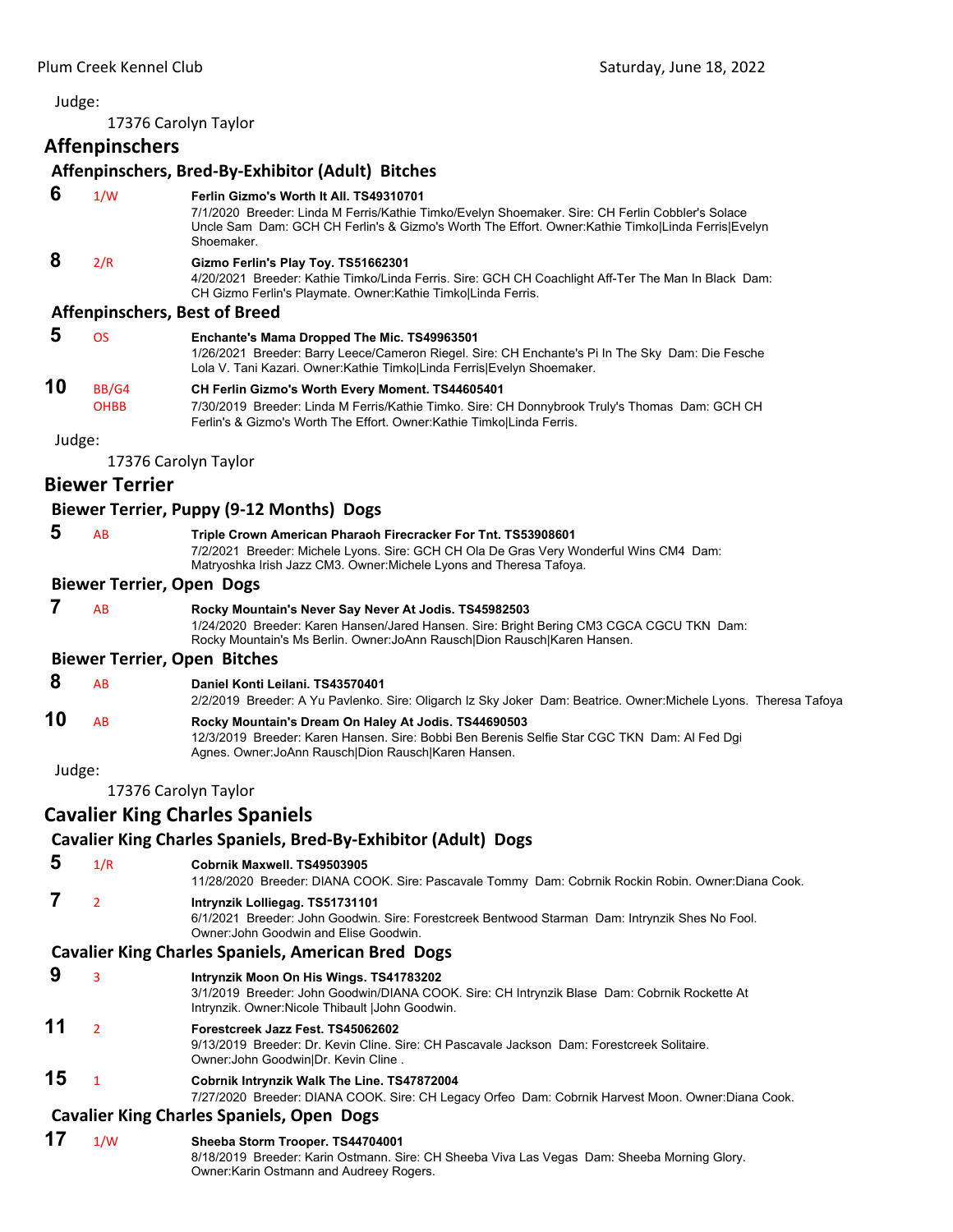|        |                               | <b>Cavalier King Charles Spaniels, 12-18 Months Bitches</b>                                                                                                                                                                                    |
|--------|-------------------------------|------------------------------------------------------------------------------------------------------------------------------------------------------------------------------------------------------------------------------------------------|
| 6      | 1/R                           | Chadwick Halo Spot At Intrynzik. TS52670201<br>6/8/2021 Breeder: C Anne Eckersley. Sire: Pascavale Tommy Dam: Chadwick Tutti Frutti. Owner: John<br>Goodwin and Elise Goodwin.                                                                 |
|        |                               | <b>Cavalier King Charles Spaniels, Novice Bitches</b>                                                                                                                                                                                          |
| 8      | AB                            | Ranlyn Tally Queen Of Two Hearts At Royal Knights. TS44123102<br>10/10/2019 Breeder: Lynnette Bragg. Sire: GCH CH B&B's Sir Tobias Bragg Toby Dam: Ranlyn's Allure<br>De Chanel. Owner: Michelle L Jordan Lynette Bragg.                       |
|        |                               | <b>Cavalier King Charles Spaniels, Amateur Owner Handler Bitches</b>                                                                                                                                                                           |
| 8      | AB                            | Ranlyn Tally Queen Of Two Hearts At Royal Knights. TS44123102<br>10/10/2019 Breeder: Lynnette Bragg. Sire: GCH CH B&B's Sir Tobias Bragg Toby Dam: Ranlyn's Allure<br>De Chanel. Owner: Michelle L Jordan Lynette Bragg.                       |
| 10     | AB                            | Cercei Lannister-Tr. TS46789402<br>5/15/2019 Breeder: Mauro Simone. Sire: CH Royal Romance For You Dam: Alice In Wonderland For<br>Giorgio And Friends-Tr. Owner: Michelle L Jordan.                                                           |
|        |                               | <b>Cavalier King Charles Spaniels, American Bred Bitches</b>                                                                                                                                                                                   |
| 12     | $\overline{2}$                | Cobrnik What A Wonderful World, TS42531001<br>6/3/2019 Breeder: Audrey Rogers. Sire: GCH CH Mtnvista Range Rider Dam: CH Saltayre Dream Maker.<br>Owner: Diana Cook.                                                                           |
| 14     | 3                             | Cobrnik Sticky Wicket. TS45089701<br>12/1/2019 Breeder: DIANA COOK. Sire: CH Sheeba Royal Elementary Dam: Cobrnik Harvest Moon.<br>Owner: Cindi Anderson.                                                                                      |
| 16     | 1/W/BW                        | Intrynzik Hocus Pocus. TS48886301<br>10/29/2020 Breeder: John Goodwin. Sire: CH Intrynzik Cobrnik Sauvignon Dam: Intrynzik Shes No Fool.<br>Owner: Kaylee Burdick   Elise Goodwin.                                                             |
| 18     | 4                             | Sheeba Beyonce. TS50273001<br>1/17/2021 Breeder: Karin Ostmann. Sire: Sheeba Rocketman Dam: Sheeba Amazing Love.<br>Owner: Audrey Rogers.                                                                                                      |
|        |                               | <b>Cavalier King Charles Spaniels, Open Bitches</b>                                                                                                                                                                                            |
| 10     | AB                            | Cercei Lannister-Tr. TS46789402<br>5/15/2019 Breeder: Mauro Simone. Sire: CH Royal Romance For You Dam: Alice In Wonderland For<br>Giorgio And Friends-Tr. Owner: Michelle L Jordan.                                                           |
|        |                               | <b>Cavalier King Charles Spaniels, Best of Breed</b>                                                                                                                                                                                           |
| 19     | <b>OS</b>                     | CH Reymaree's The Last Dance At Bentlane. TS46456401<br>5/10/2020 Breeder: Susan Benton/Dawn Stevens Lindemaier. Sire: CH Balgaire Happy Hour Dam:<br>GCHB CH Legacy Bentlane's Forensic Chik. Owner: Jean Pero and David Pero.                |
| 22     | ΒB<br><b>OHBB</b>             | CH Intrynzik Danced All Night. TS45437001<br>12/1/2019 Breeder: Elise and John Goodwin. Sire: CH Pascavale Jackson Dam: CH Intrynzik License To<br>Kill. Owner: John Goodwin and Elise Goodwin.                                                |
| Judge: |                               |                                                                                                                                                                                                                                                |
|        | 17376 Carolyn Taylor          |                                                                                                                                                                                                                                                |
|        | <b>Chihuahuas (Long Coat)</b> |                                                                                                                                                                                                                                                |
| 5      |                               | Chihuahuas (Long Coat), Puppy (6-9 Months) Dogs                                                                                                                                                                                                |
|        | 1/W                           | Powder River's Hot N Smoldering. TS54786001<br>12/15/2021 Breeder: Tammi Lindskov/Derek Lindskov. Sire: CH Powder River's Burn Notice Dam: CH<br>Powder River's Problem Child. Owner:Tammi Lindskov Derek Lindskov Judith Hesser Tammy Hesser. |
|        |                               | Chihuahuas (Long Coat), Best of Breed                                                                                                                                                                                                          |
| 9      | <b>BB</b>                     | GCH CH Powder River's Hot N Sticky. TS47851902                                                                                                                                                                                                 |

17376 Carolyn Taylor

## **Chihuahuas (Smooth Coat)**

## **Chihuahuas (Smooth Coat), Puppy (6‐9 Months) Dogs**

## **5** 1/W/OS **Powder River's Hot And Steaming. TS54785901**

11/28/2021 Breeder: Tammi Lindskov/Derek Lindskov. Sire: GCHB CH Powder River's Up In Smoke Dam: CH Powder River's Hot And Torrid. Owner:Tammi Stidham-Lindskov|Derek Lindskov.Agent: Pam **Gilley** 

OHBB/OHG3 1/30/2020 Breeder: Tammi Lindskov/Derek Lindskov/Barbara House. Sire: GCHB CH Powder River's Up In Smoke Dam: GCHS CH Powder River's Hot N Spicy. Owner:Tammi Lindskov|Tammy Hesser.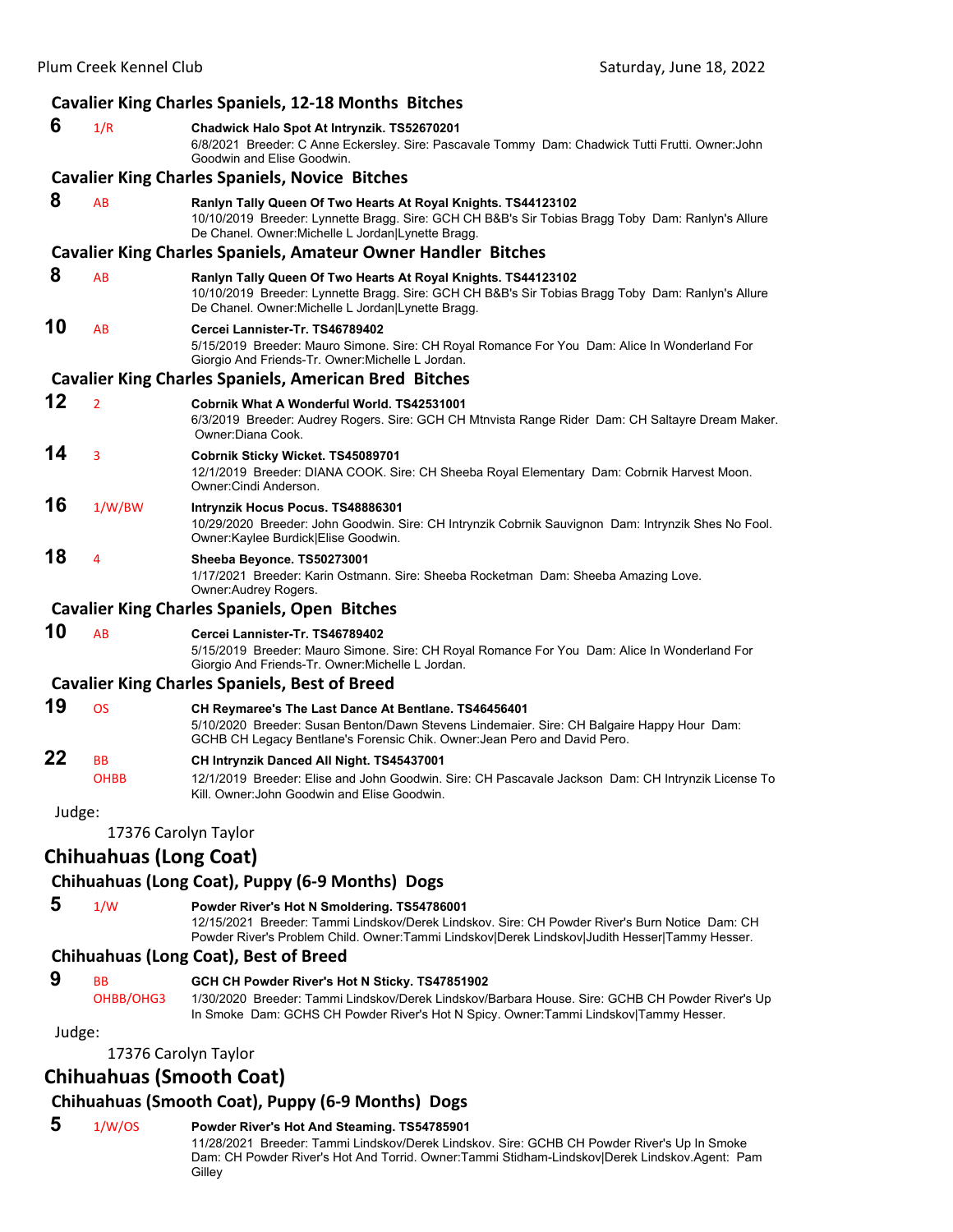#### **Chihuahuas (Smooth Coat), Best of Breed**

#### **8** BB **GCH CH Firebird Farms Monsters Boss. TS41697002**

OHBB 12/1/2018 Breeder: Marty Housley. Sire: CH Knockout Superboy Dam: Firebird Farms Shelby Ac Cobra. Owner:Tammy Hesser|Judith Hesser|Marty Housley.

Judge:

17376 Carolyn Taylor

#### **Chinese Cresteds**

#### **Chinese Cresteds, Best of Breed**

## **6** BB **CH Austin With No Limits. TS36767204**

OHBB 7/11/2017 Breeder: Jessie Barringer/Blanche Voss. Sire: Fiery Fame Jewel Of My Kind Dam: Fiery Fame La Pin Up. Owner:JoAnn Tennison|K. Powell.

Judge:

17376 Carolyn Taylor

## **English Toy Spaniels (K C & R)**

#### **English Toy Spaniels (K C & R), Open Bitches**

#### **6** 1/W **Ashton Winmar Harper's English Minstrel. TS46223901**

3/1/2020 Breeder: Dr. Darrell Thompson/Dr. Marvin Winters. Sire: Ashton Winmar Adair Wrigley In The Ivy Dam: Adair's Maddison In Motion At Ashton Winmar. Owner:Darrell Thompson|Nancy Williams.

#### **8** 2/R **Novel Wish Upon A Star. TS53027703**

8/17/2021 Breeder: Shelly Hepler/Brian Charley/Dawn Charley. Sire: Adair's Water To Caledonia Wine Dam: CH Novel Luvn Chr-Lys Second Star To The Right. Owner:Nancy Williams|Shelly Hepler.

#### **English Toy Spaniels (K C & R), Best of Breed**

| 10 |  |    |  |  |
|----|--|----|--|--|
|    |  | RR |  |  |

#### **10** BB **GCH CH Circlecity Pin Up Girl. TS46823403**

OHBB 4/30/2020 Breeder: Douglas A Johnson/Jaime Hubbard/Karen Matters. Sire: GCHB CH Tudorhurst Porthos of Sanchi Dam: Clussexx Romance Novel At Dragonsgate. Owner:Karen Matters|Nancy Williams.

Judge:

17377 Mr. Merle Taylor

#### **Havanese**

#### **Havanese, 12‐18 Months Dogs**

- **5** 1/W **Heavenly Walker Biscuit Can You Imagine That. TS50899801**
	- 1/7/2021 Breeder: Bonnie Simmons. Sire: GCHG CH Brylee's Heavenly Walkin On Cloud Nine Dam: Tapscott's Keeping The Faith. Owner:Pamela Belleau.

#### **Havanese, Puppy (6‐9 Months) Bitches**

 **6** <sup>1</sup> **Jerico Panini Performs As New Inter National Icon. TS53876301** 12/12/2021 Breeder: JERI COPELAND. Sire: Happy Paws Born To Boogie @ Jerico Dam: CH Jerico The Coal Miners Daughter. Owner:Pamela Belleau|Sterling Belleau|Ryan Belleau. **Havanese, Puppy (9‐12 Months) Bitches 8** 1/R **Jerico Sf Mabel Joy. TS52590101** 7/13/2021 Breeder: JERI COPELAND. Sire: Happy Paws Born To Boogie @ Jerico Dam: Jerico Coat Of Many Colors. Owner:Jeri Copeland.

#### **Havanese, Open Bitches**

- **10** 1/W/BW/OS **Yaya's Frankly I Don't Give A Darn At Dj'S. TS47336204**
	- 7/23/2020 Breeder: Bridgette J. Callahan/Heather Johnson. Sire: GCHS CH That's Just The Way I Roll Dam: CH Yaya's Best Seller. Owner:Darlene Licastro.

#### **Havanese, Best of Breed**

|    | <b>SEL</b>         | GCHS CH That's Just The Way I Roll. TS24106603<br>11/6/2014 Breeder: Jeanne Woods/Philip Woods/David Scheiris/Darlene Scheiris/Patricia Lucas. Sire:<br>GCHG CH Gingerbred Yukon Jack Desiderio Dam: CH That's Eh Sweet Chocolate Seduction.<br>Owner: Darlene Licastrol Audrey McDermitt   David and Darlene Scheiris. |
|----|--------------------|-------------------------------------------------------------------------------------------------------------------------------------------------------------------------------------------------------------------------------------------------------------------------------------------------------------------------|
| 9  | BB/G3<br>OHBB/OHG2 | GCH CH Bedlem Fly Me To The Moon. TS50019001<br>2/5/2021 Breeder: Deborah McHugh/Dodi Koontz. Sire: CH Mistytrail Heartland Redi'Rnot Dam: CH<br>Bedlem's Runaway Secret. Owner: Sheryl Roach Deborah McHugh Dodi Koontz.                                                                                               |
| 12 | AB                 | That's My Saving Grace. TS49028304<br>11/6/2020 Breeder: David J Scheiris/Darlene R Scheiris/Patricia J Lucas, Sire: GCH CH Hashki Just Go<br>With It Dam: CH That's Ubee Da One For Mendota. Owner: Annel Henderson Morgan Theis David J<br>Scheiris Darlene Scheiris.                                                 |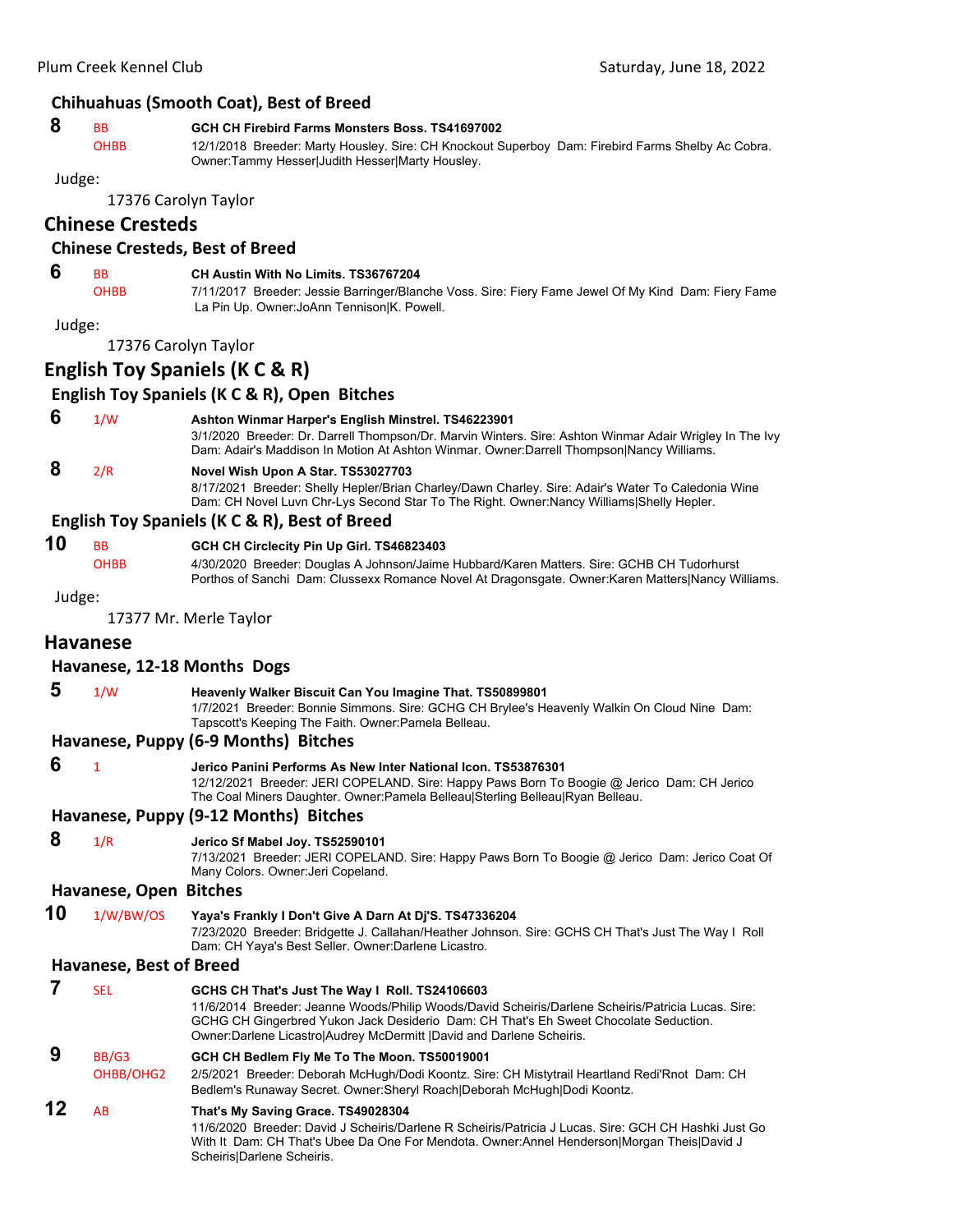17377 Mr. Merle Taylor

#### **Japanese Chin**

#### **Japanese Chin, Open Dogs**

 **5** 1/W/BB/BW **Powder River's Ship Me To Chin City. TS48798701**

9/5/2020 Breeder: Mrs. Tammi Lindskov. Sire: CH Powder Rivers We Paid The Ransom Dam: CH Blue Moon Vikingqueen At Powderriver. Owner:Valerie Passmore.

#### **Japanese Chin, Puppy (9‐12 Months) Bitches**

#### **6** 1/W/OS **Touche Chasing Ribbons. TS52824101**

8/7/2021 Breeder: Nancy Mellott/SANDRA SMITH/Dale R Martenson. Sire: CH Touche' Cin-Don Chasing Yesterday Dam: CH Mishamai Visions Of Touche. Owner:Sunny DeYoung|Dale Martenson.Agent: Pam **Gilley** 

#### **Japanese Chin, 12‐18 Months Bitches**

#### **8** AB **Powder River's Tomodachi TKN. TS50829701**

3/10/2021 Breeder: tammi a lindskov. Sire: CH Powder Rivers We Paid The Ransom Dam: Powder River's Royal Jewel. Owner:Sunny DeYoung.

#### **Japanese Chin, Open Bitches**

#### **10** 1/R **Powder River's Perfect Balance At Chin City. TS48798702**

9/5/2020 Breeder: Mrs. Tammi Lindskov. Sire: CH Powder Rivers We Paid The Ransom Dam: CH Blue Moon Vikingqueen At Powderriver. Owner:Beth Lovold.

Judge:

17377 Mr. Merle Taylor

#### **Maltese**

#### **Maltese, Puppy (6‐9 Months) Dogs**

 **5** 1/W/BB/BW **Jodi's Cold Cold Heart-Elton. TS55089001**

OHBB 11/20/2021 Breeder: Ms. JoAnn Rausch/Dion Rausch. Sire: GCHB CH Foxstone's Navigatin Your Heart Dam: CH Jodi's Love Story Too-Juliet. Owner:JoAnn Rausch|Dion Rausch.

#### **Maltese, Puppy (6‐9 Months) Bitches**

- **6** 2/R **Jodi's Jadis The White Witch. TS54427501** 10/28/2021 Breeder: Ms. JoAnn Rausch/Dion Rausch. Sire: CH Tauro Dovaldas Dam: CH Jodi's Love Story. Owner:JoAnn Rausch|Dion Rausch.
- **8** 1/W/OS **Jodi's There's Always Tomorrow-Clarice. TS55079401**

12/1/2021 Breeder: DION JOANN RAUSCH. Sire: CH Jodi's I Love You For Sentimental Reasons Cole Dam: Crystal Lux Rafaella To Jodi's Maltese. Owner:JoAnn Rausch|Dion Rausch.

#### **Maltese, 12‐18 Months Bitches**

- 
- **10** <sup>1</sup> **Jodi's Mambo No. 5-Sandy. TS51594002**

4/5/2021 Breeder: DION JOANN RAUSCH. Sire: GCH CH Rhapsody Wind River Hanky Panky Dam: Crystal Lux Rafaella To Jodi's Maltese. Owner:JoAnn Rausch|Dion Rausch.

#### **Maltese, American Bred Bitches**

#### **12** <sup>1</sup> **Jodi's Mambo No. 5-Tina. TS51594003**

4/5/2021 Breeder: DION JOANN RAUSCH. Sire: GCH CH Rhapsody Wind River Hanky Panky Dam: Crystal Lux Rafaella To Jodi's Maltese. Owner:JoAnn Rausch|Dion Rausch.

#### **Maltese, Open Bitches**

#### **14** <sup>1</sup> **Jodi's It's A Love Story Keep'In The Faith. TS49874601**

12/11/2020 Breeder: Ms. JoAnn Rausch/Dion Rausch. Sire: CH Galaxy Crystal You Look Like A Dream You'Re Just A Dam: CH Jodi's Love Story. Owner:JoAnn Rausch|Dion Rausch.

#### Judge:

17376 Carolyn Taylor

### **Manchester Terriers (Toy)**

## **Manchester Terriers (Toy), Open Bitches**

## **6** 1/W/BB **Marbils Chantilly Lace. RN31349202**

OHBB 7/23/2017 Breeder: Marya Fittje/Blossom Scott-Heim. Sire: Deebet's Robin Hood Dam: GCHB CH Blossoms Party In A Bottle At Marbils. Owner:Heidi L Sparks|Marya Fittje.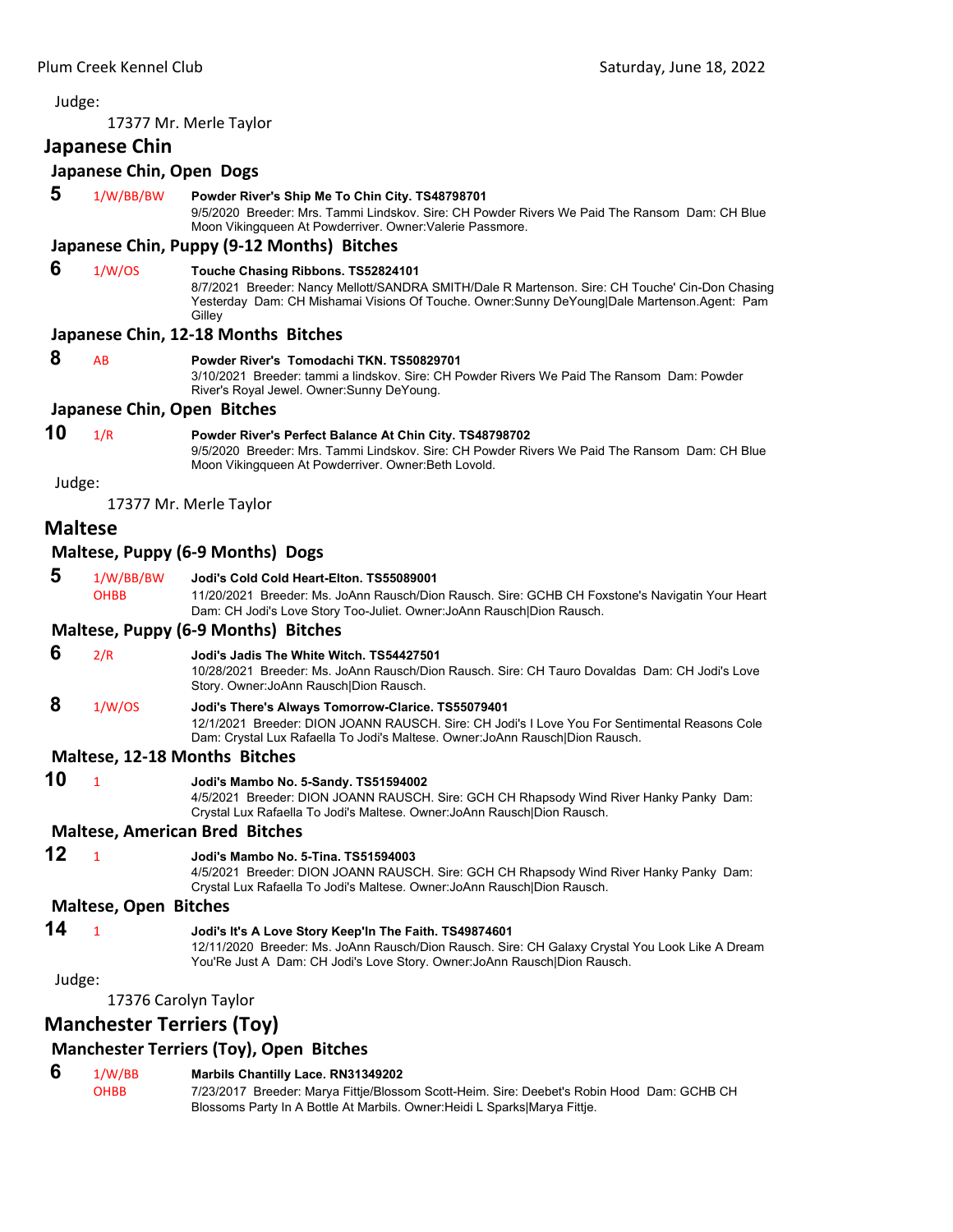17377 Mr. Merle Taylor

## **Papillons**

## **Papillons, Open Dogs**

#### **5** AB **Et's Let It Rip. TS50175001**

2/11/2021 Breeder: Tammy Fortney/Elton Fortney. Sire: CH Kenmar Ii Et's Flying High Dam: CH Et's Little Nightingale. Owner:Pam Lee.

Judge:

17377 Mr. Merle Taylor

#### **Pomeranians**

#### **Pomeranians, Bred‐By‐Exhibitor (Puppy) Bitches**

 **6** AB **Northmoor Victorian Taste Of The Rainbow At Jj'S. TS54329801**

9/5/2021 Breeder: Lisa Goodman/Brenda Heimbach/Jim Johnson. Sire: GCHB CH Northmoor Victorian Tycoon Dam: Johnnylicious All Hallows Eve At Northmoor. Owner:James Johnson|Lisa Goodman|Brenda Heimbach.

#### **Pomeranians, Best of Breed**

 **9** BB/G1 **GCH CH Tnt's Turn On The Lights. TS46484202**

5/2/2020 Breeder: Theresa C Tafoya. Sire: GCHB CH Triple Crown's Tim Tam Of Tnt Dam: CH Tnt's Fleur-De-Lis. Owner:Brenda Heimbach|Theresa Tafoya.

Judge:

17377 Mr. Merle Taylor

## **Poodles (Toy)**

#### **Poodles (Toy), Puppy (6‐9 Months) Dogs**

 **5** 1/W/BW/OS **Sunset Acres Dare To Love. PR24826202**

10/22/2021 Breeder: Elaine Craig. Sire: CH Sunset Acres "Electric Love" Dam: Sunset Acres Heavenly Dreamer. Owner:Elaine Craig.

#### **Poodles (Toy), Puppy (9‐12 Months) Dogs**

 **7** 1/R **Sunset Acres This Is America. PR24216801**

6/25/2021 Breeder: Elaine Craig. Sire: CH Sunset Acres Made In America Dam: Sunset Acres "Dearest Lily". Owner:Elaine Craig.

#### **Poodles (Toy), Open Dogs**

 **9** <sup>1</sup> **Sunset Acres Mr Impressive. PR21306603**

11/18/2018 Breeder: Elaine Craig. Sire: CH Sunset Acres Stingray Dam: Dalcrista Perazzi. Owner:Elaine Craig.Agent: James Johnson

## **11** AB **Sunset Acres Rock-N-Roll. PR24216601**

6/24/2021 Breeder: Elaine Craig. Sire: CH Sunset Acres Rockin With Jazz Dam: Sunset Acres Dreams Of Silver. Owner:Elaine Craig.

#### **Poodles (Toy), Puppy (9‐12 Months) Bitches**

#### **6** AB **Karalot Time In A Bottle. PR24788701**

9/9/2021 Breeder: KEITH L LUPARDUS/Barbara Lupardus. Sire: CH Ashcroft Care Bear At Karalot Dam: Saratoga's Scintillanting Seductress. Owner:Keith Lupardus|Barbara Lupardus.

## **Poodles (Toy), Bred‐By‐Exhibitor (Puppy) Bitches**

 **8** 1/R **Krystal Hi Dream Catcher. PR24814401**

6/26/2021 Breeder: Kristina L Wickizer. Sire: CH Krystal Hi Dream On Dam: CH Krystal Hi Dream A Little Dream. Owner:Kristina Wickizer.

#### **Poodles (Toy), Open Bitches**

## **10** 1/W **Karalot Winter's Mood. PR23614304**

12/3/2020 Breeder: KEITH L LUPARDUS/Barbara Lupardus. Sire: CH Nadals Snow Bird To Koehls Dam: CH Karalot's Silver Bell. Owner:Keith Lupardus|Barbara Lupardus.

#### **Poodles (Toy), Best of Breed**

| 12 | <b>BB</b> | GCH CH Krystal Hi This Is Me @ Roundabout. PR20925601                                                |  |  |
|----|-----------|------------------------------------------------------------------------------------------------------|--|--|
|    | OHBB/OHG4 | 5/21/2018 Breeder: Kristina L Wickizer/David Brock. Sire: GCHB CH Alegria History In The Making Dam: |  |  |
|    |           | CH Krystal Hi I Own The Nite @Roundabout. Owner: Kristina Wickizer.                                  |  |  |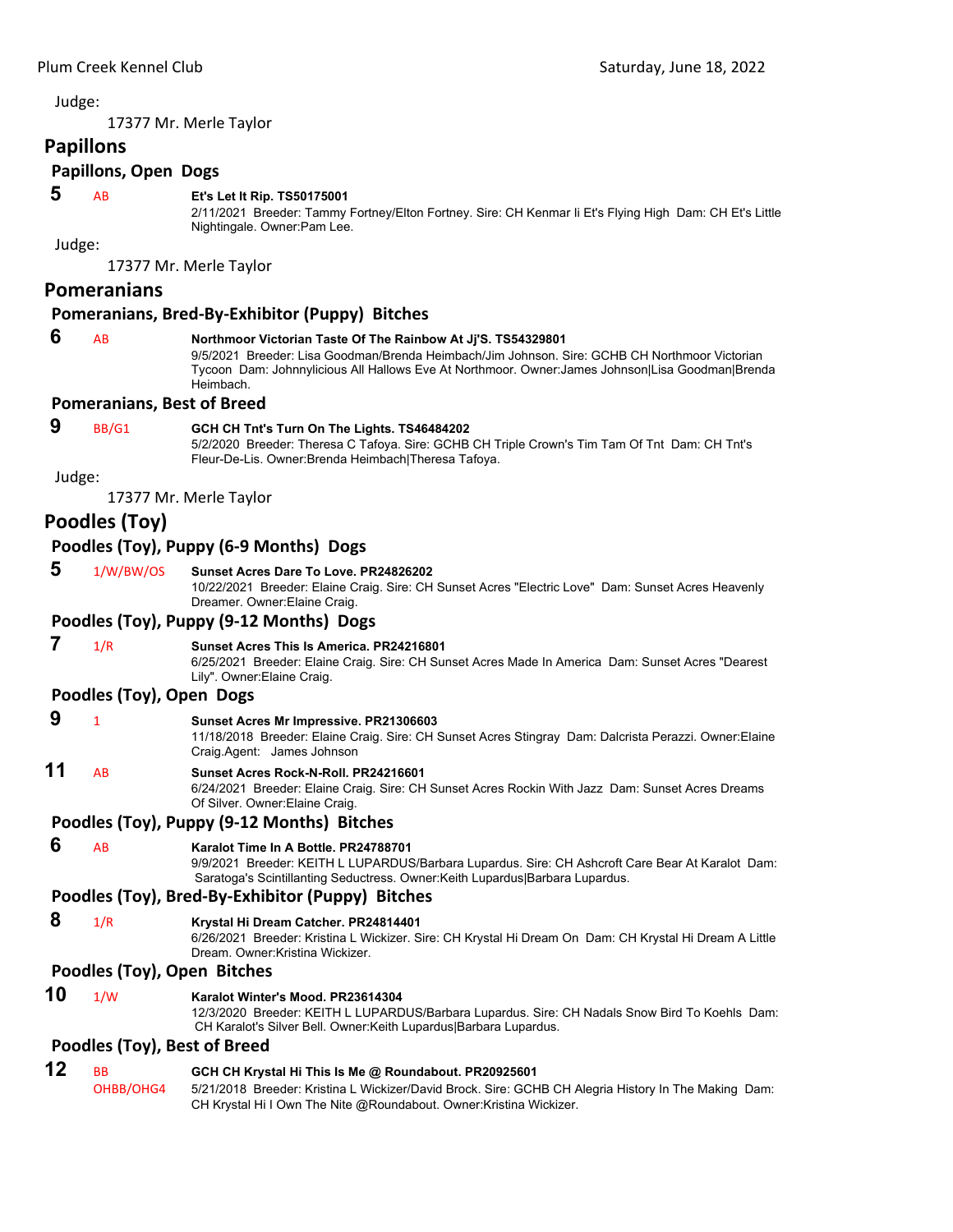17377 Mr. Merle Taylor

## **Pugs**

## **Pugs, Bred‐By‐Exhibitor (Puppy) Dogs**

| 5      | 1/W/BW                     | Blkthndr's West Wind Zephyrus. TS52937102                                                                                                                                                                                                  |
|--------|----------------------------|--------------------------------------------------------------------------------------------------------------------------------------------------------------------------------------------------------------------------------------------|
|        | <b>OHBB</b>                | 8/15/2021 Breeder: Lissa Shaw/Joy Cupp/Gary W Cupp. Sire: Blkthndr & Woowoo's Searching For Mr.<br>Whipple Dam: Blkthndr & Woowoo's Isolation Fascination. Owner: Lissa You Shaw.                                                          |
|        | Pugs, Open Dogs            |                                                                                                                                                                                                                                            |
|        | 1/R                        | Wind Of Changes Fler-Da-Fosh. TS44177101<br>2/18/2019 Breeder: Anzhelika V Maslenikova. Sire: Tangetoppen's Wang Dang Doodle Dam: Miss Pearl<br>Von Termel. Owner: Ashley Kusmierkiewicz.                                                  |
|        | Pugs, 12-18 Months Bitches |                                                                                                                                                                                                                                            |
| 6      | 1/R                        | Country's Symptom Of The Universe. TS49989102<br>1/4/2021 Breeder: Susan Maestas. Sire: CH Double D's Secret Golden Apple Dam: Kelz Secrets Kept By<br>The Moon. Owner:Kathleen L Madison Phillip L Madison.                               |
|        |                            | <b>Pugs, Bred-By-Exhibitor (Adult) Bitches</b>                                                                                                                                                                                             |
| 8      | 3                          | Blkthndr&Woowoos Moonlight&Magnolias. TS43694701<br>8/11/2019 Breeder: Joy Cupp/Lissa Shaw/Gary W Cupp. Sire: GCHS CH Casa Blanca's Make A Wish<br>Dam: Woowoo Blk Thn'Dr Chattanooga There You Are. Owner:Lissa You Shaw Joy & Gary Cupp. |
| 10     | 1/W/OS                     | Kashmir's Voodoo Child. TS45473002<br>1/8/2020 Breeder: Kathleen L Madison/Phillip L Madison. Sire: Waterside Waski Midnight Rider Dam:<br>Kashmir's Dolly Dagger. Owner: Kathleen L Madison   Phillip L Madison.                          |
| 12     | $\overline{2}$             | She's Playing To Win. TS52280801<br>2/2/2021 Breeder: Holly Reynolds. Sire: CH Aura's Best Ted Talk Ever TKN ATT Dam: Chelsea's There's<br>Something About Mary. Owner: Holly Reynolds.                                                    |
|        | <b>Pugs, Best of Breed</b> |                                                                                                                                                                                                                                            |
| 9      | BB/G2                      | GCHB CH Andi On The Road. TS38508902<br>4/13/2018 Breeder: Joy Barbieri/Rebecca Movall/Eileen C Barbieri. Sire: CH Andi Animal Dam: Andi Late<br>In The Evening. Owner: Kim B Smart.                                                       |
| Judge: |                            |                                                                                                                                                                                                                                            |

17377 Mr. Merle Taylor

#### **Russian Toys**

#### **Russian Toys, Puppy (6‐9 Months) Dogs**

**5** 1/W/BB **Torilan Aztec Spice De Erandi. TS53898803**<br>OHBB 12/14/2021 Breeder: Loma Foster. Sire: Highfi 12/14/2021 Breeder: Loma Foster. Sire: Highfield Red Bull Iz Navsegda lc Dam: Highfield Unfinished Tales At Staymat. Owner:Heidi L Sparks.

Judge:

17377 Mr. Merle Taylor

#### **Shih Tzu**

## **Shih Tzu, Puppy (6‐9 Months) Dogs**

### **5** <sup>1</sup> **Angelina Heavenly Kisses. TS55107601**

10/16/2021 Breeder: Diane Lynn Hornbecker. Sire: GCH CH Wenrick's Sp Kiss This Dam: GCHG CH Angelina Ruby's Heavenly Dream. Owner:Diane L Hornbecker.

## **Shih Tzu, Bred‐By‐Exhibitor (Puppy) Dogs**

 **5** 1/W/OS **Angelina Heavenly Kisses. TS55107601**

10/16/2021 Breeder: Diane Lynn Hornbecker. Sire: GCH CH Wenrick's Sp Kiss This Dam: GCHG CH Angelina Ruby's Heavenly Dream. Owner:Diane L Hornbecker.

## **Shih Tzu, Puppy (6‐9 Months) Bitches**

## **6** 1/W/BB/BW **Angelina Heavenly Kissed Angel. TS55107602**

10/16/2021 Breeder: Diane Lynn Hornbecker. Sire: GCH CH Wenrick's Sp Kiss This Dam: GCHG CH Angelina Ruby's Heavenly Dream. Owner:Diane L Hornbecker.

## **8** 2/R **Angelina Heavenly Love N' Kisses. TS55107603**

10/16/2021 Breeder: Diane Lynn Hornbecker. Sire: GCH CH Wenrick's Sp Kiss This Dam: GCHG CH Angelina Ruby's Heavenly Dream. Owner:Diane L Hornbecker.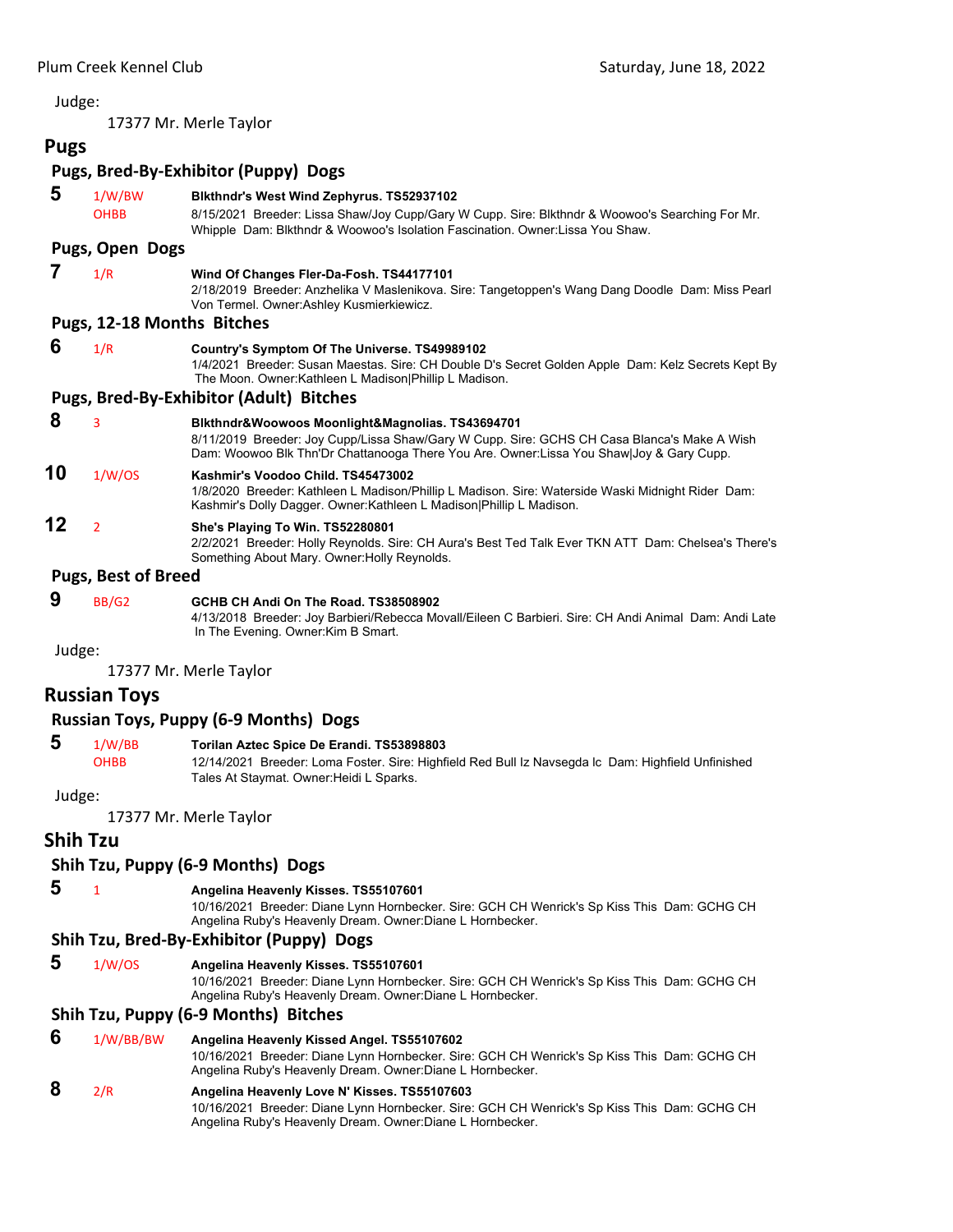## **Shih Tzu, Bred‐By‐Exhibitor (Adult) Bitches**

| 12                                   | $\mathbf{1}$                   | House Of Wu Rockin' Reba. TS52047202<br>5/18/2021 Breeder: Gay D Eckes. Sire: CH Zephyr Lohona Believes In Tracy Dam: House Of Wu Sister<br>Tzu. Owner: Gay D Eckes.                                                                      |  |
|--------------------------------------|--------------------------------|-------------------------------------------------------------------------------------------------------------------------------------------------------------------------------------------------------------------------------------------|--|
|                                      | <b>Shih Tzu, Best of Breed</b> |                                                                                                                                                                                                                                           |  |
| 7                                    |                                | GCH CH House Of Wu Red Baron CGC, TS37025204<br>9/11/2017 Breeder: Gay D Eckes. Sire: CH Zephyr Lohona Believes In Tracy Dam: Karyon Satin Finish.<br>Owner: Claudia Miller Gay Eckes.                                                    |  |
| 9                                    | <b>SEL</b>                     | CH House Of Wu Bobby Dazzler. TS40546901<br>7/1/2018 Breeder: Gay D Eckes. Sire: CH Karyon House Of Wu Trade Secret Dam: House Of Wu Playin'<br>Thru. Owner: Claudia Miller Gay Eckes.                                                    |  |
| 10                                   | <b>SEL</b>                     | Soaring Spirit Goddess Of The Stars. TS52999801                                                                                                                                                                                           |  |
|                                      | OHBB/OHG1                      | 10/1/2021 Breeder: Mrs. Deborah Marie Schwanke/P Susan Cheney. Sire: GCHB CH Bling's Bottle Baby<br>Binky Boy! Dam: CH Soaring Spirit N Su Chen Rising Star. Owner: Deborah M Schwanke.                                                   |  |
| Judge:                               |                                |                                                                                                                                                                                                                                           |  |
|                                      |                                | 17377 Mr. Merle Taylor                                                                                                                                                                                                                    |  |
|                                      | <b>Yorkshire Terriers</b>      |                                                                                                                                                                                                                                           |  |
|                                      |                                | Yorkshire Terriers, Bred-By-Exhibitor (Adult) Dogs                                                                                                                                                                                        |  |
| 5                                    | 1/W/BB                         | Merrymaker Winsome Me. TS35448602                                                                                                                                                                                                         |  |
|                                      | <b>OHBB</b>                    | 7/17/2017 Breeder: Martha Krenek. Sire: GCH CH Merrymaker Deal's Gamblin Man CD PCD BN RI CGC<br>TKN Dam: CH Rosemark Embraceable Me. Owner: Martha Krenek.                                                                               |  |
|                                      |                                | <b>Yorkshire Terriers, American Bred Dogs</b>                                                                                                                                                                                             |  |
| 7                                    | $\overline{2}$                 | Kelshire's Wynsumly Devil: The Latest Edition. TS41973401                                                                                                                                                                                 |  |
|                                      |                                | 7/29/2018 Breeder: Dawna Kathryn Lister. Sire: CH Kelshire Devil's Little Chewbaca Dam: Kelshire<br>Devil's Blue Calliope. Owner: Jennifer Bartels.                                                                                       |  |
| 9                                    | 1/R                            | Kelshire Devil's Paddington Strutting In Tyme. TS53475502<br>10/5/2021 Breeder: Jennifer Bartels/Dawna Kathryn Lister. Sire: GCH CH Kelshire Devil's Paddington<br>Blue Dam: En Pointe Go Strut Your Stuff (Tori). Owner: Dawna K Lister. |  |
| <b>Yorkshire Terriers, Open Dogs</b> |                                |                                                                                                                                                                                                                                           |  |
| 11                                   | $\overline{a}$                 | Kelshire Devil's Prince Charles Of Paddington. TS41465001<br>11/23/2018 Breeder: Dawna Kathryn Lister. Sire: GCH CH Kelshire Devil's Paddington Blue Dam:<br>Shakespeare Helena's Midsummer Dream At Kelshire. Owner:Dawna K Lister.      |  |
| 15                                   | $\overline{2}$                 | Merrymaker Premium Joe. TS42367102<br>4/6/2019 Breeder: Barbara Ann Long. Sire: CH Merrymaker Remember Me RN Dam: Iris Of Badger<br>Ridge Ranch. Owner: Martha Krenek.                                                                    |  |
|                                      |                                |                                                                                                                                                                                                                                           |  |

**17** <sup>3</sup> **En Pointe Gladiator Maximus Erasing Boundries. TS44575002** 9/22/2019 Breeder: Lora Ottinger. Sire: CH Shakespeare's Heart-Break Warfare At Ricmar Dam: Naomi Haute Couture Model Emma's Caprice. Owner:Jennifer Bartels.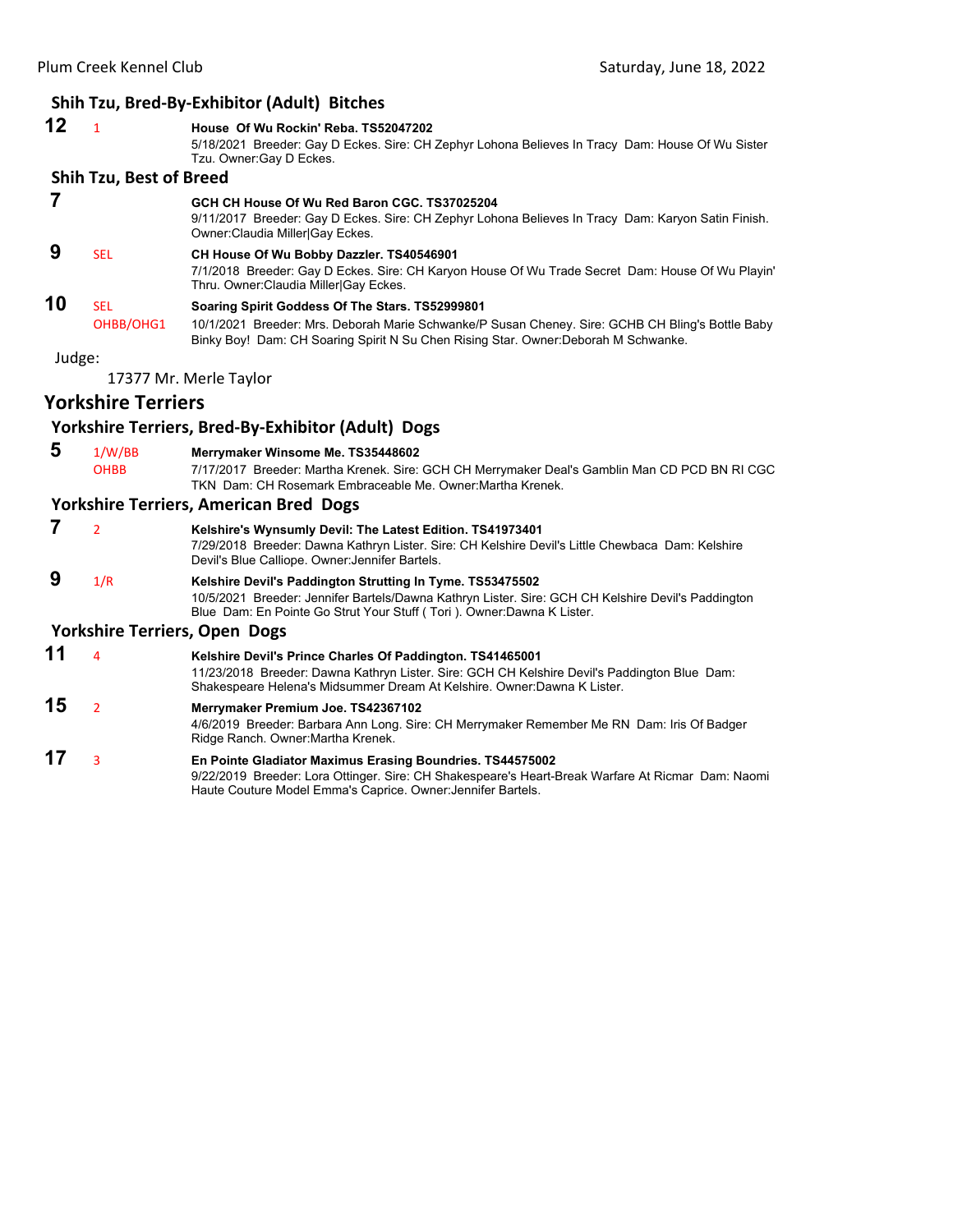<span id="page-42-0"></span>5645 Ms. Janet M Allen

#### **American Eskimo Dogs**

| American Eskimo Dogs, 12-18 Months Dogs |                                                 |                                                                                                                                                                                                                               |  |  |
|-----------------------------------------|-------------------------------------------------|-------------------------------------------------------------------------------------------------------------------------------------------------------------------------------------------------------------------------------|--|--|
| 5                                       | 1/R                                             | Graces' Ticket To Paradise, NP66172601<br>2/6/2021 Breeder: Tammy Larsen/Traci L Anderson. Sire: GCH CH Graces' Nobody's Business Dam:<br>GCH CH Graces' Anana Journey Of Elysium & Gaia. Owner:Tammy Larsen Randi Zavislan.  |  |  |
|                                         |                                                 | American Eskimo Dogs, Open Dogs                                                                                                                                                                                               |  |  |
| 7                                       | 1/W/BB/BW<br><b>OHBB</b>                        | Anana's Smooth Criminal Of Stormrunner, NP58634301<br>1/13/2020 Breeder: Stephanie Paulsen/Kathleen Strunk. Sire: CH Anana's Celtic Thunder CGC Dam:<br>GCH CH Anana's Sweet Afton. Owner: Justin Scoffield Stephanie Strunk. |  |  |
|                                         |                                                 | American Eskimo Dogs, Puppy (9-12 Months) Bitches                                                                                                                                                                             |  |  |
| 6                                       | $\overline{2}$                                  | Perfect Graces' The Big Picture. NP68554901<br>7/9/2021 Breeder: Clint Deuschle/Tammy Larsen. Sire: CH Graces' Great Battle Of Jericho Dam: Perfect<br>Graces' Mischa. Owner: Tammy Larsen.                                   |  |  |
| 8                                       | 1/W/OS                                          | Graces' Lily Cascade. NP68556402<br>8/10/2021 Breeder: Tammy Larsen/Traci L Anderson. Sire: GCH CH Graces' Nobody's Business Dam:<br>GCH CH Graces' Anana Journey Of Elysium & Gaia. Owner: John McMillin Tammy Larsen.       |  |  |
|                                         |                                                 | American Eskimo Dogs, 12-18 Months Bitches                                                                                                                                                                                    |  |  |
| 10                                      | 1/R                                             | Perfect Graces' The Highest Peak. NP66435602<br>3/15/2021 Breeder: Caroline Pritchard. Sire: Klc Snowball's Picachu Dam: Perfect Graces' Gracie's Girl.<br>Owner: Tammy Larsen.                                               |  |  |
|                                         |                                                 | American Eskimo Dogs, Open Bitches                                                                                                                                                                                            |  |  |
| 12                                      | AB                                              | Perfect Graces' Crown Jewels, NP52955301<br>11/29/2018 Breeder: Tammy Larsen/Scott Larsen. Sire: GCH CH Graces' Nobody's Business Dam: GCH<br>CH Graces' Anana Journey Of Elysium & Gaia. Owner: Tammy Larsen.                |  |  |
| Judge:                                  |                                                 |                                                                                                                                                                                                                               |  |  |
|                                         |                                                 | 5645 Ms. Janet M Allen                                                                                                                                                                                                        |  |  |
|                                         | <b>Bichons Frises</b>                           |                                                                                                                                                                                                                               |  |  |
|                                         | <b>Bichons Frises, Open Dogs</b>                |                                                                                                                                                                                                                               |  |  |
| 5                                       | AB                                              | <b>Stirling Seriously. NP51757202</b><br>9/23/2018 Breeder: Paul A Flores/Kim Furlong/Gabriel Feitosa. Sire: CH Stirling Harrods Dam: Paray's<br>Poster Girl, Owner:Pam Lee.                                                  |  |  |
| Judge:                                  |                                                 |                                                                                                                                                                                                                               |  |  |
| 5645 Ms. Janet M Allen                  |                                                 |                                                                                                                                                                                                                               |  |  |
|                                         | <b>Boston Terriers</b>                          |                                                                                                                                                                                                                               |  |  |
|                                         | Boston Terriers, Bred-By-Exhibitor (Puppy) Dogs |                                                                                                                                                                                                                               |  |  |
|                                         |                                                 |                                                                                                                                                                                                                               |  |  |

 **5** 1/W/BW **Juwell's Future's Signed-Sealed-Delivered. NP69101501**

6/29/2021 Breeder: Judy Criswell. Sire: CH Sagebrush Mission From God Dam: CH Juwell's Elegance Is Signed-Sealed-Delivered RN CGC. Owner:Judy Criswell|Garry Criswell.

## **Boston Terriers, American Bred Dogs**

 **7** AB **Poseidia's Winner Takes All BN RA OA AXJ OF BCAT CGC TKI. NP46969001** 6/9/2017 Breeder: Michelle Waterman/Tab Waterman. Sire: GCH CH MACH3 Poseidia's X-Cellent Agile Wolverine BN RN MXG PAD MJB2 PJD XF T2B2 CA CGC TKI Dam: Poseidia's Venus De Milo. Owner:Shannon St Antoine|Michelle Waterman .

## **Boston Terriers, Puppy (6‐9 Months) Bitches**

#### **6** 1/W/OS **Delphi's We All Love Lucy. NP71622404** 12/17/2021 Breeder: Dolores Ferrero/John Flora. Sire: GCH CH Pressingham Farm's Minding The Family Business Dam: GCHS CH Delphi's Put Your Lips Together And Blow CA BCAT CGC. Owner:Cathy Stover-Gomez|Dolores Ferrero|John Flora.

## **Boston Terriers, Best of Breed**

## **9** BB **GCH CH Jingle's Midnight Dream FCAT2. NP47827504**

OHBB 10/1/2017 Breeder: Melanie Kiger/Jill Moore/Emily Steranka/Venita Prater. Sire: GCHS CH Jingle's You Rang? Dam: GCH CH Kigers Sheeza Bric-Haus. Owner:Cathy Stover-Gomez|Jill Moore.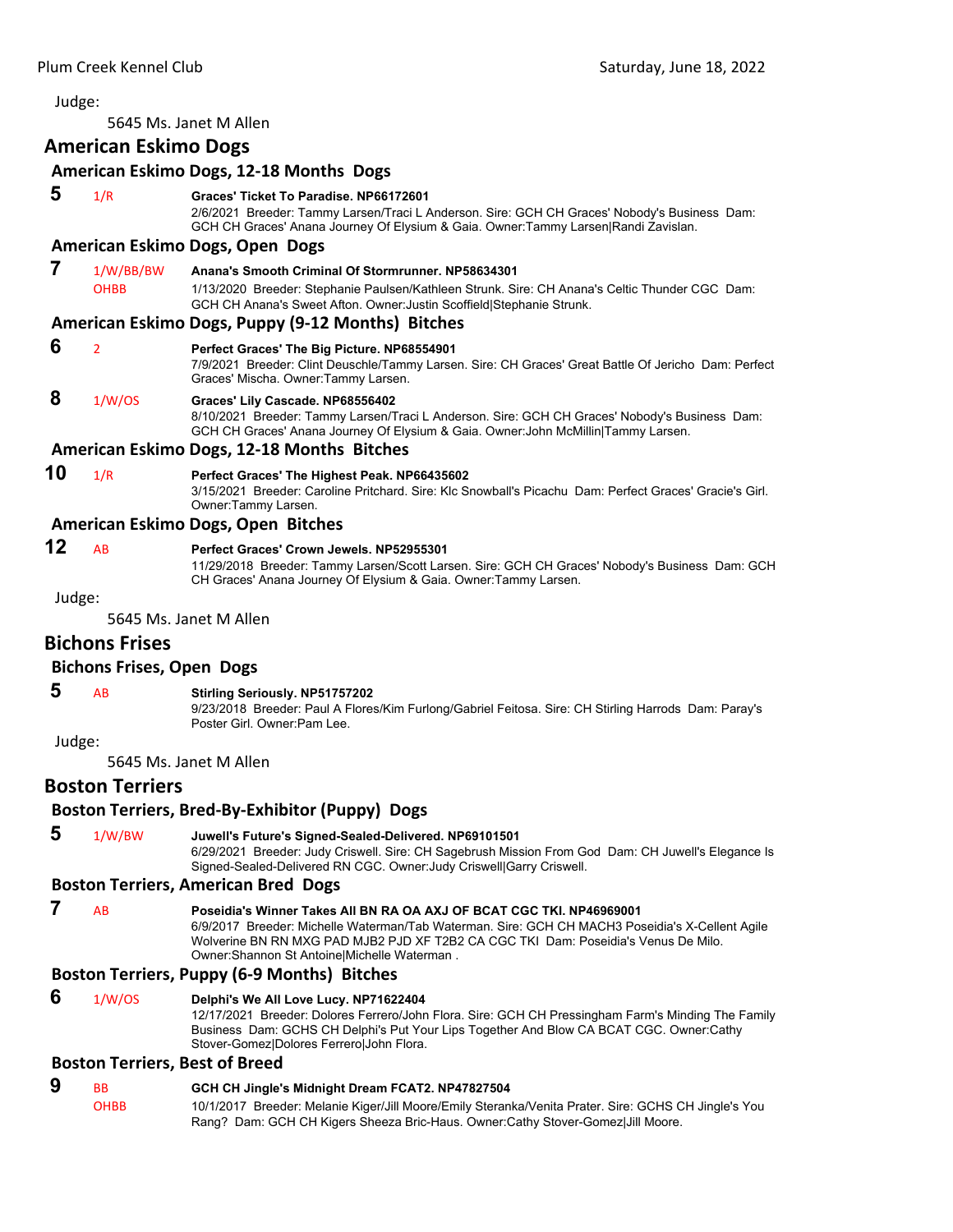#### Judge: 5170 Nancy Liebes **Bulldogs Bulldogs, 12‐18 Months Dogs 5** AB **Ace N Glendars Livin' On A Prayer. NP66017702** 2/5/2021 Breeder: Kelley L Ensminger. Sire: CH Glendars Dylan Dam: CH Glendars N Aces Kenjo Summer Breeze. Owner:Jacqui Bester.  **7** <sup>1</sup> **James Apollo Jcbulldogs. NP68263103** 6/14/2021 Breeder: Noah Winick. Sire: GCH CH Fair Dinkum Quigley Down Under Dam: Leia XX. Owner:Steve Winick|Julie Winick. **Bulldogs, Bred‐By‐Exhibitor (Puppy) Dogs 9** <sup>2</sup> **Trevino's Mighty Frank The Tank. NP68682606** 8/18/2021 Breeder: Karen Trevino/Daniel Trevino. Sire: GCH CH Trevino's Horton Hears A Who! Dam: Trevino's A Touch Of Elegance Eleanor. Owner:Karen Trevino|Daniel Trevino. **11** 1/R **Colorado's Who's Your Daddy. NP73197401** 8/16/2021 Breeder: Landon Richards/Stacie Richards. Sire: GCHB CH Colorado's I Am Hambone Dam: CH Colorado's What's Yor Dill. Owner:Stacie and Landon Richards. **Bulldogs, Bred‐By‐Exhibitor (Adult) Dogs 15** AB **Trevino's So That Being Said. NP62391704** 10/14/2020 Breeder: Karen Trevino/Daniel Trevino. Sire: CH A&J's Toppers Dash After Dude Dam: Trevino's Marvelous Mavis. Owner:Karen Trevino|Daniel Trevino. **17** 1/W/BB/BW/G3 **Colorado's Black Tie Affair. NP64679402** OHBB/OHG1 12/13/2020 Breeder: Landon Richards/Stacie Richards. Sire: GCHB CH Colorado's I Am Hambone Dam: CH Colorado's What's Yor Dill. Owner:Stacie and Landon Richards. **Bulldogs, 12‐18 Months Bitches 6** <sup>1</sup> **Bowtied's St James A Little Bit Alexis. NP66720802** 4/3/2021 Breeder: Shari Semelroth. Sire: GCH CH Ace N Glendars I'M A Firework Dam: Rockee Top Liberty Call With Saylor Jeri. Owner:Holly James. **Bulldogs, Bred‐By‐Exhibitor (Puppy) Bitches 8** <sup>2</sup> **Trevino's Mae's Princess Poppy. NP68553401** 8/9/2021 Breeder: Karen Trevino/Daniel Trevino. Sire: GCHG CH Jwilson's B-Loved Polar Express Dam: Trevino's Big Booty Beverly. Owner:Karen Trevino|Daniel Trevino|Mae Trevino. **10** 1/R **Colorado's Tall Drink Of Water. NP73197402** 8/16/2021 Breeder: Landon Richards/Stacie Richards. Sire: GCHB CH Colorado's I Am Hambone Dam: CH Colorado's What's Yor Dill. Owner:Stacie and Landon Richards. **Bulldogs, Bred‐By‐Exhibitor (Adult) Bitches 12** 1/W/OS **Colorado's Risk It For The Biscuit. NP66802602** 12/29/2020 Breeder: Landon Richards / Stacie Richards / Mike Otten / Christy Otten / . Sire: GCHB CH Colorado's I Am Hambone Dam: CH Colorado's Kettering U. Of Bulldog Univ.. Owner:Stacie and Landon Richards. **Bulldogs, Best of Breed 14** SEL **CH Colorado's Push It Real Good. NP50712801** 4/9/2018 Breeder: Landon Richards/Mike Otten/Christy Otten. Sire: GCH CH Colorado's Bust'N Out The Funk Of Dowats Dam: Lich's Truman State Of Bulldog Univ.. Owner:Sara|David French and Landon Richards|Stacie Richards. **19 GCH CH Trevino's Horton Hears A Who!. NP43248802** 6/23/2016 Breeder: Karen Trevino/Daniel Trevino. Sire: Greatrock's Big Stepper Dam: CH Trevino's Priceless Pearl. Owner:Karen Trevino|Daniel Trevino. **21** SEL **GCHB CH Mccullough's Mt Sneffels Ute Arrowhead. NP51325703** 7/25/2018 Breeder: Kathy McCullough/Steve McCullough. Sire: CH Mccullough He's Your Huckleberry Dam: Mccullough's Irish Emerald Double D'S. Owner:Albert Nishimoto|Kathy McCullough. Judge: 5645 Ms. Janet M Allen

## **Chinese Shar‐Pei**

#### **Chinese Shar‐Pei, Best of Breed**

 **6** BB **CH Good Fortune State Of The Art. NP59521202** 4/20/2020 Breeder: Grace Fritz. Sire: GCHG CH Blurubein Aged To Perfection Dam: GCH CH Good Fortune Speak To My Heart. Owner:Jeff and Vickie Mauk.Agent: Clint Livingston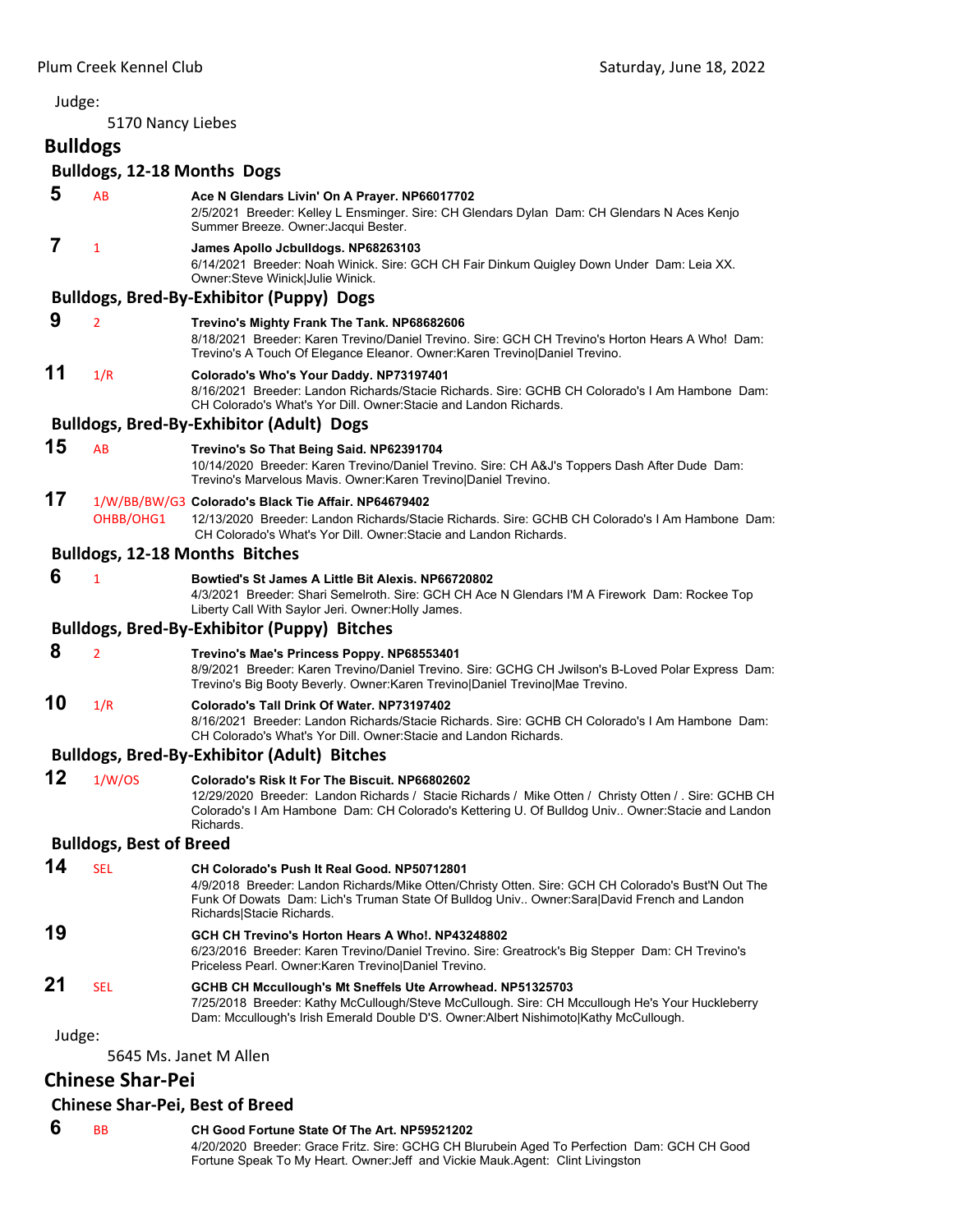| Judge: |                                  |                                                                                                                                                                                                                                                                                                                                                                        |
|--------|----------------------------------|------------------------------------------------------------------------------------------------------------------------------------------------------------------------------------------------------------------------------------------------------------------------------------------------------------------------------------------------------------------------|
|        |                                  | 5645 Ms. Janet M Allen                                                                                                                                                                                                                                                                                                                                                 |
|        | <b>Chow Chows</b>                |                                                                                                                                                                                                                                                                                                                                                                        |
|        |                                  | Chow Chows, Puppy (6-9 Months) Bitches                                                                                                                                                                                                                                                                                                                                 |
| 6      | $\overline{2}$                   | Wink's Rainbow Heavenly Angel. NP70096905<br>10/4/2021 Breeder: Salome Winker/Richard Winker/Haylee Winfield. Sire: GCH CH Rosan Desertmoon<br>Mama Told Me Not 2 Dam: Keoma's Amulett Cheyenne. Owner: Deb Leary.                                                                                                                                                     |
| 8      | 1/R                              | Wink's Across The Stars, NP70964904<br>11/19/2021 Breeder: Salome Winker/Richard Winker/Haylee Lynne Winfield. Sire: GCH CH Rosan<br>Desertmoon Mama Told Me Not 2 Dam: Wink's Hawaii Five-O. Owner: KC Voss.                                                                                                                                                          |
|        |                                  | Chow Chows, Bred-By-Exhibitor (Puppy) Bitches                                                                                                                                                                                                                                                                                                                          |
| 10     | $\overline{2}$                   | Wink's I Dream Of Genie, NP68681801<br>6/21/2021 Breeder: Salome Winker/Richard Winker/Haylee Winfield. Sire: CH Victorious Lion King For<br>Wink Von Mien-Shan Dam: Wink's Love Will Find A Way. Owner: Richard and Salome Winker and Haylee<br>Winfield.                                                                                                             |
| 12     | 1/W/BB                           | Rebelrun's Good As Gold. NP69319802<br>8/17/2021 Breeder: Robert Banghart/Linda Love Banghart. Sire: CH Rebelrun's Rebelrouser Dam: CH<br>Rebelrun Count On Me. Owner: Robert Banghart Linda Love Banghart.                                                                                                                                                            |
|        |                                  | <b>Chow Chows, Open Rough Coat - Red Bitches</b>                                                                                                                                                                                                                                                                                                                       |
| 14     | $\overline{2}$                   | Wink's Love Will Find A Way. NP51767706<br>10/10/2018 Breeder: Salome Winker / Richard Winker / Haylee Winfield / . Sire: GCH CH Elite's I'LI Do<br>The Talking Dam: CH Princess Anna For Wink Von Mien-Shan. Owner: Richard and Salome Winker and<br>Haylee Winfield.                                                                                                 |
| 16     | $\mathbf{1}$                     | Wink's Oriental Tales Of 1001 Nights. NP68572206<br>6/9/2021 Breeder: Haylee Winfield/Salome Winker/Richard Winker. Sire: Keoma's Amulett Chippewa<br>Dam: GCHB CH Wink's Heavens Hellfire. Owner: Richard and Salome Winker and Haylee Winfield.                                                                                                                      |
|        | <b>Chow Chows, Best of Breed</b> |                                                                                                                                                                                                                                                                                                                                                                        |
| 18     | <b>SEL</b><br><b>OHBB</b>        | Wink's Go Biggest Or Go Home. NP70096906<br>10/4/2021 Breeder: Salome Winker/Richard Winker/Haylee Winfield. Sire: GCH CH Rosan Desertmoon<br>Mama Told Me Not 2 Dam: Keoma's Amulett Cheyenne. Owner: Richard and Salome Winker and Haylee Winfield.                                                                                                                  |
| Judge: |                                  | 5645 Ms. Janet M Allen                                                                                                                                                                                                                                                                                                                                                 |
|        | <b>Dalmatians</b>                |                                                                                                                                                                                                                                                                                                                                                                        |
|        |                                  | Dalmatians, Bred-By-Exhibitor (Adult) Dogs                                                                                                                                                                                                                                                                                                                             |
| 5      | 1/W                              | Wildwood & Artisan's High Timber. NP58339802                                                                                                                                                                                                                                                                                                                           |
|        |                                  | 2/7/2020 Breeder: Carol Capri/Barbara Morris. Sire: GCHG CH On The Spot's Chase Me Charlie Dam:<br>GCH CH Cimarron Sweet Mountain Sage. Owner: Carol Capri.                                                                                                                                                                                                            |
| 7      | 2/R                              | Hapi-Dal Here You Come Again. NP69733201<br>6/11/2021 Breeder: Kristy Wilson. Sire: CH Buffrey Jobee Dam: CH Hapi-Dal Please Don't Take My Man.<br>Owner:Kristy Wilson.                                                                                                                                                                                                |
|        |                                  | Dalmatians, Bred-By-Exhibitor (Puppy) Bitches                                                                                                                                                                                                                                                                                                                          |
| 6      | 1/W/BW                           | Artisan N Wildwood Easy Breezy. NY00061717<br>9/17/2021 Breeder: Barbara K Morris/Carol Capri. Sire: GCHS CH Monumental's Oh Danny Boy BCAT<br>Dam: CH Artisan N Cimarron Talk Of The Town, Owner Barbara Morris.                                                                                                                                                      |
|        |                                  | Dalmatians, Bred-By-Exhibitor (Adult) Bitches                                                                                                                                                                                                                                                                                                                          |
| 8      | AB                               | Dal's Alley & Summit's Built To Amaze. NP61503801<br>5/23/2020 Breeder: Carey Moreschini/Greg Moreschini/Rebecca Montgomery. Sire: GCH CH Prestige's<br>Another Day In Paradise BN RN NA NF CAA DCAT CGCA TKN ATT Dam: GCH CH Dal's Alley &<br>Summit's Keep The Change RN CA BCAT ACT1 ACT1J. Owner: Carey Moreschini Greg<br>Moreschini Weldon Abbott Nathan Gulash. |
|        | <b>Dalmatians, Open Bitches</b>  |                                                                                                                                                                                                                                                                                                                                                                        |
| 10     | 1/R                              | Hispot's Hawaiian Sunset BCAT SWN CGCA TKN ATT. NP56518403<br>7/25/2019 Breeder: Angela C Henderson. Sire: GCHG CH Spotlite & Dblshot's Premier Edition CGC TKN<br>Dam: GCH CH Hispot's Happy Ending RN TKN. Owner: Jamie Boening.                                                                                                                                     |
|        | <b>Dalmatians, Best of Breed</b> |                                                                                                                                                                                                                                                                                                                                                                        |
| 9      | <b>OS</b>                        | GCH CH True Colors Blazing Seven'z. NP37650212<br>7/28/2014 Breeder: Kay Purchiss/Sue MacMillan. Sire: GCH CH Z's Nspird Back In Black Dam: CH                                                                                                                                                                                                                         |

Paisley Bottoms Up Boca Chica. Owner:Kevin W. O'Connell|Kevin D West. Steffie Chang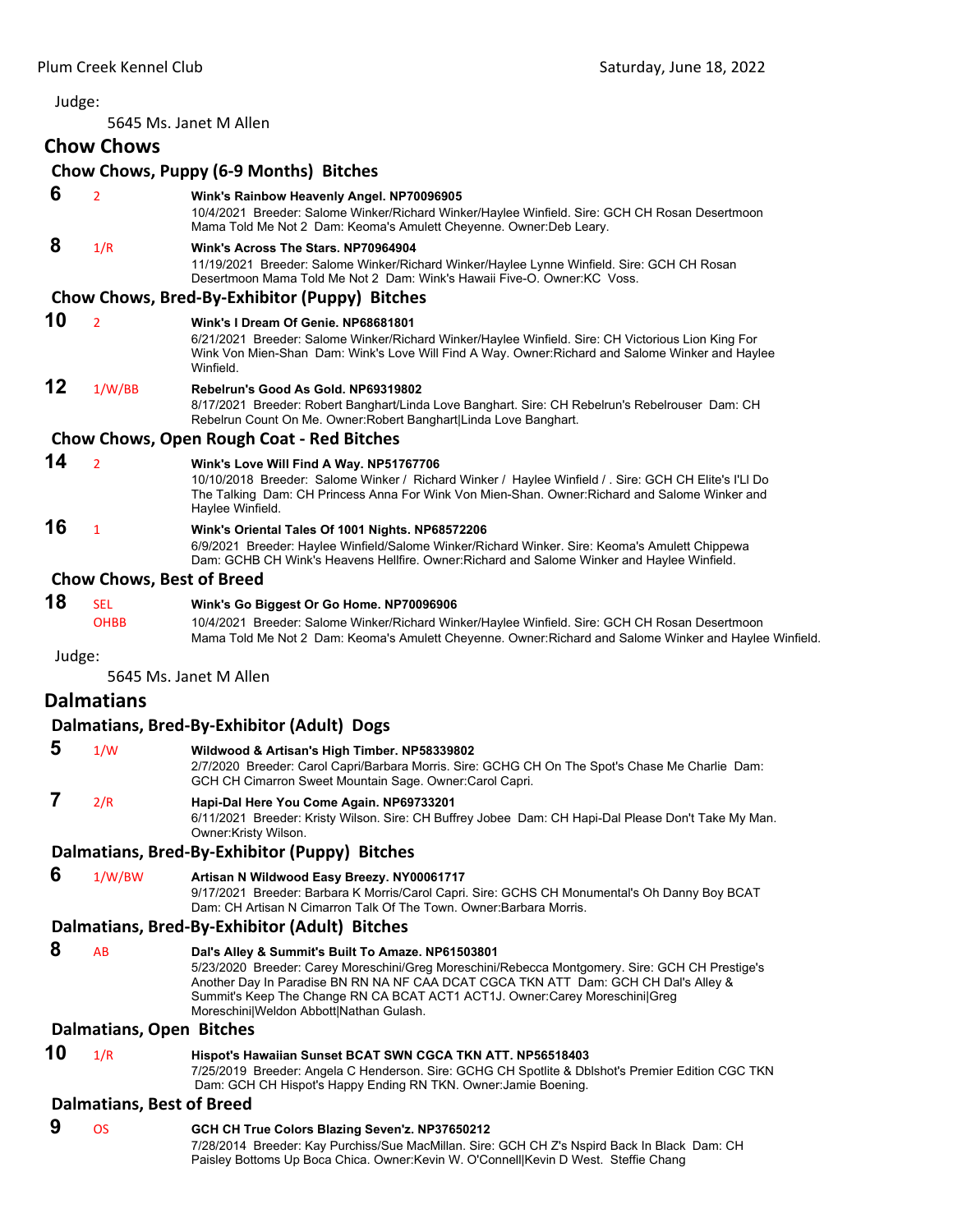| 11     | <b>SEL</b>             | GCH CH Nspird N True Colors Beau Monsieur. NP50067409<br>4/19/2018 Breeder: Cecilia Forbes/John Forbes/Ms. Carrie L Jordan, Sire: GCH CH Black Diamond<br>Diplomat Of Merry Go Round Dam: CH Nspird Bombshell. Owner: Kevin W. O'Connell Kevin D.                                                                                                              |
|--------|------------------------|----------------------------------------------------------------------------------------------------------------------------------------------------------------------------------------------------------------------------------------------------------------------------------------------------------------------------------------------------------------|
| 12     |                        | West Cecilia Forbes.Agent: Tiffany Marzluf<br>GCHB CH Element N True Colors Tresor, NP42618503<br>1/10/2016 Breeder: Francois-Pier Garant/Patrice Corriveau/Carrie Jordan, Sire: CH Prince Harts, Dam:<br>CH Element N Spotsafire Premiere Dame Of Nspird. Owner: Kevin W O'Connell Francois-Pier<br>Garant Patrice Corriveau Kevin D West Agent: Marty Miller |
| 14     | <b>SEL</b>             | GCH CH Cimarron Sweet Mountain Sage. NP42716305<br>3/13/2016 Breeder: Ms. Jena Zafiratos. Sire: Cimarron Yonder Mountain Racer Dam: Cimarron Tiny<br>Dancer. Owner: Carol Capri.                                                                                                                                                                               |
| 15     | AB                     | GCH CH Cimarron & Dals Alley Fox In Socks. NP52366708<br>10/12/2018 Breeder: Sharon L Oler/Thomas Oler/Ms. Jena Zafiratos/Carey Moreschini. Sire: GCHG CH<br>Trailspotter N Summit's Big Slick CA BCAT Dam: CH Cimarron Sassy's Heart O The Mountain.<br>Owner:Lisa Patterson.                                                                                 |
| 16     | BB/G2<br><b>OHBB</b>   | GCHB CH Dal's Alley & Summit Moonshine Music. NP54293901<br>3/11/2019 Breeder: Carey Moreschini/Rebecca Montgomery. Sire: GCHG CH Bayside's Good Fortune<br>CA Dam: CH Trailspotter Summit Queen Of Hearts. Owner:CAREY AND GREG MORESCHINI Carey<br>Moreschini Greg Moreschini.                                                                               |
| Judge: |                        |                                                                                                                                                                                                                                                                                                                                                                |
|        |                        | 5645 Ms. Janet M Allen                                                                                                                                                                                                                                                                                                                                         |
|        | <b>French Bulldogs</b> |                                                                                                                                                                                                                                                                                                                                                                |
|        |                        | French Bulldogs, Puppy (6-9 Months) Dogs                                                                                                                                                                                                                                                                                                                       |
| 5      | 1/W                    | Highwood's Pop Art. NP70658902<br>10/10/2021 Breeder: Alexandra Vorbeck/Perry Payson. Sire: GCH CH Goldshield's Dream A Little Dream<br>Of Me Dam: GCH CH Highwood's Life Is A Peach. Owner: Amber Ford Alexandra Vorbeck.                                                                                                                                     |

#### **7** 2/R **Fleetfire Novaheart Back To Oz. NP72245501**

11/4/2021 Breeder: Ivanowa Oran. Sire: GCH CH Fleetfire Novaheart Loki Of Mischief Dam: CH Nova Heart Fab Bombshell Hedy Bertha. Owner:Belinda A Yager|Ivanowa Oran|Mary Schroeder.

**French Bulldogs, Amateur Owner Handler Dogs**

#### **9** <sup>1</sup> **Paris Dream You Too. NP72643101**

8/1/2020 Breeder: Tunde Pajor. Sire: Heres Blan Iz Palevyh Buldogov Dam: Paris Dream Opra. Owner:Brooke Geren .

#### **French Bulldogs, American Bred Dogs**

| Darimi's Too Tricky To Rock. NP58484507 |
|-----------------------------------------|
|                                         |

12/3/2019 Breeder: Cheri Williams/David Williams. Sire: GCH CH A'Vigdors Olivier Dam: GCH CH Bull's Honey Channel. Owner:Brooke Geren |Cheri Williams .

#### **French Bulldogs, Open Dogs**

| 15 | $\overline{\phantom{a}}$ | Four Hawks Never Underestimate A Droid. NP66859901<br>4/23/2021 Breeder: Tommy J Murfitt/Lisa M Murfitt/Dr. Pamela N Clarke. Sire: CH Forjoy Goldshield's Dark<br>Dreamer Of Four Hawks Dam: Forjoy Ahsoka's Got The Mojo Of Four Hawks. Owner: Lillian Murfitt. |
|----|--------------------------|------------------------------------------------------------------------------------------------------------------------------------------------------------------------------------------------------------------------------------------------------------------|
| 17 | $\mathbf{1}$             | Messiah's If You'Re Not First You'Re Last, NP70491404<br>7/14/2021 Breeder: Mrs. Karin Stephens/James Dalton. Sire: Marques D' Saldana Prince Amleth Dam:<br>CH Messiah's Fabelhaft You Are My Sunshine. Owner: Karin Stephens.                                  |
|    |                          | French Bulldogs, Puppy (6-9 Months) Bitches                                                                                                                                                                                                                      |
| 6  | 2/R                      | <b>Fabelhaft Robobull Sunkissed At Mon Coeur, NP71759605</b><br>9/20/2021 Breeder: James Dalton/Dr. John Turjoman. Sire: CH Robobull Fabelhaft Sun Fire Dam:<br>Fabelhaft Robobull Mermaid Kisses Athena. Owner: Courtney Will Courtney Will James Dalton.       |
| 8  | 1/W/BW/OS                | Diffindo Maleficent & Muriel, NP74011701<br>11/8/2021 Breeder: Marta Kordel. Sire: A'Vigdors Vibidius Dam: Gasconia Milagnes. Owner: Courtney<br>Will.                                                                                                           |
| 10 | $\overline{3}$           | Dreamlegacy Maya. NP74830301<br>10/11/2021 Breeder: Celestina Marques Neves. Sire: Dreamlegacy Zorro Dam: Dreamlegacy Isadora.<br>Owner: Lisa Murfitt Tommy J Murfitt.                                                                                           |
|    |                          | French Bulldogs, Bred-By-Exhibitor (Puppy) Bitches                                                                                                                                                                                                               |
| 12 |                          |                                                                                                                                                                                                                                                                  |
|    |                          | Novaheart Fleetfire Back To Oz Betsy. NP72245502<br>11/1/2021 Prooder: Ivanous Oran, Siro: CCU CU Electire Noveboort Loki Of Mischief, Dam: CU Nove                                                                                                              |

11/4/2021 Breeder: Ivanowa Oran. Sire: GCH CH Fleetfire Novaheart Loki Of Mischief Dam: CH Nova Heart Fab Bombshell Hedy Bertha. Owner:Ivanowa Oran|Mary Schroeder .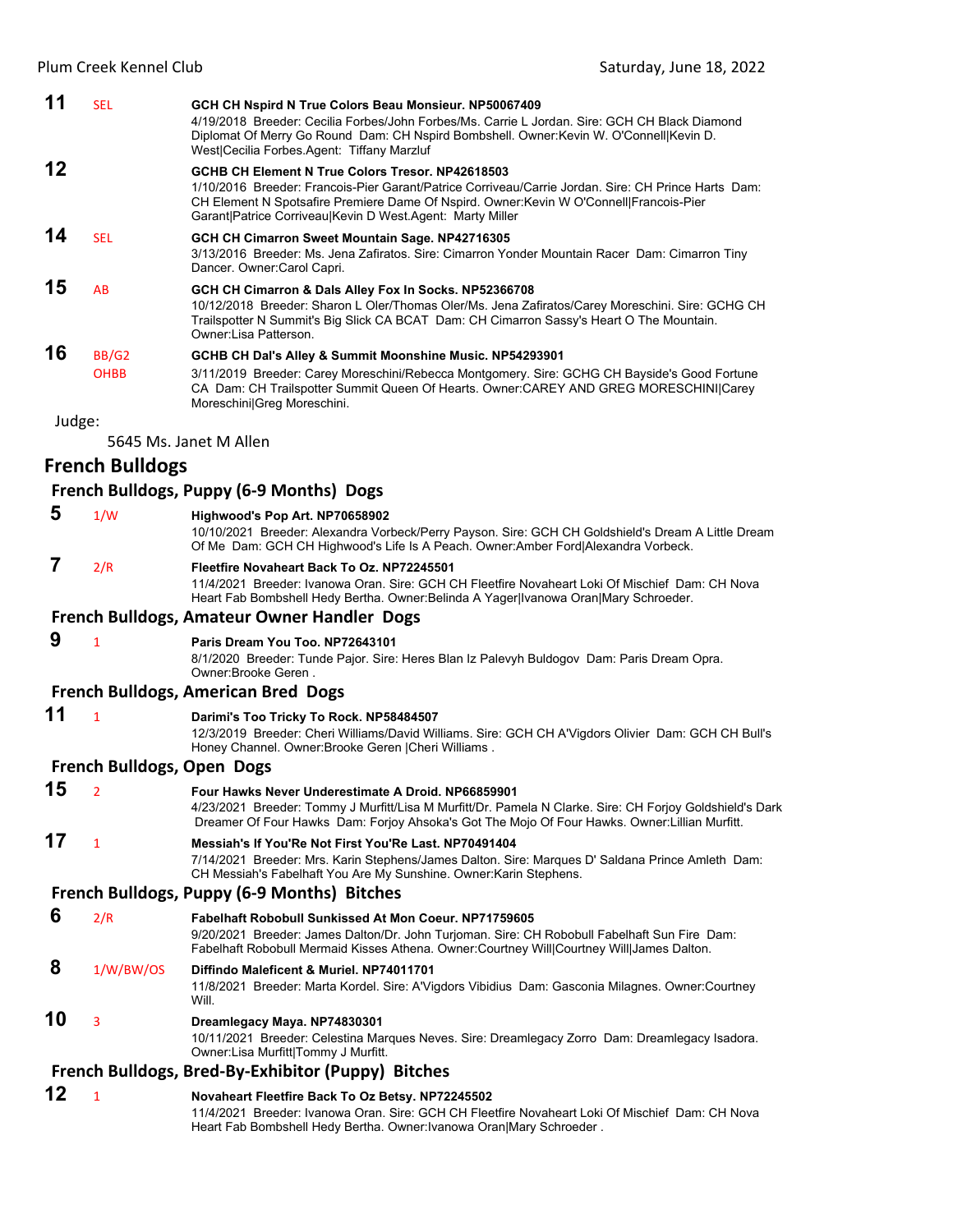## **French Bulldogs, Bred‐By‐Exhibitor (Adult) Bitches**

Frederiksen.

| 14                       | AB                        | Liberty Mountains Unexpected Necessity. NP58108301<br>11/30/2019 Breeder: Celeste Guerrero/Belinda Yager/Jan Stadler. Sire: CH Libertymountain's Rogue<br>River Pirate Dam: Marine De Elka Gyvybes Zyme. Owner: Celeste Guerrero.                                          |  |  |
|--------------------------|---------------------------|----------------------------------------------------------------------------------------------------------------------------------------------------------------------------------------------------------------------------------------------------------------------------|--|--|
|                          |                           | <b>French Bulldogs, Best of Breed</b>                                                                                                                                                                                                                                      |  |  |
| 16                       | OHBB/OHG3                 | GCH CH Delmobull Qi'Ra Of Four Hawks. NP57822501<br>10/10/2019 Breeder: Alexis Del Valle. Sire: Marques D' Saldana Prince Amleth Dam: Serafina Of Leon<br>Gerome. Owner: Lisa Murfitt Tommy Murfitt Alexis Del Valle.                                                      |  |  |
| 18                       | <b>SEL</b>                | CH Reveries' By Sentinelharts Feelin' Salty. NP65116302<br>12/18/2020 Breeder: Camila Hart/Zee Sanchez. Sire: CH Reveries Lebulls Checkmate Dam: Reveries<br>Aint No Saint. Owner: Andi Chistensen Zee Sanchez.                                                            |  |  |
| 19                       | <b>SEL</b>                | GCHS CH Veritas' Forget About Today Until Tomorrow. NP47686202<br>6/30/2017 Breeder: Ruben Lemmens. Sire: GCHP CH Bandog's A League Of His Own At Tx-Star Dam:<br>GCHS CH Veritas' Shooting Star "Asteria". Owner: Andi Chistensen Ruben Lemmens Tatum Duval.              |  |  |
| 21                       | <b>BB</b>                 | GCHB CH Veritas' 1 More Round, NP59896606<br>1/11/2020 Breeder: Ruben Lemmens. Sire: GCHG CH Lebull's Reveries Harrigan Dam: GCHS CH<br>Veritas' Shooting Star "Asteria". Owner: Jennifer Roberts.                                                                         |  |  |
| Judge:                   |                           |                                                                                                                                                                                                                                                                            |  |  |
|                          |                           | 5645 Ms. Janet M Allen                                                                                                                                                                                                                                                     |  |  |
|                          | <b>Keeshonden</b>         |                                                                                                                                                                                                                                                                            |  |  |
|                          |                           | Keeshonden, Puppy (6-9 Months) Dogs                                                                                                                                                                                                                                        |  |  |
| 5                        | $\overline{2}$            | Krafty's Mecho Bear. NP70005103<br>9/19/2021 Breeder: Ruth Thompson/Kylie Spinsby, Sire: GCH CH Krafty's Livin To Twist MX MXJ OF<br>BCAT Dam: Shoreline's Walkin' After Midnight. Owner: Wilma White.                                                                     |  |  |
| 7                        | 1/R                       | Jen'NDi's Show of Force, NP70931602<br>11/16/2021 Breeder: Jennifer McClure and Diane Wright. Sire: Ch Jen'NDi's Echo in Time Dam: GCHS<br>CH Jen'NDi's Show and Tell. Owner: Mary M Schooner Jennifer McClure.                                                            |  |  |
|                          |                           | Keeshonden, 12-18 Months Dogs                                                                                                                                                                                                                                              |  |  |
| 11                       | AB                        | Legend's My Heart Will Go On. NP66964305<br>5/10/2021 Breeder: Deanna Cox/Anna Boehringer. Sire: GCHS CH Windrift's The Force Awakens Dam:<br>GCHB CH Legend's Lil Bit Of Sugar And Spice. Owner: Regina Kessler Deanna Cox.                                               |  |  |
|                          | Keeshonden, Open Dogs     |                                                                                                                                                                                                                                                                            |  |  |
| 15                       | 1/W                       | Jen'Ndi's Brew'N Up A Storm. NP56039002<br>9/5/2019 Breeder: Jennifer McClure/Diane Wright. Sire: CH Jen'Ndi To Hold The Heavens Dam: GCHB<br>CH Jen'Ndi's My Fair Lady. Owner:Sarah Sherwin Laura Kokaska Jennifer McClure.                                               |  |  |
|                          |                           | Keeshonden, Bred-By-Exhibitor (Puppy) Bitches                                                                                                                                                                                                                              |  |  |
| 6                        | 2/R                       | Krafty's Wake Me Up Before You Go-Go. NP70005101<br>9/19/2021 Breeder: Ruth Thompson/Kylie Spinsby. Sire: GCH CH Krafty's Livin To Twist MX MXJ OF<br>BCAT Dam: Shoreline's Walkin' After Midnight. Owner: Ruth Thompson.                                                  |  |  |
| 8                        | 1/W/BW                    | Jen'Ndi's Time Shows All. NP70931601<br>11/16/2021 Breeder: Jennifer McClure/Diane Wright. Sire: CH Jen'Ndi's Echo In Time Dam: GCHS CH<br>Jen'Ndi's Show And Tell. Owner: Jennifer McClure Diane Wright.                                                                  |  |  |
|                          |                           | Keeshonden, Bred-By-Exhibitor (Adult) Bitches                                                                                                                                                                                                                              |  |  |
| 10                       | $\mathbf{1}$              | Dore's Star Light Star Bright At Vivid. NP65401506<br>1/3/2021 Breeder: Deanne Marie Hood/ROSELYNE LIPPHARDT. Sire: GCHS CH Dore's Starry Night<br>Dam: CH Jen'Ndi's Shotgun Rider. Owner: Roselyne Lipphardt.                                                             |  |  |
| Keeshonden, Open Bitches |                           |                                                                                                                                                                                                                                                                            |  |  |
| 12                       | $\mathbf{1}$              | Shoreline's Walkin' After Midnight. NP52905101<br>12/5/2018 Breeder: Ethie Wilson/Tawn Sinclair. Sire: CH Summerwind's Time Keeper Dam: GCH CH<br>Shoreline's Enuf Said. Owner: Kylie Spinsby.                                                                             |  |  |
|                          | Keeshonden, Best of Breed |                                                                                                                                                                                                                                                                            |  |  |
| 14                       |                           | CH Dore's Gone With The Wind. NP53831201<br>2/17/2019 Breeder: ROSELYNE LIPPHARDT. Sire: GCHS CH Dore's Starry Night Dam: Dore's Got Your<br>Back. Owner:Roselyne Lipphardt.Agent: Randy Pasbrig                                                                           |  |  |
| 16                       | <b>SEL</b>                | GCH CH Keelypso's On The Threshold Of A Dream Polar Star. NP56022604<br>6/30/2019 Breeder: Cynthia J Frederiksen/Soren Frederiksen. Sire: GCH CH Allante Polar Star First On<br>Front Street TKN Dam: CH Keelypso's Red Hot Silly Pepper. Owner: Cynthia Frederiksen Soren |  |  |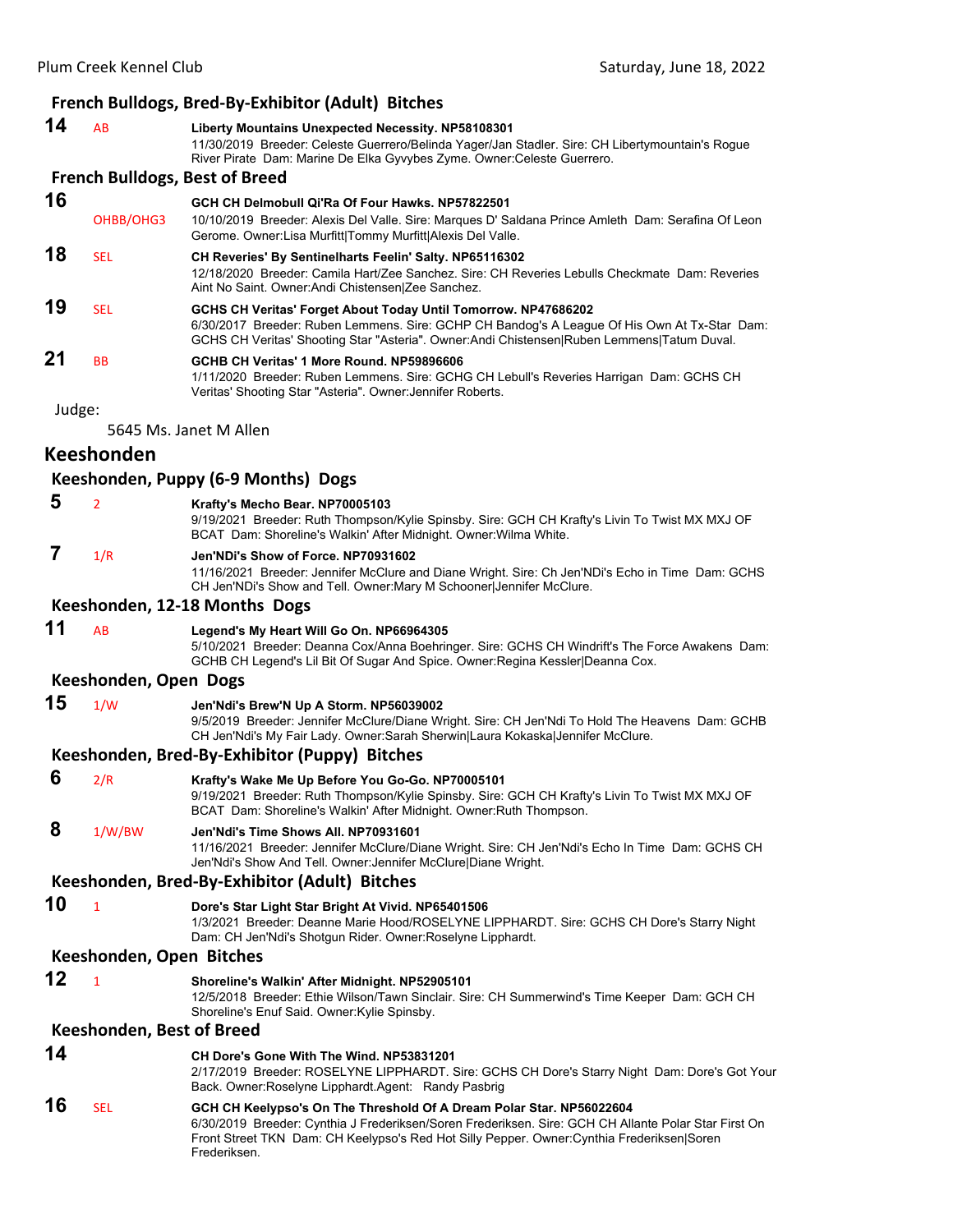| 17     | <b>SEL</b>  | GCHS CH Dore's Starry Night. NP39339001<br>11/16/2014 Breeder: ROSELYNE LIPPHARDT/Janit L Johnson. Sire: CH Jo-Lyns's Dream Chaser Dam:<br>CH Jen'Ndi's Dancin On Dore's Moonbeams. Owner: Roselyne Lipphardt. Judy Pasbrig                                   |
|--------|-------------|---------------------------------------------------------------------------------------------------------------------------------------------------------------------------------------------------------------------------------------------------------------|
| 18     | AB          | Jen'Ndis Show The Way. NP62834501<br>10/15/2020 Breeder: Jennifer McClure/Diane Wright. Sire: CH Jen'Ndis Reoccurring Lyric Dam: GCHS<br>CH Jen'Ndi's Show And Tell. Owner: Sonya Anton Jennifer McClure.                                                     |
| 19     | BB/G1       | GCH CH Jen'Ndi's Banking On A Creed. NP51558804                                                                                                                                                                                                               |
|        | <b>OHBB</b> | 8/30/2018 Breeder: Jennifer McClure/Diane Wright. Sire: GCH CH Jen'Ndi Undaunted Without Pretense<br>CGC Dam: CH Jen'Ndi's Banking On Gems At Ashbrook. Owner: Jennifer and Rob McClure Diane Wright.                                                         |
| 20     | <b>OS</b>   | CH Jen'Ndi's New England Classic. NP63832401<br>11/6/2020 Breeder: Kathryn Dodge/Jennifer McClure. Sire: CH Jo-Lyn's Sound Of Silence Dam: CH<br>Jen'Ndi Across The Alps And Rockies. Owner: Jennifer McClure Diane Wright Jen & Rob McClure Diane<br>Wright. |
| 21     | AB          | GCH CH Legend's Masked Bandit. NP57691701<br>11/18/2019 Breeder: Deanna Cox. Sire: GCHB CH Legend's Purple Majestic High Dam: GCH CH<br>Legend's Purple Lighting. Owner: deanna cox.                                                                          |
| 22     | AB          | CH Legend's Queen Regnant Of Windrift. NP63974103<br>9/24/2020 Breeder: Deanna Cox/Anna Boehringer/Joanne Reed. Sire: GCHS CH Windrift's The Force<br>Awakens Dam: GCH CH Legend's Purple Lighting. Owner: deanna cox anna boehringer.                        |
| Judge: |             |                                                                                                                                                                                                                                                               |

5645 Ms. Janet M Allen

## **Lhasa Apsos**

#### **Lhasa Apsos, Puppy (6‐9 Months) Dogs**

 **5** 2/R **Walk N Th' Blues Away. NP71719702**

10/29/2021 Breeder: Fran Strayer/Linda Byrne. Sire: Furchila Nuseng Man In Black Dam: CH El Minja's Allegria. Owner:Deborah Jennings|Calvin Jennings.

## **7** 1/W/BB/BW **Nuseng Shangri Daddy Sang Bass. NP71719705**

10/29/2021 Breeder: Fran Strayer/Linda Byrne. Sire: Furchila Nuseng Man In Black Dam: CH El Minja's Allegria. Owner:Bev Adams.

## **9** <sup>3</sup> **Nuseng Shangri A Boy Named Sioux. NP71719707**

10/29/2021 Breeder: Fran Strayer/Linda Byrne. Sire: Furchila Nuseng Man In Black Dam: CH El Minja's Allegria. Owner:Fran Strayer|Linda Byrne.

#### **Lhasa Apsos, Bred‐By‐Exhibitor (Puppy) Dogs**

**11** <sup>1</sup> **Nuseng Shangri Ring Of Fire. NP71719703**

10/29/2021 Breeder: Fran Strayer/Linda Byrne. Sire: Furchila Nuseng Man In Black Dam: CH El Minja's Allegria. Owner:Fran Strayer|Linda Byrne.

#### **Lhasa Apsos, Bred‐By‐Exhibitor (Adult) Dogs**

#### **15** <sup>1</sup> **Furchila Nuseng Man In Black. NP60675701**

10/8/2019 Breeder: Patricia Furmedge/Fran Strayer/Linda Byrne. Sire: GCHB CH Kumi Kian Mion Parti In The Usa Dam: CH Nuseng Shangri Genesis At Furchila. Owner:Fran Strayer|Linda Byrne.

#### **Lhasa Apsos, Puppy (6‐9 Months) Bitches**

 **6** 1/W/OS **Nuseng Shangri Born N Raised In B&W. NP71719706**

10/29/2021 Breeder: Fran Strayer/Linda Byrne. Sire: Furchila Nuseng Man In Black Dam: CH El Minja's Allegria. Owner:trudy lasart|fran strayer.

#### Judge:

5645 Ms. Janet M Allen

#### **Lowchen**

#### **Lowchen, Open Dogs**

| -5 | 1/W         | Roman Reign Ride The Lightning At Ynez. NP63617802                                                                                                        |
|----|-------------|-----------------------------------------------------------------------------------------------------------------------------------------------------------|
|    | <b>OHBB</b> | 10/12/2020 Breeder: Jennie Chen/John Knox. Sire: CH Musicbox Paparazzi at Bihar Dam: CH Domino<br>Latte. Owner: Kelsey Nikole Scribner Trout Jennie Chen. |
|    | 2/R         | Potrero's Ballad Of Dragons VHMA VSWB. NP64416802<br>11/29/2020 Breeder: Alexia Rodriguez. Sire: CH Sariolo Revda Vision Of Real Winner Dam: Potrero's I  |
|    |             | Bealive. Owner: Erica Monjeau Nick Sanville Alexia Rodriguez.                                                                                             |

#### **Lowchen, Best of Breed**

 **9** BB **GCH CH Bon Idee's Living In The Limelight With Musicbox. NP54267801** 2/26/2019 Breeder: Brenda Watson/Angela Motta/Donna Jones. Sire: GCH CH Musicbox Drive It Like You Stole It Dam: CH Musicbox Command Performance At Bon Idee. Owner:Crystal Chapman.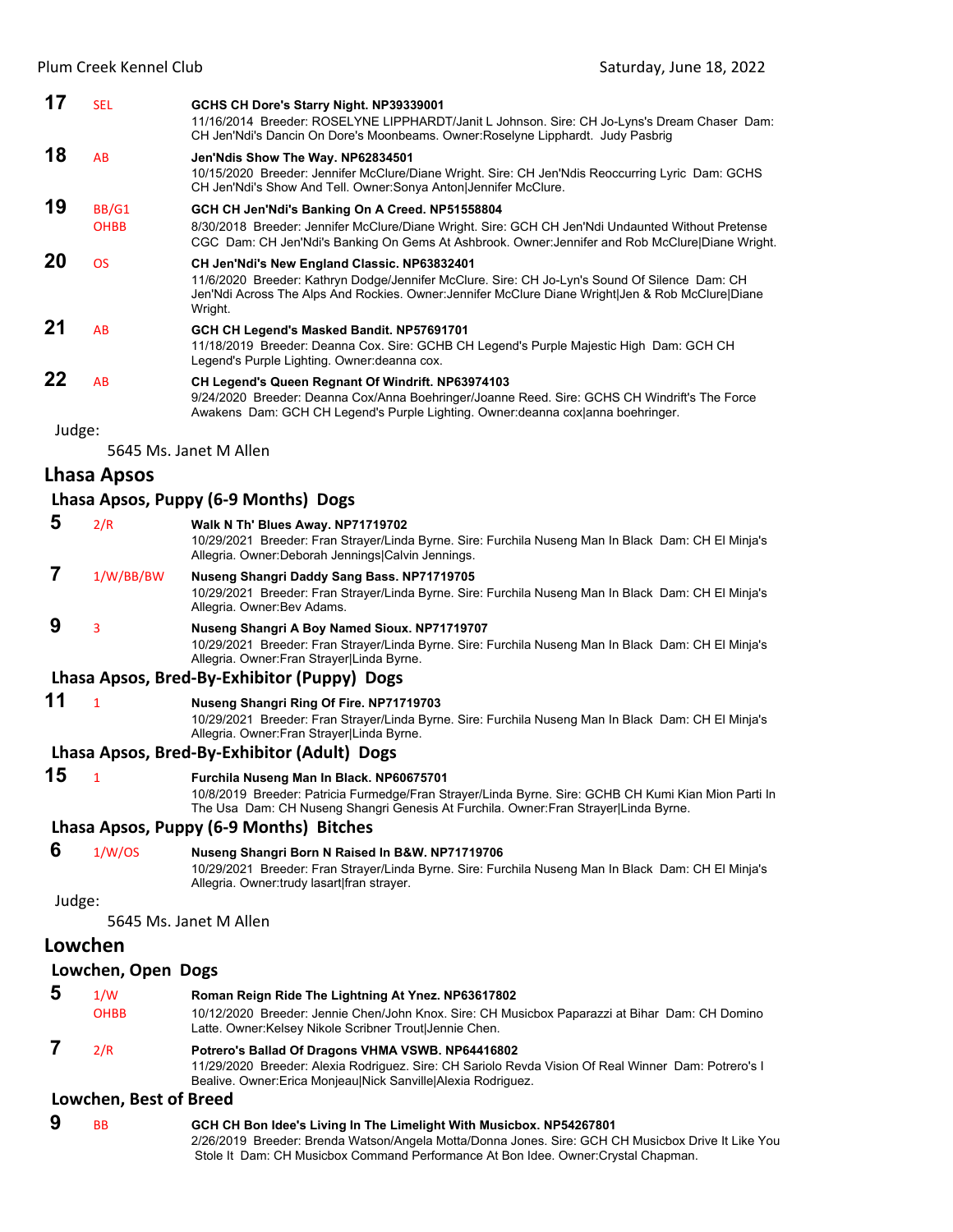Judge: 5645 Ms. Janet M Allen **Poodles (Miniature) Poodles (Miniature), Puppy (9‐12 Months) Bitches 6** <sup>1</sup> **Prama & Jj's 99 Dreams I Have Had. PR24642502** 7/20/2021 Breeder: Leslie LaLuzerne/James Johnson Johnson. Sire: GCH CH Algeria Boys Round Here At Jj'S Dam: GCH CH Jj's 99 Red Balloons RA BCAT. Owner:Leslie LaLuzerne|Darryl Smith. **Poodles (Miniature), Bred‐By‐Exhibitor (Puppy) Bitches 8** 1/W/BB **Harmony Clarion Thing Called Love. PR24688601** OHBB 11/1/2021 Breeder: Ms. Ann A Kennedy/Katherine Kennedy Vigil/Susan G Francis. Sire: CH Harmony Clarion Happiness Amplified Dam: CH Clarion Harmony Palaunu BCAT. Owner:Susan G Francis|Ann A Kennedy|Katherine Kennedy Vigil. **10** 2/R **Jj's Feeling Minnesota. PR24801301** 9/26/2021 Breeder: James Johnson. Sire: GCH CH Horizon's You Make Me Crazy Dam: GCH CH Jj's Cat 5 Storm. Owner:James Johnson|Virginia Chadbourne|Della Hill. **Poodles (Miniature), Open Bitches 12** <sup>1</sup> **Inishmoor's Wild Irish Rose. PR23872601** 3/2/2021 Breeder: Jody Foss. Sire: GCH CH Algeria Boys Round Here At Jj'S Dam: GCH CH Inishmoor's Eliza O'Daley. Owner:Jody Foss and Nancy Landauer. **Poodles (Miniature), Best of Breed 5** SEL **GCHB CH JJ's & Artistik Neon Light Of Broadway. PR18858101** 9/17/2015 Breeder: Shirley Mool/James Johnson. Sire: CH Inishmoor's Two Bar Tobias Joe Dam: GCH CH Jj's Call Me Maybe. Owner:Shirley Mool|James Johnson.  **7** OS **CH Jj's Sir Magic At Sunrise. PR24130903** 2/5/2021 Breeder: James Johnson/Denise Agre-Gill. Sire: GCHG CH Durandel Up Stage For Deagra BCAT Dam: CH Jj's I Need A Lei At Gothik. Owner:Amy Watt|Jim Johnson. **14** SEL **GCH CH Vallejo & Jj's She's So Fay @ Prama. PR23604001** 10/28/2020 Breeder: Richard Kent Bohannon/Tiffany Jones-Roberts. Sire: GCH CH Algeria Boys Round Here At Jj'S Dam: Aery-Ripshin Foxglove. Owner:Leslie LaLuzerne|Darryl Smith. Judge: 5645 Ms. Janet M Allen **Poodles (Standard) Poodles (Standard), Bred‐By‐Exhibitor (Adult) Dogs 5** AB **Cherrycreek Mocha Dream. PR24192102** 5/8/2021 Breeder: James Johnson/Paula Englander. Sire: CH Peckerwood's Lord Liam Dam: CH Jj's Chignon Banane. Owner:Paula T Englander|Jim Johnson . **Poodles (Standard), Open Dogs 7** AB **Bar-None Mtn High Of Aspenglow. PR22483103** 12/12/2019 Breeder: Nancy C. Wilson. Sire: CH Natalie's Let's Get It Started At Bar-None Dam: Bar-None Calling All Angels. Owner:Karen Scott|Kelly Scott|Nancy Wilson. **Poodles (Standard), Puppy (6‐9 Months) Bitches 6** <sup>1</sup> **Peckerwood's Maggie Mae. PR24716901** 10/27/2021 Breeder: Mr. Thomas W Carneal/Ms. Jane Renee Evans. Sire: CH Peckerwood's Him Again P M Churchill Dam: CH Peckerwood Manny's Girl Contessa. Owner:thomas w carneal|jane renee evans. **Poodles (Standard), Puppy (9‐12 Months) Bitches 8** 1/R **Crystalton Symphonic Poem At Klaroby. PR25152201** 9/8/2021 Breeder: Carol Graham/Jerry Harvey. Sire: Crystalton's Essence Dam: Crystalton Chikoda Conspiracy. Owner:Kay Jones. **Poodles (Standard), 12‐18 Months Bitches 10** <sup>1</sup> **Jj's Shaken Not Stirred!. PR23835001** 12/28/2020 Breeder: James Johnson. Sire: CH Peckerwood's Lord Liam Dam: GCH CH Jj's Money On My Mind. Owner:Jennifer Elmore|James Johnson . **12** <sup>2</sup> **Jj's Back To My Roots. PR23835501** 3/20/2021 Breeder: James Johnson. Sire: GCH CH Pageantry's Irresistible Asset FDC CGCA TKI VHMA Dam: GCH CH JJ's Waiting For The Punchline. Owner:Mary Rodriguez |James Johnson .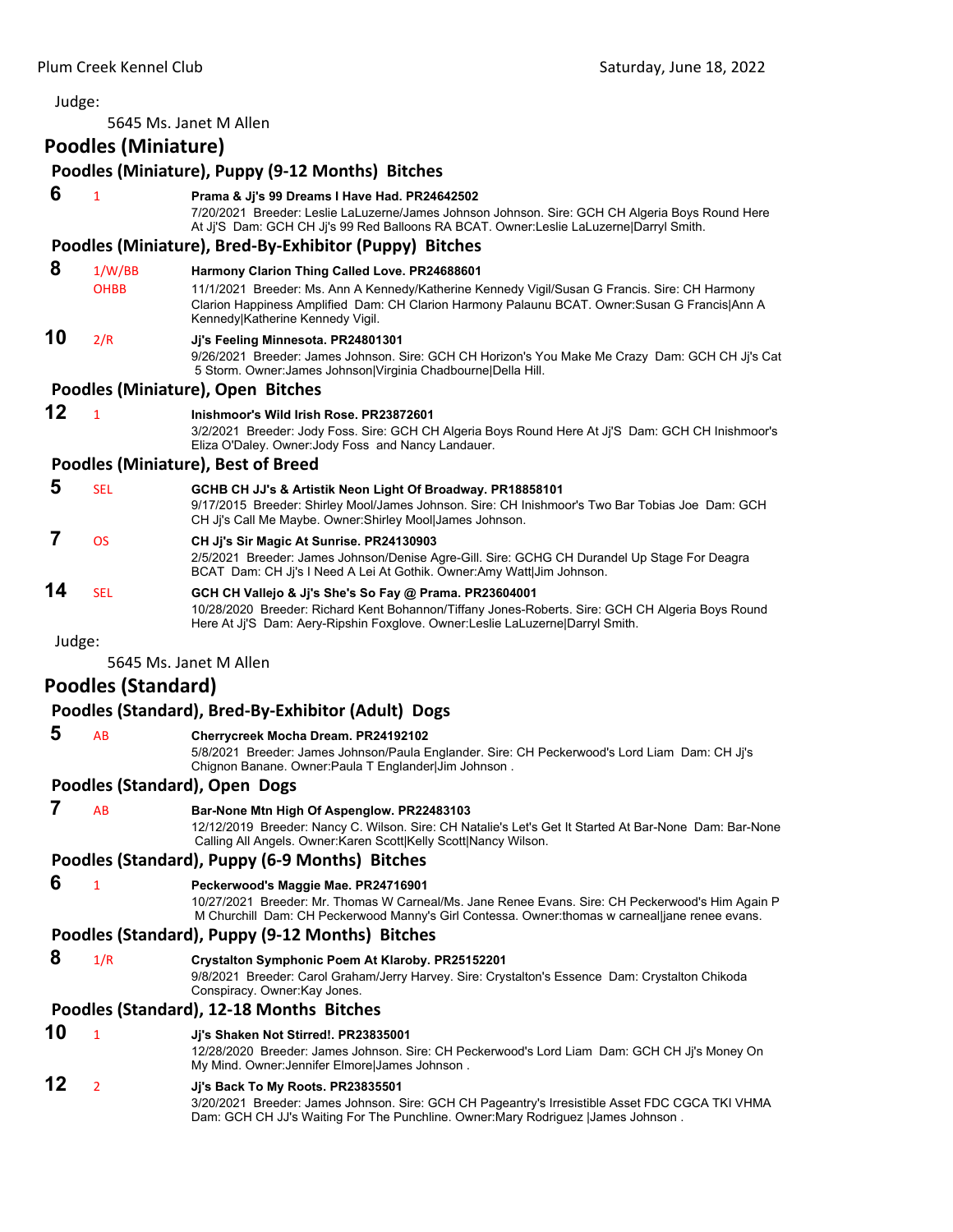#### **Poodles (Standard), Bred‐By‐Exhibitor (Puppy) Bitches**

| 14                                    | 1/W/BB                                  | ALEGRIA ICYMI AG-47. PR24643707<br>10/4/2021 Breeder: Laurel Berg/Carol McKinstry. Sire: CH Calaes Lt Dam: CH Alegria Iso Ag-47.<br>Owner: Laurel Berg Carol McKinstry.                                                                         |  |
|---------------------------------------|-----------------------------------------|-------------------------------------------------------------------------------------------------------------------------------------------------------------------------------------------------------------------------------------------------|--|
|                                       |                                         | Poodles (Standard), Open Bitches                                                                                                                                                                                                                |  |
| 16                                    | 3                                       | Jj's A Penny Saved. PR21851502<br>5/31/2019 Breeder: James Johnson. Sire: GCH CH Ji's Orion's All In Dam: CH Ji's Now Sissy That Walk!.<br>Owner: James Johnson.                                                                                |  |
| 18                                    | AB                                      | Pageantry's Back In The Black. PR22549901<br>2/20/2020 Breeder: CHRYSTAL RENAYE STRIEGEL. Sire: GCH CH Ji's Orion's All In Dam: GCH CH<br>Alaman's I'M Accounting On You CGC TKN. Owner: Chrystal Renaye Striegel.                              |  |
| 20                                    | $\mathbf{1}$                            | Piedmont Rumor Has It At Karalot, PR23485909<br>12/2/2020 Breeder: Barrie Drewitt-Barlow. Sire: CH Piedmont Mr President Dam: Edivette La Elegida.<br>Owner:Keith Lupardus Barbara Lupardus.                                                    |  |
| 22                                    | $\overline{2}$                          | Peckerwood & Ji's Collaboration On The Rize. PR23606901<br>1/27/2021 Breeder: Thomas W Carneal/Renee Evans. Sire: GCH CH Jj's Orion's All In Dam:<br>Peckerwood's Lola She Is A Showgirl. Owner:thomas w carneal renee evans and james johnson. |  |
| 24                                    | 4                                       | Cherry Creek To Chase A Mockingbird. PR24192101<br>5/8/2021 Breeder: James Johnson/Paula Englander. Sire: CH Peckerwood's Lord Liam Dam: CH Jj's<br>Chignon Banane. Owner: Michele Blanken Paula Englander.                                     |  |
|                                       |                                         | <b>Poodles (Standard), Best of Breed</b>                                                                                                                                                                                                        |  |
| 11                                    | <b>OS</b>                               | CH Lakeridge Bet On Black. PR22112603<br>8/31/2019 Breeder: Debra Ferguson-Jones. Sire: GCH CH Lakeridge Secret Dam: CH Lakeridge Simply<br>Wicked. Owner: Jennifer Maplethorpe.                                                                |  |
| 15                                    | AB                                      | Cherrycreek Sparks Will Fly. PR24192103<br>5/8/2021 Breeder: James Johnson/Paula Englander. Sire: CH Peckerwood's Lord Liam Dam: CH Ji's<br>Chignon Banane. Owner: Paula T Englander jim Johnston.                                              |  |
| 26                                    | <b>SEL</b><br>OHBB/OHG2                 | GCH CH Amethyst Peak Double Black Diamond. PR22065001<br>5/29/2019 Breeder: Laura Dubois/James Johnson. Sire: GCH CH Jj's Orion's All In Dam: GCHB CH<br>Judge's Surfs Up. Owner: Laura Dubois James Johnson.                                   |  |
| Judge:                                |                                         |                                                                                                                                                                                                                                                 |  |
|                                       | 5170 Nancy Liebes                       |                                                                                                                                                                                                                                                 |  |
|                                       | <b>Schipperkes</b>                      |                                                                                                                                                                                                                                                 |  |
| Schipperkes, Puppy (9-12 Months) Dogs |                                         |                                                                                                                                                                                                                                                 |  |
| 5                                     | 1/W/BW                                  | Kayenta's Intuition. NP71544501<br>7/5/2021 Breeder: Karen J Testa/Martha Hetherington. Sire: GCH CH Kayenta's Fullmoon Eclipse FDC<br>Dam: Lochryan's Ima Little Vixen. Owner: Kendra Ireton Wolf Warren Katelyn Warren.                       |  |
|                                       | Schipperkes, Puppy (6-9 Months) Bitches |                                                                                                                                                                                                                                                 |  |

 **6** 1/R **Barbil Keepin' The Tradition. NP70568601** 10/21/2021 Breeder: Barbara D Murray/W A Murray. Sire: CH Sharlyn N Barbil Knight In Shining Armor Dam: CH Barbil Winter In Black. Owner:Dennis Hart Robert Peddle.

#### **8** <sup>2</sup> **Barbil Keeper Of The Hearth. NP70568602**

10/21/2021 Breeder: Barbara D Murray/W A Murray. Sire: CH Sharlyn N Barbil Knight In Shining Armor Dam: CH Barbil Winter In Black. Owner:Emma Dobbs|Barbara Murray.

#### **Schipperkes, Puppy (9‐12 Months) Bitches**

**10** 1/W **Barbil Juneau's Northern Breeze Pas De Deux. NP70223702** 6/24/2021 Breeder: Lisa Vizcarra/Barbara D Murray. Sire: GCHB CH Fyrewater's Northern Lights Dam: GCH CH Shalako Kenbe N Barbil Southern Breeze. Owner:Lisa Vizcarra.

#### **Schipperkes, Amateur Owner Handler Bitches**

#### **12** <sup>1</sup> **Tumbleweed's Littlest Angel. NP56366302**

8/4/2019 Breeder: June A Moore. Sire: GCHS CH Tumbleweed Walkin' Streets O'Gold Dam: CH Tumbleweed's Have A Nice Day. Owner:Dennis Hart Robert Peddle|June Moore.

#### **Schipperkes, Bred‐By‐Exhibitor (Puppy) Bitches**

#### **14** <sup>1</sup> **Sharlyn N Barbil Love A Rainy Night TKN. NP69790001**

8/14/2021 Breeder: Sharon Ogden/Barbara D Murray. Sire: CH Tumbleweed's Angel In Our Midst At Barbil Dam: CH Sharlyn N Barbil Guinevere Rules The Knight. Owner:Sharon Ogden|Barbara D Murray.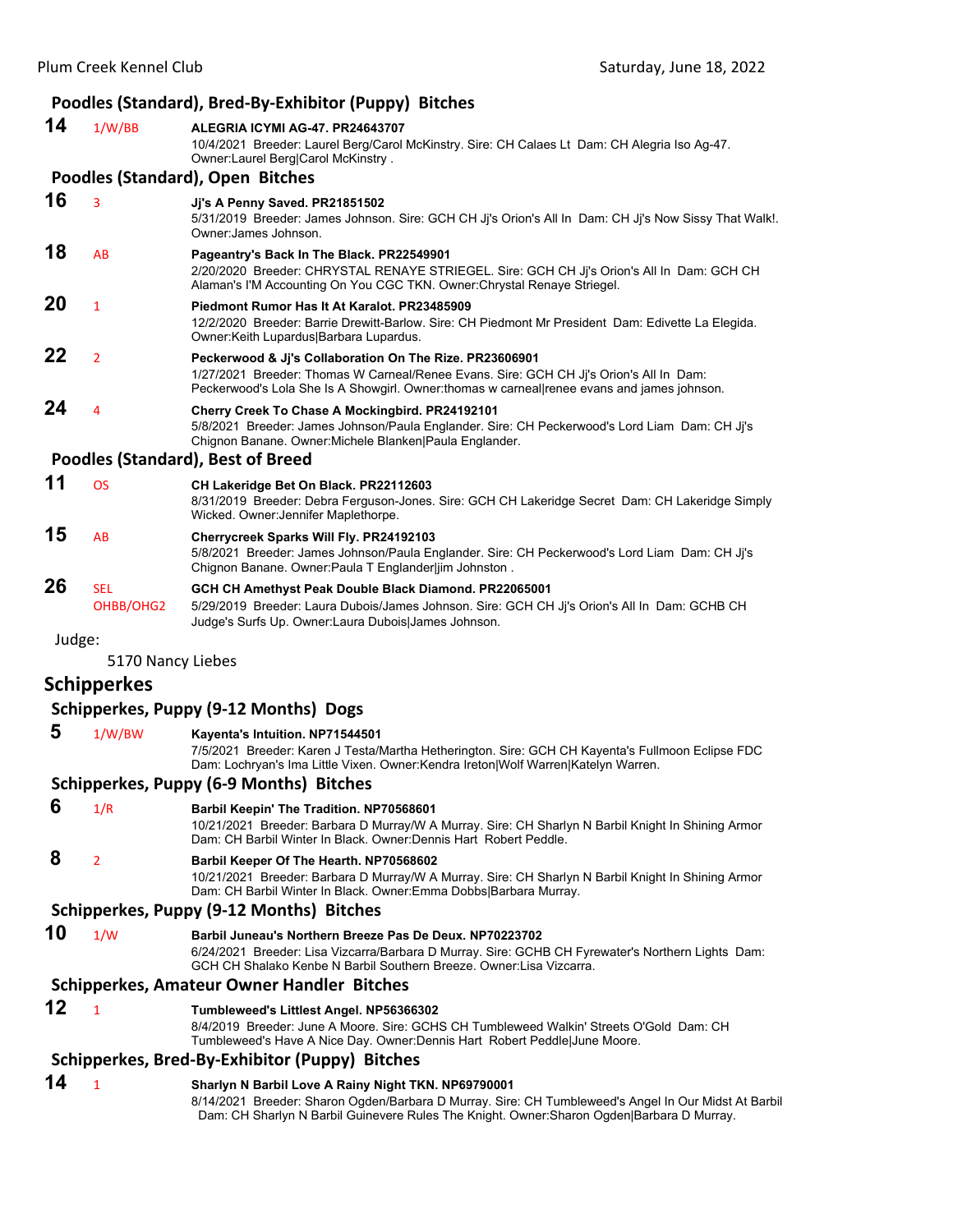## **Schipperkes, Bred‐By‐Exhibitor (Adult) Bitches**

| 16        | $\mathbf{1}$                      | Sharlyn Unwrap A Smile. NP54816702<br>5/6/2019 Breeder: Sharon Ogden. Sire: Barbil You Can't Afford Me TKN Dam: CH Sharlyn N Barbil<br>Guinevere Rules The Knight. Owner: Sharon Ogden.                                                                                                |
|-----------|-----------------------------------|----------------------------------------------------------------------------------------------------------------------------------------------------------------------------------------------------------------------------------------------------------------------------------------|
|           | <b>Schipperkes, Best of Breed</b> |                                                                                                                                                                                                                                                                                        |
| 15        |                                   | CH Barbil Another Day In The Sun TKN. NP49913203<br>2/1/2018 Breeder: Barbara Murray/Donna Kenly. Sire: CH Sharlyn N Barbil Knight In Shining Armor Dam:<br>CH Shalako Barbil N Kenbe Southern Wind. Owner: John Kennedy Arlien Kennedy.                                               |
| 17        |                                   | GCH CH Lochryan 'N Lomar The Journeyman. NP52843601<br>10/6/2018 Breeder: Karen Testa/Lori LaPage-Samuels/Mark Samuels. Sire: Delsur Kauzin' A Komotion<br>Dam: Lochryan's Ima Little Vixen. Owner: Karen Testal Cole DeForest.                                                        |
| 19        | BB<br>OHBB/OHG4                   | CH Tumbleweed's Angel In Our Midst At Barbil. NP56366301<br>8/4/2019 Breeder: June A Moore. Sire: GCHS CH Tumbleweed Walkin' Streets O'Gold Dam: CH<br>Tumbleweed's Have A Nice Day. Owner: Barbara Murray June A Moore.                                                               |
| 20        |                                   | GCH CH Shalako Kenbe N Barbil Southern Breeze. NP39504101<br>10/12/2014 Breeder: Bette Wynn/Barbara D Murray/Donna Kenly. Sire: CH Shalako N Kenbe's Travelin'<br>The Road Dam: Shalako N Talawanda's Etched In Diamonds. Owner: Lisa Vizcarra.                                        |
| 21        |                                   | CH Barbil Eye Of The Tiger BCAT. NP58336902<br>12/7/2019 Breeder: Barbara D Murray. Sire: GCH CH Shalako N Kenbe's Lucky Draw RI Dam: Barbil<br>Talkin' Bout Tess Masskips. Owner: Lynne Ray Bill Ray.                                                                                 |
| 22        | <b>SEL</b>                        | GCHB CH Schipadox Secert Storm. NP39574803<br>3/23/2015 Breeder: Sharon L Holmes-Hyde. Sire: CH Fyrstartr And Tangerea's Fade To Black Dam: CH<br>Schipadox Soul-Train's Sweet Yuma Night. Owner: Dennis Hart Robert Peddle.                                                           |
| 23        | <b>SEL</b>                        | GCH CH Aria's Huckleberry Legacy At Topperlyn. NP66096602<br>3/7/2021 Breeder: Linda Bates. Sire: CH Aria's Bee 'N Berry Beary Delicious Dam: CH Aria's Black<br>Caviar. Owner: Lynda L Kieres Connor K Maplethorpe Jennifer Maplethorpe.                                              |
| 24        | AB                                | <b>CH Barbil Exquisite Ella'Gance. NP58336901</b><br>12/7/2019 Breeder: Barbara D Murray. Sire: GCH CH Shalako N Kenbe's Lucky Draw RI Dam: Barbil<br>Talkin' Bout Tess Masskips. Owner: Barbara Murray.                                                                               |
| 26        | <b>OS</b>                         | CH Topperlyns Unforgettable Barefoot Contessa. NP60933213<br>7/19/2020 Breeder: Connor Maplethorpe/Lynda L Kieres. Sire: GCH CH Topperlyns-Ramar A Dragons<br>Legend Dam: CH Victoria's Blaze Of Glory At Tumbleweed. Owner: Lynda L Kieres Jennifer<br>Maplethorpe Kadee Maplethorpe. |
| Judge:    |                                   | 5791 Mrs. Jane E Treiber                                                                                                                                                                                                                                                               |
| Shiba Inu |                                   |                                                                                                                                                                                                                                                                                        |
|           |                                   | Shiba Inu, Puppy (6-9 Months) Bitches                                                                                                                                                                                                                                                  |
| 6         | 1                                 | Prairie Walkers Chisana Pippa. NP70955106<br>11/18/2021 Breeder: Pamela Logsdon. Sire: GCH CH Kawamaisou's Storm Warning Dam: CH Prairie<br>Sand's Nobara For Marie. Owner: Tiffany or Casey Walker Casey Walker.                                                                      |
|           |                                   | Shiba Inu, Puppy (9-12 Months) Bitches                                                                                                                                                                                                                                                 |
| 8         | 1/R                               | Jotoichi Hoonani Wahini, NP68812802<br>7/10/2021 Breeder: Dovie Trotter. Sire: GCHG CH Jotoichi Condition Red Dam: CH Haiku's Poetry In<br>Motion. Owner: Dovie Trotter Richard & Karen Shaw.                                                                                          |
| 10        | $\overline{2}$                    | Jotoichi Nihon No Kiku. NP68812803<br>7/10/2021 Breeder: Dovie Trotter. Sire: GCHG CH Jotoichi Condition Red Dam: CH Haiku's Poetry In<br>Motion. Owner: Dovie Trotter Richard & Karen Shaw.                                                                                           |
|           |                                   | Shiba Inu, Bred-By-Exhibitor (Adult) Bitches                                                                                                                                                                                                                                           |
| 12        | AB                                | Irezumi Painted Prairie Sunset. NP61727001<br>9/1/2020 Breeder: Ms. Beth A Lovold. Sire: CH Kuro Oka's Lucky Strike Dam: CH Irezumi Painted Prairie<br>Sunrise. Owner: Beth Lovold Valerie Passmore.                                                                                   |
| 14        | 1/W                               | Wintermist's Hot Cookie. NP64684001<br>1/7/2021 Breeder: Linda Kitzman. Sire: GCHB CH Kuro Oka Ujio Oh Dam: CH Haiku's Poetry In Motion.<br>Owner: Linda Kitzman Dovie Lynn Trotter.                                                                                                   |
| 16        | 2                                 | Roki Yama's Leia Nidas. NP67732001<br>5/15/2021 Breeder: Diana Salazar/Edward J Maes. Sire: GCHS CH Roki Yama's Dragon House Leonidas<br>Dam: CH Roki Yama's Zena From Sky. Owner: Edward j maes   Diana Maes.                                                                         |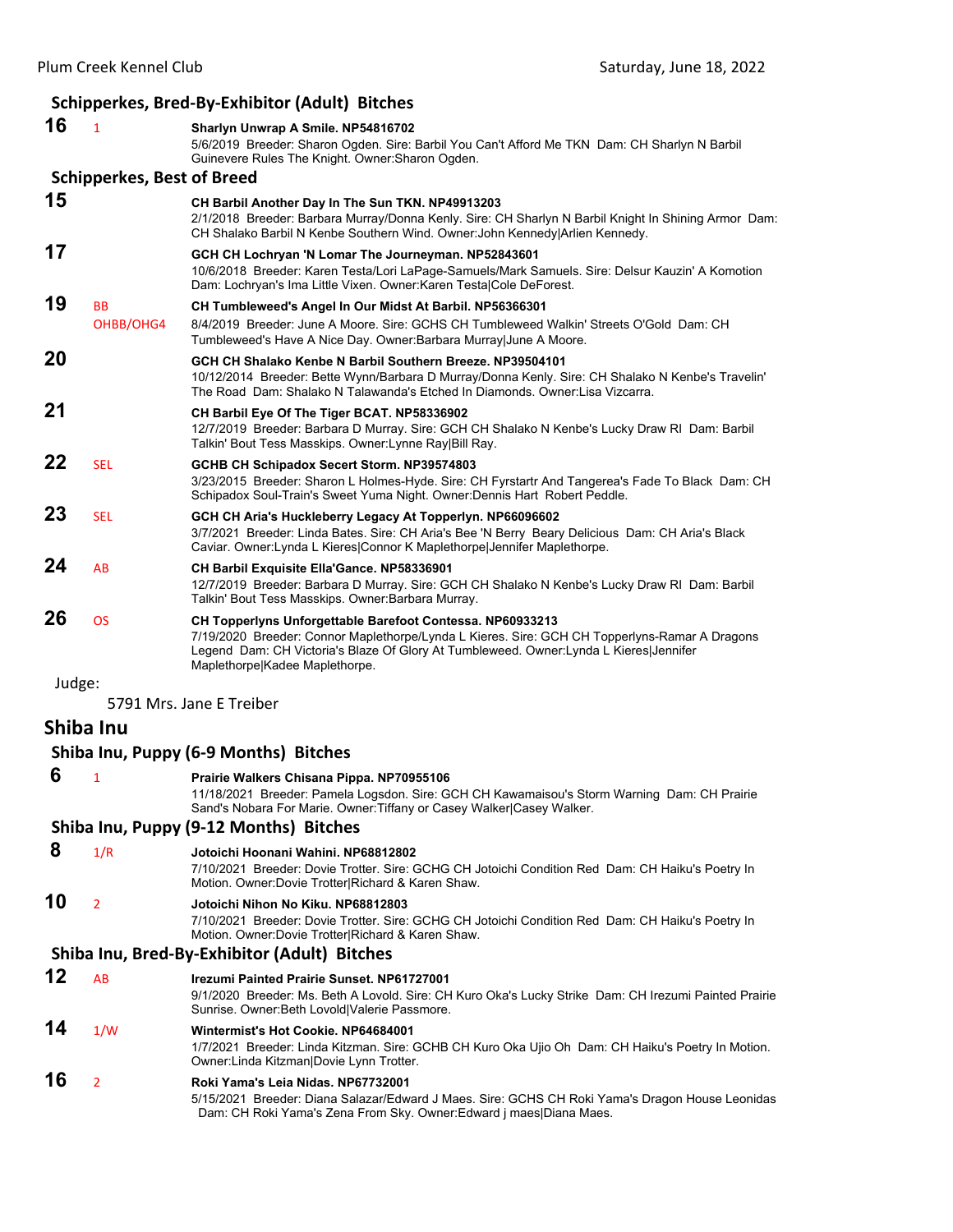|                                       | Shiba Inu, Open Bitches         |                                                                                                                                                                                                                                                          |  |  |  |
|---------------------------------------|---------------------------------|----------------------------------------------------------------------------------------------------------------------------------------------------------------------------------------------------------------------------------------------------------|--|--|--|
| $12 \,$                               | AB                              | Irezumi Painted Prairie Sunset. NP61727001<br>9/1/2020 Breeder: Ms. Beth A Lovold. Sire: CH Kuro Oka's Lucky Strike Dam: CH Irezumi Painted Prairie<br>Sunrise. Owner: Beth Lovold   Valerie Passmore.                                                   |  |  |  |
| 20                                    | AB                              | Haiku's Prairie Spice Girl. NP63970201<br>11/21/2020 Breeder: Pamela Logsdon. Sire: GCH CH Irezumi Stand By You Dam: GCH CH Prairie<br>Walker Katsumi's Early Dawn. Owner: Beth Lovold Linda Kitzman.                                                    |  |  |  |
| 22                                    | $\mathbf{1}$                    | Prairie Sands Hotarus Yamashita. NP65767904<br>3/11/2021 Breeder: Chris Sandberg/Paula Sandberg. Sire: CH Kuro Oka's Lucky Strike Dam: Prairie<br>Sands Treasure Full Of Rubys. Owner: Eva Sandberg.                                                     |  |  |  |
|                                       | <b>Shiba Inu, Best of Breed</b> |                                                                                                                                                                                                                                                          |  |  |  |
| 5                                     | <b>SEL</b>                      | Prairie Sands Tomodachi BCAT. NP61658305<br>8/21/2020 Breeder: Pamela Logsdon/Elianna G Sandberg. Sire: GCH CH Irezumi Stand By You Dam: CH<br>Prairie Sand's Nobara For Marie. Owner: Veronica Clavel.                                                  |  |  |  |
| 7                                     | BB<br><b>OHBB</b>               | GCHS CH Roki Yama's Dragon House Leonidas. NP51014501<br>11/8/2017 Breeder: Edward J Maes/Diana Maes/Sandi M Smith. Sire: GCHS CH Dragon House Mr.Jones<br>Dam: Roki Yama's Dragon House Northern Star. Owner: Edward j maes   Audra Noel Maes.          |  |  |  |
| 24                                    | <b>OS</b>                       | GCH CH Prairie's Earlydawn Kibo Of Serenity. NP55394805<br>7/16/2019 Breeder: Pamela Logsdon. Sire: CH Kuro Oka's Lucky Strike Dam: GCH CH Prairie Walker<br>Katsumi's Early Dawn. Owner: Pamela K. Logsdon.                                             |  |  |  |
| 26                                    |                                 | CH Prairie Walkers Paisley Reflections. NP62574503<br>9/19/2020 Breeder: Tiffany J Walker/Casey Walker. Sire: GCH CH Irezumi Stand By You Dam: CH Prairie<br>Walker's Scarlet Rose. Owner: Tiffany or Casey Walker Tiffany Walker Casey Walker.          |  |  |  |
| Judge:                                |                                 |                                                                                                                                                                                                                                                          |  |  |  |
|                                       |                                 | 5645 Ms. Janet M Allen                                                                                                                                                                                                                                   |  |  |  |
|                                       | <b>Tibetan Spaniels</b>         |                                                                                                                                                                                                                                                          |  |  |  |
|                                       |                                 | <b>Tibetan Spaniels, 12-18 Months Dogs</b>                                                                                                                                                                                                               |  |  |  |
| 5                                     | 1/W/BB/BW<br><b>OHBB</b>        | Tibroke's Heir To The Throne. NP66629401<br>5/2/2021 Breeder: Kay F Dickeson. Sire: GCH CH Namtrah Nola Mardi Gras King Dam: CH Tibroke's<br>Frankly My Dear. Owner: Jacquelyn Raila Kay F. Dickenson.                                                   |  |  |  |
| 7                                     | 2/R                             | Tibroke's Firebird Farms Norse Prankster. NP66629402<br>5/2/2021 Breeder: Kay F Dickeson. Sire: GCH CH Namtrah Nola Mardi Gras King Dam: CH Tibroke's<br>Frankly My Dear. Owner: Marta E Housley.                                                        |  |  |  |
|                                       |                                 | Tibetan Spaniels, Puppy (9-12 Months) Bitches                                                                                                                                                                                                            |  |  |  |
| 6                                     | $\mathbf{1}$                    | Firebird Farms Betty With The Blue Dress On. NP69401901<br>7/7/2021 Breeder: Marty Housley/James Cooper/Kay F Dickeson. Sire: GCH CH Firebird Farms Never<br>Ending Story Dam: CH Firebird Fm A Coat Of Many Colors. Owner:Leona Thrall   Marty Housley. |  |  |  |
|                                       |                                 | <b>Tibetan Spaniels, Bred-By-Exhibitor (Adult) Bitches</b>                                                                                                                                                                                               |  |  |  |
| 8                                     | $\mathbf{1}$                    | Firebird Farms Perfect Storm At Judo'S, NP59450402<br>2/15/2020 Breeder: Marty Housley/James Cooper. Sire: GCH CH Firebird Farms Never Ending Story<br>Dam: GCH CH Westwind Not In Ks Anymore-V-Firebird Fm. Owner: Marta E Housley James Cooper.        |  |  |  |
| <b>Tibetan Spaniels, Open Bitches</b> |                                 |                                                                                                                                                                                                                                                          |  |  |  |
| 10                                    | 1/W/OS                          | Tibroke's Flower A Good Time Call. NP65436208<br>2/25/2021 Breeder: Kay F Dickeson. Sire: GCHG CH Tibroke's Any Thing Is Possible Dam: CH Tibroke's<br>Kissed By Sunshine. Owner: Kay Dickeson.                                                          |  |  |  |
| 12                                    | 2/R                             | Namtrah My Mind Is Made Up. NP66829801<br>3/4/2021 Breeder: Marie Lyons/Christina Lyons/Mary F Hartman/Harold B Hartman II. Sire: GCH CH<br>Namtrah Finain's Rainbow Dam: Namtrah So Thankful. Owner: Kay Dickeson.                                      |  |  |  |
|                                       |                                 | <b>Tibetan Spaniels, Best of Breed</b>                                                                                                                                                                                                                   |  |  |  |
| 9                                     | <b>SEL</b>                      | GCH CH Tibroke's Defender Of The Earth. NP50093103                                                                                                                                                                                                       |  |  |  |

5/5/2018 Breeder: James Cooper/Kay F Dickeson/Marty Housley. Sire: GCH CH Tibroke's Tell Someone Who Cares Dam: CH Tibroke's Rock My World. Owner:Jacquelyn Raila.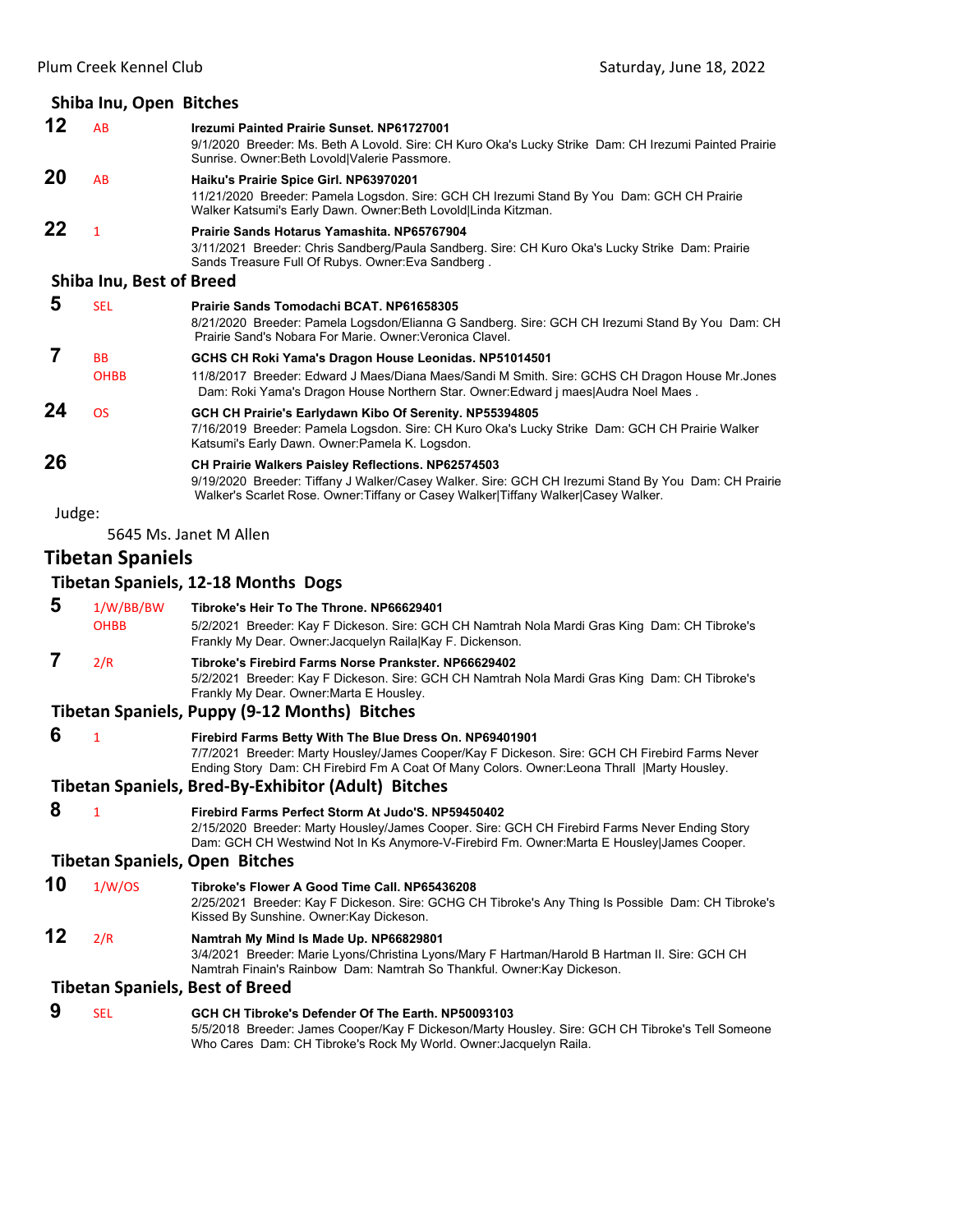5645 Ms. Janet M Allen

## **Tibetan Terriers**

|    |                                    | <b>Tibetan Terriers, Puppy (6-9 Months) Dogs</b>                                                                                                                                                                                      |
|----|------------------------------------|---------------------------------------------------------------------------------------------------------------------------------------------------------------------------------------------------------------------------------------|
| 5  | 1/W/BW/OS                          | C-Breeze's A Girl's Best Friend, NP71956602<br>11/24/2021 Breeder: Courtney McLees/Grant Gibson. Sire: GCHS CH Serbu's Tattle Tale Dam: GCHS<br>CH C-Breeze's Diamond Of The Peaks. Owner: AMANDA CAHAL Courtney McLees.              |
|    |                                    | Tibetan Terriers, Puppy (9-12 Months) Dogs                                                                                                                                                                                            |
| 7  | $\mathbf{1}$                       | Rinchen's Rocketman, NP70018508<br>8/8/2021 Breeder: Claire H Coppola. Sire: CH Rinchen Skylands My Heart Will Go On Dam: Rinchen's<br>Journey To Ruby Falls. Owner: Claire H Coppola.                                                |
|    |                                    | Tibetan Terriers, Bred-By-Exhibitor (Puppy) Dogs                                                                                                                                                                                      |
| 9  | $\mathbf{1}$                       | Rinchen's Shine A Light. NP70018507<br>8/8/2021 Breeder: Claire H Coppola. Sire: CH Rinchen Skylands My Heart Will Go On Dam: Rinchen's<br>Journey To Ruby Falls. Owner: Claire H Coppola.                                            |
|    | <b>Tibetan Terriers, Open Dogs</b> |                                                                                                                                                                                                                                       |
| 11 | 1/R                                | Rinchen's Ain't Misbehavin, NP63090902<br>11/5/2020 Breeder: Claire H Coppola. Sire: CH Rinchen's Kiona Pico Dam: Rinchen's Journey To Ruby<br>Falls. Owner: Jean Wagner Jerry Wagner.                                                |
| 15 | $\overline{2}$                     | Rinchen's Rudolph Valentino. NP63091101<br>11/8/2020 Breeder: Claire Coppola/Katherine Coppola. Sire: CH Rinchen's Bridge Over Troubled Water<br>Dam: CH Barnstorm Rinchen Alluring Illusion By Dzine FDC. Owner:Claire H Coppola.    |
|    |                                    | Tibetan Terriers, Bred-By-Exhibitor (Puppy) Bitches                                                                                                                                                                                   |
| 6  | AB                                 | C-Breeze's Lucy In The Sky With Diamonds. NP71956604<br>11/24/2021 Breeder: Courtney McLees/Grant Gibson. Sire: GCHS CH Serbu's Tattle Tale Dam: GCHS<br>CH C-Breeze's Diamond Of The Peaks. Owner:COURTNEY MCLEES Emily Goodwin.     |
|    |                                    | <b>Tibetan Terriers, Open Bitches</b>                                                                                                                                                                                                 |
| 8  | 1/W                                | C-Breeze's Amethyst Leaps @ Midnight. NP58807901<br>2/29/2020 Breeder: Courtney Gibson/Grant Gibson. Sire: GCHG CH Teeshas Cute Chix Dig Baker Dam:<br>GCHB CH Zanne's Shine Bright Like A Diamond. Owner: Grant and Courtney Gibson. |
|    |                                    | <b>Tibetan Terriers, Best of Breed</b>                                                                                                                                                                                                |
| 10 | BB/G4                              | GCHS CH C-Breeze's Diamond Of The Peaks, NP47961601                                                                                                                                                                                   |
|    | <b>OHBB</b>                        | 10/7/2017 Breeder: Courtney Gibson. Sire: GCHG CH Teeshas Cute Chix Dig Baker Dam: GCHB CH<br>Zanne's Shine Bright Like A Diamond. Owner: Grant and Courtney Gibson.                                                                  |

**17** SEL **CH C-Breeze's Son Of Chomolungma. NP55514105** 6/23/2019 Breeder: Courtney McLees/Grant Gibson. Sire: CH Snow Lion's Rig-Pa Resplendent Lamleh Dam: GCHB CH Zanne's Shine Bright Like A Diamond. Owner:Grant and Courtney Gibson.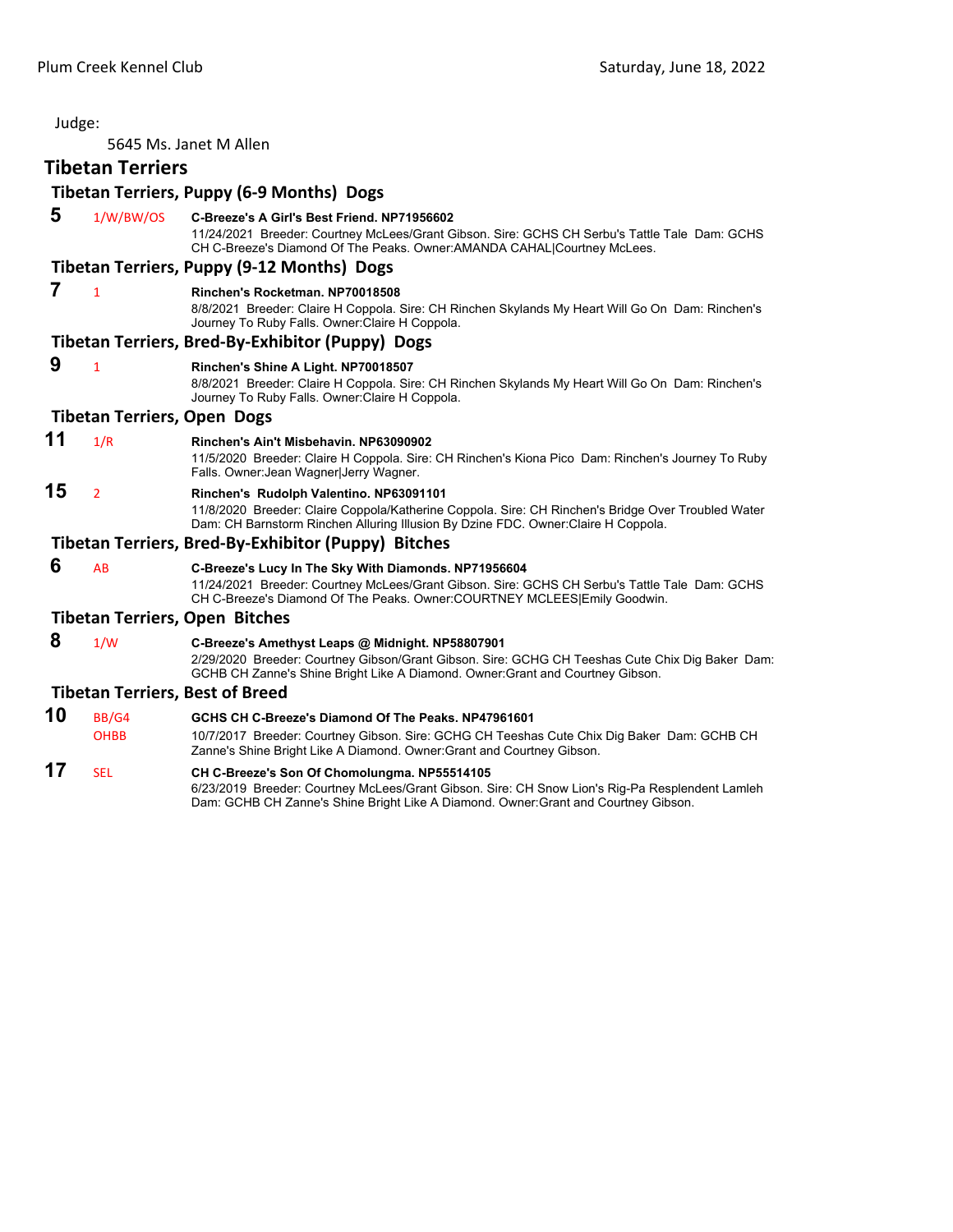<span id="page-53-0"></span>7633 Mr. James E Taylor **Australian Cattle Dogs Australian Cattle Dogs, Bred‐By‐Exhibitor (Adult) Dogs 7** AB **Turnabout The Untouchables. DN66989907** 4/21/2021 Breeder: Amy Turner/Justin Myrick. Sire: GCH CH Briarmoor's You Can Bet On It Dam: CH Caray Harlow Happy Again Hopi Girl. Owner:Amy Turner|Justin Myrick. **Australian Cattle Dogs, Open Dogs 11** 2/R **Silverado's Forget-Me-Not. DN62421003** 5/22/2020 Breeder: Mehgan Jones/Melissa Folks. Sire: GCHB CH HollowLog N Kurpas Hearts On Fire Of Slvradodnkidi Dam: GCH CH Dinkidi's Oathkeeper Of Silverado. Owner:Britni Ulam|Mehgan Jones. **15** 1/W **Corral West Gauging A Heart Like Mine Cr. DN67448403** 3/22/2021 Breeder: Sherry MacLennan/Chloie Mae Devore/Stacie Devore. Sire: CH Littleflock Standing With The Big Toughs Dam: CH Corral West Just Ewe An Me. Owner:Cheri Rule|Sherry MacClennan. **Australian Cattle Dogs, Puppy (6‐9 Months) Bitches 6** 1/W/BW **Rdiamondbar I'Ll Walk Thru Fire For Ewe Darlin. DN69129901** 10/20/2021 Breeder: Desiree Thomas/Sally W. Fontenot/Amy Turner. Sire: GCH CH Aquilas Against The Wind Dam: GCH CH JDItaylryderonedotofapartyat Rdiamondbar Turnabout. Owner:Desiree D Thomas.Agent: Sarah Luther **Australian Cattle Dogs, Puppy (9‐12 Months) Bitches 8** <sup>1</sup> **Rdiamondbar Pure Imagination @ Turnabout. DN68387204** 8/17/2021 Breeder: Desiree Thomas. Sire: CH Rdiamondbar Something To Crow About Dam: CH Nakota Rolls Snake Eyes At Rdiamond Bar. Owner:Amy Turner|Justin Myrick. **Australian Cattle Dogs, 12‐18 Months Bitches 10** <sup>1</sup> **Turnabout Agent 99. DN66317901** 2/27/2021 Breeder: Amy Turner/Justin Myrick. Sire: GCH CH Aquilas Against The Wind Dam: GCH CH Turnabout Blue Ain't Your Color. Owner:Amy Turner|Justin Myrick|Tracey A Kallas. **Australian Cattle Dogs, Bred‐By‐Exhibitor (Adult) Bitches 12** 1/R **Turnabout Some Kind Of Wonderful. DN66989902** 4/21/2021 Breeder: Amy Turner/Justin Myrick. Sire: GCH CH Briarmoor's You Can Bet On It Dam: CH Caray Harlow Happy Again Hopi Girl. Owner:Amy Turner|Justin Myrick. **Australian Cattle Dogs, Best of Breed 5** BB/G1 **Corral West Feelin Like - Let's Go Brandin. DN69382001** OHBB/OHG1/O 9/29/2021 Breeder: Sherry MacLennan/Dr. Sherri Swanton Vinson. Sire: GCHG CH Corral West Feel The HBIS Sting CGC Dam: Straight Arrow Rolln My Eyes N My Pink Sunglasses. Owner: Sherry MacLennan|Stacie Toft-Devore|Chloie Devore.  **9 Silverado's Ski No Evil. DN62421002** 5/22/2020 Breeder: Mehgan Jones/Melissa Folks. Sire: GCHB CH HollowLog N Kurpas Hearts On Fire Of Slvradodnkidi Dam: GCH CH Dinkidi's Oathkeeper Of Silverado. Owner:ALICE PHINNEY MEHGAN JONES|MEHGAN JONES. **14** OS **GCH CH Dinkidi's Oathkeeper Of Silverado. DN39788102** 6/12/2014 Breeder: Melissa Folks/Debra Mintzer. Sire: GCH CH Outlaw's Troubled Mask Of Zorro Dam: GCH CH Dinkidi's Endless Road. Owner:Mehgan Jones|Melissa Folks. **17** SEL **GCHB CH HollowLog N Kurpas Hearts On Fire Of Slvradodnkidi. DN42166113** 2/14/2015 Breeder: Leigh Ann Yandle-Perry/Cheryl Kurpas/John Kurpas. Sire: CH Kurpas' Born Again HSAs HIAs HSAcM Dam: GCHS CH Hollow Log Victorias Secret At Adams Ranch. Owner:Mehgan Jones. **19 CH Aquila's Stormrider@Turnabout. DN66773501** 9/24/2020 Breeder: Amy J Turner/Jane Ward. Sire: Austlyn's Northern Ryder Dam: GCH CH Rdiamondbar Ushouldbkissed At Tara. Owner:Amy Turner|Jane Ward|Desiree Thomas. Judge: 7633 Mr. James E Taylor

## **Australian Shepherds**

#### **Australian Shepherds, 12‐18 Months Dogs**

- **7** <sup>1</sup> **Eaglecrest Poncho Villa. DN65847402**
	- 2/9/2021 Breeder: Patricia Parker. Sire: Sandyland's A Good Tale To Tell Dam: Eaglecrest Flying So Free RN. Owner:Louis Reynolds.Agent: Kathryn Wallis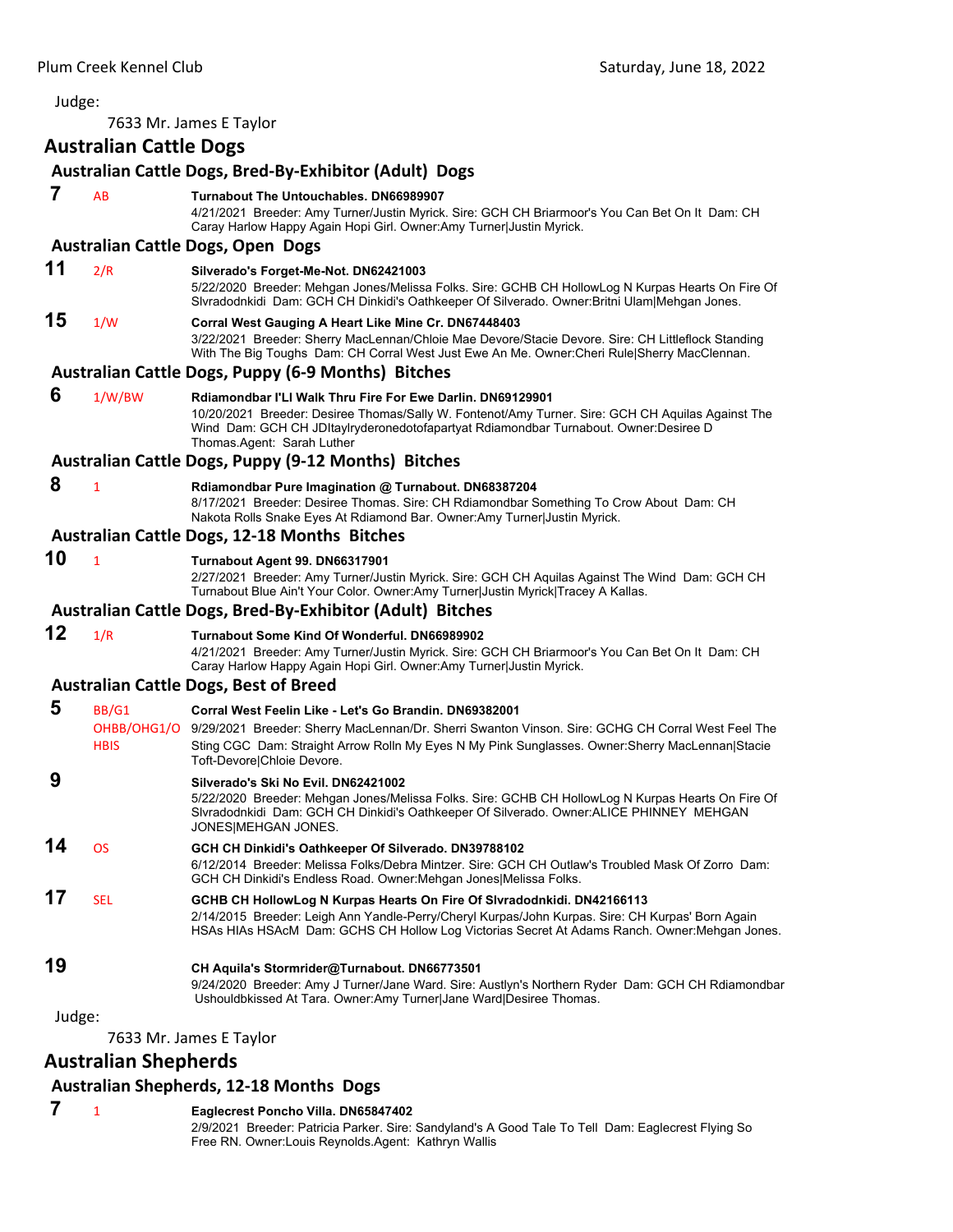| 9                       | $\overline{2}$                    | Calais Carolina Skywalker's Final Flight. DN66729305                                                                                                                                                                                                            |  |
|-------------------------|-----------------------------------|-----------------------------------------------------------------------------------------------------------------------------------------------------------------------------------------------------------------------------------------------------------------|--|
|                         |                                   | 5/4/2021 Breeder: Terri Morgan/Selena Poplin/Elizabeth Stibley. Sire: CH Calais Carolina First In Flight<br>Dam: Calais Carolina Sippin' On Fire. Owner:Diana Brown Terri Morgan Selena Poplin Elizabeth A Stibley.                                             |  |
|                         |                                   | Australian Shepherds, Amateur Owner Handler Dogs                                                                                                                                                                                                                |  |
| 11                      | 1/W/BW                            | VRS Grand Teton's Guiding Star CD BN RE FDC CGCA CGCU TKN. DN51136305                                                                                                                                                                                           |  |
|                         | <b>OHBB</b>                       | 8/26/2017 Breeder: Mile Cikara. Sire: CH Catalina's It's In The Cards Dam: Taptico's Colorado North Star<br>FDC. Owner: Mile Cikara Anja Cikara-Gocke Vuk Cikara-Gocke.                                                                                         |  |
|                         |                                   | <b>Australian Shepherds, Open Black Dogs</b>                                                                                                                                                                                                                    |  |
| 17                      | 1/R                               | Foxrest Changes In Latitudes TKN. DN60693019<br>1/8/2020 Breeder: Brittany Bohannon Klimas/Jarilyn Pusz. Sire: CH Borget's En Garde! FDC NA NAJ<br>BCAT Dam: Gatorheavens Island State Of Mind. Owner:Brittany Klimas Dr. Steve Bohannon.Agent: Michelle Miller |  |
| 19                      | $\overline{2}$                    | Highline's Black Gem. DN62112203<br>5/12/2020 Breeder: Jacque Hallenbeck. Sire: CH Calais Carolina Your Place Or Mine? Dam: GCH CH<br>Highlines To Sir With Love CDX BN GO RE. Owner:Linda J Greenwood Jacque Hallenbeck.Agent: Kathryn Wallis                  |  |
|                         |                                   | <b>Australian Shepherds, Puppy (6-9 Months) Bitches</b>                                                                                                                                                                                                         |  |
| 6                       | $\mathbf{1}$                      | Antique I'M Your Honeysuckle. DN69004001<br>9/24/2021 Breeder: Leslie Woolery. Sire: GCHP CH Lk Michigan I'M Your'S Dam: CH Antique Ivy Who<br>Dat N Western Skies. Owner: Leslie Woolery. Agent: Marty Miller                                                  |  |
|                         |                                   | Australian Shepherds, Bred-By-Exhibitor (Adult) Bitches                                                                                                                                                                                                         |  |
| 8                       | AB                                | <b>Outlaws Something Special. DN52104201</b><br>11/17/2017 Breeder: Sheree Sanchez/Tracey A Kallas. Sire: Dailo's Black Label Dam: Outlaws Gonna Be<br>Dangerous RE CGCA. Owner: Sheree Sanchez.                                                                |  |
| 10                      | $\mathbf{1}$                      | Tomahawk's I Didn't Do It. DN64614607<br>11/3/2020 Breeder: Kathryn Wallis/Adam Wallis/Lori Brewster. Sire: GCH CH Spring Fever Rock Paper<br>Scissors CGC Dam: Fiddlers Green Yelling It Like It Is. Owner:Kathryn Wallis/Adam Wallis.                         |  |
|                         |                                   | Australian Shepherds, Open Blue Merle Bitches                                                                                                                                                                                                                   |  |
| 14                      | AB                                | Calais Carolina Have Mercy. DN55995705<br>11/10/2018 Breeder: Terri Morgan/Selena Poplin/Elizabeth Stibley. Sire: CH Calais Carolina First In Flight<br>Dam: Calais Carolina Nothing But Cartier. Owner: Kim Edlin. Agent: Kathryn Wallis                       |  |
| 16                      | 1/R                               | Northbay Xsell Smile Down The Catwalk. DN61969605<br>12/28/2019 Breeder: Darla Daugherty/David Daugherty. Sire: CH Northbay's Designed 2 X'Sell Dam:                                                                                                            |  |
|                         |                                   | Northbay's Makin' Majik On Th' Runway. Owner: Crystal Philbrook Melissa Lednik.Agent: Kathryn Wallis<br><b>Australian Shepherds, Open Red Bitches</b>                                                                                                           |  |
| 18                      | 1/W/OS                            |                                                                                                                                                                                                                                                                 |  |
|                         |                                   | Monarch's Dat Spitfire Boo. DN48183604<br>1/2/2017 Breeder: Trudy Gagas/Nancy Howard. Sire: CH Calais Carolina First In Flight Dam: Bailiwick<br>Death By Chocolate. Owner: Samantha Hughes Trudy Gagas. Agent: Kat Wallis                                      |  |
|                         |                                   | <b>Australian Shepherds, Open Red Merle Bitches</b>                                                                                                                                                                                                             |  |
| 20                      | $\mathbf{1}$                      | Catalina's Fiddle Dee Dee. DN65065401<br>11/17/2020 Breeder: Joyce Siddall. Sire: Fandori Happy World Ardi Fantastic Dam: Hearthside's Illusions<br>Of Catalina. Owner: Soren Frederiksen Joyce Siddall.                                                        |  |
|                         |                                   | <b>Australian Shepherds, Best of Breed</b>                                                                                                                                                                                                                      |  |
| 21                      | <b>BB</b>                         | GCH CH Carolina Calais Blood And Gold, DN49688301<br>5/25/2017 Breeder: Terri Morgan/Selena Poplin/Elizabeth Stibley. Sire: CH Calais Carolina First In Flight<br>Dam: Calais Carolina Shake Ur Money Maker. Owner: Crystal Philbrook. Agent: Kathryn Wallis    |  |
| Judge:                  |                                   |                                                                                                                                                                                                                                                                 |  |
| 7633 Mr. James E Taylor |                                   |                                                                                                                                                                                                                                                                 |  |
| <b>Bearded Collies</b>  |                                   |                                                                                                                                                                                                                                                                 |  |
|                         | <b>Bearded Collies, Open Dogs</b> |                                                                                                                                                                                                                                                                 |  |
| 5                       | AB                                |                                                                                                                                                                                                                                                                 |  |
|                         |                                   | Plaisir D'Amour Des Gardes Champetre. DN60633901<br>10/3/2019 Breeder: Delphine Camus / . Sire: Irish Coffee Des Gardes Champetre Dam: Miss Chanel Des<br>Gardes Champetre. Owner: Lynn Zagarella Vince Zagarella.                                              |  |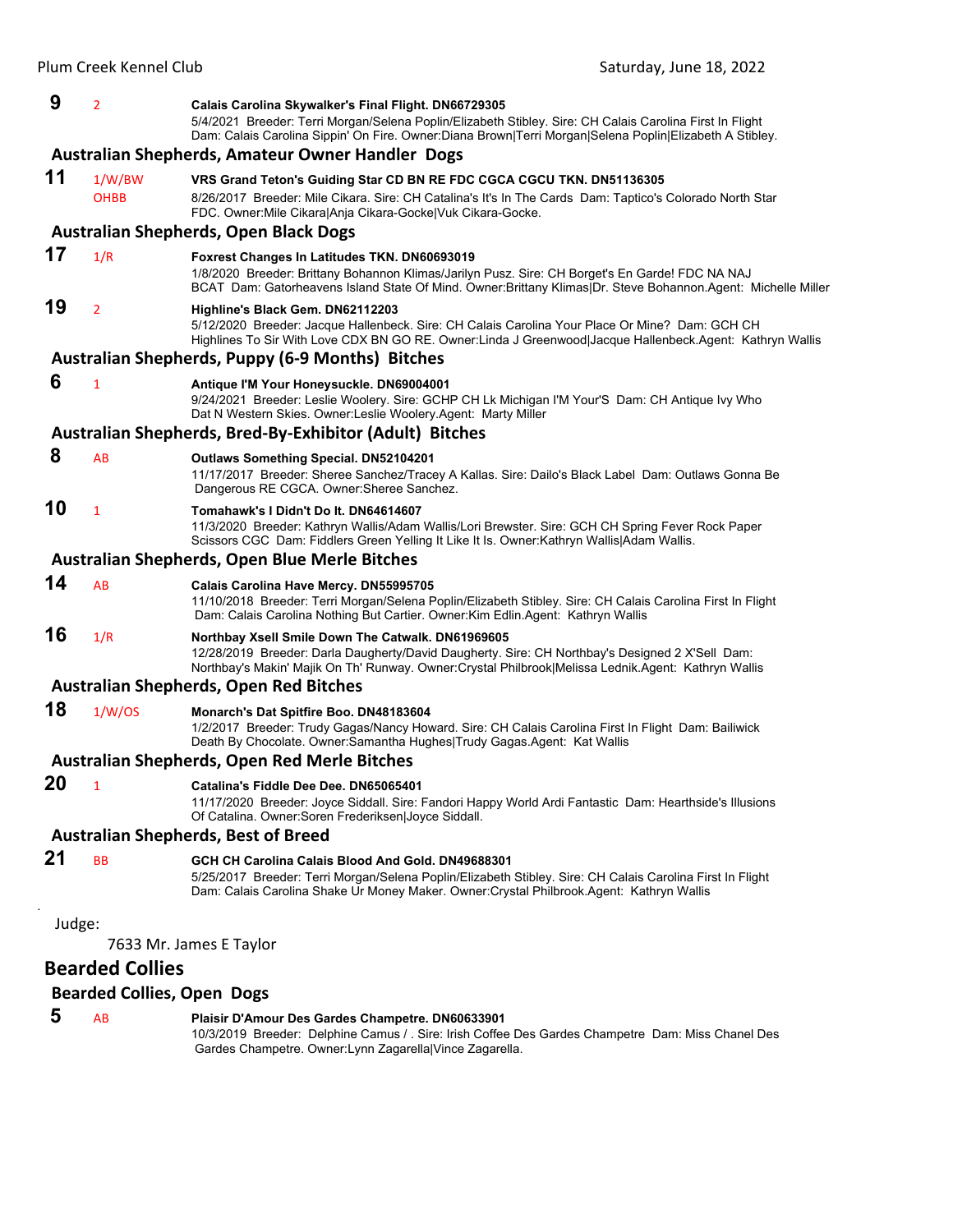7633 Mr. James E Taylor

## **Beauceron**

## **Beauceron, 12‐18 Months Bitches**

 **6** 1/W **S'Prit Du Joie De Vie Adventure TKN. DN66669805**

4/2/2021 Breeder: Angie Robertson/Dawn Johnson. Sire: CH Japper Du Dragon Noir CGCA CGCU TKN VHMA Dam: GCH CH N'vy des Gardiens D'Apollinaire CGCA CGCU VHMA. Owner:Diane Yoha|Mark Ricciardella|Angie Robertson.

#### **Beauceron, Best of Breed**

| 5 | <b>BB</b>   | CH Protege D'Andromeda Du Joie De Vie Adventure BCAT CGC TKN ATT. DN57672404                                                                                                                         |
|---|-------------|------------------------------------------------------------------------------------------------------------------------------------------------------------------------------------------------------|
|   | <b>OHBB</b> | 4/21/2019 Breeder: Angie Robertson/Dawn Johnson. Sire: CH Japper Du Dragon Noir CGCA CGCU TKN<br>VHMA Dam: GCH CH Monet Happy Des Monts Du Lac CGCA CGCU TKN. Owner:Diane YohalMark<br>Ricciardella. |
| 8 | OS.         | CH Ryca Du Joie De Vie Adventure FDC CGCA CGCU TKA VHMA, DN62045002<br>4/28/2020 Breeder: Angie Robertson/Dawn Johnson. Sire: Jhetro Des Feux De L'Ange Dam: GCH CH                                  |

Monet Happy Des Monts Du Lac CGCA CGCU TKN. Owner:Jayde Smiley.

Judge:

17377 Mr. Merle Taylor

## **Belgian Malinois**

#### **Belgian Malinois, Best of Breed**

| -6 | GCHS CH Concho's She's My Little Whiskey Girl TT CGC. DN43637909                                  |
|----|---------------------------------------------------------------------------------------------------|
|    | 9/10/2015 Breeder: Paige Johnson. Sire: GCHB DC Isell's Itoby HSAds HIAds HXAds MX MXJ NF BCAT    |
|    | CGC Dam: GCH CH Conchos She's Like Texas CD BN RAE FDC CA CGCA. Owner: Michele DukelScott Svatos. |

## **8** BB/G3 **CH Naughty Pine's Echo's Princess Fiona. DN66561001**

OHBB/OHG4 12/11/2020 Breeder: Michele Duke/Scott Svatos. Sire: GCH CH Avonlea Angus Dam: GCHS CH Concho's She's My Little Whiskey Girl TT CGC. Owner:Michele Duke|Scott Svatos.

Judge:

17377 Mr. Merle Taylor

## **Belgian Sheepdogs**

## **Belgian Sheepdogs, Puppy (6‐9 Months) Bitches**

 **6** 1/W/OS **Cibola's El Paso Ballad Of Rosa's Cantina. DN69813903** 12/1/2021 Breeder: Melinda Andric. Sire: GCH CH Mika Sirius Gold Liswyn CGC Dam: GCH CH Indigo Hill Fostoria At Cibola. Owner:Marie Kutsch.

#### **Belgian Sheepdogs, Best of Breed**

| 5 | <b>BB</b><br>OHBB/OHG2 | GCH CH Liswyn's Encomium Of Blue Moon RI FDC FCAT ACT1 SCN SIN THDN CGC TKN.<br>DN50445206<br>7/11/2017 Breeder: Lisa Leffingwell. Sire: GCH CH Morningstar's Zack CD RE Dam: GCH CH Liswyn'z                                                                                    |
|---|------------------------|----------------------------------------------------------------------------------------------------------------------------------------------------------------------------------------------------------------------------------------------------------------------------------|
|   | <b>SFI</b>             | Unexpected Company At Bayview. Owner: Janet E Bennett Lisa Leffingwell.                                                                                                                                                                                                          |
|   |                        | GCH CH Takishan Rockin' The Night At Monvieux. DN52953902<br>1/25/2018 Breeder: Bruce Freedman/Lori Goldstrom, Sire: GCH CH Takishan Let It Ride PT CAX4 BCAT<br>Dam: CH Takishan Bella Luna. Owner: Irene Rossman cathy Rossman Cathyie Rossman Irene Rossman.<br>Karyn Cowdrey |

Judge:

17377 Mr. Merle Taylor

## **Belgian Tervuren**

## **Belgian Tervuren, Puppy (6‐9 Months) Dogs**

| 5  | 1/W                     | Bel Canto Night Sky's Thief In The Night. DN69696505<br>10/9/2021 Breeder: Evelynn McGuinness/Jillene Stanfield. Sire: CH MACH Chiron's Pushing The Limits<br>UD RN MXS MJS Dam: DC Bel Canto Blazing Desert Wildflower HSAds HSBs HSCs HSDs HIAd HICs<br>HXCs. Owner: Cynthia Laub.                                 |
|----|-------------------------|----------------------------------------------------------------------------------------------------------------------------------------------------------------------------------------------------------------------------------------------------------------------------------------------------------------------|
|    |                         | <b>Belgian Tervuren, Best of Breed</b>                                                                                                                                                                                                                                                                               |
| 9  |                         | GCHB CH Beowulf's Waiting For Godot CGC ATT. DN40674902<br>9/18/2014 Breeder: MEAGAN KISER/PAULA KISER. Sire: CH Ravenmasque Mnm Beachcomber Dam:<br>Agape's Princess Belle RN NA OAJ. Owner: Joseph Wojciechowski   Mary Bugg Donna Locke.                                                                          |
| 11 | <b>SEL</b><br>OHBB/OHG3 | GCHS CH Beowulf's Card Shark RA PT DCAT ACT1 SWM TT CGC TKN. DN43066803<br>7/1/2015 Breeder: Donna Locke/Kim Chicoine/Joe Wojciechowski/Trent Wojciechowski. Sire: CH Monami<br>Time Traveler Dam: GCH CH Ravenmasque Beaux Jellybean Mnm CGC. Owner: Andrea<br>Wojciechowski Donna Locke Mary Bugg Nicolena Taylor. |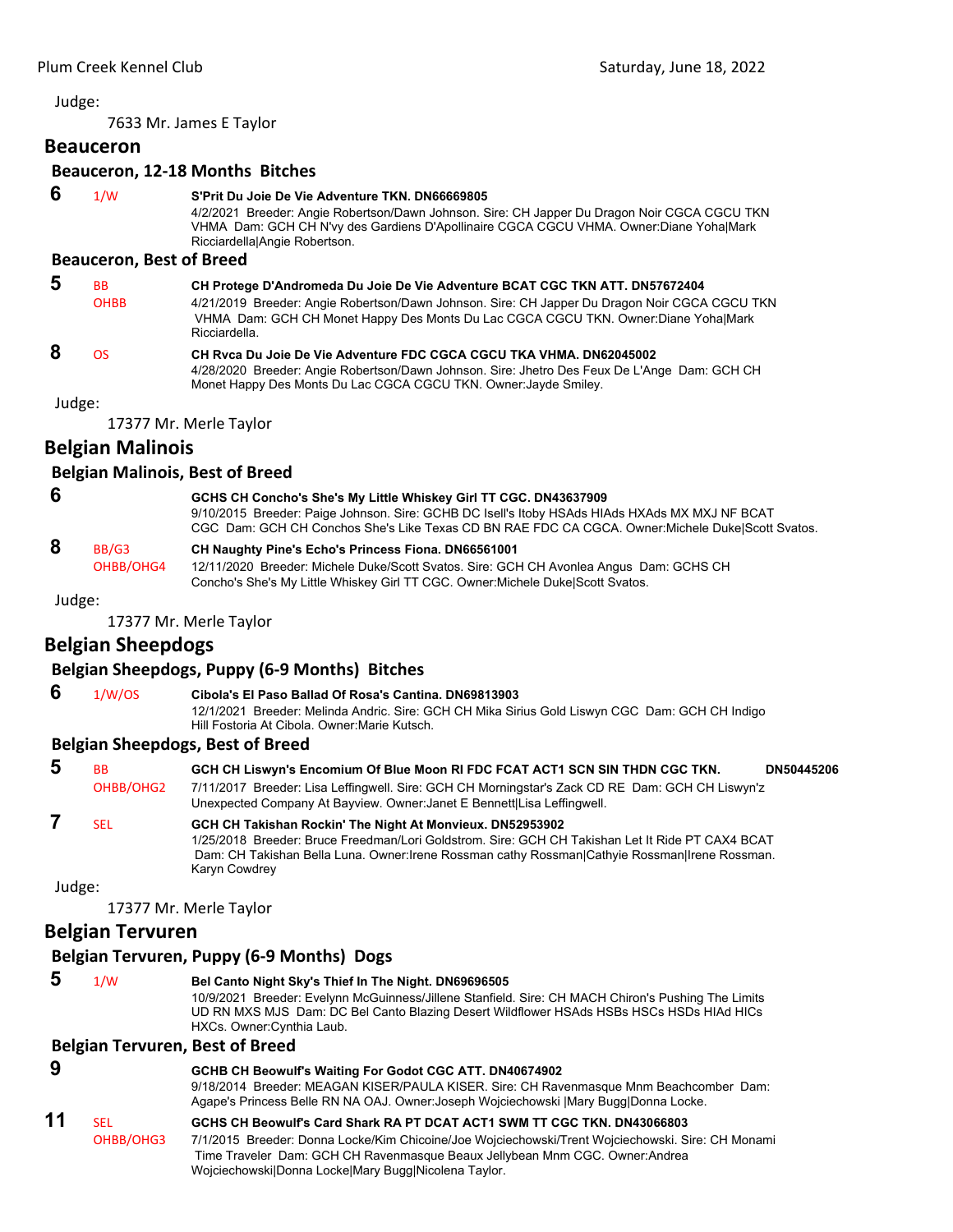**15** BB **GCHB CH Blackfyre Never Ending Wyld Ryde CGCA ATT. DN43588801**

5/25/2015 Breeder: Karyn C Cowdrey. Sire: GCHS CH Blackwater Peloton Heads I Win Dam: GCH CH Arlequin My Wyld Blackfyre Jitterbug. Owner:Karyn Cowdrey.

Judge:

17377 Mr. Merle Taylor

#### **Berger Picards**

#### **Berger Picards, Best of Breed**

| -5 | BB/G4       | GCH CH Double D's Mr. Moonlight CGC. DN47924603                                                                                                                            |
|----|-------------|----------------------------------------------------------------------------------------------------------------------------------------------------------------------------|
|    | <b>OHBB</b> | 9/27/2016 Breeder: Deanna Donohue/Rick Donohue/Billie Green. Sire: GCH CH Alpha Natura Bacchus<br>CM2 CA Dam: CH Double D's It's All About Me CM. Owner: Elissa Bernstein. |
|    | <b>SFI</b>  | CH Orange Park Special Agent Leroy Jethro Gibbs CGC TKN. DN48188005<br>8/26/2016 Breeder: Lisa Naert / Wendy Alexander / Sire: CH Steinerhaus Fearless Gladiator Dam:      |

Judge:

17377 Mr. Merle Taylor

## **Border Collies**

## **Border Collies, Puppy (9‐12 Months) Dogs**

#### **5** <sup>1</sup> **Lwr Whatta Bad Axe. DN68432401**

8/17/2021 Breeder: Deborah L Powers. Sire: Lwr Thorn Dam: Bar-None Baby Faye. Owner:Dana Kusch.

Beauvol's Gisella Enchante. Owner:Jeannie Turner|Cindy More-Honebine|Alixandra Inskeep.

#### **Border Collies, Amateur Owner Handler Dogs**

 **5** 1/W/BB **Lwr Whatta Bad Axe. DN68432401**

OHBB 8/17/2021 Breeder: Deborah L Powers. Sire: Lwr Thorn Dam: Bar-None Baby Faye. Owner:Dana Kusch.

Judge:

6039 Mr. Robert L Robinson

#### **Bouviers des Flandres**

#### **Bouviers des Flandres, Open Bitches**

#### **6** AB **Legends Hocus Pocus. DN64822201**

10/24/2020 Breeder: Steve Lopez/Gail Lopez. Sire: GCH CH Legend's Sword & The Stone Of Rocheuses Dam: CH Legends Blonde Bombshell. Owner:Coral Samuels|Lisa Lopez|Gail Lopez.

#### **Bouviers des Flandres, Best of Breed**

#### **8** AB **CH Legends Bonnie Parker. DN58619102**

4/22/2019 Breeder: Steve Lopez/Gail Lopez. Sire: CH Custos Not Just A Legend CGC Dam: CH Legends Blonde Bombshell. Owner:Coral Samuels.

Judge:

17377 Mr. Merle Taylor

#### **Briards**

#### **Briards, Puppy (6‐9 Months) Dogs**

## **5** 2/R **Bri'Annahs Single Barrel Bourbon. DN69386402**

12/8/2021 Breeder: Janis Terzic-Carpenter. Sire: CH Bri'Annahs Midnight Express Dam: Briardale's Suite 'N Sassy Irish Lassie. Owner:Laurie Senti|Janis Terzic Carpenter .

#### **7** 1/W/BB **Bri'Annahs Southern Comfort. DN69386409**

OHBB 12/8/2021 Breeder: Janis Terzic-Carpenter. Sire: CH Bri'Annahs Midnight Express Dam: Briardale's Suite 'N Sassy Irish Lassie. Owner:Laurie Senti.

Judge:

7633 Mr. James E Taylor

## **Cardigan Welsh Corgis**

#### **Cardigan Welsh Corgis, Best of Breed**

 **5** AB **GCH CH Ebonwald Madegann Quick Study BCAT TKN. DN57187301**

12/11/2018 Breeder: Jessica Melsness/Garrett Ramsay. Sire: CH Kino's Quarry Tiger Eye At Redbud Dam: GCHB CH Ebonwald's I'M Worth Melting For At Madegann BCAT CGC TKN. Owner:Jessica **Melsness** 

#### **7** AB **GCH CH Allegro No Sleep Til Brooklyn BCAT. DN61799501**

3/6/2020 Breeder: Jeri Bon/Jessica Viera. Sire: GCHB CH Allegro Grandiose Frankly My Dear RA PT FDC CA DCAT RATN CGCA TKN Dam: Grandiose Fools Rush In At Ataraxis. Owner:Jeri Bon|Jessica Viera.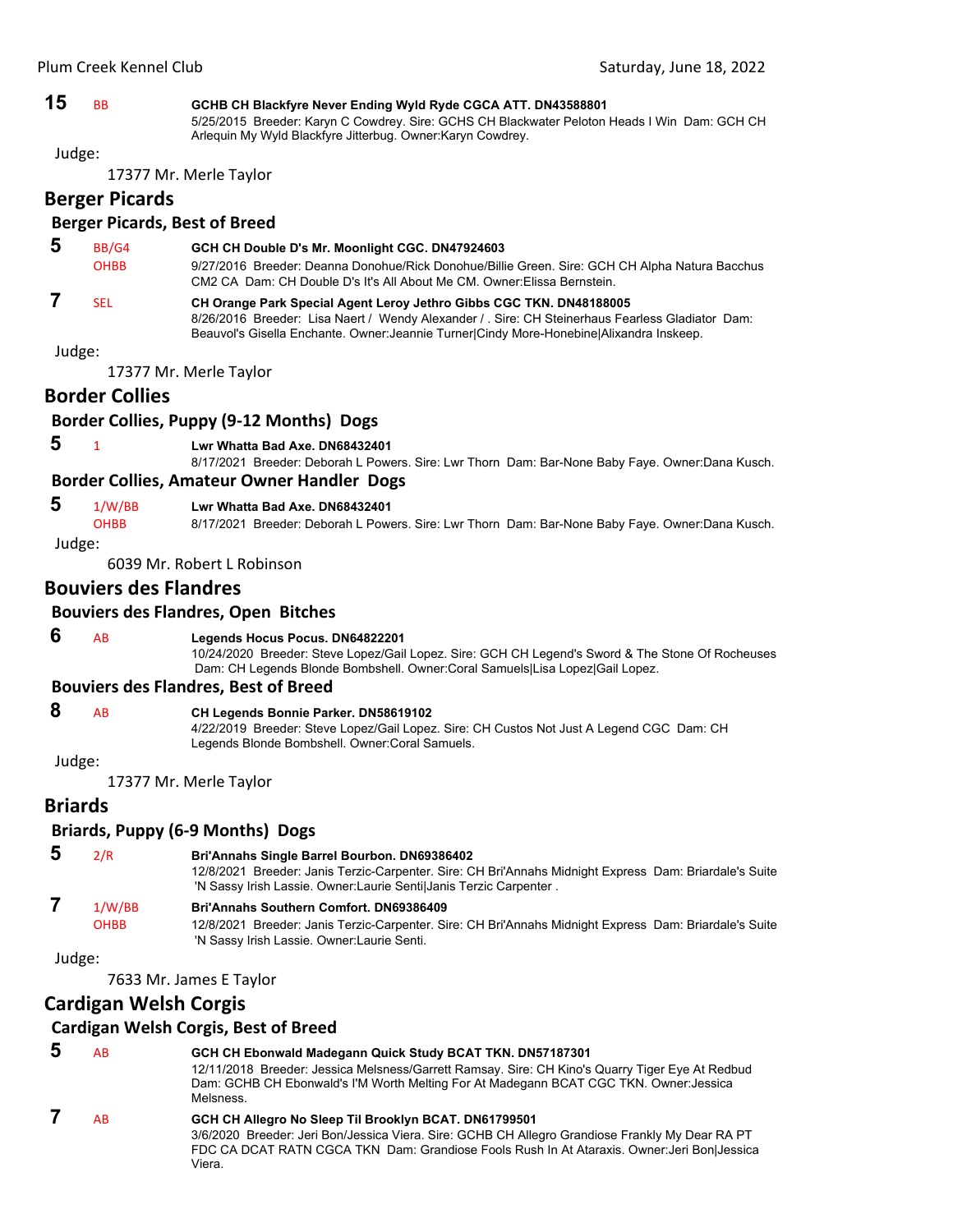| Judge: |                                       |                                                                                                                                                                                                                                                                                                                                     |
|--------|---------------------------------------|-------------------------------------------------------------------------------------------------------------------------------------------------------------------------------------------------------------------------------------------------------------------------------------------------------------------------------------|
|        |                                       | 7633 Mr. James E Taylor                                                                                                                                                                                                                                                                                                             |
|        | <b>Collies (Rough)</b>                |                                                                                                                                                                                                                                                                                                                                     |
|        |                                       | Collies (Rough), 12-18 Months Dogs                                                                                                                                                                                                                                                                                                  |
| 5      | $\mathbf{1}$                          | Wild Wind's Rainy Day Man. DN68111206<br>6/13/2021 Breeder: Linda Holloway/Michelle Bergstraser/Laura Bergstraser-Kling/Kylie Hire. Sire: GCHG<br>CH Creekwood Lochlomun I'LI Be D'amned FDC Dam: CH Wild Wind's Ability Ariel CD BN RA HSAds<br>HSDs. Owner:Rebecca McFarland Michelle Bergstraser.                                |
|        |                                       | Collies (Rough), Bred-By-Exhibitor (Puppy) Dogs                                                                                                                                                                                                                                                                                     |
| 7      | 1/W                                   | <b>Maclen Trendition, DN67868003</b><br>7/17/2021 Breeder: Janet Baynton. Sire: CH Maclen Jericho Bay Dam: Maclen Wishing On The Moon RN. Owner:Janet Baynton.                                                                                                                                                                      |
|        |                                       | <b>Collies (Rough), Open Sable &amp; White Dogs</b>                                                                                                                                                                                                                                                                                 |
| 11     | 1/R                                   | Riverrun Galatean Valorous. DN60965201<br>11/18/2019 Breeder: Mary Jackson/Barbara Headrick/Mary Robichon/Rose Robischon. Sire: CH Riverrun<br>Galatean Gateside Mandalay Riptide Dam: Riverrun Galatean Nothing But Ruffles. Owner: Sheila<br>CarterField Agent: Steffie Cheng                                                     |
|        |                                       | <b>Collies (Rough), Open Tri-Color Dogs</b>                                                                                                                                                                                                                                                                                         |
| 15     | AB                                    | Wild Wind's Can't Stop Rock N Roll. DN63696903<br>8/10/2020 Breeder: Michelle Bergstraser/Laura Bergstraser/Stacy Kim. Sire: GCH CH Wild Wind's Mr.<br>Rock N Roll BN RN PT Dam: Wild Wind's All Summer Long RN. Owner:Kerry Ferguson Kerry L<br>Ferguson Dana R Ferguson Michelle Bergstraser.                                     |
|        |                                       | <b>Collies (Rough), Open Sable &amp; White Bitches</b>                                                                                                                                                                                                                                                                              |
| 8      | 1/W/BW                                | Wild Wind's Little Bit Of Soul. DN65563504<br>12/11/2020 Breeder: Michelle Bergstraser/Stacy Kim/Laura Bergstraser-Kling. Sire: GCHG CH<br>Creekwood Lochlomun I'LI Be D'amned FDC Dam: CH Wild Wind's I Think I Love You CDX RA HSAs<br>HSDs. Owner: Beth Lueders.                                                                 |
|        | <b>Collies (Rough), Best of Breed</b> |                                                                                                                                                                                                                                                                                                                                     |
| 9      | AB                                    | Shalimar's By Invitation. DN67269101<br>4/12/2021 Breeder: Patrick Wentworth/Linda Latimer. Sire: CH E'Marie's Tall Dark And Handsome Dam:<br>CH Shalimar's Double 'L' Over The Moon HT. Owner: Patrick D Wentworth Linda Latimer.                                                                                                  |
| 10     | <b>OS</b>                             | CH Wild Wind's I Think I Love You CDX RA HSAs HSDs. DN45287401<br>12/30/2015 Breeder: April Fingerlos/Michelle Bergstraser/Laura Bergstraser. Sire: GCHS CH Wild Wind's<br>Rev On The Red Line CD RA Dam: Wild Wind's Shot In The Dark CD RAE CGCA. Owner: Michelle<br>Bergstraser Laura Bergstraser Janet Kaufman.                 |
| 17     | <b>BB</b><br>OHBB                     | GCHS CH Wild Wind's Rev On The Red Line CD RA. DN34647201<br>8/12/2012 Breeder: Michelle Bergstraser/Laura Bergstraser/Jessica Lafrenier. Sire: CH Wild Wind's Start<br>Me Up CD RA Dam: CH Wild Wind Mariah Bewitched By Ewe. Owner: Janet Kaufmann Jessica<br>Lafrenier Michelle Bergstraser L Bergstraser.                       |
| Judge: |                                       |                                                                                                                                                                                                                                                                                                                                     |
|        |                                       | 7633 Mr. James E Taylor                                                                                                                                                                                                                                                                                                             |
|        | <b>Collies (Smooth)</b>               |                                                                                                                                                                                                                                                                                                                                     |
|        |                                       | <b>Collies (Smooth), 12-18 Months Bitches</b>                                                                                                                                                                                                                                                                                       |
| 6      | 2/R                                   | Wild Wind's Sweet Honey Bee. DN68111201<br>6/13/2021 Breeder: Linda Holloway/Michelle Bergstraser/Laura Bergstraser-Kling/Kylie Hire. Sire: GCHG<br>CH Creekwood Lochlomun I'LI Be D'amned FDC Dam: CH Wild Wind's Ability Ariel CD BN RA HSAds<br>HSDs. Owner: Jessica Barnest M Bergstraser L Bergstraser Kling J Kaufmann.       |
| 8      | 1/W                                   | Creekwood Over The Top. DN68638902<br>6/8/2021 Breeder: Robin Reed/Virginia Reed Mehr/Mary Lee Shingle/Ron Luster Jr Sire: CH Aryggeth's<br>Straight On Til Morning Dam: CH Creekwood Pleasant Acre Sugar Baby. Owner: Charles Kling Robin<br>Reed V. Mehr R. Luster Laura Kling.                                                   |
|        |                                       | <b>Collies (Smooth), Best of Breed</b>                                                                                                                                                                                                                                                                                              |
| 7      | <b>SEL</b>                            | GCH CH Wild Wind's Dark Moon On The Rise HSAs CGC. DN46421101<br>4/8/2016 Breeder: Michelle Bergstraser/Laura Bergstraser. Sire: CH Wild Wind's Dark Side Of The Moon<br>HSAs CGCA Dam: DC Wild Wind's Deuce's Are Wild UD GO RAE HSAds HIAds HIBd HIDs HXAds AX<br>NAJ. Owner: Stacy Kim Michelle Bergstraser   Laura Bergstraser. |
| 9      | BB<br>OHBB                            | CH Wild Wind's Greatest Of All Time. DN55317305<br>8/16/2018 Breeder: Michelle Bergstraser/Laura Bergstraser/Janet Kaufmann. Sire: GCH CH Wild Wind's                                                                                                                                                                               |

Dark Moon On The Rise HSAs CGC Dam: CH Wild Wind's I Think I Love You CDX RA HSAs HSDs. Owner:Cheryl Taylor and Nicolena Taylor.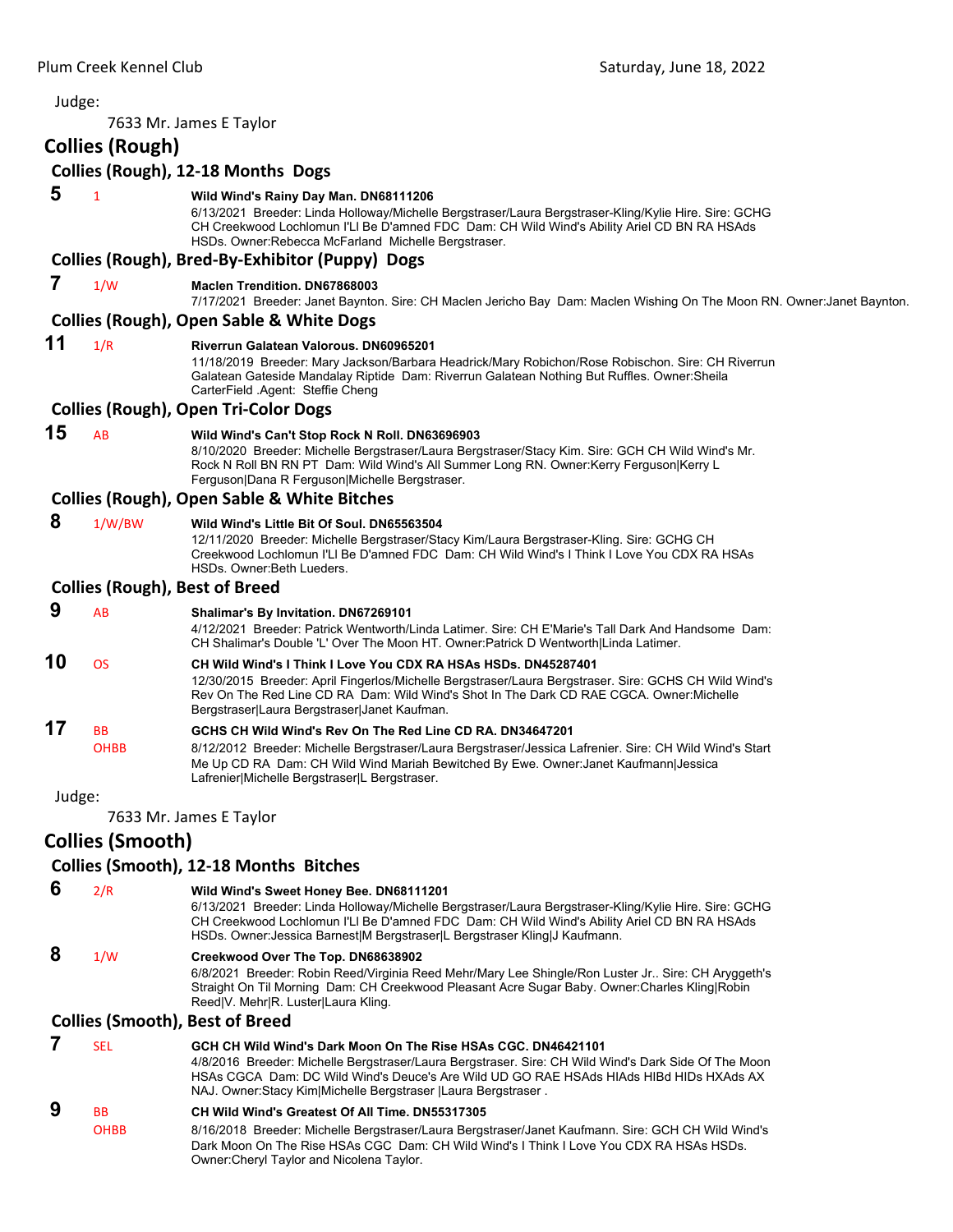#### **10** SEL **GCH CH Cyndella's Icandy. DN36910601**

5/9/2013 Breeder: Kelly Neeley/Caitlin Neeley. Sire: GCH CH Cyndella's Pandamonium Dam: CH Cyndella's Pixy Stix. Owner:Kelly Roche.

## **12** OS **GCHB CH Wild Wind's Total Eclipse Of The Heart. DN51190701**

8/21/2017 Breeder: April Fingerlos/Michelle Bergstraser/Laura Bergstraser. Sire: GCH CH Wild Wind's Should'Ve Been A Cowboy@Whisperingwind Dam: Wild Wind's Shot In The Dark CD RAE CGCA. Owner:Michelle Bergstraser|Laura Kling|Scott Kling.

Judge:

7633 Mr. James E Taylor

## **Miniature American Shepherds**

#### **Miniature American Shepherds, Puppy (6‐9 Months) Dogs**

 **5** 1/W/BW/OS **Ivie Farms N Kamar Take Em To The Train Station. DN69663501** 11/15/2021 Breeder: Rebecca Ivie. Sire: Ivie Farms Pistol Packing Bandit Dam: CH Bar D Reno 911. Owner:Mark Doehler.

#### **Miniature American Shepherds, 12‐18 Months Bitches**

 **6** 1/R **74 Ranch A Twist Of Fate TKN. DN66810603**

4/10/2021 Breeder: Michele Herbst. Sire: CH Majc 74 Ranch Union Jack Dam: CH 74 Ranch Tell N It Like It Is CGC TKN. Owner:Valerie Carr|Michael Carr.

#### **Miniature American Shepherds, American Bred Bitches**

#### **8** 1/W **Kingsjoy's Stylin In My Pearls. DN66330602**

10/15/2020 Breeder: Annalisa Linch. Sire: GCH CH Bandana Hollywood Stylin At Stillwater FDC CGC TKN Dam: Heather's Mini Pearl. Owner:Frankie Jones |AnnaLisa Linch |Alex Marti-nez |Laurie Jones .

#### **Miniature American Shepherds, Best of Breed**

- **10** AB **GCH CH Energies Fridays For Future. DN60504901** 10/11/2019 Breeder: Viktoria Patzold/Cindy Alison. Sire: Energies I Am A Albatraoz Dam: Energies Lets Dance. Owner:Kerstin Patzold.Agent: Marty Miller
- **12** BB **CH Brassy Acres Shot In The Dark TKN VSWB. DN65144702** 11/17/2020 Breeder: Nicole Dalton. Sire: GCHS CH Trails Ends N Brassy Acres Shot Through The Heart CGC TKN VHMA Dam: Snake Rivers Into The Stars At Brassy Acres TKN. Owner:Frankie Jones |Alex Marti-nez |Nicole Dalton .

Judge:

7633 Mr. James E Taylor

#### **Old English Sheepdogs**

#### **Old English Sheepdogs, 12‐18 Months Bitches**

#### **6** 1/W **Lambluv's Starlight. DN66216608**

3/3/2021 Breeder: Karen Joe/Mrs. Nancy B Winter/Jere Marder. Sire: GCHB CH Lambluv Elmknoll's Good Time Chrley RN CGCA Dam: CH Raggletaggle Lambluv Irish Rose. Owner:Meghan Vernier|Daniel P Fagnant Jr|Jere Marder.

#### **Old English Sheepdogs, Bred‐By‐Exhibitor (Puppy) Bitches**

 **8** 1/R **Whimzy Good Luck Charm At Dolcevita Golden Years. DN69528205** 11/15/2021 Breeder: Jodie Sherrier/holly mcintire. Sire: CH Bugaboo's Keep 'N It Real Dam: GCH CH Reata's Smile. Owner:Jodie Sherrier|Holly McIntire.

#### **Old English Sheepdogs, Open Bitches**

- **10** <sup>1</sup> **Blue Denim's Designed For The Sky. DN54372302**
	- 6/27/2018 Breeder: Enid J Fritts. Sire: GCHS CH Blue Denim's The Designer Dam: CH Blue Denim's Come Ski With Me. Owner:Denisse Lozano Onate Enid Fritts .

#### **Old English Sheepdogs, Best of Breed**

**12** BB/G2 **Whimzy Eight Days A Week. DN64054401**

OHBB 9/18/2020 Breeder: Jodie Sherrier/holly mcintire. Sire: GCHB CH Bugaboo's Courage Of Conviction Dam: GCH CH Reata's Smile. Owner:Jodie Sherrier|Leigh Shreve|Jodie Sherrier|Holly McIntire.

Judge:

7633 Mr. James E Taylor

## **Pembroke Welsh Corgis**

#### **Pembroke Welsh Corgis, 12‐18 Months Dogs**

## **5** <sup>1</sup> **Tri-Umph Third Degree Of Windyroc TKN. DN65459601**

1/25/2021 Breeder: Allison Schmidt/Marian Johnson Your. Sire: GCH CH Tri-Umph Tanqueray 10 Dam: GCH CH Tri-Umph The Pink Cadillac CA BCAT. Owner:Marnie Johnson|Marian Johnson Your|Allison Schmidt.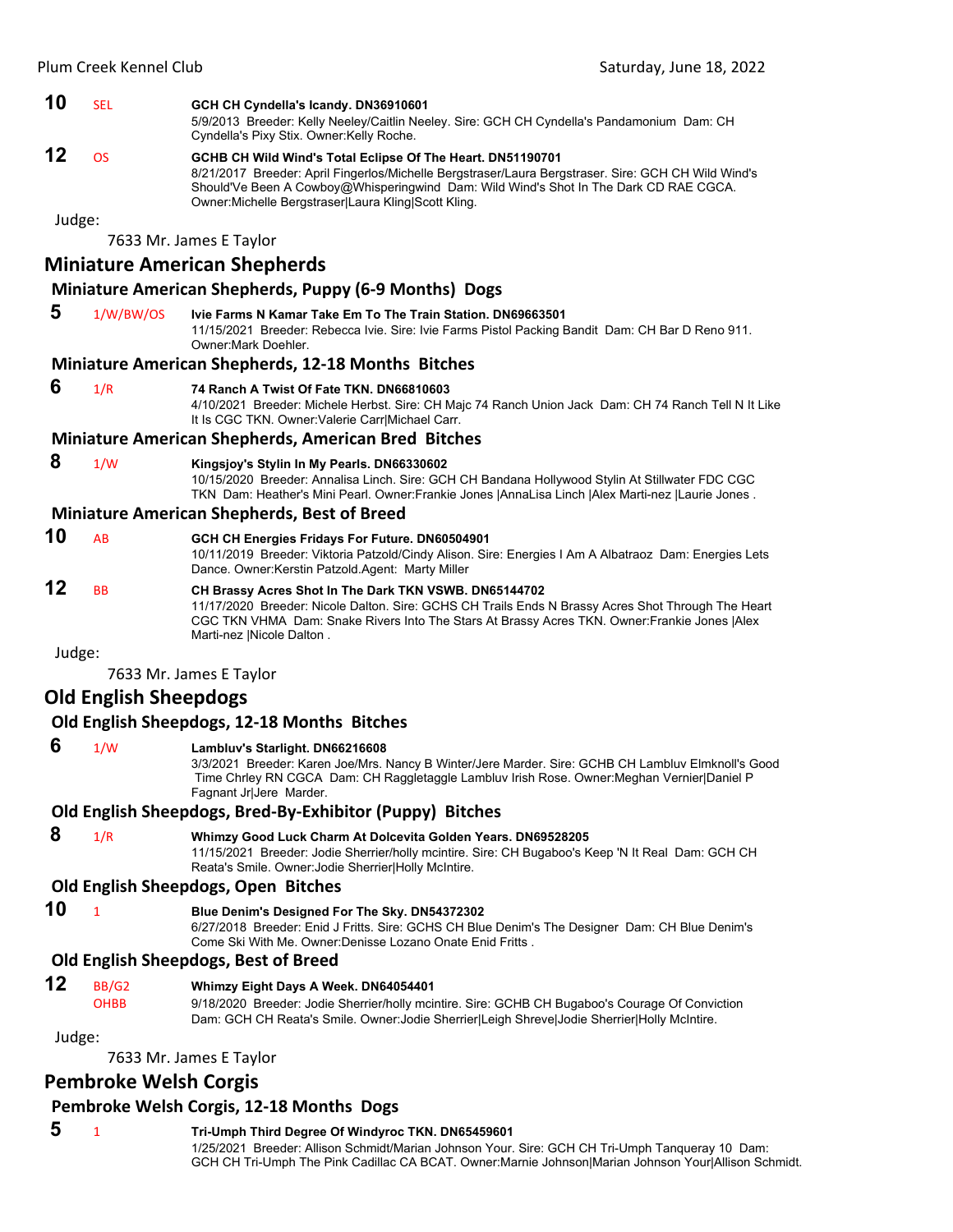## **Pembroke Welsh Corgis, Open Dogs**

| $\overline{7}$ | 1/W                       | Tri-Umph The Star Of Wonder BCAT SCN SBN. DN52110202<br>12/24/2017 Breeder: Marian Johnson Your. Sire: GCH CH MACH2 Tri-Umph Tommy Wonder MXG MJC<br>MFS TQX T2B3 CA FCAT TKN Dam: GCH CH Tri-Umph The Single Lily With Red. Owner: Evan<br>Bakken Marian Your.      |
|----------------|---------------------------|----------------------------------------------------------------------------------------------------------------------------------------------------------------------------------------------------------------------------------------------------------------------|
| 9              | 2/R                       | Bespoke Open The Door. DN67476802<br>6/25/2021 Breeder: Kristin Pantelides/Nicholas Pantelides. Sire: CH Honeyfox Guess Again CGC Dam:<br>Honeyfox Bespoke Victorias Secret. Owner: Teagan McGowan Kristin Pantelides.                                               |
|                |                           | Pembroke Welsh Corgis, Puppy (6-9 Months) Bitches                                                                                                                                                                                                                    |
| 6              | AB                        | Breyerwood Love Letters To Merrygold. DN70157104<br>10/8/2021 Breeder: Christine Hannah. Sire: Zoloto Partii Ichi From Russia With Love Dam: Loredge<br>Vixen. Owner: Rylee McGowan.                                                                                 |
|                |                           | Pembroke Welsh Corgis, 12-18 Months Bitches                                                                                                                                                                                                                          |
| 8              | 1/R                       | Larklain Cowboys Fancy Loper. DN66276908<br>3/13/2021 Breeder: Carol Swinney. Sire: GCH CH Larklain Sydneys The Last Cowboy Dam: GCH CH<br>Larklain Blazers Chantilly Lace. Owner:Geoff Liz Heskett Geoff Heskett Elizabeth Heskett.                                 |
| 12             | AB                        | Crown's Royal Surprise. DN68088701<br>4/10/2021 Breeder: Linda Williams. Sire: CH Sundance Gangster Of Love Dam: Sundance New Hope.<br>Owner: Rylee McGowan Linda Williams.                                                                                          |
|                |                           | Pembroke Welsh Corgis, American Bred Bitches                                                                                                                                                                                                                         |
| 14             | 1/W/BW                    | Cadenza Check Yes Or No. DN66566112<br>3/20/2021 Breeder: Felisha Renee Boyles. Sire: Honeyfox No Secret Hes Cominginhot Dam: Wc's Living<br>Up To The Diva. Owner: Rylee McGowan   Delaney McGowan.                                                                 |
|                |                           | Pembroke Welsh Corgis, Open Bitches                                                                                                                                                                                                                                  |
| 16             | $\mathbf{1}$              | Cefins Bamas Beautiful Trick. DN49644802<br>4/18/2017 Breeder: Geoff Heskett/Elizabeth Heskett. Sire: GCH CH Redfox's Hot Topic CGC Dam: GCH<br>CH Cefins True Romance FDC RATN TKN. Owner:Lorie Liddicoat and Elizabeth Heskett.                                    |
|                |                           | Pembroke Welsh Corgis, Best of Breed                                                                                                                                                                                                                                 |
| 11             | <b>SEL</b>                | GCHS CH Cefins BB King. DN49644801<br>4/18/2017 Breeder: Geoff Heskett/Elizabeth Heskett. Sire: GCH CH Redfox's Hot Topic CGC Dam: GCH<br>CH Cefins True Romance FDC RATN TKN. Owner:Geoff Liz Heskett Geoff Heskett Elizabeth Heskett Lorie Liddicote.              |
| 15             |                           | CH Foxglove Dallben BCAT TKN. DN57439202<br>3/27/2019 Breeder: Nancy C Junker/Joan Maskie. Sire: GCHG CH Nchanted Concerto CGC Dam: GCH<br>CH Redclyffe Ghillie Brogues CGC TKN. Owner:Madison Leigh Junker Nancy C Junker Joan Maskie.                              |
| 17             | <b>BB</b><br><b>OHBB</b>  | GCH CH Ranch Country Zero Fox Given BCAT. DN65077301<br>11/9/2020 Breeder: Delaney McGowan. Sire: GCH CH Honeyfox By Moonlight FDC Dam: Ranch Country<br>Chaps Gracie Gold. Owner: Marisa Johnson Rylee McGowan.                                                     |
| 18             | <b>SEL</b>                | CH Tri-Umph The Chance For Romance RE CGC TKN. DN51160007<br>9/22/2017 Breeder: Marian Johnson Your. Sire: CH Twinan Another Chance For Salvenik Dam: Tri-Umph<br>That Old Black Magic At Harmony. Owner:Nancy C Junker Marian Johnson Your.                         |
| 20             |                           | GCH CH Honeyfox Lightning Strike BCAT. DN59916406<br>8/17/2019 Breeder: Susan Strickland. Sire: GCH CH Brogan Light Brigade Dam: Honeyfox Betty Lou<br>Who. Owner: Kodie Lester.                                                                                     |
| 22             | <b>OS</b>                 | CH Xiv Karat Cat On A Hot Tin Roof. DN60579204<br>8/21/2019 Breeder: Sherri Hurst/Kelli Alhadef. Sire: GCHG CH Xiv Karat Special Place In My Heart At<br>Brigadoon CGC TKN Dam: CH Xiv Karat It's All About Me. Owner: Sherri Hurst Geoff Heskett Elizabeth Heskett. |
| 24             |                           | CH Kalypso Sassy Pants. DN61696402<br>3/29/2020 Breeder: Janice Palmer. Sire: GCHB CH Kalypso Love On The Rocks CGC TKI Dam: CH<br>Kalypso Pretty Little Liar. Owner: Pearl Heater Janice Palmer. Agent: Tiffany Marzluf                                             |
| Judge:         |                           |                                                                                                                                                                                                                                                                      |
|                | <b>Pyrenean Shepherds</b> | 7633 Mr. James E Taylor                                                                                                                                                                                                                                              |
|                |                           |                                                                                                                                                                                                                                                                      |

# **Pyrenean Shepherds, Best of Breed**

| 6 | <b>BB</b>   | GCHS CH Mariposa De La Brise CGC TKN ATT. DN36719702                                              |
|---|-------------|---------------------------------------------------------------------------------------------------|
|   | <b>OHBB</b> | 4/1/2013 Breeder: Dr. Patricia Princehouse. Sire: GCHG CH La Brise Sun Bear Dam: GCH CH Arizes Du |
|   |             | Pic D'Arbizon. Owner: Cynthia Case   Patricia Prince house.                                       |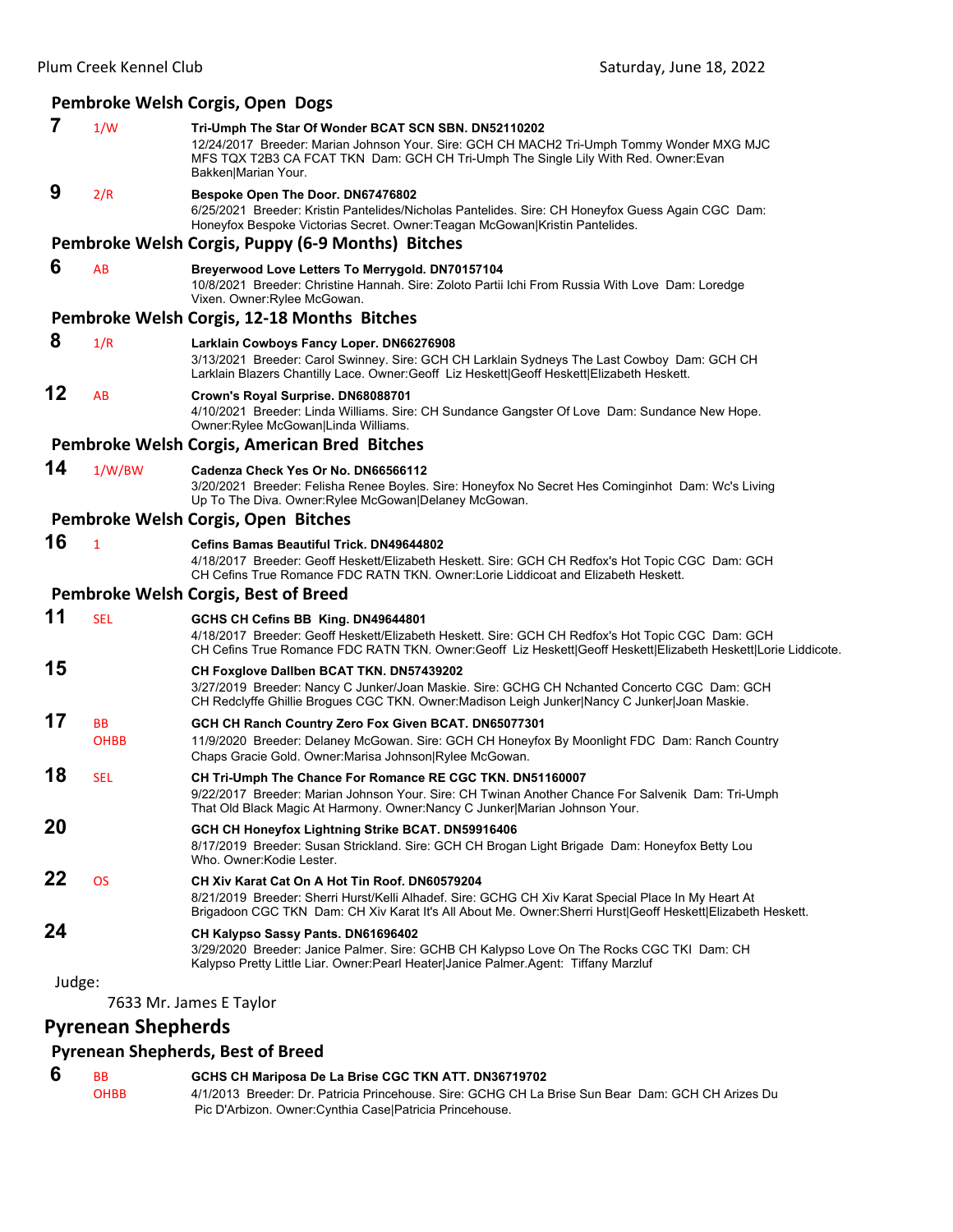Judge: 7633 Mr. James E Taylor **Shetland Sheepdogs Shetland Sheepdogs, Amateur Owner Handler Dogs 5** 1/R **Aspenleaf's Playing With Fire. DN58104401** 4/12/2019 Breeder: Kelly Davidson/Mitchell Davidson. Sire: Iona Theory Of Everything Dam: Aspenleaf's Playful Design. Owner:Charlotte Elaine YoungKrupla|Kelly Davidson. **Shetland Sheepdogs, Bred‐By‐Exhibitor (Adult) Dogs 7** <sup>1</sup> **Ranlyn's The Peacekeeper. DN65965004** 2/16/2021 Breeder: Denise Brown. Sire: GCH CH Gordon Afta Pentatonix Dam: CH Kensil's Ranlyn's Simply Irresistable. Owner:Denise Brown|Beverly Llewellyn. **Shetland Sheepdogs, Open Sable & White Dogs 9** AB **Kyntara A Little More Love. DN57609501** 4/14/2019 Breeder: Pamela Cramer. Sire: CH Laureate Indeed Dam: Paray's Autumn Breeze. Owner:Pamela Cramer.Agent: Debbie VanDerWerken-Walker **Shetland Sheepdogs, Open AOAC Dogs 11** 1/W/BW **Kedios Rider In The Storm. DN52715003** 3/10/2017 Breeder: Doug Ohlendorf/Dr. Cathleen Ohlendorf. Sire: CH Odyssey Android Dam: GCH CH Kedios Storm Chaser. Owner:Dr Doug And Cathleen Ohlendorf .Agent: Michelle Miller **Shetland Sheepdogs, Puppy (6‐9 Months) Bitches 6** AB **Goodwin Dance With Dragons. DN69379901** 10/1/2021 Breeder: Jaime Goodwin/diane eddington. Sire: GCH CH Belmark Give Me Chills Dam: Goodwin Honalee. Owner:J Goodwin|M Miller|M Miller.  **8** AB **Kyrie N Oceanmyst Miyuki. DN69608601** 11/15/2021 Breeder: Tracy Gensler/Judy Miura/Cathy Ann Moon. Sire: CH Attridge Hugo Boss Dam: Belmark Picking Berries. Owner:Tracy Gensler|Cathy Moon. Debbi VanDerWerken-Walker **Shetland Sheepdogs, Puppy (9‐12 Months) Bitches 10** <sup>1</sup> **Xanadu Sunshine On My Shoulders. DN68317401** 6/20/2021 Breeder: Ms. Jennifer Newman. Sire: Lynphil Fetish Dam: Xanadu Thank God It's Friday RA HT NA NAJ ACT2. Owner:Jennifer Newman. **12** <sup>2</sup> **Laureate Somerhaven Lady Luck. DN70337102** 7/8/2021 Breeder: D'Anne Sherbrooke/Kim Aston/Peter Culumovic. Sire: Jesstar Signature Dam: CH Laureate Be Merry. Owner:Jennifer Anderson Bernard.Agent: Michelle Miller **Shetland Sheepdogs, 12‐18 Months Bitches 14** <sup>1</sup> **Jayleigh What If I'M Innocent. DN65823502** 12/26/2020 Breeder: Heather Dahl D.V.M.. Sire: CH Kensil's Proven Innocent Dam: Jayleigh What If. Owner:Heather Dahl. **16** <sup>2</sup> **Enlia's Sugar Rush. DN67690701** 5/15/2021 Breeder: Virginia Steffen/Gillian Steffen/Owen Steffen/Wendy Dynes. Sire: GCH CH Syringa Treasure Trove Dam: CH Dynestar Distant Thunder Of Enlia. Owner:Virginia Steffen|Gillian Steffen|Sharlene Rubenstein. **Shetland Sheepdogs, Amateur Owner Handler Bitches 18** <sup>1</sup> **Enlia's Sensational Mollee Of Windy Oaks. DN64523606** 11/23/2020 Breeder: Virginia Steffen/Gillian Steffen. Sire: GCH CH Barwood Sound Sensation Dam: Belmark Prairie-Stop Audacious Jiggle BN RN. Owner:Charlotte Elaine YoungKrupla|Virginia Steffen. **Shetland Sheepdogs, Bred‐By‐Exhibitor (Adult) Bitches 22** <sup>1</sup> **Ranlyn's Remembrance. DN65965002** 2/16/2021 Breeder: Denise Brown. Sire: GCH CH Gordon Afta Pentatonix Dam: CH Kensil's Ranlyn's Simply Irresistable. Owner:Denise Brown|Beverly Llewellyn. **Shetland Sheepdogs, American Bred Bitches 24** 1/W **Renegade Winds Angel Eyes. DN55858601** 11/8/2018 Breeder: Jennifer Bernard/Mrs. Sherry Deeds. Sire: CH Cimmaron Rich And Famous Dam: CH Wyndsong's Bellarose. Owner:Jennifer Anderson Bernard|Jennifer Bernard|Anne Chonka. **26** <sup>2</sup> **Shaizach Bougainvillea. DN64288003** 10/25/2020 Breeder: Rebecca Jarit/Paddy Jarit. Sire: GCHS CH Rosmoor Mojave Dam: Shaizach Artemisia. Owner:Rebecca Jarit|Paddy Jarit.Agent: Michelle Miller **Shetland Sheepdogs, Open Sable & White Bitches 28** <sup>2</sup> **Renegade Winds Little Bit Of Devil. DN67231701** 5/11/2021 Breeder: Jennifer Bernard/Anne M Chonka. Sire: GCHS CH Aratone Neverland Dam: Renegade Winds Angel Eyes. Owner:Jennifer Anderson Bernard.Agent: Michelle Miller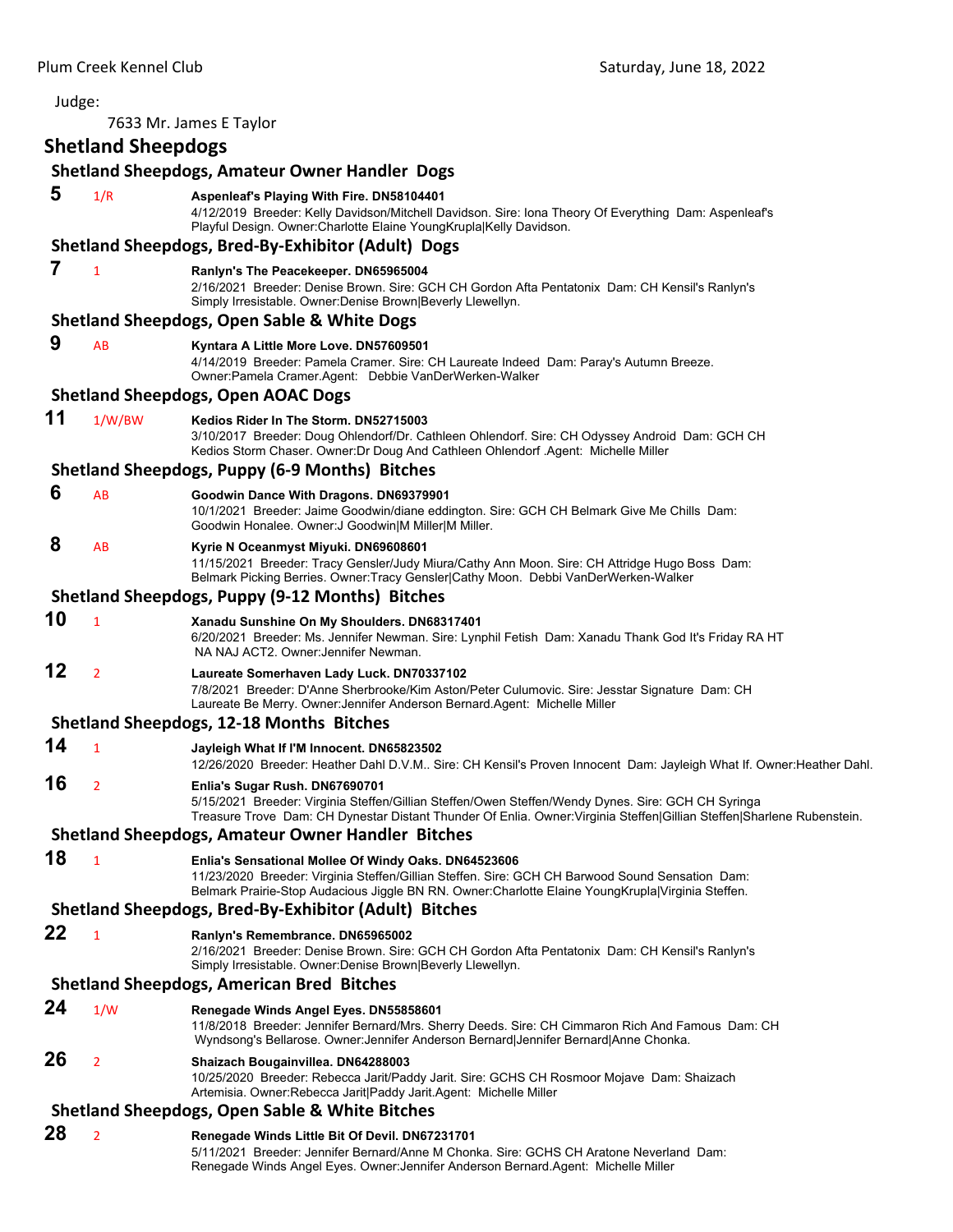| 32 | 3                         | Aspenleaf's Ari In Paradise Yet ACT1 ACT1J SCN SIN SEN. DN58014702<br>3/18/2019 Breeder: Joyce Leadbetter/Kelly Davidson. Sire: CH Aspenleaf's Lightning Strikes In Paradise<br>Dam: Aspenleaf's Enchanted Melody. Owner:jody kelly.                                                        |
|----|---------------------------|---------------------------------------------------------------------------------------------------------------------------------------------------------------------------------------------------------------------------------------------------------------------------------------------|
| 34 | 1/R                       | Trio's Fashion Doll, DN59053502<br>7/4/2019 Breeder: Susan Beardslee. Sire: GCH CH Cimmaron's Fringe Benefits Dam: Cimmaron's<br>Endless Love. Owner: Susan Beardslee. Agent: Karen Livingston                                                                                              |
|    |                           | <b>Shetland Sheepdogs, Open AOAC Bitches</b>                                                                                                                                                                                                                                                |
| 36 | $\mathbf{1}$              | Xanadu Belle Of The Flower Pot RA PT OA AXJ NF TKN, DN48036501<br>11/8/2016 Breeder: Jennifer Newman/Nora Engel. Sire: GCHP CH Homespun Casual Blues PT NA OAJ<br>NF Dam: GCH CH Apple Acres So Fashionable RE FDC AX OAJ AJP NF ACT1. Owner: Jennifer<br>Newman David Engel Brianne Engel. |
|    |                           | <b>Shetland Sheepdogs, Best of Breed</b>                                                                                                                                                                                                                                                    |
| 15 |                           | GCHG CH Kismet Legendary. DN42193102<br>2/14/2015 Breeder: Guy A Mauldin/Thelma J Mauldin. Sire: CH Kismet Chateau Successor Dam: CH<br>Kismet's Silver Minx. Owner: Julia French Guy Mauldin Michelle Miller   Tracy Hegarty.                                                              |
| 17 | <b>SEL</b>                | GCH CH Belmark Powder River Prowess CD, DN49863206<br>6/11/2017 Breeder: Bella Thompson. Sire: GCH CH Barwood Belmark Top Notch Dam: CH Belmark<br>Mercy Me. Owner: Cheryl Kracjer. Kathy McFall                                                                                            |
| 19 |                           | GCH CH Gordon Afta Pentatonix, DN59010101<br>8/18/2019 Breeder: Donna Crabtree/Nancy Porta. Sire: CH Laureate Macadamia Dam: CH Jana Gor-<br>Don Sunday Sonata. Owner: Beverly Llewellyn.                                                                                                   |
| 21 | <b>BB</b>                 | GCH CH Trio's Boy Toy. DN59053501<br>7/4/2019 Breeder: Susan Beardslee. Sire: GCH CH Cimmaron's Fringe Benefits Dam: Cimmaron's<br>Endless Love. Owner: Susan Beardslee Agent: Karen Livingston                                                                                             |
| 30 | <b>OS</b>                 | Cassbar Roseglens Captivating. DN56135401<br>7/31/2018 Breeder: Michelle Rogowski/Dale A Rogowski. Sire: GCHS CH Laureate Invincible Dam:<br>Cassbar's Ivy League. Owner: Helene Rupp. Kathy McFall                                                                                         |
|    | <b>Junior Showmanship</b> |                                                                                                                                                                                                                                                                                             |

|    | Jr (Novice Junior)       |                                                                                                                                                                                                                                                                                                                          |  |  |  |
|----|--------------------------|--------------------------------------------------------------------------------------------------------------------------------------------------------------------------------------------------------------------------------------------------------------------------------------------------------------------------|--|--|--|
| 5  |                          | Pyrwinks Scout Apache Avalanche Metish. WS72915602. Great Pyrenees<br>6/22/2021 Breeder: JoAnn Winks/Michael Winks. Sire: GCHB CH R Pyr A Tribute To Elvis! Dam: GCH CH<br>Starmount's Pyrwinks Proud Salix RI FDC CGCA TKI ATT. Owner: Abigail Metish David Metish.                                                     |  |  |  |
| 6  | 3                        | GCHS CH Roki Yama's Dragon House Leonidas. NP51014501. Shiba Inu<br>11/8/2017 Breeder: Edward J Maes/Diana Maes/Sandi M Smith. Sire: GCHS CH Dragon House Mr.Jones<br>Dam: Roki Yama's Dragon House Northern Star. Owner: Edward j maes Audra Noel Maes.                                                                 |  |  |  |
| 8  | AB                       | GCH CH Sundevil's Gucci BN RN NAJ TKI. RN26143603. Border Terriers<br>11/7/2013 Breeder: Sheila Avram-Hanna. Sire: CH MACH2 PACH Otley's Grizzel Pedal To The Metal MXS<br>MJG MXPB MJP3 MJPB PAX MXF Dam: GCH CH Sundevil's Lil Bit Of Heaven RN JE, Owner:Laura<br>WrightSmith Sheila Hanna.                           |  |  |  |
| 9  | $\overline{2}$           | GCH CH Hunu Good Girl Gone Bad Mw. HP45848001. Dachshunds (Wirehaired)<br>3/28/2013 Breeder: Marie Dorris. Sire: GCHB CH Rags Ruff N Rowdy Mw Dam: CH Cedar Hills Barbera<br>Whine N Roses Mw. Owner: Laura Bergstraser Marie Dorris.                                                                                    |  |  |  |
|    | Jr (Novice Intermediate) |                                                                                                                                                                                                                                                                                                                          |  |  |  |
| 10 |                          | GCH CH Boulder's N Solterra's Born To Run At First Light MH. SR89175401. Vizslas<br>8/7/2015 Breeder: Spencer and Erica Sparrow/Judy and Edward Hetkowski. Sire: GCHP CH Regal Point<br>Pinnacle Of Kilauea CD MH CGC Dam: GCH CH Boulder's N Fusion's Soul De Mi Corazon MH.<br>Owner: JUDY HETKOWSKI MEAD LEWIS.       |  |  |  |
|    | Jr (Open Junior)         |                                                                                                                                                                                                                                                                                                                          |  |  |  |
| 7  |                          | Enlia's Sensational Mollee Of Windy Oaks. DN64523606. Shetland Sheepdogs<br>11/23/2020 Breeder: Virginia Steffen/Gillian Steffen. Sire: GCH CH Barwood Sound Sensation Dam:<br>Belmark Prairie-Stop Audacious Jiggle BN RN. Owner: Charlotte Elaine Young Krupla   Virginia Steffen.                                     |  |  |  |
| 12 | $\overline{2}$           | Pineland's Hello Girl. DN64418901. Collies (Rough)<br>10/3/2020 Breeder: Brenna Godlevsky/Tyler Godlevsky/Michelle Bergstraser/Laura Bergstraser. Sire:<br>GCHS CH Pleasant Acre Creekwood Rock Star Dam: Wild Wind's Secret Agent Mk2. Owner: brenna<br>Godlevsky Tyler Godlevsky.                                      |  |  |  |
| 14 | 4                        | GCH CH Saratoga's Catching Snowflakes CGC TKN. WS66697002. Samoyeds<br>11/4/2019 Breeder: Heidi Nieman/Brielle Bolena/Robinette Dunahugh-Ralston. Sire: GCH CH Cirque D'<br>Samz Tanks 4 The Memories At Arctic Fox Dam: CH Double Helix Articcross Saratoga Supersonic Speed<br>RI. Owner: Heidi Nieman Brielle Bolena. |  |  |  |